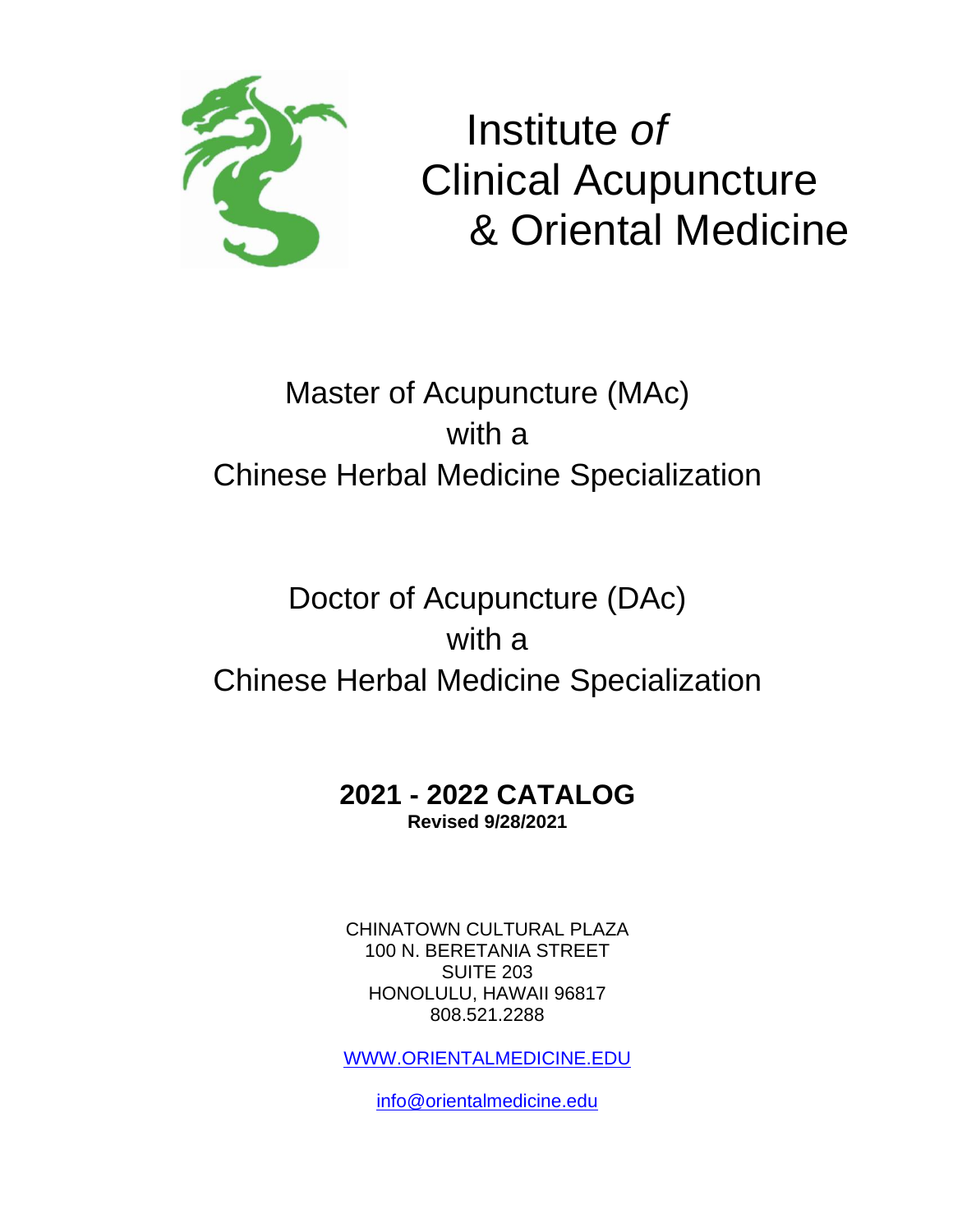# **ICAOM ACADEMIC CALENDAR**

# **SPRING 2022 – FALL 2024**

|                                 | <b>SPRING 2022</b>                          | <b>SUMMER 2022</b>                      | <b>FALL 2022</b>                                     |
|---------------------------------|---------------------------------------------|-----------------------------------------|------------------------------------------------------|
| <b>Registration Period</b>      | November $15 -$<br>December 11, 2021        | March 28 - April 23,<br>2022            | July 25 - August 20,<br>2022                         |
| <b>Instruction Begins</b>       | January 10                                  | May 9                                   | September 6                                          |
| <b>Add Classes</b><br>Last Day  | January 17                                  | <b>May 16</b>                           | September 13                                         |
| <b>Drop Classes</b><br>Last Day | January 29                                  | May 28                                  | September 26                                         |
| <b>Final Exams</b>              | <b>April 18-23</b>                          | August $15 - 20$                        | December $12 - 17$                                   |
| <b>Instruction/Term Ends</b>    | April 23                                    | August 20                               | December 17                                          |
| Holidays                        | New Year's Day<br>Martin Luther King<br>Day | <b>Memorial Day</b><br>Independence Day | Labor Day<br>Veterans Day<br><b>Thanksgiving Day</b> |

|                                        | <b>SPRING 2023</b>                          | <b>SUMMER 2023</b>                      | <b>FALL 2023</b>                                            |
|----------------------------------------|---------------------------------------------|-----------------------------------------|-------------------------------------------------------------|
| <b>Registration Period</b>             | November $21 -$<br>December 17, 2022        | May 27 - April 22,<br>2023              | July 24 - August 19,<br>2023                                |
| <b>Instruction Begins</b>              | January 9                                   | May 8                                   | Sep 5                                                       |
| <b>Add Classes</b><br>Last Day         | January 16                                  | <b>May 15</b>                           | Sep 12                                                      |
| <b>Drop Classes</b><br>Last Day        | January 28                                  | May 27                                  | Sep 25                                                      |
| <b>Final Exams</b>                     | April 17 - 22                               | August 14 - 19                          | December 11-16                                              |
| <b>Instruction/Term</b><br><b>Ends</b> | April 22                                    | August 19                               | December 16                                                 |
| Holidays                               | New Year's Day<br>Martin Luther King<br>Day | <b>Memorial Day</b><br>Independence Day | Labor Day<br><b>Veterans Day</b><br><b>Thanksgiving Day</b> |

|                                        | <b>SPRING 2024</b>                                 | <b>SUMMER 2024</b>                      | <b>FALL 2024</b>                                     |
|----------------------------------------|----------------------------------------------------|-----------------------------------------|------------------------------------------------------|
| <b>Registration Period</b>             | December 1-<br>December 16, 2023                   | March 25 - April 20<br>2024             | July 19 - August 14,<br>2024                         |
| <b>Instruction Begins</b>              | January 8                                          | May 6                                   | September 2                                          |
| <b>Add Classes</b><br>Last Day         | January 15                                         | <b>May 13</b>                           | September 9                                          |
| <b>Drop Classes</b><br>Last Day        | January 22                                         | <b>May 20</b>                           | September 16                                         |
| <b>Final Exams</b>                     | <b>April 15-20</b>                                 | August 12 - 17                          | December $9 - 14$                                    |
| <b>Instruction/Term</b><br><b>Ends</b> | April 20                                           | August 17                               | December 14                                          |
| Holidays                               | New Year's Day<br><b>Martin Luther King</b><br>Day | <b>Memorial Day</b><br>Independence Day | Labor Day<br><b>Veterans Day</b><br>Thanksgiving Day |

(This calendar supersedes any previous edition published by ICAOM)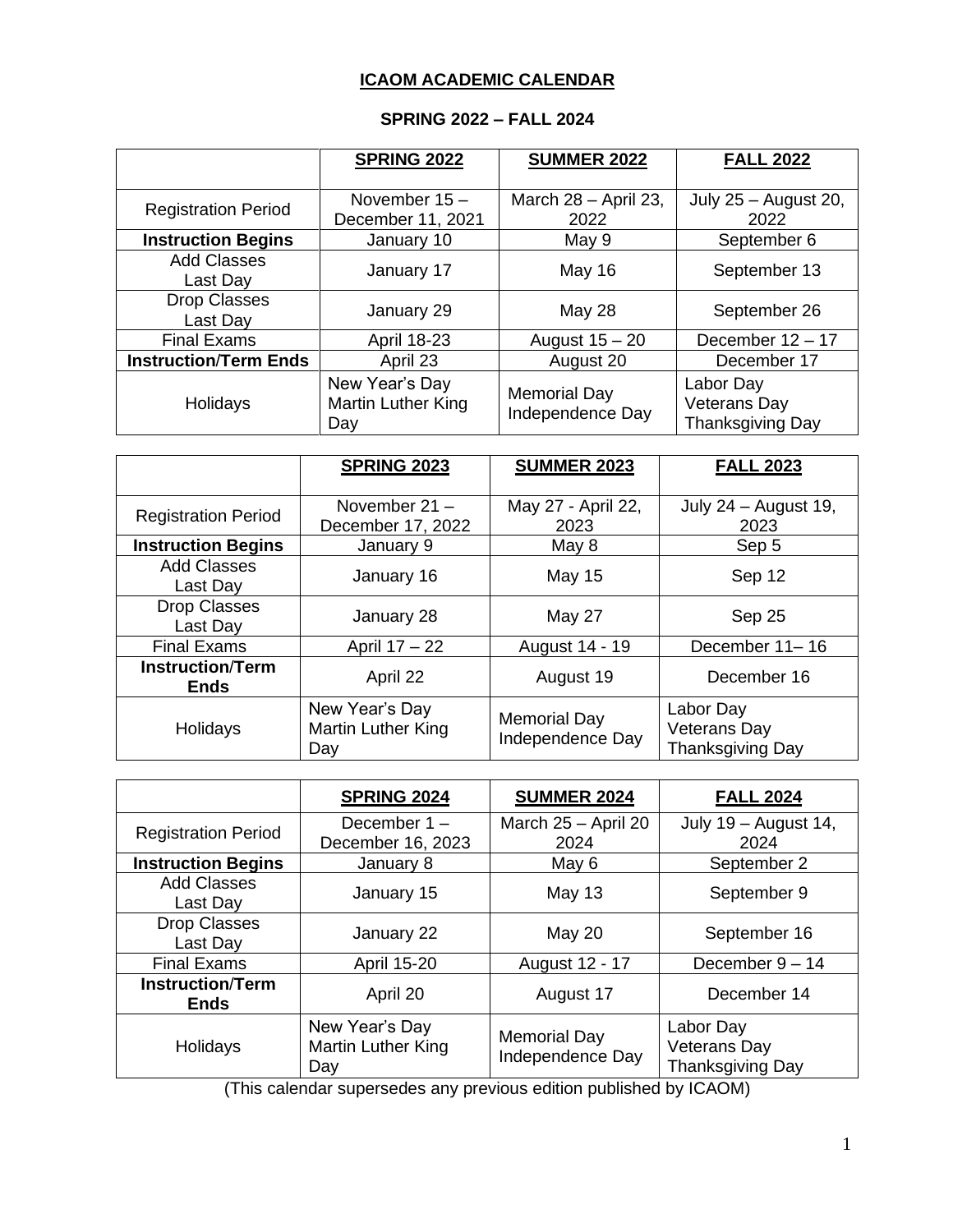## **TABLE OF CONTENTS**

| <b>ACADEMIC CALENDAR</b>                                                                                                                                                                                                                                                                                                                                                                                                                                                                                                                                                                                                                                                                                            | $\mathbf{1}$                                                                                                                                 |
|---------------------------------------------------------------------------------------------------------------------------------------------------------------------------------------------------------------------------------------------------------------------------------------------------------------------------------------------------------------------------------------------------------------------------------------------------------------------------------------------------------------------------------------------------------------------------------------------------------------------------------------------------------------------------------------------------------------------|----------------------------------------------------------------------------------------------------------------------------------------------|
| <b>INTRODUCTION:</b><br>Message from the Chairman of the Governing Board<br>Message from the Founder and President<br>Accreditation and Authorization<br>Mission Statement and Program Goals<br>Program Statement of Purpose<br>Program Learning Outcomes<br>Statement of Integrity                                                                                                                                                                                                                                                                                                                                                                                                                                 | 4<br>4<br>5<br>6<br>6<br>$\overline{7}$<br>8                                                                                                 |
| <b>THE CAMPUS</b><br><b>Transportation and Parking</b><br>The Library                                                                                                                                                                                                                                                                                                                                                                                                                                                                                                                                                                                                                                               | 9<br>9<br>10                                                                                                                                 |
| The Master of Acupuncture (MAc) with a Chinese Herbal Medicine Specialization                                                                                                                                                                                                                                                                                                                                                                                                                                                                                                                                                                                                                                       | 11                                                                                                                                           |
| The Doctor of Acupuncture (DAc) with a Chinese Herbal Medicine Specialization                                                                                                                                                                                                                                                                                                                                                                                                                                                                                                                                                                                                                                       | 12                                                                                                                                           |
| <b>ADMISSIONS POLICIES:</b><br>Master of Acupuncture Admission Requirements<br>Doctor of Acupuncture Admission Requirements<br><b>Readmission Policies</b><br>Non-matriculated Students<br><b>Incarcerated Students</b><br>Foreign Students - F-1 Visa<br>English Language Competence<br><b>Transfer Credits</b>                                                                                                                                                                                                                                                                                                                                                                                                    | 13<br>14<br>15<br>16<br>16<br>17<br>18<br>19                                                                                                 |
| <b>TUITION AND FEES:</b><br><b>Estimated Total Program Cost</b>                                                                                                                                                                                                                                                                                                                                                                                                                                                                                                                                                                                                                                                     | 20<br>20                                                                                                                                     |
| <b>FINANCIAL INFORMATION:</b><br><b>Title IV Student Loans</b><br>Military Assistance with VA Benefits<br><b>Refund Policy</b><br>Non-Payment Policy                                                                                                                                                                                                                                                                                                                                                                                                                                                                                                                                                                | 21<br>21<br>21<br>22<br>22                                                                                                                   |
| <b>ACADEMIC PERFORMANCE POLICIES:</b><br>Program of Study<br>Registration and Academic Advising<br>Attendance<br><b>Excused Absences</b><br><b>Didactic Courses</b><br><b>Clinic Sessions</b><br><b>Excessive Absences</b><br>Drop and Add Policy<br>Leave of Absence and Medical Leave of Absence<br><b>Withdrawal Policy</b><br>Return of Title IV Funds (Student Loans)<br><b>Exit Counseling</b><br><b>Audit Policy</b><br><b>Stage Learning Examinations</b><br><b>Grading Standards</b><br>Satisfactory Academic and Student Progress<br>Grade of Incomplete (I)<br>Grade of Fail (F)<br>Appealing a Grade<br>Letter of Notice<br>Academic Warning<br>Academic Probation<br>Academic Suspension and Expulsion | 23<br>23<br>23<br>23<br>23<br>24<br>24<br>24<br>24<br>25<br>25<br>26<br>27<br>27<br>27<br>28<br>29<br>29<br>29<br>29<br>30<br>30<br>30<br>30 |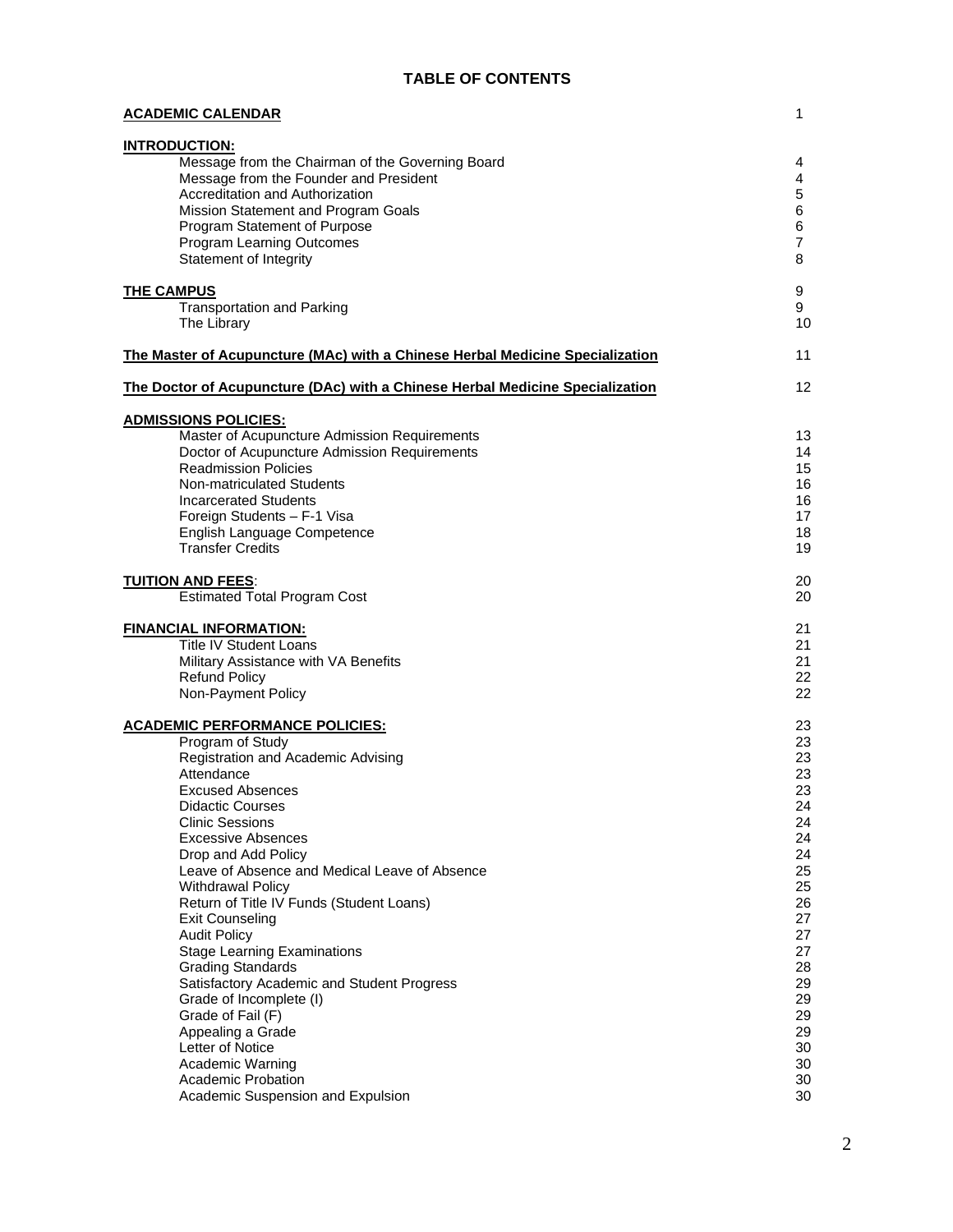| <b>GRADUATION:</b>                                                                                            |          |
|---------------------------------------------------------------------------------------------------------------|----------|
| <b>Graduation Requirements</b>                                                                                | 31       |
| <b>Student Records and Transcripts</b>                                                                        | 31       |
| Acupuncture License in Hawaii                                                                                 | 31       |
| Licensure in Other States                                                                                     | 32       |
| Time Limits                                                                                                   | 32       |
| <b>Master's Program Departmental Expected Learning Outcomes (DELO)</b>                                        |          |
| Foundations                                                                                                   | 33       |
| Acupuncture                                                                                                   | 33       |
| Chinese Herbology                                                                                             | 33       |
| <b>Biomedicine</b>                                                                                            | 33       |
| <b>Clinical Medicine</b>                                                                                      | 33       |
|                                                                                                               |          |
| <b>Master's Program Curriculum by Department:</b>                                                             | 35       |
| Stage Learning Exam Schedule                                                                                  | 36       |
| <b>Doctorate Program Departmental Expected Learning Outcomes (DELO)</b>                                       |          |
| Foundations                                                                                                   | 37       |
| Acupuncture                                                                                                   | 37       |
| Chinese Herbology                                                                                             | 38       |
| <b>Biomedicine</b>                                                                                            | 38       |
| Clinical Medicine                                                                                             | 38       |
|                                                                                                               |          |
| <b>Doctorate Program Curriculum by Department:</b>                                                            | 39       |
| Stage Learning Exam Schedule                                                                                  | 40       |
|                                                                                                               |          |
| <b>COURSE DESCRIPTIONS:</b>                                                                                   |          |
| Department of Theoretical Foundations                                                                         | 41       |
| Department of Acupuncture                                                                                     | 44<br>46 |
| Department of Chinese Herbal Medicine                                                                         | 47       |
| Department of Biomedicine<br>Department of Clinical Medicine                                                  | 51       |
|                                                                                                               |          |
| <b>REGULATIONS, POLICIES AND INFORMATION:</b>                                                                 | 53       |
| Academic Integrity and Academic Honesty                                                                       | 53       |
| Intellectual Property and Copyright                                                                           | 54       |
| Appearance and Dress Standards                                                                                | 54       |
| Drug and Alcohol-Free Campus Policy                                                                           | 54       |
| Student Rights & Responsibilities                                                                             | 55       |
| Code of Conduct                                                                                               | 55       |
| <b>Student Grievance Policy</b>                                                                               | 56       |
| Policy Prohibiting Sexual and Other Forms of Harassment                                                       | 57       |
| <b>Complaint Procedures for Harassment</b>                                                                    | 57       |
| Corrective Action/Discipline                                                                                  | 58       |
| Time Limits for Sexual Harassment Grievances                                                                  | 58       |
| Policy against Retaliation                                                                                    | 58       |
| <b>Education and Training</b>                                                                                 | 58       |
| Americans with Disabilities Act                                                                               | 58       |
| Family Educational Rights and Privacy Act                                                                     | 58       |
| Mandatory Reporting of Child Welfare and Elder Abuse                                                          | 59       |
| Campus Security and the Clery Act                                                                             | 60       |
| Crime Awareness and Prevention                                                                                | 60       |
| Immediate Emergency Response and Evacuation Procedures                                                        | 61       |
|                                                                                                               |          |
| MEMBERS OF THE FACULTY:                                                                                       | 62       |
| <u>ACADEMIC LEADERSHIP: COMMITTEE ON EDUCATIONAL POLICY:</u>                                                  | 65       |
| <b>MEMBERS OF THE ADMINISTRATION:</b>                                                                         | 66       |
| MEMBERS OF THE GOVERNING BOARD:                                                                               | 68       |
| MEMBERS OF THE ADVISORY BOARD:                                                                                | 69       |
| <b>HELPLFUL INFORMATION:</b>                                                                                  | 70       |
| SCHEDULE OF COURSE OFFERINGS BY ACADEMIC TERM:<br><b>EQUAL OPPORTUNITY &amp; NONDISCRIMINATION STATEMENT:</b> | 71<br>72 |
|                                                                                                               |          |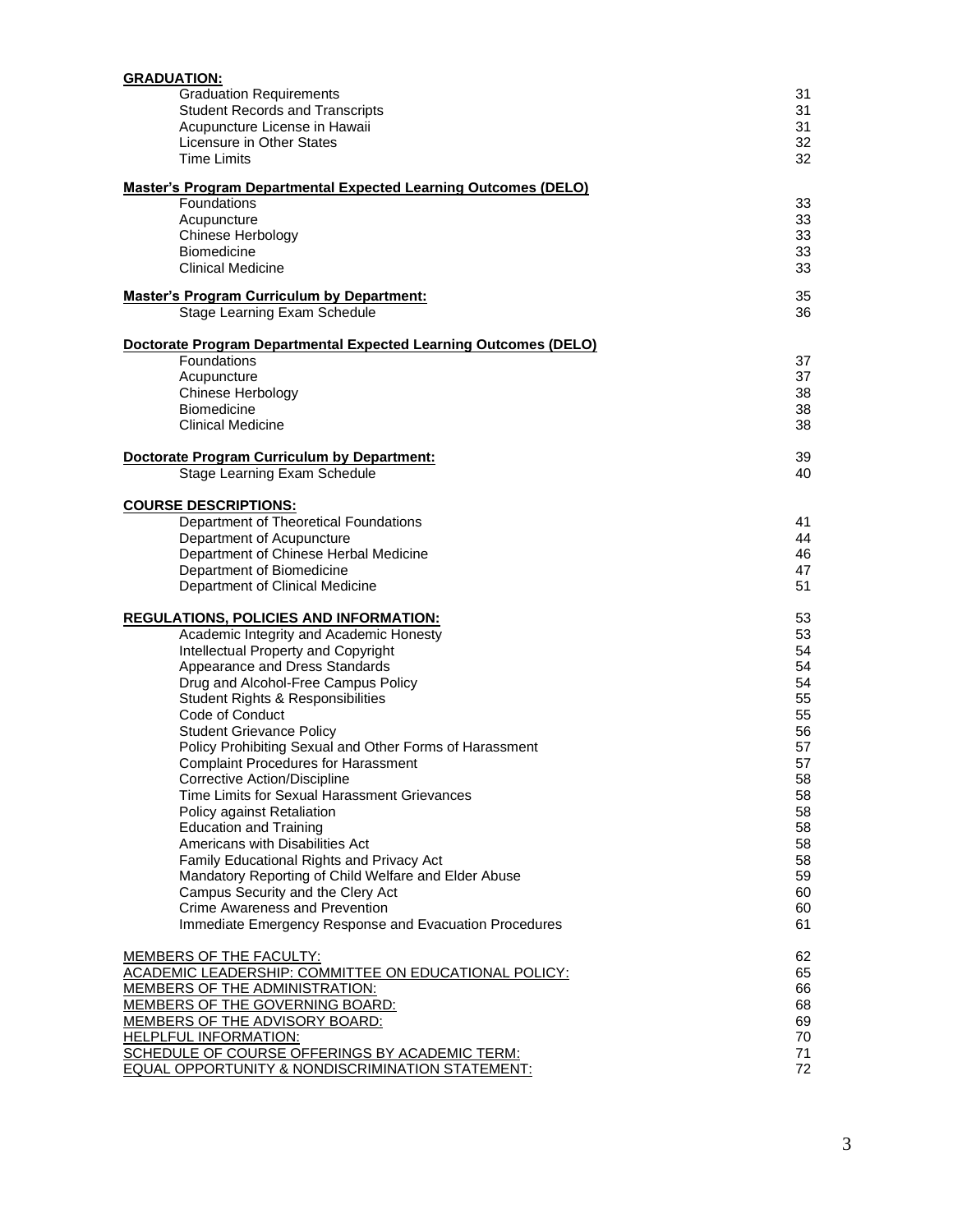#### **Message from the Founder and President**

Aloha! Thank you for your interest in our program of acupuncture and Oriental Medicine. We are proud to have a faculty who are among the best, with many years of experience behind them. The Institute of Clinical Acupuncture and Oriental Medicine (ICAOM) is committed to the growth and development of each student. It offers students a learning environment that promotes the highest levels of academic performance.

During the last thirty years, Acupuncture and Oriental Medicine has been one of the fastest growing fields of health care in the United States. Since its entrance into mainstream American consciousness in 1971, it has rapidly become an important method in the prevention and treatment of disease. In May 1993, the United States Food and Drug Administration estimated that there was 9 to 12 million patient visits each year for acupuncture, and in March 1996 classified acupuncture needles safe and effective as Class II medical devices. The National Institute of Health issued a statement in 1997 stating that there is clear evidence that acupuncture is effective for treating pain and nausea associated with pregnancy, chemotherapy, surgery, and is helpful with many other pain related conditions.

In a study from Beth Israel Deaconess Medical Center and Harvard Medical School, researchers found that 1 in 30 Americans using mind-body therapies had been referred by a medical provider. The Archives of Internal Medicine published that 1 in 4 hospitals now offer an alternative medicine option. The 2012 survey from NHIS published that within a 5-year period, acupuncture users increased from 4% to 6% and that acupuncture can be used with conventional medicine in the treatment of both acute and chronic disease. NCCAOM announced that in the year 2018, 1) 47 states now endorse acupuncture practice, 2) the VA has accepted Board certified acupuncturists to treat pain and addiction for veterans and, 3) that the U.S. Bureau of Labor has recognized the acupuncturist as a federally recognized labor classification category.

The demand for qualified acupuncturists throughout the world continues to grow as more people turn to holistic health care and experience the wonderful results that acupuncture, and Oriental Medicine offers. It is our utmost concern that all students who graduate from our program are not only qualified but also completely confident in their ability to accurately diagnose and successfully treat diseases. The program at ICAOM is for anyone who wants to be challenged and has the desire to strive unremittingly towards excellence.

Wai Hoa Low, DAOM, MBA, Dipl. Ac., L.Ac. Founder, President/CEO

#### **Message from the Chairman of the Governing Board**

Thank you for looking into the Institute of Clinical Acupuncture and Oriental Medicine (ICAOM). You are looking to pursue an academic program to become a practitioner of one of the major healing arts in modern medicine.

The demand for qualified acupuncturists continues to grow as we see more integration of all traditional healing arts with western medicine practices, working together towards the best outcomes for individuals and their health concerns.

The Institute of Clinical Acupuncture and Oriental Medicine has evolved over the last twenty-five years and continues to improve in providing dedicated faculty, a strong academic curriculum and supporting facilities. This will give you an in-depth training environment and prepare you to become an exceptional healer with the essential elements to achieving and maintaining a balanced healthy lifestyle.

We welcome your interest and consider it a privilege to participate in fulfilling your educational and professional goals. Being here says that you care about others and want to make a difference. We are honored that you may choose to be with us, and I wish you all the best.

Eugene M.C. Lee, M.D. Chairman of the Governing Board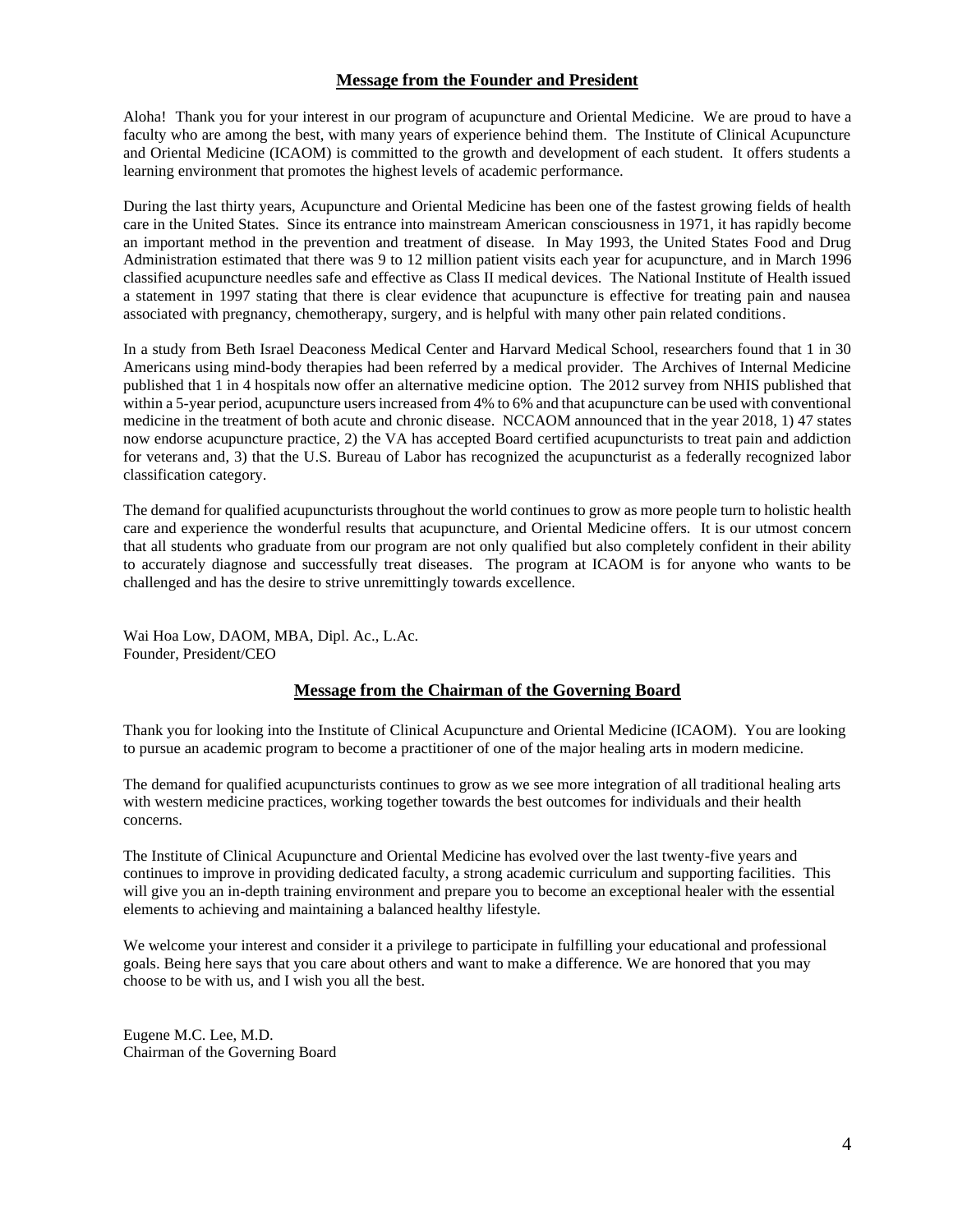# **ACCREDITATION AND AUTHORIZATION**

The Institute of Clinical Acupuncture and Oriental Medicine and its Master of Acupuncture (M.Ac.) program with a Chinese herbal medicine specialization are accredited by the Accreditation Commission for Acupuncture and Herbal Medicine (ACAHM). Accreditation status and notes may be viewed on the ACAHM Directory.

ACAHM is recognized by the United States Department of Education as the specialized accreditation agency for institutions/programs preparing acupuncture and Oriental medicine practitioners. ACAHM is located at 8941 Aztec Drive, Eden Prairie, Minnesota 55347; phone 952/212-2434; fax 952/657-7068; www.acaom.org

The Institute of Clinical Acupuncture and Oriental Medicine Doctor of Acupuncture program, approved to begin enrolling students, is not yet accredited or pre-accredited by ACAHM. Graduates of this program are not considered to have graduated from an ACAHM-accredited or pre-accredited program and may not rely on ACAHM accreditation or pre-accreditation for professional licensure or other purposes.

This doctoral program is eligible for ACAHM accreditation, and ICAOM is currently in the process of seeking ACAHM pre-accreditation/accreditation for the program. However, ICAOM can provide no assurance that pre-accreditation or accreditation will be granted by ACAHM.

> Accreditation Commission for Acupuncture and Herbal Medicine (ACAHM) 8941 Aztec Drive, Eden Prairie, MN 55347 Phone (952) 212-2434, Fax: (301) 313-0912. [www.acaom.org](http://www.acaom.org/)

The Institute is authorized to operate by:

Hawai`i Post-Secondary Education Authorization Program (HPEAP) Department of Commerce & Consumer Affairs 335 Merchant Street, Rm. 310, Honolulu, HI 96813 (808) 586-7327 [www.cca.hawaii.gov/hpeap](http://www.cca.hawaii.gov/hpeap)

The Institute is approved by:

California Acupuncture Board, Department of Consumer Affairs 1747 North Market Boulevard, Suite 180 Sacramento, CA 95834 (916) 515-5200 [www.acupuncture.ca.gov](http://www.acupuncture.ca.gov/)

- ICAOM is approved by the Hawaii State Board of Acupuncture.
- ICAOM is licensed by the Hawaii State Department of Education.
- ICAOM is approved to participate in Title IV Students Loans by the United States Department of Education and approved to enroll non-immigrant students (F-1) by the United States Department of Immigration.
- ICAOM is approved for Veteran's education benefits by the State Approving Agency for Higher Education.
- ICAOM is a member of the Council of Colleges of Acupuncture and Herbal Medicine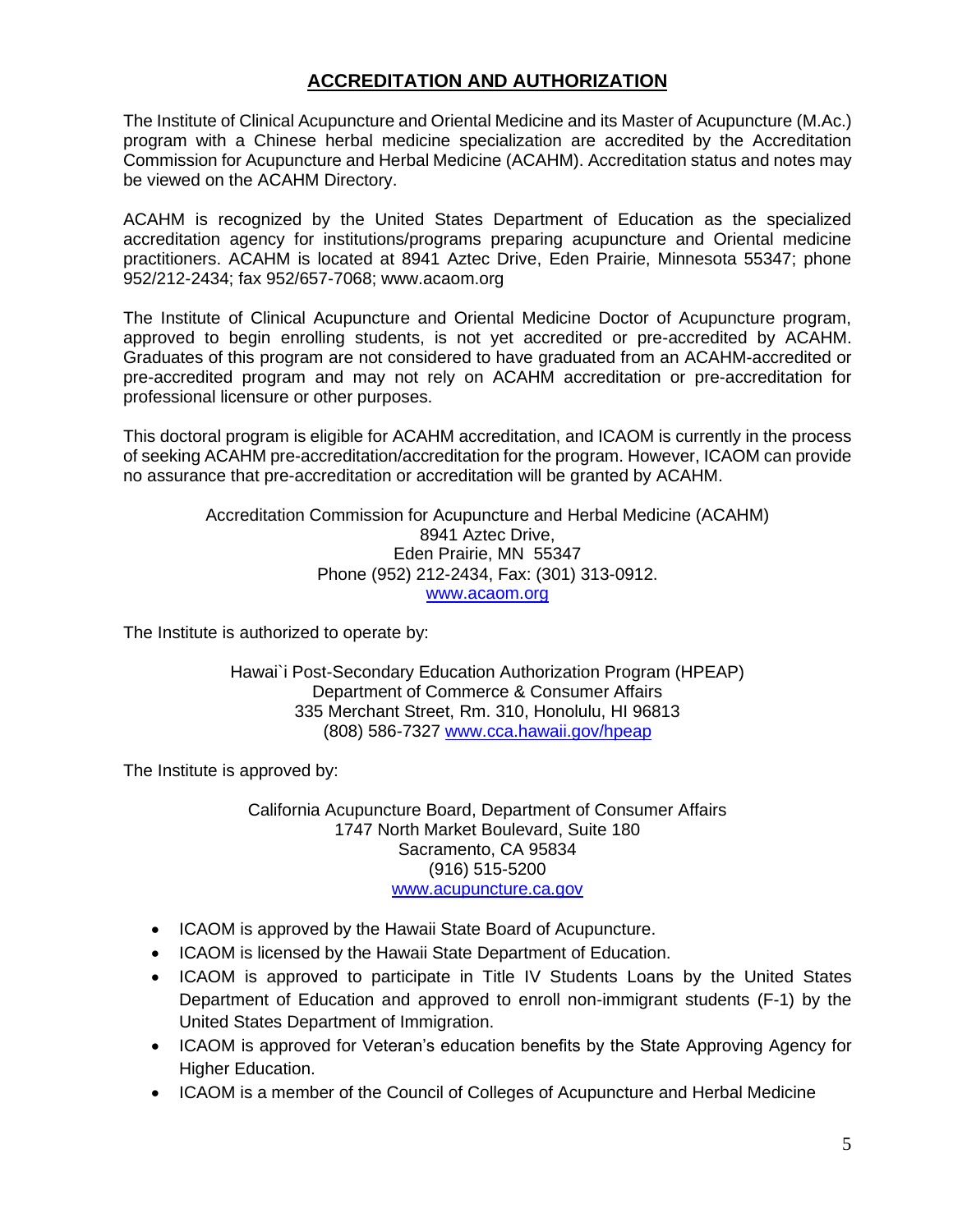# **MISSION STATEMENT**

The Institute of Clinical Acupuncture and Oriental Medicine dedicates itself to the advancement of educational, clinical, and professional excellence, fostering the development of competent and skillful Oriental Medicine practitioners, and promoting Oriental Medicine in the local and global communities.

## **PROGRAM GOALS**

Our graduates will understand and be able to apply the principles, philosophies, and methods of Oriental Medicine.

Our graduates will be knowledgeable about Biomedicine and other healing arts, and will be able to make informed and appropriate referrals.

Our graduates will meet the educational requirements to qualify for both National Board Certification and professional licensing in the State of Hawaii.

Our Institute will strive to provide opportunities for our faculty to advance their knowledge and skills in order to enhance their ability to become leaders in their fields.

## **MASTER'S PROGRAM STATEMENT OF PURPOSE:**

The purpose of the Master of Acupuncture (MAc) program with a Chinese Herbal Medicine specialization is to prepare healthcare providers for private practice with a proficiency in Acupuncture and Chinese Herbal medicine.

## **DOCTORATE'S PROGRAM STATEMENT OF PURPOSE:**

The purpose of the Doctor of Acupuncture (DAc) program with a Chinese Herbal Medicine specialization is to prepare graduates to become collaborative health providers with a foundation in evidence-based and evidence-informed practice.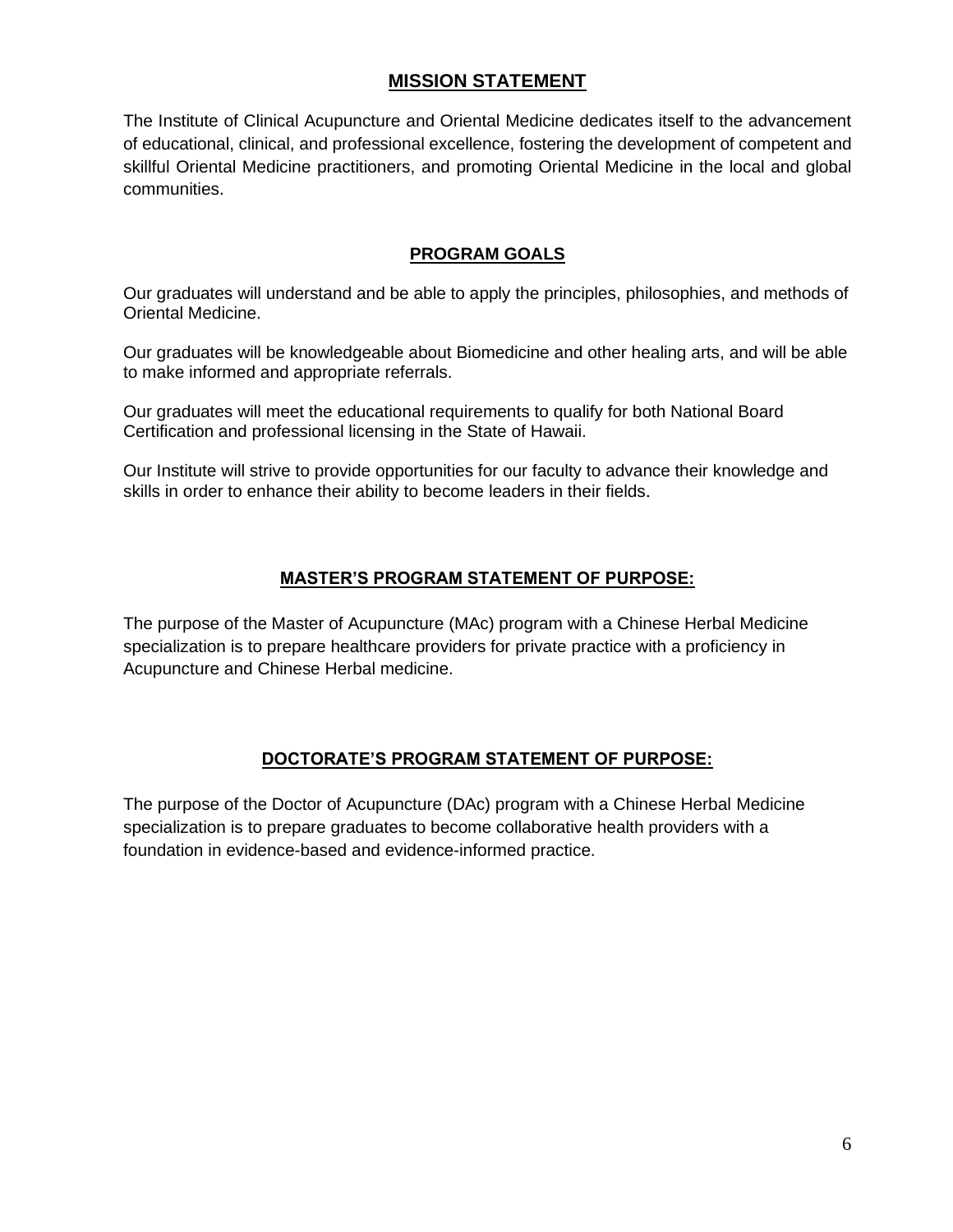# **PROGRAM LEARNING OUTCOMES**

Graduates of the **Master of Acupuncture** with a Chinese Herbal Medicine Specialization program at ICAOM will be:

- be able to accurately formulate comprehensive treatment plans based on differential diagnoses utilizing acupuncture, Chinese Herbology, and adjunctive therapies that include tui na, moxibustion, cupping, auricular therapy, and diet and lifestyle principle;
- understand the body from the Biomedical perspective and identify conditions requiring referral to other healthcare providers when necessary;
- be able to communicate effectively with their patients, other healthcare providers and their community about the efficacy, safety and principles of acupuncture and Oriental Medicine;
- understand the ethical and legal requirements of the acupuncture and Oriental Medicine profession;
- enter the profession with the knowledge and skills necessary to provide compassionate, ethical and professional services to their community;
- be assets to the larger community of Oriental Medicine practitioners, supporting local, national and international organizations that promote the practice and education of Oriental Medicine.

Graduates of the **Doctor of Acupuncture** with a Chinese Herbal Medicine Specialization program at ICAOM will be:

- prepared to become licensed healthcare providers and abide by the ethical and legal requirements of the Acupuncture and Oriental Medicine (AOM) profession;
- able to formulate and implement a comprehensive treatment plan based upon a differential diagnosis consistent with the theories and practices of AOM, utilizing various modalities including acupuncture and herbology, in the service of their patients;
- prepared to work collaboratively with patients and other healthcare providers, as well as the broader medical community, communicating effectively about the safety and efficacy of AOM as an evidence-based and evidence-informed practice;
- knowledgeable of Biomedicine and able to make informed and appropriate referrals to other healthcare providers when it is in the best interests of their patients.
- committed to professional development through life-long learning, and supporting local, national, and international organizations promoting AOM.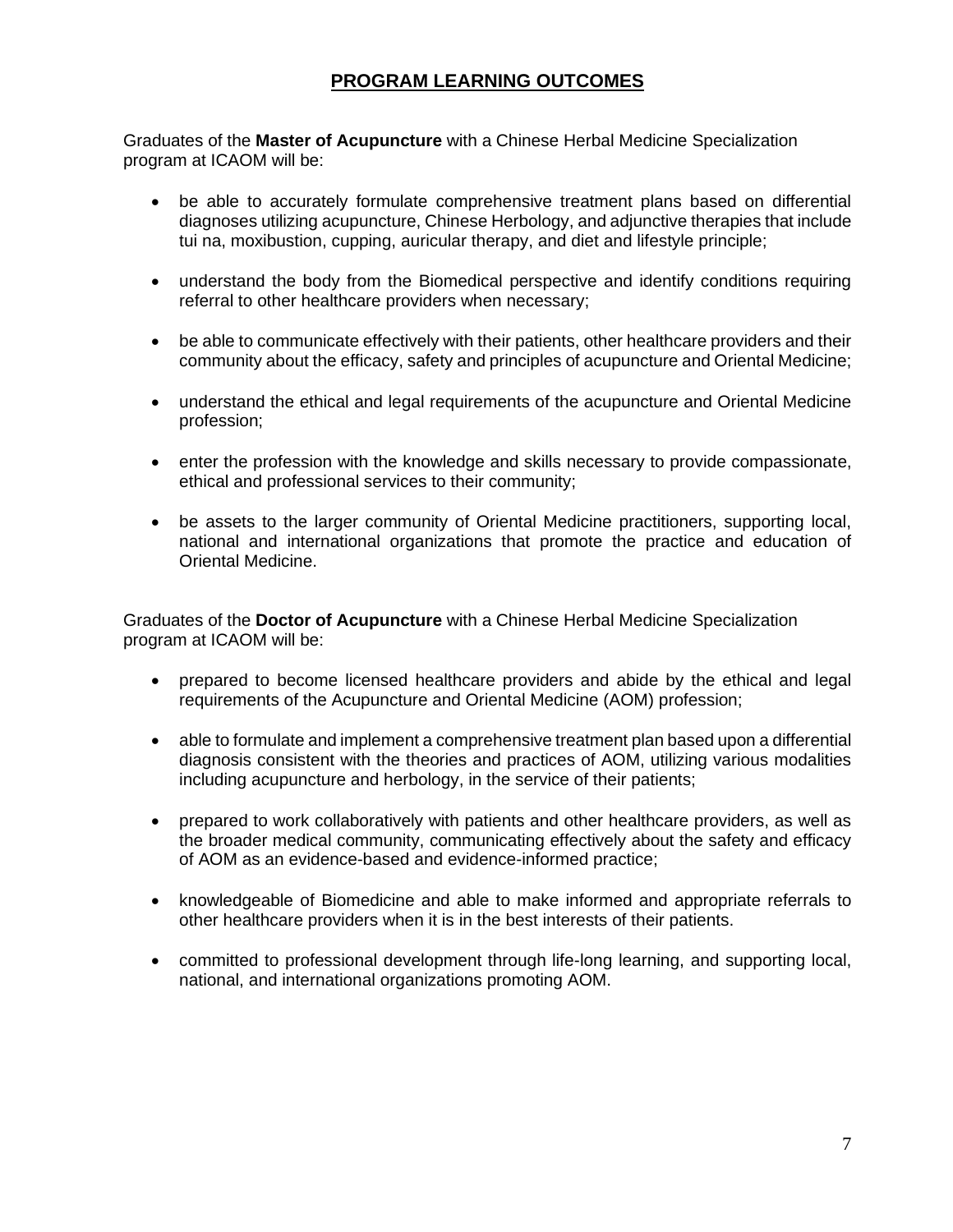# **STATEMENT OF INTEGRITY**

ICAOM holds the core values of integrity and compassion in the practice of Acupuncture and Oriental medicine in the utmost esteem and seeks to graduate students who wish to engage at that level. ICAOM places the healing relationship first and the well-being of the individual as we strive to build a true community based on respect and caring.

At ICAOM, we adhere to the paramount standards of trust and honesty, of moral and ethical values through our personal principles and professional behavior by living our values and exemplifying those values every day. Trust and trustworthiness go in hand in hand with how we demonstrate our understanding of these principles and how we sustain a culture that is based on ethical conduct.

ICAOM ensures institutional stability, growth and innovation through strategic planning and best practices, and place institutional integrity at the forefront of all decisions and actions through transparency and honesty. We accept our responsibilities and shared leadership in a spirit of democracy and subject ourselves to the highest standards of public trust as we hold ourselves accountable to our words and actions.

To ensure integrity, we champion freedom of expression with academic freedom, and open inquiry in the best interest of education. We place a higher value on expanding and sharing knowledge in support of the standards of excellence than on recognition or ownership.

Our personal and professional development embraces human and intellectual diversity as we uphold the highest standards of fairness, respect, equality in the rights of others, and treat all individuals with dignity. We reject all manners of discrimination, including those based on race, ethnicity, gender, age, disability, sexual orientation, religious or political beliefs, status within or outside the Institute, or any of the other differences among people which have been excuses for misunderstandings, dissension, or hatred.

We recognize and cherish the richness contributed to our lives by diversity.

####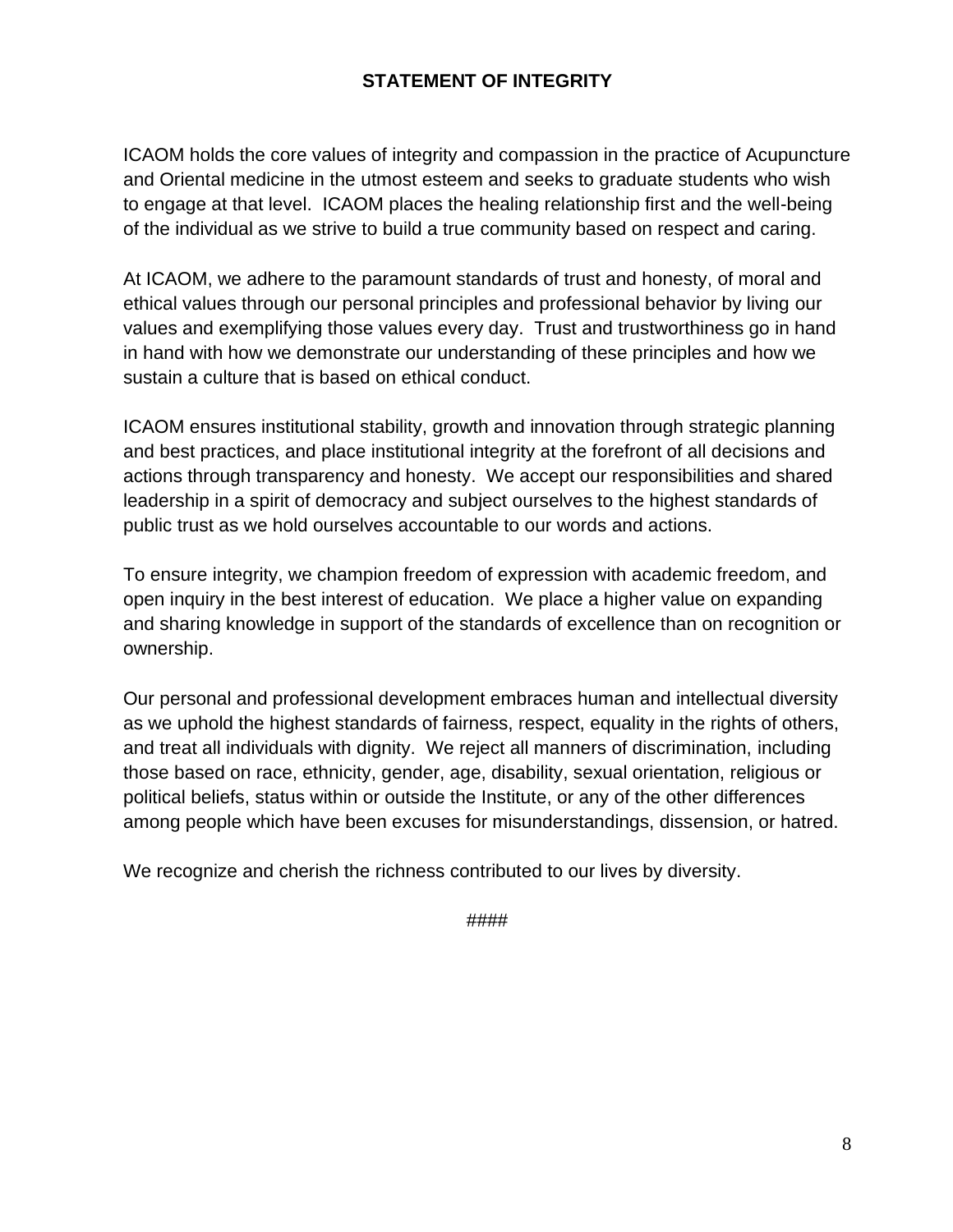# **THE CAMPUS**

The Institute of Clinical Acupuncture & Oriental Medicine (ICAOM) was established in 1996 in Honolulu, Hawaii, to provide education and training for students wishing to become acupuncture and Chinese medicine practitioners.

Initially, ICAOM offered a Certificate of Completion diploma in acupuncture and graduated its first class of practitioners in 1997. However, in that same year, the founders Drs. Catherine and Wai Low decided to offer a more mainstream model of education in Oriental medicine than had been available in Hawaii.

As a result, in 1999, ICAOM enrolled its first class in its Master of Science in Oriental Medicine program, and in 2002 the program was accredited by the Accreditation Commission for Acupuncture and Oriental Medicine that is the recognized agency for preparing acupuncture and Oriental Medicine practitioners recognized by the U.S. Department of Education.

ICAOM is located on the second floor of the Chinese Cultural Plaza in downtown Honolulu encompassing 3000 square feet of space. The school operates its own clinic, with a comfortable Waiting Room, several Treatment Rooms, and an Herbal Dispensary that is stocked with both dried loose herbs and many prepared (Patent) formulas. The Main Classroom can also accommodate seminars and continuing education events for as many as 30 people, and the Library is an ideal place for the individual student, a group study, or formal meetings. The Administrative Offices are also located on the premises (see floor plan back of catalogue).

ICAOM also offers the clinical externship in China as an elective for those students who wish to experience the roots of Chinese medicine. The opportunity embraces three weeks of study that includes hospital rotations at Guangzhou University of Traditional Chinese Medicine or at the Chengdu University of Traditional Chinese Medicine. In addition, students can visit the Guangzhou Chinese Medicine Museum.

The Chinese Cultural Plaza provides access to an enormous variety of cultural shops, restaurants, and attractions. ICAOM's student population is comprised of diverse cultures that provide a positive learning environment to support the healing mission.

#### **TRANSPORTATION & PARKING**

Reliable personal transportation is recommended, although Oahu has an inexpensive, extensive, and dependable public transportation system (TheBus). For TheBus schedules call 808-848- 5555.

Parking is available in the Chinese Cultural Plaza, as well as along nearby streets. A list of current rates & hours of operation for parking in the Plaza with a validation stamp on the parking ticket will be provided upon request from the administration.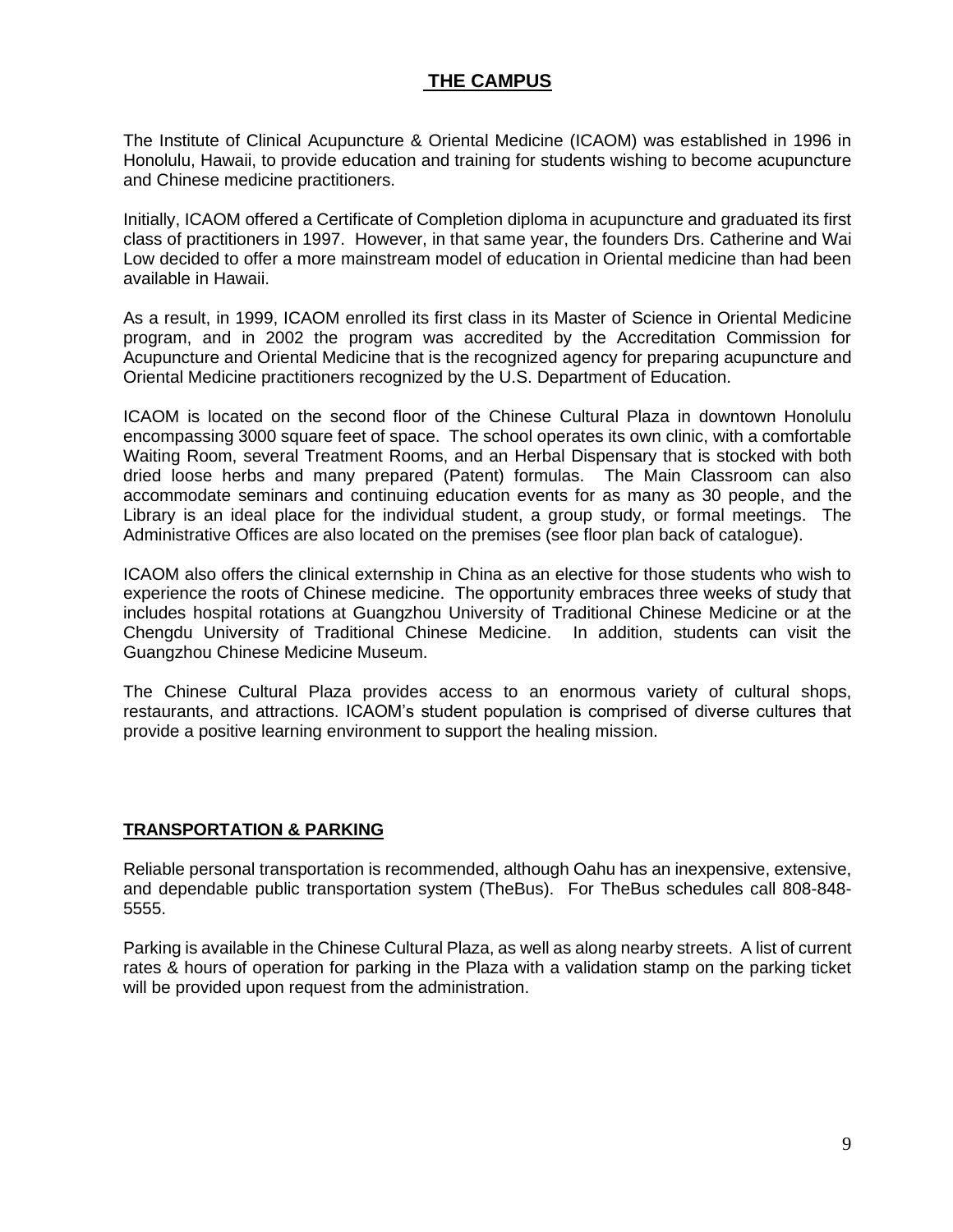## **LIBRARY**

The ICAOM has its own library of learning resources and supports the academic and clinical program by providing an ever-growing collection of books, journals, and audio-visual learning resources on Acupuncture and Oriental Medicine. In addition to this collection, ICAOM's library has many other books on the natural sciences, Biomedicine, nutrition, and Complementary and Alternative Medicine, as well as a Chinese Language collection. All of the materials, services, and related equipment are available to students, faculty, and staff in order to facilitate and improve learning, foster inquiry and intellectual development, and support the educational program. ICAOM also maintains a Reference library of important texts that are always available for use in the Teaching Clinic or classroom. The library has computer workstations with Internet access, broadband wireless Internet service for students to access learning resources and has developed an on-line library catalog.

The library is conveniently housed on the premises, and is open from 10:00 am to 5:00 pm, Monday through Friday, or by appointment for use during other hours**.** In addition, students should obtain a library card from the Hawaii State Library that is within walking distance from the Institute. The ICAOM library is an affiliate member of the National Network of Libraries of Medicine.

On line Library Catalog:

**<http://maple.cybertoolsforlibraries.com/cgi-bin/CyberHTML?ICAOMHO>**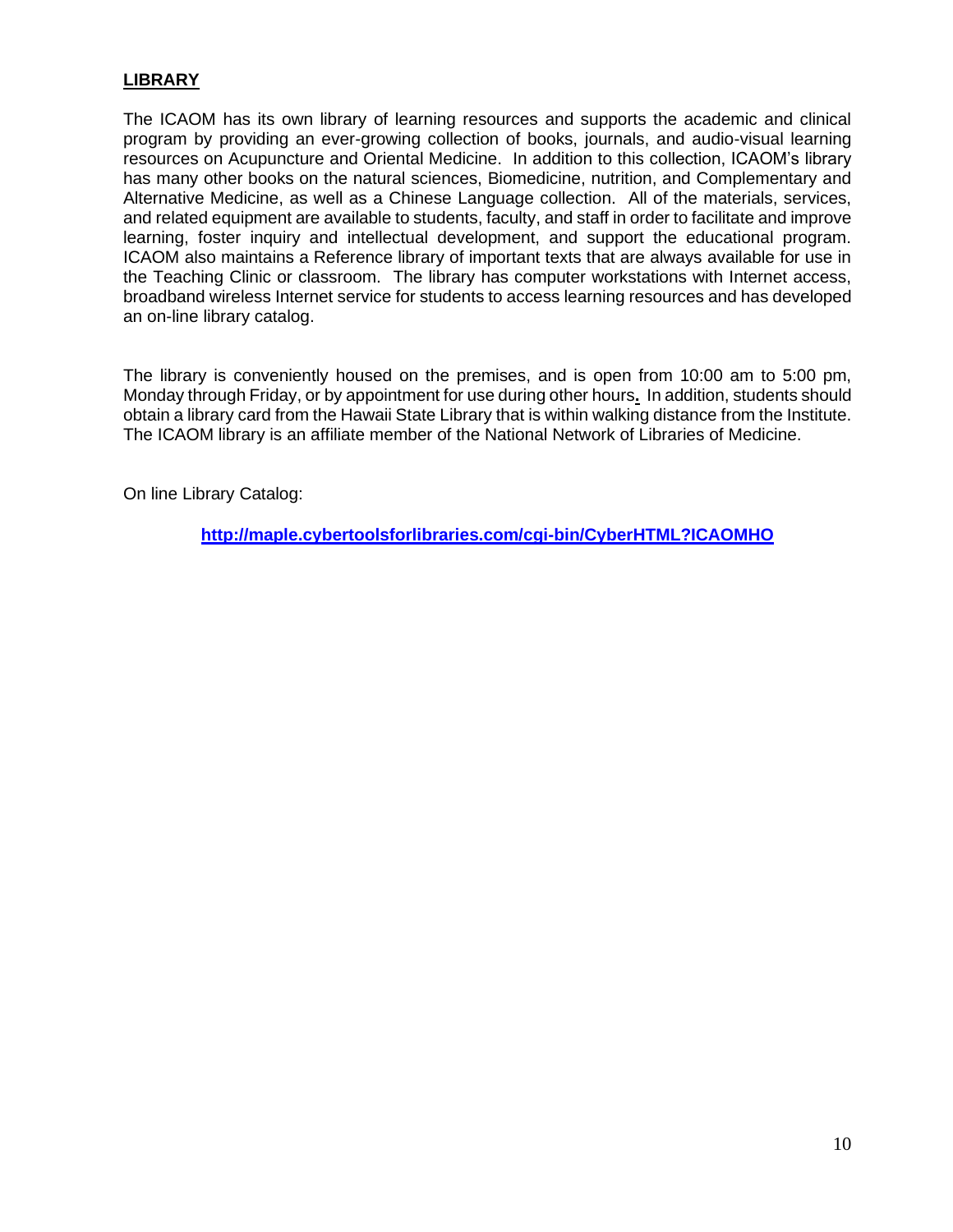## **The Master of Acupuncture (MAc) with a Chinese Herbal Medicine Specialization Degree Program**

The Institute of Clinical Acupuncture and Oriental Medicine (ICAOM) has created a comprehensive professional degree program that leads to a Master of Acupuncture (MAc) with a Chinese Herbal Medicine Specialization Degree Program. The curriculum, totaling 3,240 hours (180 credits) of academic and clinical education, is designed to provide our students with a strong foundation in the theory, philosophy, and practice of Oriental Medicine, the various treatment modalities employed, as well as the biomedical model of health and disease. As students' progress through the curriculum, they gradually move towards becoming independent practitioners in this rapidly growing field of health care.

The academic portion of the program is composed of four sections: Theoretical Foundations, Acupuncture, Herbal Medicine, and Biomedicine. Altogether, these four areas of study give our students a broad base of knowledge and understanding that they will apply in the clinical program. By structuring the courses in this manner, we ensure that our students build a strong foundation and gain the necessary knowledge and skills to progress in their studies.

The Department of Theoretical Foundations covers basic through advanced theory, diagnosis, disease pattern discrimination, Internal Medicine, history and classical literature, Medical Qi Gong, ethics, and practice management. The faculty and administration here at the Institute of Clinical Acupuncture and Oriental Medicine believe that a solid foundation in these areas, is necessary for every student in order to build a strong foundation in the practice of Oriental Medicine, and we have created a structure of learning to accomplish this goal.

The Department of Acupuncture is designed to help students develop a deep knowledge and understanding of this ancient art that has become the hallmark of Oriental Medicine in the United States. It includes a comprehensive study of point location, channel theory, functions and indications of all the regular channel points, as well as many Extra or New points, the various techniques of Acupuncture and Moxibustion, Tui Na (bodywork or manual therapy), Microsystems of Acupuncture (such as ear, scalp, and hand), Acupuncture Orthopedics which integrates acupuncture training with a study of the treatment of muscular-skeletal disorders and concludes with courses in Advanced Point Combination.

The Department of Chinese Herbal Medicine is designed for each class to build upon the foundation of the previous classes. The Introduction to Herbology includes a study of botany and basic herbal theories; the study of Chinese Dietary Therapy also falls under this section, since herbs and foods are really part of the same continuum. The individual herbs are studied over three courses and involve a detailed study of over 300 different herbs, followed by the study of herb combinations (Dui Yao). Similarly, the study of complex Herbal Formulas is covered in three courses where students will learn at least 150 different formulas. Finally, students will deepen their herbal knowledge through the study of one of the most profound and influential classics, the Shang Han Lun and Wen Bing (Treatise on Cold Induced Disorders and Warm Febrile Disease).

The Department of Biomedicine in the program is intended to broaden the students' understanding of the structure and function of the human body, as well as aid in the integration of Oriental Medicine and Biomedicine. Increasingly, practitioners of Oriental Medicine are working side by side with doctors of Biomedicine, and so it is important that students develop the ability to communicate between these two disciplines. This section includes a study of the History and Philosophy of Medicine, basic sciences including Biology, Chemistry, Nutrition, Anatomy, Kinesiology and Physiology. Advanced studies cover Pharmacology, Pathophysiology, Physical and Laboratory Assessment, Clinical Psychology, a Survey of Clinical Practices, Western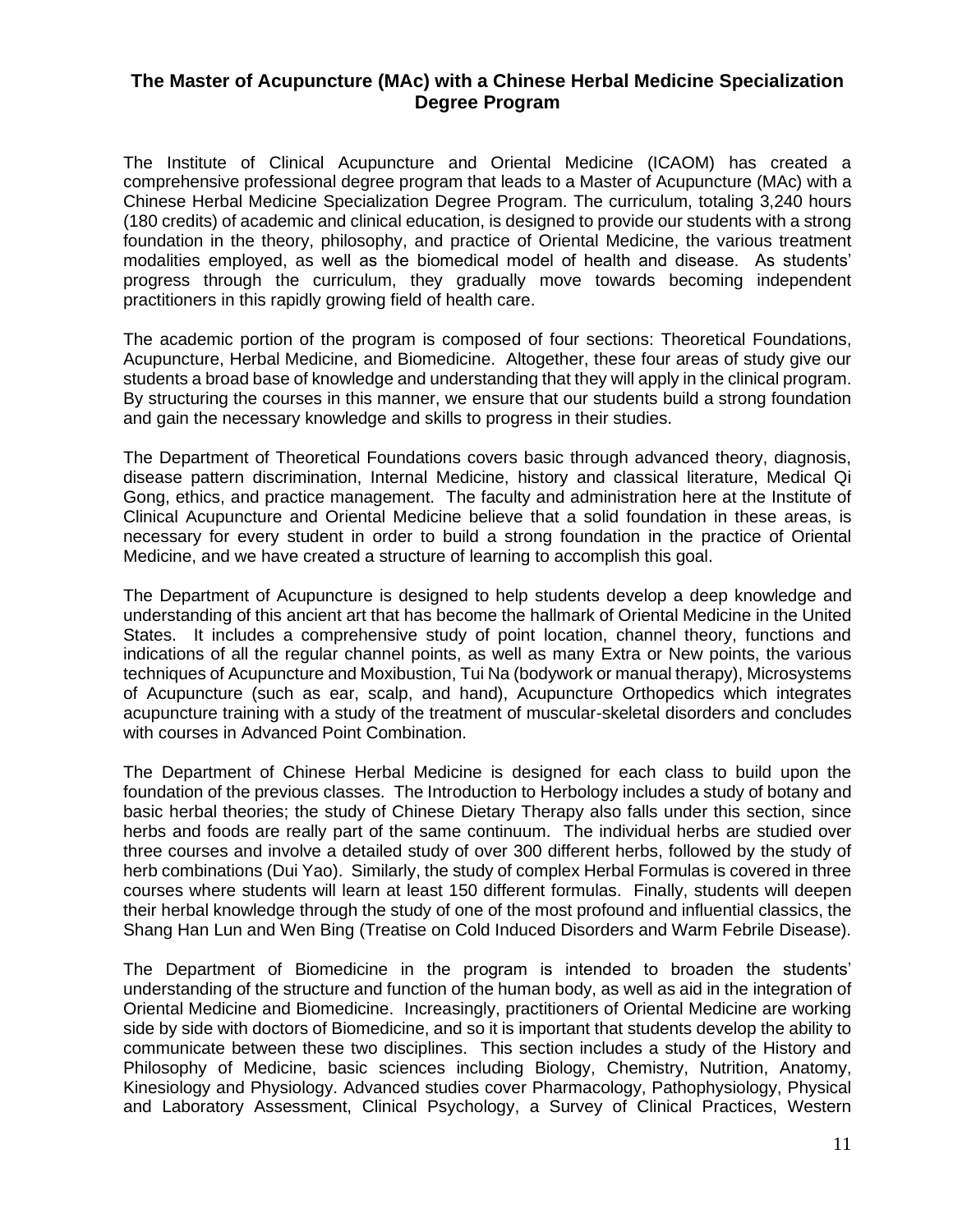Nutrition and Case Management. Concluding this section is a course on East-West Research Methodology.

Perhaps the most important part of the education at the Institute of Clinical Acupuncture and Oriental Medicine is the Department of Clinical Medicine's Internship program. It is here that all the knowledge students have accumulated is brought together ultimately leading to a greater understanding of what it means to be a healer. Throughout the clinical program, the students will become knowledgeable of the operations of a professional clinic, including case management, and gain valuable experience in all of the skills needed in the practice of Acupuncture and Oriental Medicine, thereby preparing them to become an independent practitioner. Our busy teaching clinic offers high-quality, low-cost health care to the community, under the supervision of some of the finest practitioners in the state of Hawaii.

The Institute of Clinical Acupuncture and Oriental Medicine may offer additional courses beyond the required core curriculum to enhance the education experience and offer the opportunity for further study in areas of personal interest, areas of specialization, as well as the chance to learn from experts in the field. Our offerings may include opportunities to diverse experiences at foreign hospitals and other universities of Traditional Chinese Medicine.

## **The Doctor of Acupuncture (DAc) with a Chinese Herbal Medicine Specialization Degree Program**

The Doctoral Program is an evolution of the Master's Degree curriculum with an emphasis on advanced clinical competencies together with Chinese Herbal Medicine. The DAc degree program totals 3,450 hours (192 credits) of standards in integrative and collaborative healthcare case management, evidence-informed practices, biomedical diagnosis, acupuncture therapeutics, and Chinese herbal medicine. To foster critical thinking while enhancing professional development, advanced courses on Research of Oriental Medicine, Thesis Research, Diagnostic Testing and Collaborative Care were added to strengthen the curriculum.

Students will have opportunities to treat patients at a hospital setting clinic. The advanced competencies are designed to equip our doctoral students to effectively communicate with patients, other health care providers, and the community about the safety, efficacy, and principles of AOM, including both classical theories and modern research. Furthermore, the DAc program will provide advanced training on causes and manifestations of disease according to both Chinese and Western medicine. The DAc program will critically assess the methodology and conclusions of quantitative and qualitative research.

Doctoral students will participate in a healthcare system that is multidisciplinary and collaborate in a team-based approach across all healthcare disciplines. Training will include identifying conditions requiring referral for emergency medical care, biomedical consultation and diagnostic testing, long-term case management, or the services of other health care providers.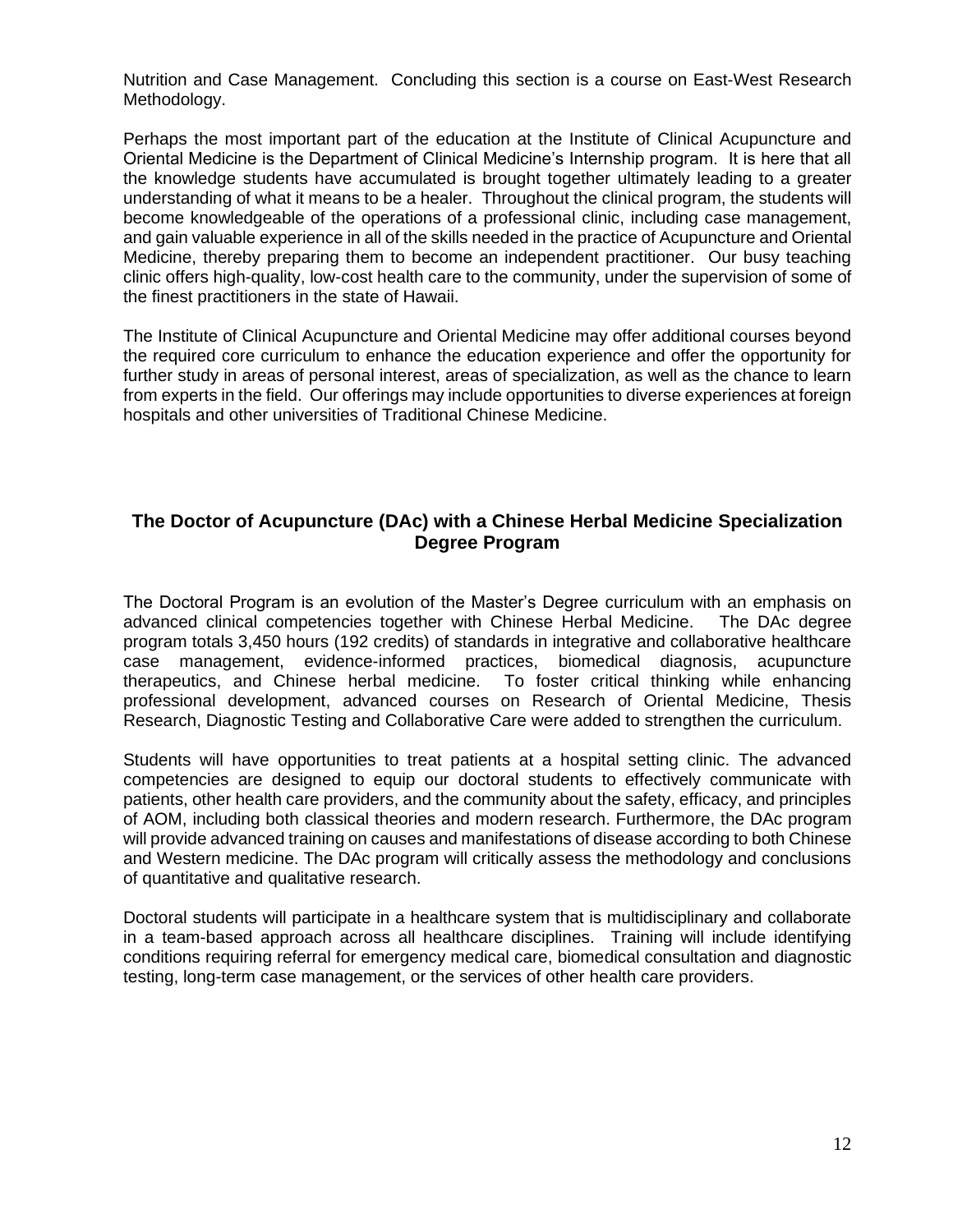# **ADMISSIONS POLICIES**

The Institute of Clinical Acupuncture and Oriental Medicine (ICAOM) is seeking students who have the necessary desire, educational background and personal character to ensure their ability to complete the program, maintain good standing, and develop into a competent practitioner. ICAOM is open to all qualified applicants and provides equal educational opportunities regardless of racial origin, age, gender, religion, sexual orientation, marital status, or physical disability.

#### **Admissions Requirements for the Master of Acupuncture (MAc) with a Chinese Herbal Medicine Specialization Degree Program**

The MAc with a Chinese Herbal Medicine Specialization degree program admissions policy prerequisite for admission requires the satisfactory completion of at least two academic years (60 semester credits/90 quarter credits) of education at the baccalaureate level that is appropriate preparation for graduate level work, or the equivalent (e.g., certification in a medical professional requiring at least the equivalent training of a registered nurse or a physician's assistant), from an institution of higher learning that is accredited by an agency recognized by the U. S. Secretary of Education. Credit must be at the college level and be applicable towards a degree program such as an associate degree or bachelor's degree.

A maximum of 50% (30 semester credits) of the prerequisite two-year education requirement may be earned through learning assessment using either, or a combination of, the following assessment techniques:

- 1. *Credit by examination through the use of standardized tests*. The only standardized tests accepted by ICAOM are those offered by the College Level Examination Program. Examination topics, passing scores and units accepted for transfer as a prerequisite are the same as those used by the University of Hawaii at Manoa. The CLEP website is [clep.collegeboard.org](mailto:clep@collegeboard.org)
- 2. *Assignment of credit for military and corporate training based on recommendations established by the American Council of Education.* It is the applicant's responsibility to verify credit and obtain transcripts for any ACE program being offered as a prerequisite for admission at ICAOM. The American Council on Education website is [www.acenet.edu](http://www.acenet.edu/)

ICAOM prefers candidates who have completed the bachelor's degree from an accredited institution recognized by the U.S. Dept. of Education; however, an Associate degree or its equivalent (60 semester or 90 quarter credits) with a cumulative 3.0 GPA from an accredited institution would be the minimum requirements. However, students who have a 2.5 – 2.9 may be considered for admission and must provide a written statement explaining the circumstances. This is considered appropriate preparation for graduate level work.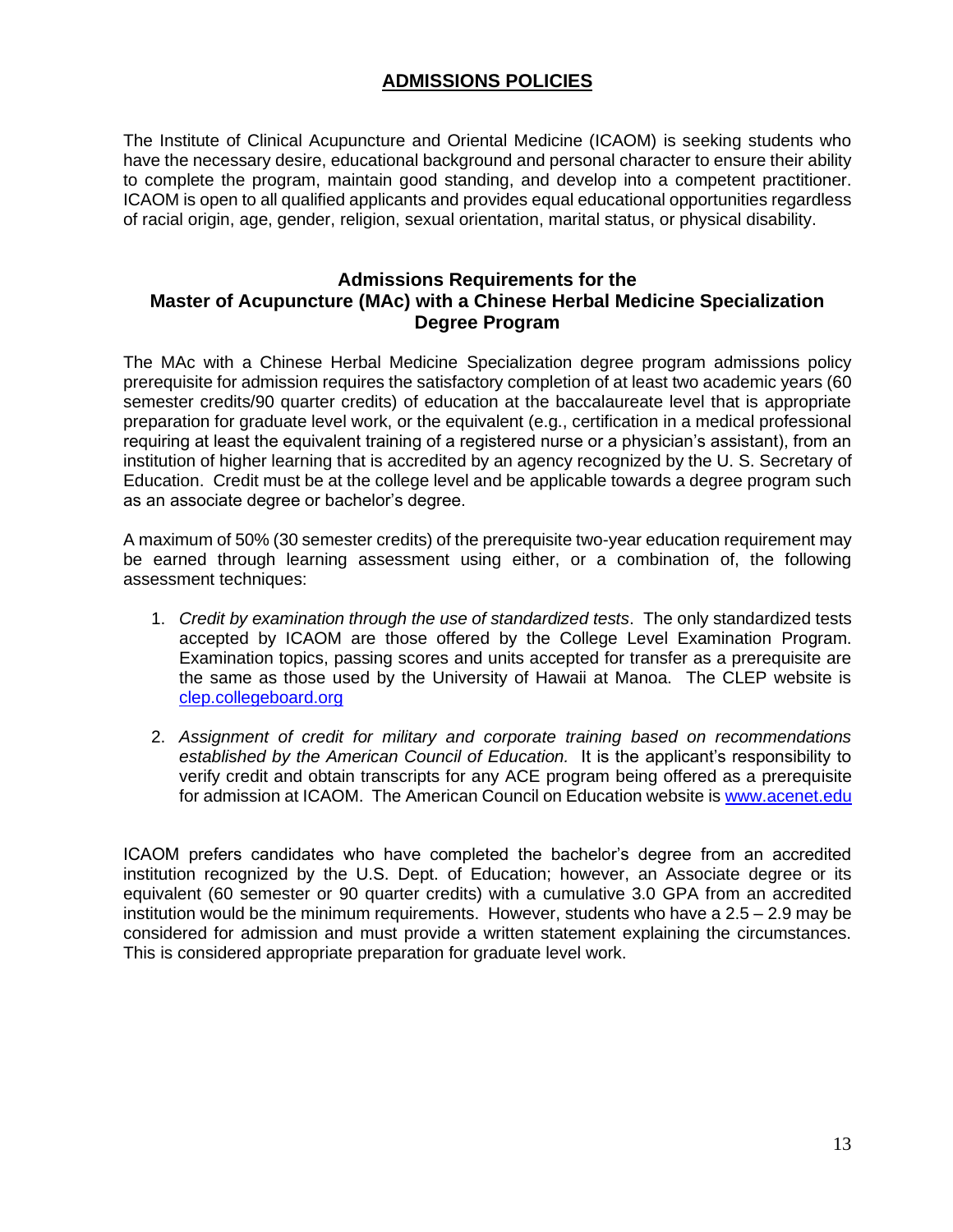## **Admissions Requirements for the Doctor of Acupuncture (DAc) with a Chinese Herbal Medicine Specialization Degree Program**

The DAc with a Chinese Herbal Medicine Specialization degree program admissions policy prerequisite for admission requires the satisfactory completion of at least three academic years (90 semester credits/135 quarter credits) of education at the baccalaureate level that is appropriate preparation for graduate level work, or the equivalent (e.g., certification in a medical professional requiring at least the equivalent training of a registered nurse or a physician's assistant), from an institution of higher learning that is accredited by an agency recognized by the U. S. Secretary of Education. Credit must be at the college level and be applicable towards a degree program such as a bachelor's degree.

A maximum of 50% (30 semester credits) of the prerequisite two-year education requirement may be earned through learning assessment using either, or a combination of, the following assessment techniques:

- 1. *Credit by examination through the use of standardized tests*. The only standardized tests accepted by ICAOM are those offered by the College Level Examination Program. Examination topics, passing scores and units accepted for transfer as a prerequisite are the same as those used by the University of Hawaii at Manoa. The CLEP website is [clep.collegeboard.org](mailto:clep@collegeboard.org)
- 2. *Assignment of credit for military and corporate training based on recommendations established by the American Council of Education.* It is the applicant's responsibility to verify credit and obtain transcripts for any ACE program being offered as a prerequisite for admission at ICAOM. The American Council on Education website is [www.acenet.edu](http://www.acenet.edu/)

ICAOM prefers candidates who have completed the bachelor's degree from an accredited institution recognized by the U.S. Dept. of Education; however, an equivalent (90 semester or 135 quarter credits) with a cumulative 3.0 GPA from an accredited institution would be the minimum requirements. However, students who have a  $2.5 - 2.9$  may be considered for admission and must provide a written statement explaining the circumstances. This is considered appropriate preparation for graduate level work.

The Master's and Doctoral program at the Institute is very demanding academically. To benefit and enhance the applicant's success in the program, a background related to the Health Sciences such as the biological sciences (nutrition, biology, chemistry, physiology and psychology) is recommended.

#### **Additional Admission Requirements for both the MAc and DAc programs**

Hawaii law require each student to present a report of a physical examination, a Certificate of Tuberculosis examinations, and a record of immunizations before attending the first day of school.

The State of Hawaii Department of Health requires that each student obtain a certificate of Tuberculosis (TB) examination dated within 12 months before first attending any post-secondary school in Hawaii in any course of study longer than 6 months. This requirement may **NOT** be deferred or postponed and students who have not complied with the law will not be allowed to enroll or attend classes. The certificate must be signed by a licensed United States physician.

Students must also present a record of Measles-Mumps-Rubella (MMR), Varicella, Tetanusdiphtheria-pertussis (Tdap) immunization, signed or stamped by a licensed MD, DO, APRN, PA, or clinic.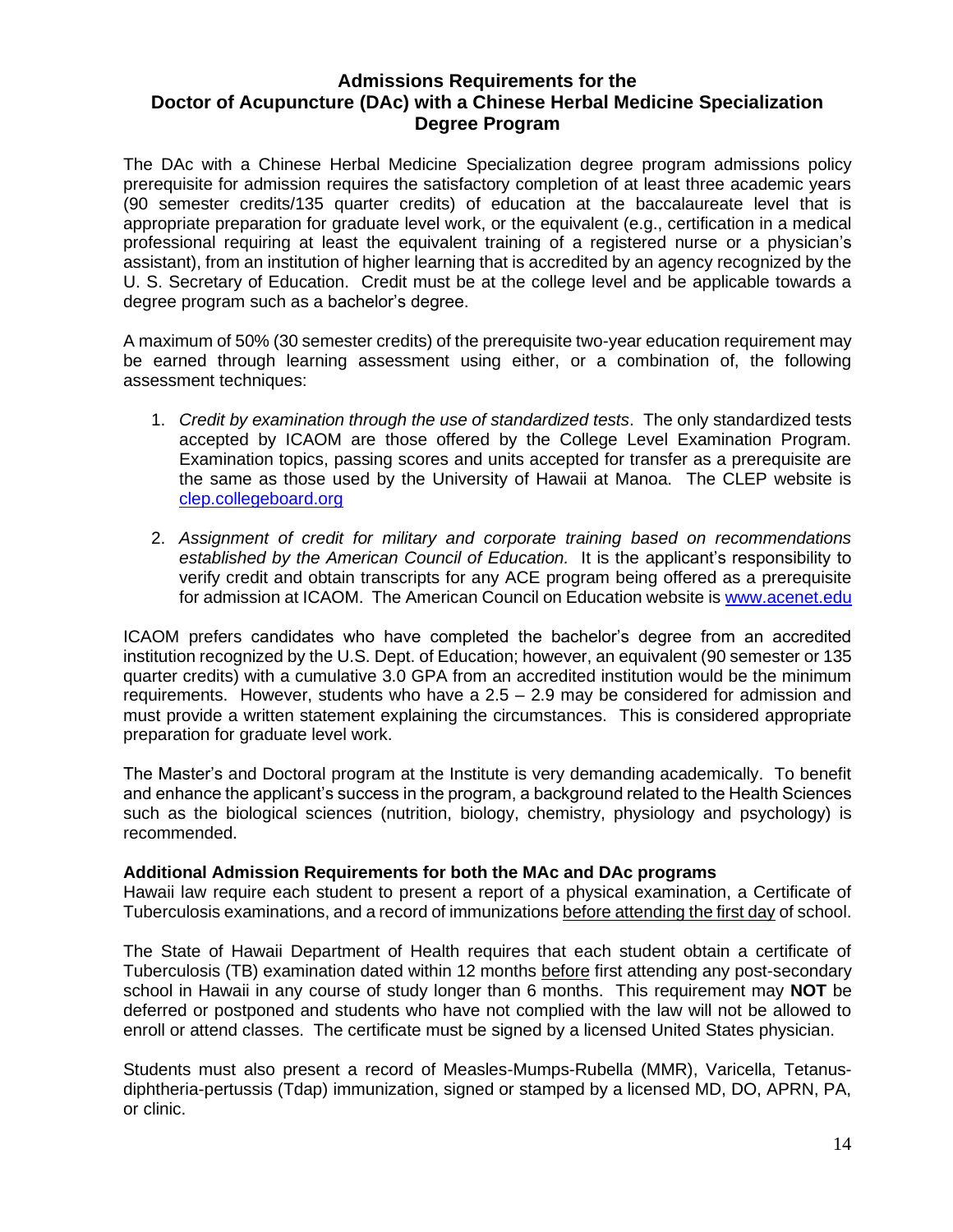Exemptions to the immunization requirements:

- Students born prior to 1957.
- Laboratory evidence of immunity may be submitted in lieu of a record of immunization, provided that it includes both a copy of the laboratory report, and a signed statement by the Provider certifying that the student is immune to the specified disease.
- Medical exemptions to immunizations must state the length of time during which the vaccine would endanger student's health or life and must be signed by a licensed MD or DO.
- In some circumstances, a religious exemption may be granted.

Philosophical or personal belief exemptions are not allowed. ICAOM does not provide oncampus housing for students therefore Meningococcal Conjugate (MCV) is not required. All medical and/or religious exemptions will be reported to the Hawaii Department of Health (HAR 11-157).

Other requirements for admission into the master's program includes

- a completed application form with the \$50 non-refundable application fee (\$100 for international students),
- official transcripts sent directly to the Registrar at ICAOM,
- provide at least two letters of recommendation from individuals who are qualified to comment on your ability to succeed in graduate level work. These letters must include the legal name, names, address, phone, and email that we can contact if necessary.
- 2 official passport photos,
- Valid photo identification, (i.e., passport, driver's license, military),
- Curriculum Vitae,
- Statement of Long-Term Plans (500 word typed statement about yourself including what experiences have led you to apply to ICAOM and your personal interests and future professional development).

All applications and supporting documents for students who have been admitted to the program and have not enrolled will be held for one year from the date on the application form; after that the application will not be retained. Applicants who fail to enroll within one year of the initial application date will have to reapply, pay another application fee, and again provide all the required documents necessary for consideration for admission.

## **READMISSION POLICY**

The following persons are subject to apply for readmission:

- 1. Students that have withdrawn from the program;
- 2. Students that have suspended from the program;
- 3. Students that fail to complete the program within 8 years;
- 4. Students that fail to register and pay for classes during the registration period.

The process for readmission includes a new application form with updated supporting documentation. Credits earned previously may be subjected to pass a challenge exam to determine the students' knowledge. If the deficiency or disparity is too great, the student will be required to re-take the course in question. The catalogue at the time of readmission will determine the graduation requirements.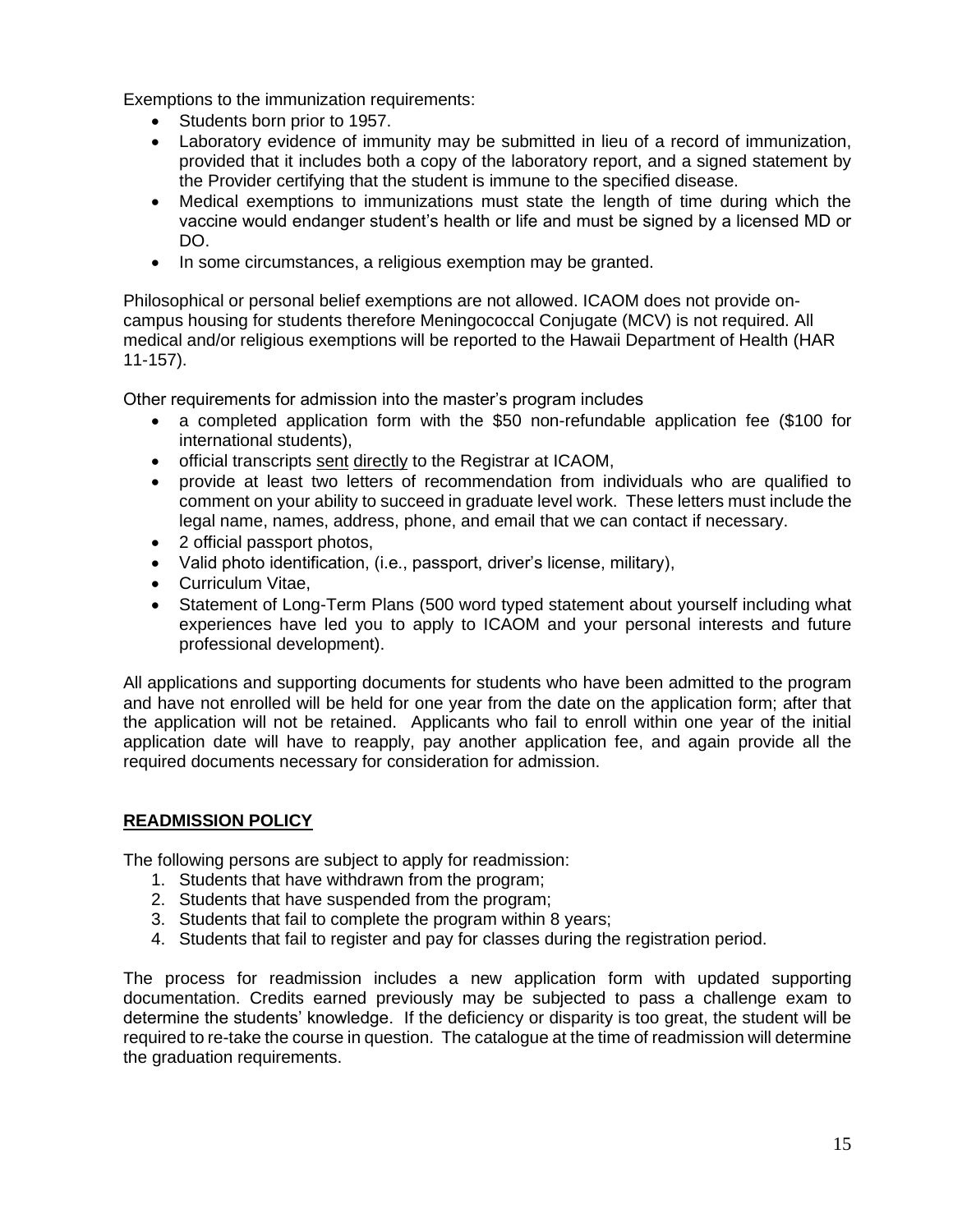# **Non-matriculated Students Policy**

ICAOM does not enroll non-matriculated students into its programs or allows for non-matriculated students to attend any courses in either the MAc or DAc programs.

## **Incarcerated Students Policy**

A student is considered to be incarcerated if he or she is serving a criminal sentence in a federal, state, or local penitentiary, prison, jail, reformatory, work farm, or similar correctional institution. A student is not considered to be incarcerated if he or she is in a half-way house or home detention or is sentenced to serve only weekends.

Incarcerated students are not eligible to receive federal student loans but are eligible for federal work study and federal supplemental educational opportunity grants (FSEOG). They are also eligible for Pell grants if not incarcerated in a federal or state penal institution.

A case-by-case review of the incarcerated student's charges must be made to determine eligibility prior to awarding. A student cannot receive a Pell Grant if he or she is subject to an involuntary civil commitment following incarceration for a sexual offense (as determined under the FBI's Uniform Crime Reporting Program). A student cannot receive Federal Student Aid if they have been convicted for the possession or sale of illegal drugs while they were previously receiving federal student (such as grants, loans or work study).

ICAOM does not offer PELL Grant to Graduate students. Due to the composition of our Graduate Master and Doctoral programs, it would be challenging for incarcerated students to attend classes or clinic at ICAOM. Students must be in residency for hands on classes and clinics that provide the skills, knowledge, and abilities required for the Acupuncture and Oriental medicine degree. The hourly requirement for the MAc degree totals 3240 hours that includes residency of 1080 hours for the clinic. The hourly requirement for the DAc degree totals 3,450 hours that includes residency of 1140 hours for the clinic.

It is recommended that incarcerated students who wish to become a licensed acupuncturist, investigate their eligibility for licensing with the State of Hawaii Board of Acupuncture and the National Certification Commission for Acupuncture and Oriental Medicine (NCCAOM).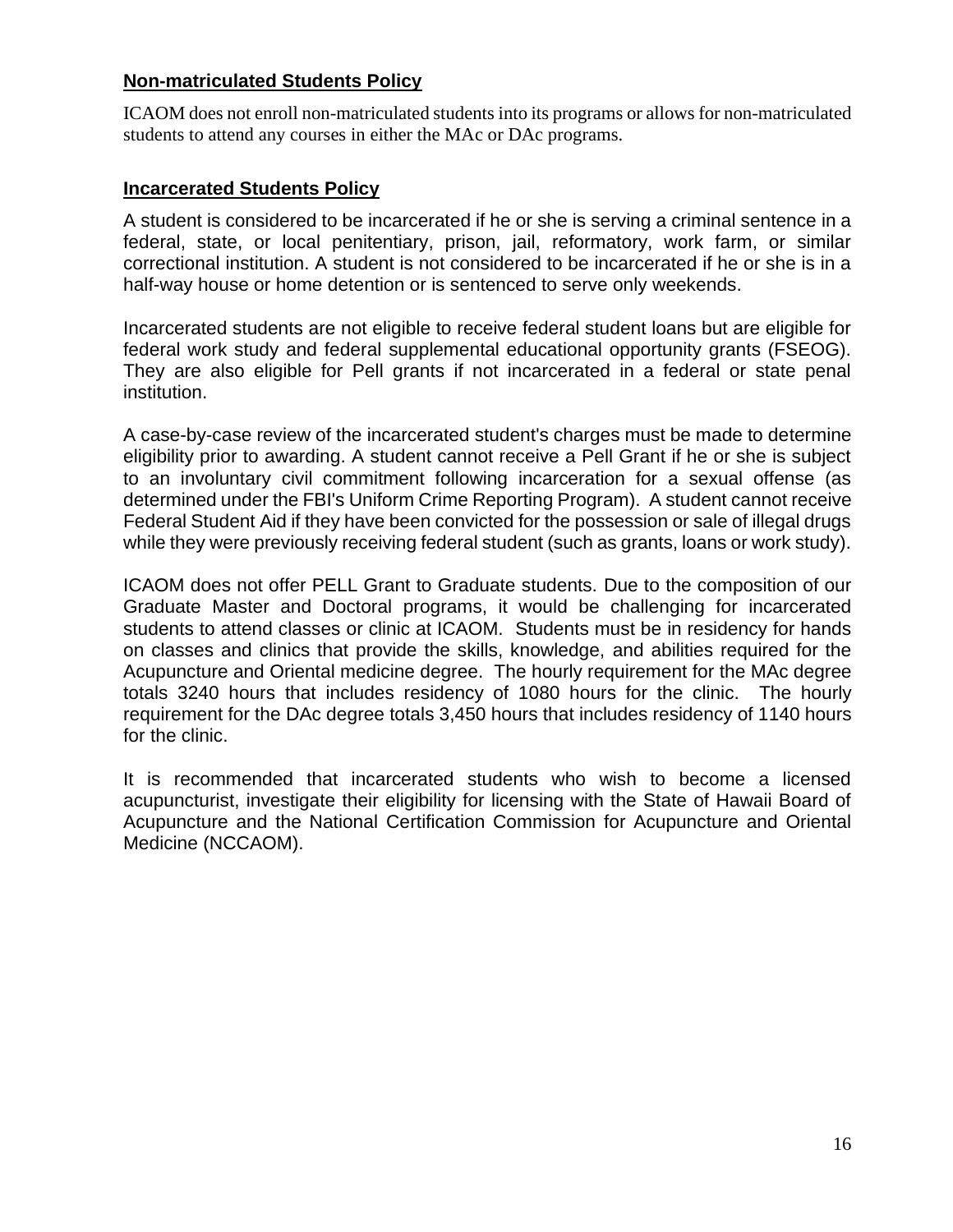# **FOREIGN STUDENTS**

ICAOM is approved by the Federal Bureau of Citizenship and Immigration Services (BCIS) to offer F-1 Student Visas.

Foreign students who wish to enroll in the program need to have all foreign transcripts translated into English and evaluated to approximate comparable levels of education achievement in the United States by an agency recognized by the U.S. Secretary of Education as being qualified to make such assessments. ICAOM recommends the following:

## Current Members of the National Association of Credential Evaluation Services Website: [www.naces.org](http://www.naces.org/)

**OR** World Education Services, Inc. (WES), Website: [www.wes.org.](http://www.west.org/)

In addition to the required documents for admission to the program, foreign applicants must

- provide proof of their financial status and ability to pay for tuition and living expenses for at least one calendar year while in the United States.
- Documentation may be in the form of a recent bank statement or affidavit of financial support.
- Form 1-20 will be provided to international students once all admission requirements have been met.
- Students are required to pay all relevant fees.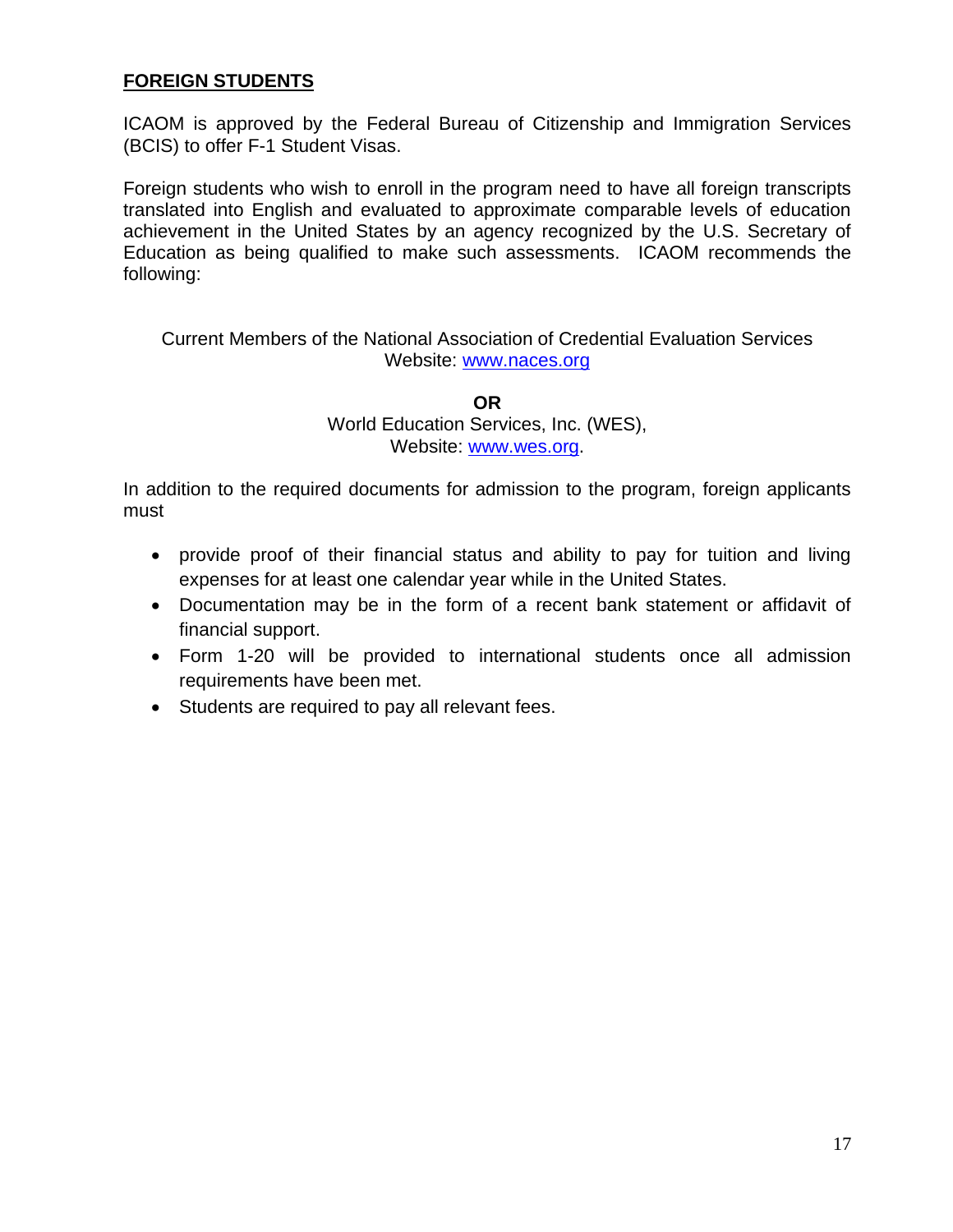# **ENGLISH LANGUAGE COMPETENCY**

English language competency is required of all students seeking admission to the **master's program**. This must be demonstrated by one of the following means:

- a) The student must have completed a two-year (60 semester credits or 90 quarter credits) undergraduate- or graduate-level, English-based education in an institution: (i) accredited by an agency recognized by the U.S. Secretary of Education, or (ii) in the United Kingdom, Australia, Canada (except Quebec), New Zealand, or Ireland. In all cases, English must have been both the language of instruction and the language of the curriculum used;
- b) Test of English as a Foreign Language Internet-Based Test (TOEFL® iBT) Acceptable scores: TOEFL iBT total score – 61 with minimum speaking score – 20 and minimum listening score – 17; or
- c) International English Language Testing System (IELTS) Academic Format Acceptable scores: IELTS overall band score 6 with minimum speaking score – 6.5 and minimum listening score  $-6$ .

English language competency is required of all students seeking admission to the **doctoral program**. This must be demonstrated by one of the following means:

- a) The student must have completed a two-year (60 semester credits or 90 quarter credits) undergraduate- or graduate-level, English-based education in an institution: (i) accredited by an agency recognized by the U.S. Secretary of Education, or (ii) in the United Kingdom, Australia, Canada (except Quebec), New Zealand, or Ireland. In all cases, English must have been both the language of instruction and the language of the curriculum used;
- b) Test of English as a Foreign Language Internet-Based Test (TOEFL® iBT) Acceptable score: TOEFL iBT total score – 80; or
- c) c) International English Language Testing System (IELTS) Academic Format Acceptable score: IELTS overall band score – 6.5.

Applicants who do not satisfy this requirement may be considered for admission with English as a second language, but they must satisfy the proficiency requirement in English before beginning the clinical experience. For information on the Test of English as a Foreign Language, please consult the Educational Testing Service's TOEFL website at www.ets.org/toefl. The ICAOM code number for the TOEFL is 7978.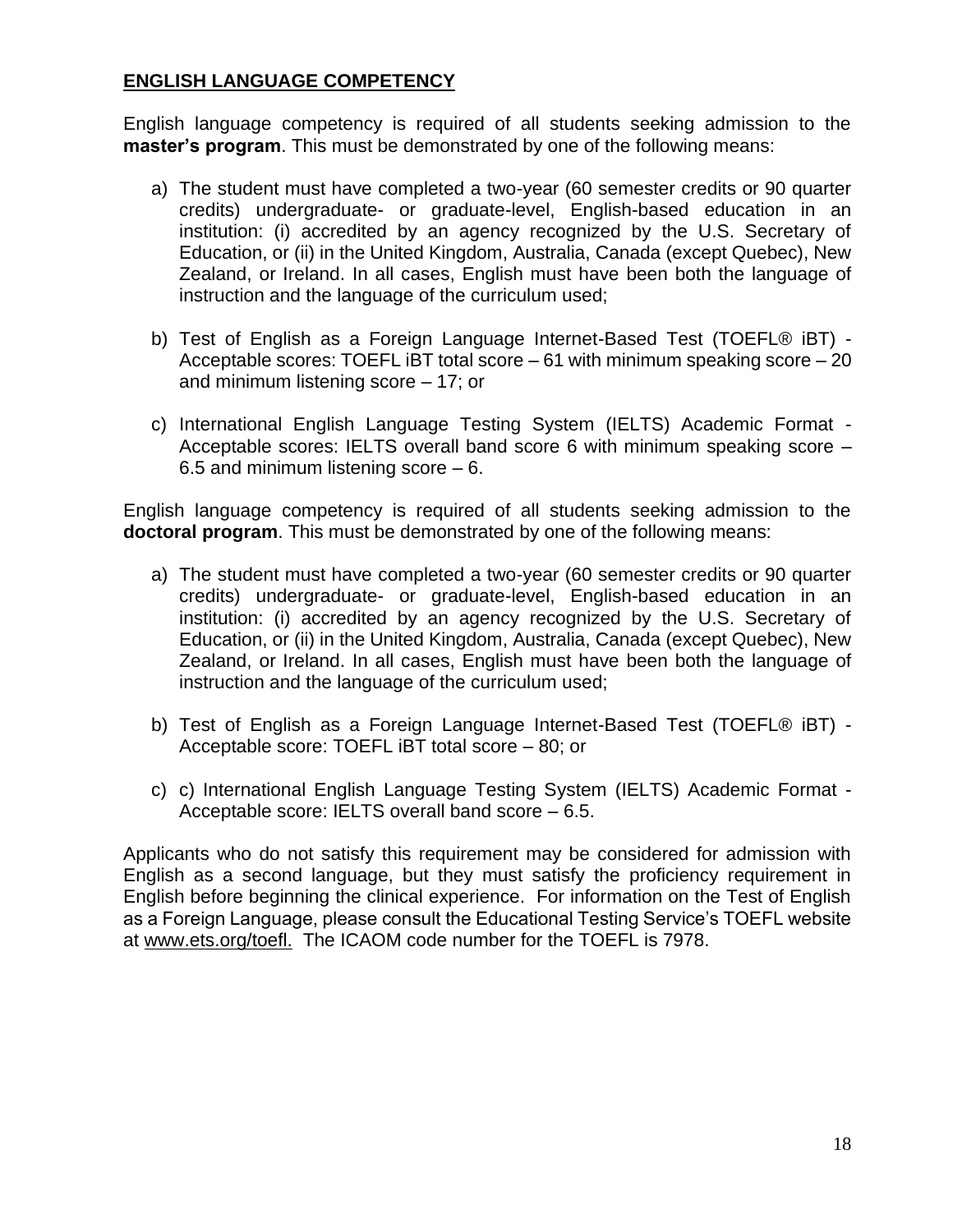# **TRANSFER CREDITS**

A transfer student is one who has completed coursework at an accredited college or university and is seeking transfer credit as a result of that coursework.

VA students must provide transcripts of previous education, those credits will be evaluated by ICAOM, and the student will be informed of the evaluation.

Transfer students from another Acupuncture and/or Oriental program must complete a minimum of 50% of the total program credit requirements at ICAOM. Of that, 50% of the credits, but no more than 25% of the clinical training requirements may be accepted as transfer credit. The minimum time frame for a transfer student to complete and graduate will be two (2) academic years.

Upon enrollment in the program, a student will be given the opportunity to request transfer credit for specific classes that are essentially similar in description, content, leave, and credits and were taken at an accredited college or university.

- Transfer credit must be requested and reviewed within 12 month of the student's matriculation.
- Elective credits and continuing education credits are non-transferrable and cannot receive credit.
- Submitting an application request does not guarantee that transfer credits will be awarded.

To be considered for transfer credit, the student needs to submit:

- A Transfer Credit Request Application Form obtainable from the Registrar's Office.
- A non-refundable application fee must accompany the completed Transfer Credit Request Application Form.
- Official Transcript(s) that document all the courses listed on the Transfer Credit Request Application Form.

The student may also be required to submit a course description from the year the course was taken from either a school catalog or course syllabus.

- A minimum grade of "C" (2.0) is required for all transfer courses.
- Transfer courses must have been completed within five (5) years before the enrollment date at ICAOM. Any classes exceeding this time limit must be re-taken or show proficiency through the request for a challenge exam. If the exam is not passed, the class will have to be retaken.

If a deficiency is suspected or identified, the President/CEO, in consultation with the course instructor, will determine whether the student must pass a challenge exam in the subject. If the deficiency or disparity is too great, the student will be required to re-take the course in question.

MAc program, no more than 25% of Clinical training (9.0 credits/270 hours) will be transferred.

DAc program, no more than 25% of Clinical training (9.5 credits/285 hours) will be transferred.

In fulfillment of the 350 patient treatments (100 with loose herb formulas) required for graduation, transfer students must complete a minimum of 265 patient treatments (75 with loose herb formulas) at ICAOM.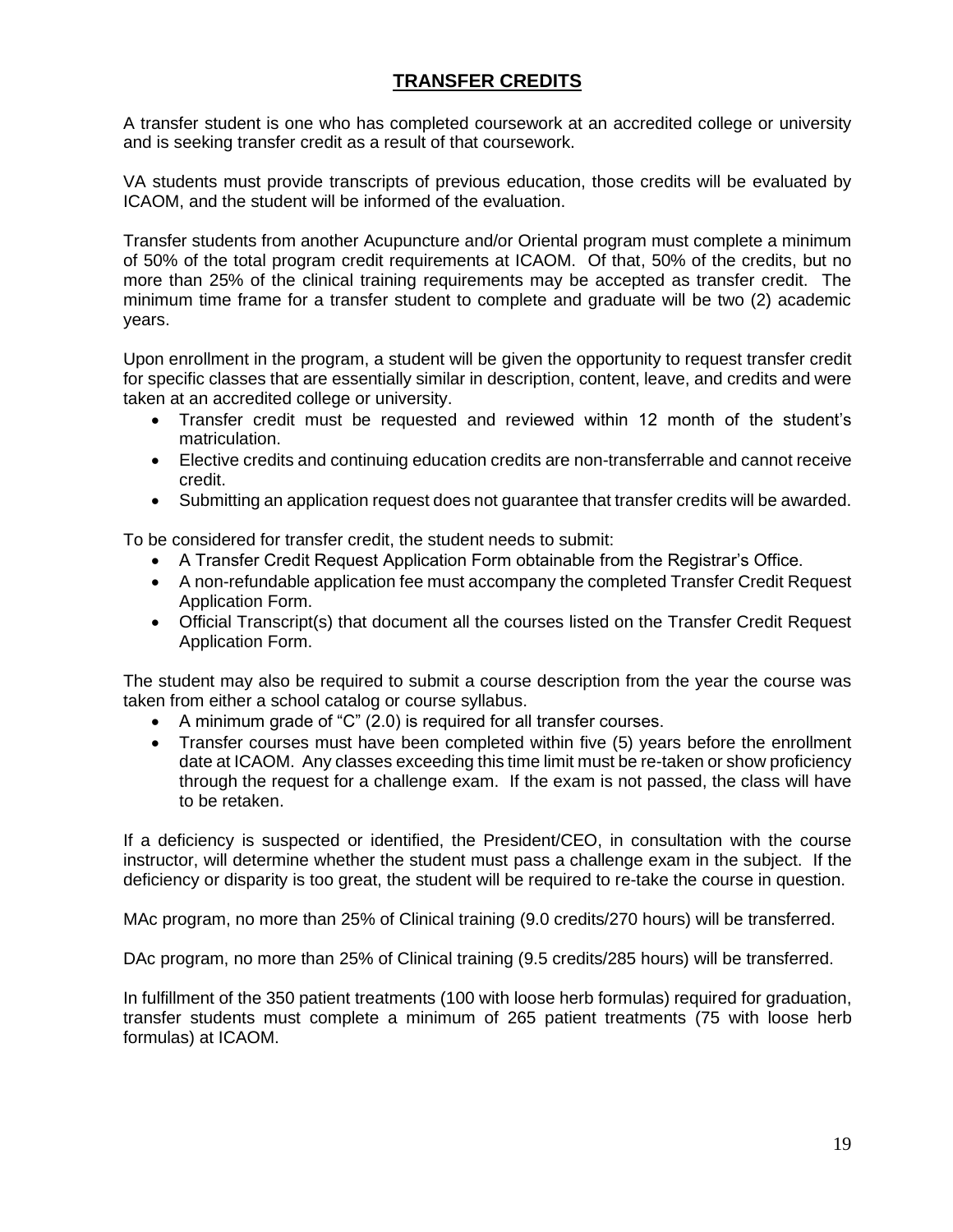# **TUITION & FEES**

The following is a list of the tuition and other expenses for the DAc and MAc with a Specialization in Chinese Herbal Medicine degrees program at the Institute for Clinical Acupuncture and Oriental Medicine (ICAOM). Unless other arrangements have been made, tuition must be paid in full for each trimester at the time of registration. All students must register at least three days prior to the first day of class. All fees are non-refundable.

#### **Tuition**

Late tuition Fees & Interest \$25.00 for 1-15 days

#### **Fees**

Registration Fee \$25.00 per trimester Late Registration Fee (1<sup>st</sup> week) \$50.00 Transfer Credit Application Fee \$150.00 (non-refundable) Challenge Exam Fee (per credit) \$50.00 Proctor fee (per hour) \$25.00 (min. one hour)

Administrative Add fee (per course) \$25.00 Administrative Drop fee (per course) \$25.00 Textbooks and Supplies (out of pocket) \$500.00 per trimester (approximately) Herb Sample Fee \$30.00 for each herb course

Make-Up Exam fee (per course) \$50.00 Make-up Clinic Fee \$100.00

Pre-Clinical Examination Fee  $$100.00$ Stage Learning Exam (3 stage exams) \$50.00 per exam Retake Stage Learning Exam  $$25.00$  per exam

Intern Permit (DCCA) \$50.00 payable to DCCA Malpractice Insurance Fee (for interns only) \$100.00 per trimester Student ID card Fee \$10.00 Student ID replacement card \$10.00 each Graduation Fee \$200.00 Clean Needle Technique Course Payable to CCAOM – TBA

Tuition for Full-Time Students \$330.00 per credit (Minimum 12 credits/trimester) Tuition for Part-Time Students \$360.00 per credit (Less than 12 credits/trimester) \$50.00 for 16-30 days After 30 days, 0.5% interest per month on total amount past due. Returned Check Fee  $$30.00$  for each check

Program Application Fee  $$50.00/$150.00$  for International Students

#### **Estimated Total Program Cost: \$60,000.00**

[All tuition and fees are subject to yearly increase and also subject to State General Excise Tax.]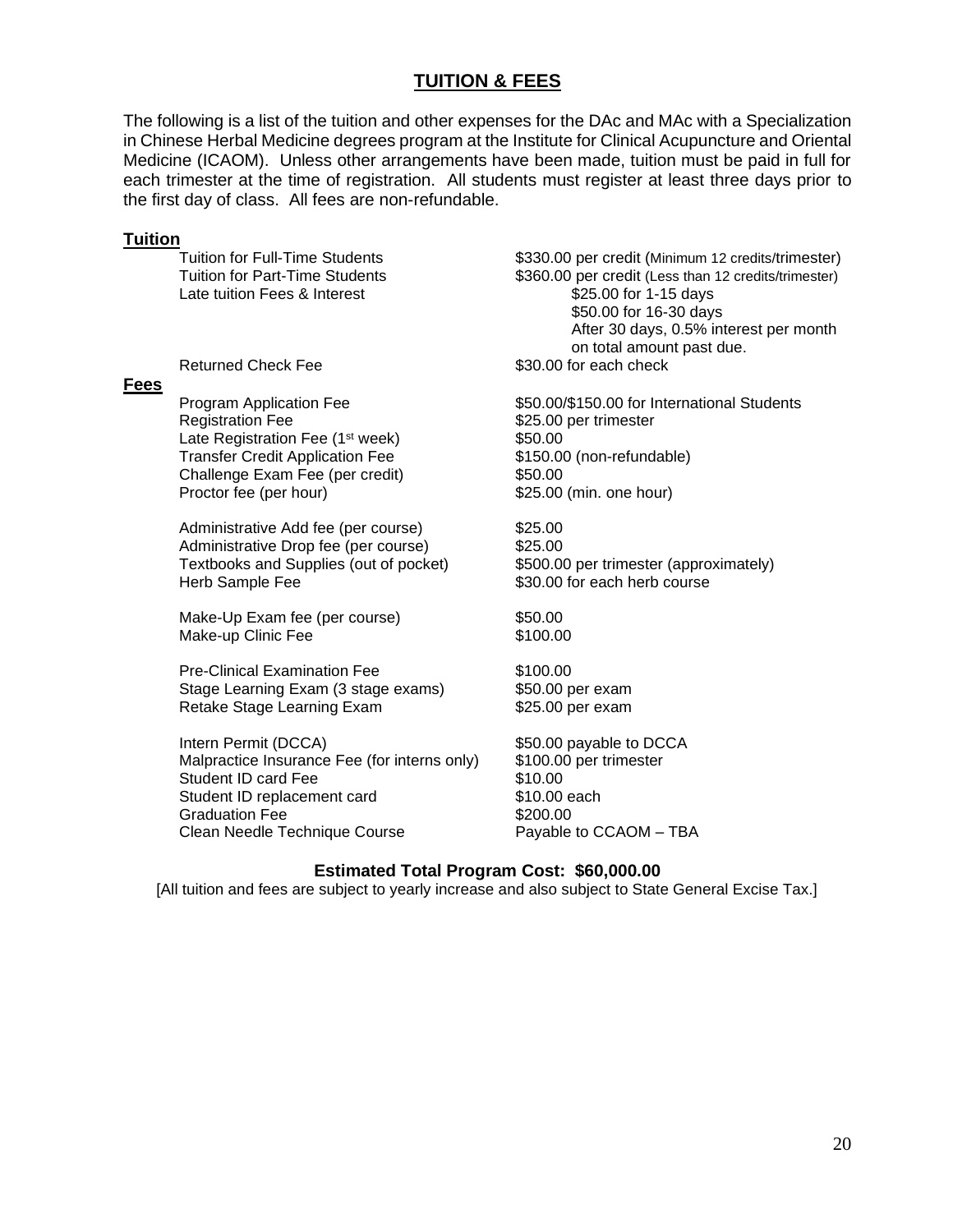### **FINANCIAL INFORMATION**

You may pay your tuition by VISA, MasterCard, Money Order, or personal Checks. The ICAOM financial aid counselors are available Monday through Friday from 9:00 a.m. to 5:00 p.m. (Hawaii Time). You may write to us at the following address:

Financial Aid Office Institute of Clinical Acupuncture and Oriental Medicine 100 North Beretania Street, Suite 203 B Honolulu, HI 96817

#### **TITLE IV STUDENT LOANS**

ICAOM has obtained Title IV funding that provides students loans by the U.S. Department of Education and veterans education benefits by the State of Hawaii Commission on Higher Education. If you qualify on the basis of need, you can receive substantial assistance through grant and loan programs. You must be accepted for admission to ICAOM in order to receive your initial award letter. To qualify for a student loan, a student must enroll in at least 12 credits each trimester in order to receive the full award amount. The following constitutes full time, three quarter time, half time and less than half time credits:

- Full time is 12 credits or more
- Three quarter time is 9 credits
- Half time is 6 credits
- Less than half time is 5 credits or less

ICAOM's school code is **037353.** If you have any questions or concerns, please call us at: 808.521.2288

The **<https://studentaid.gov/>** website provides information for federal requirements such as:

- the Free Application for Federal Student Aid (FAFSA),
- the on line application for DOE Direct Loans;
- Master Promissory Note
- Online entrance counseling;
- FAFSA renewal forms.

#### **MILITARY TUITION ASSISTANCE WITH VA BENEFITS**

If you wish to use your GI Bill® education benefits for our program, you are required to contact ICAOM's VA benefit coordinator to certify of your courses. You may contact us directly at: 808-521-2288 or **E-mail: [faa@orientalmedicine.edu](mailto:faa@orientalmedicine.edu)**

VA students can also contact the VA toll free number at: 1-888-GI-BILL-1 (1-888-442-4551). Please forward a copy of your application form directly to the VA for VA education benefits to:

#### U.S. Department of Veterans Affairs PO Box 8888, Muskogee, OK 74402-8888

GI Bill® is a registered trademark of the U.S. Department of Veteran Affairs (VA). More information about education benefits offered by the VA is available at the official U.S. government website at [http:///www.benefits.va.gov/gibill](http://www.benefits.va.gov/gibill)

The VA educational benefits program requires ICAOM to ensure that it will not impose any penalty, including the assessment of late fees, denial of access to classes, libraries, or other institutional facilities, or require that a covered individual borrow additional funds, or any covered individual because of the individual's inability to meet his or her financial obligation to ICAOM due to the delayed disbursement of a payment to be provided by the VA under Chapter 31 or 33 of this title. (PL 115-407 Section 103 and 104).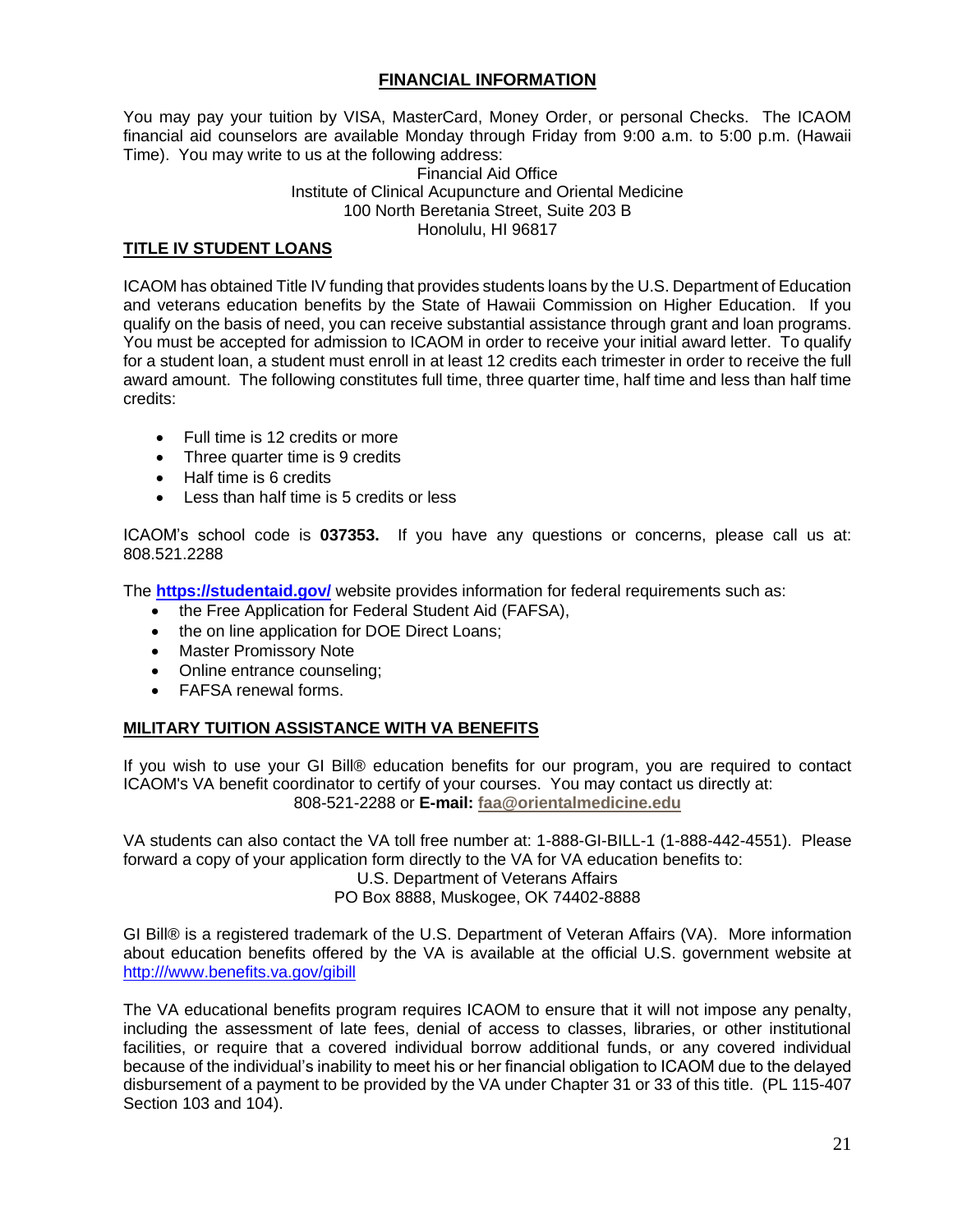# **REFUND POLICY**

Dropping a course **before** the first day of class will result in a 100% refund of tuition paid for that course. Dropping a course after classes have begun, during the first three class sessions, will result in a prorated refund based on the following schedule:

| <b>Sessions Completed</b> | <b>Tuition Refund</b> |
|---------------------------|-----------------------|
| 1 session                 | 75%                   |

2 sessions 50% 3 sessions 25% More than 3 sessions No refund

# **NON-PAYMENT POLICY**

In the event of non-payment after thirty (30) days the student will be dismissed from the program, unless other arrangements have been made with the administration.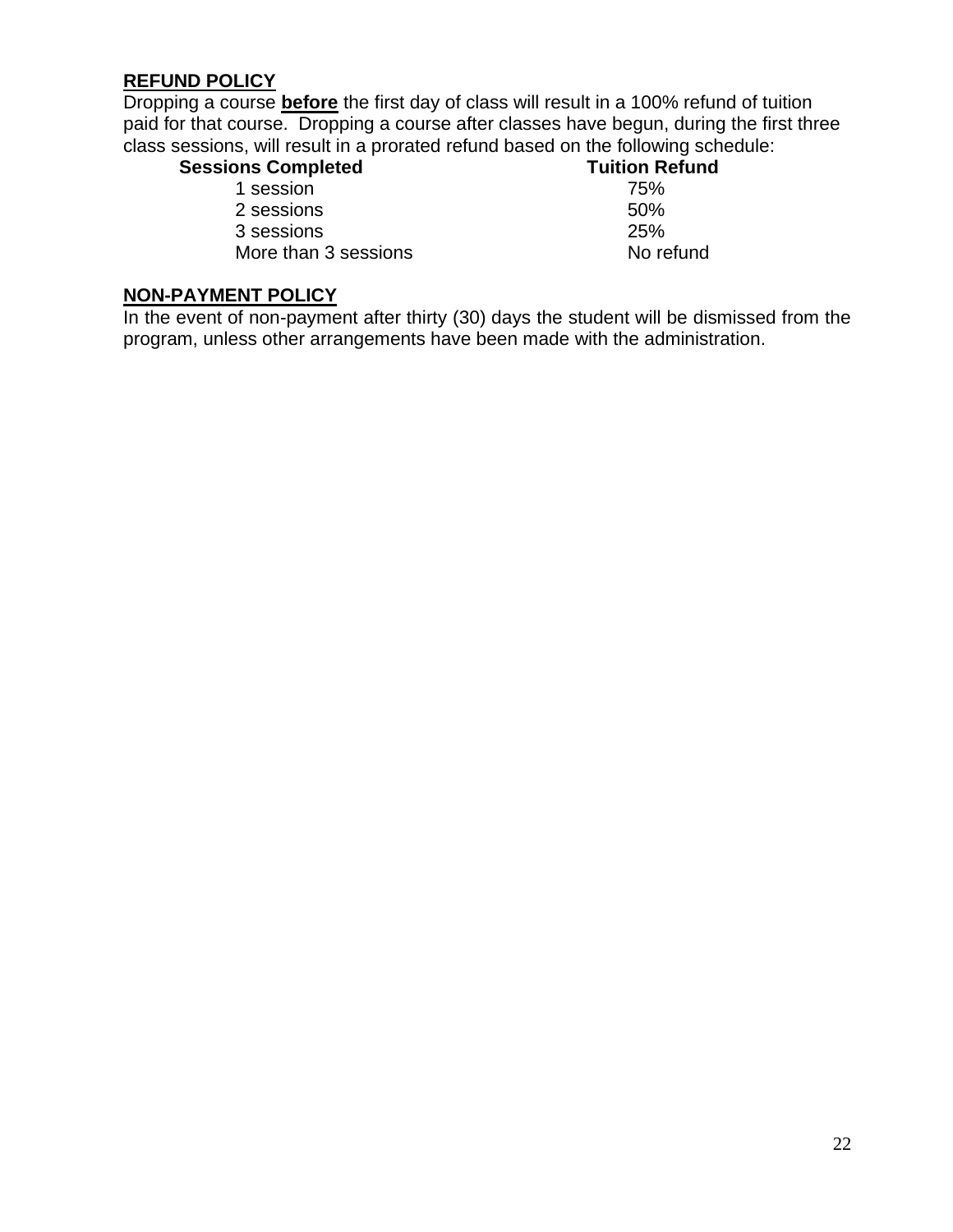# **ACADEMIC PERFORMANCE POLICIES**

### **PROGRAM OF STUDY**

The program of study is designed to ensure the student's smooth, timely and academically optimal progress through ICAOM's program. The minimum course load for a full-time student is 12 credits, but students normally average 15 credits per trimester. Students are expected to follow the program of study. The President/CEO must approve all modifications to the program of study. The program of study sequence of courses can be accessed on ICAOM's website.

## **REGISTRATION AND ADVISING:**

Students must meet with the President/CEO prior to the start of each trimester to register for classes, pay tuition, and discuss any issues or questions. A student must sign a completed registration form and the President/CEO must approve any changes to this plan.

Dates for registration for each trimester, including dates to add and drop courses, are listed inside the front cover of the catalog. Enrollment is limited to 20 students per class.

Any student who fails to register during the registration period, without prior approval from the President/CEO, will be charged a late fee of \$25. Any student who fails to enroll and attend classes after the registration period, without prior approval from the President/CEO, will be considered withdrawn from the program.

Students may complete equivalent courses at another U. S. Institution accredited by the U. S. Department of Education recognized accrediting agency, or at a foreign institution. Foreign transcripts must be accompanied by an evaluation from an agency such as WES (World Education Services) that will determine what colleges and universities are equivalent to a U.S. accredited institution. All transfer credits must be evaluated and approve before graduation.

## **ATTENDANCE**

It is expected that students attend all classes and clinics and should arrive and leave on time. Arriving late or leaving class or clinic early is disrespectful to both the instructor/supervisor and fellow classmates and is disruptive to the classroom and teaching environment.

ICAOM requires that students must attend at least 75% of attendance in a class/course. Excessive and habitual tardiness (more than 15 minutes late, on 3 separate occasions) is considered an absence and may lower the student's final grade for the course.

#### **EXCUSED ABSENCES**

Excused Absences may be granted in cases of severe illness, bereavement, or family emergency. The request must be in writing and verified by appropriate documentation. Students are responsible for contacting the President/CEO and their instructor(s) and/or clinical faculty, to make individual arrangements. It may be necessary for students to withdraw for the trimester. Please contact the President/CEO for assistance.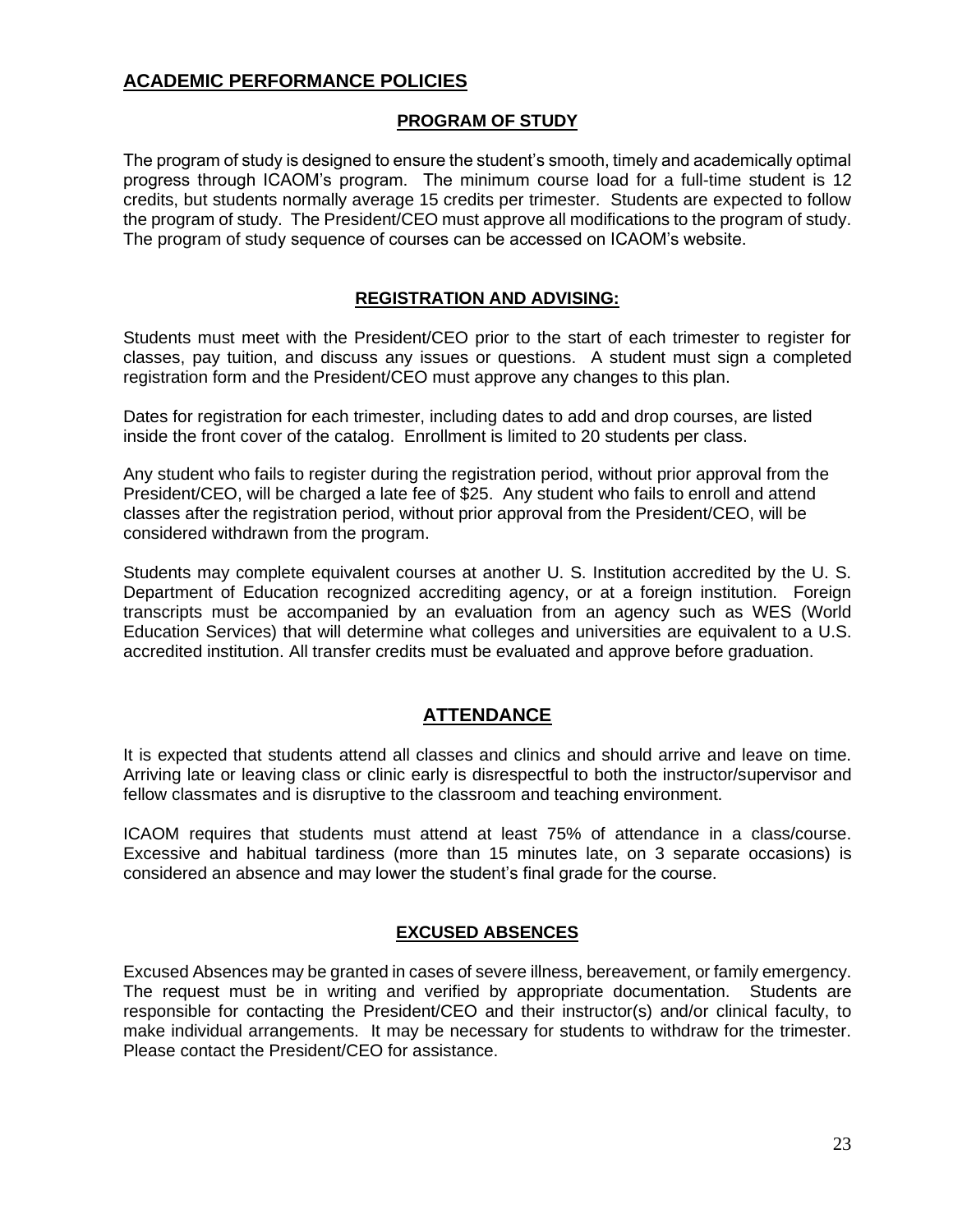## *Didactic Courses*

- For an excused absence, students must notify the instructor ahead of time if they will be unable to attend a class and make arrangements to make-up missed assignments and other course work.
- A student who misses 25% of attendance in a class/course will be considered automatically dropped from the class and receive the grade of "F". The student will be required to repeat the course for credit in order to graduate.
- A student who misses an exam must reschedule the exam with the instructor and a Make-Up Exam fee (per course) will be charged.

## *Clinic Sessions*

The State of Hawaii Board of Acupuncture (Hawaii Administrative Rules Title 16, Chapter 72) [https://cca.hawaii.gov/pvl/boards/acupuncture/statute\\_rules/](https://cca.hawaii.gov/pvl/boards/acupuncture/statute_rules/) requires documentation of participation and attendance of no less than 12 months and not less than 900 hours of clinical training under the direct supervision of a licensed acupuncturist.

- A student is allowed 2 excused absences per clinic session that must be made up and rescheduled to fulfill the required hours.
- The student must inform the Clinic Director in advance for approval if she/he must be absent during a clinic session.
- The Clinic Director is responsible to approve the absence.
- Students are required to make up a missed session.
- Students will be charged a Makeup Clinic Session fee (per session).

# **EXCESSIVE ABSENCES**

Students will be placed on unsatisfactory academic progress due to absences that exceed the policies of didactic and clinic courses. The student will be placed on probation for one trimester.

# **DROPPING AND ADDING A CLASS:**

Please note that the dates for each trimester for adding and dropping a class are listed inside the front cover the catalogue.

Students wishing to add, drop or withdraw from a class must first meet with the President/CEO and fill out the appropriate form that must be signed by the President/CEO in order to be effective. Students may not add a course without receiving prior approval from the President/CEO.

A registered student must first receive permission from the President/CEO to drop a course after the trimester has begun within the first three class sessions. The transcript will reflect a "W" and the student will have to repeat the class for graduation requirements. The student will be charged an Administration Drop Fee per course. (See tuition and fees).

If the student drops a class after three sessions, the transcript will reflect the grade of "F" for the course and the result could impact the student's GPA and the academic standard for Satisfactory Student Progress. The student will have to repeat the class for graduation requirements. Please note that dropping a class may result in delays in eligibility for the Stage Learning Proficiency Exams and/or graduation.

Students who are on federal financial student loans and whose reduced course loads change their status from full to part-time must meet with the Financial Student Loan Officer to return excess funding.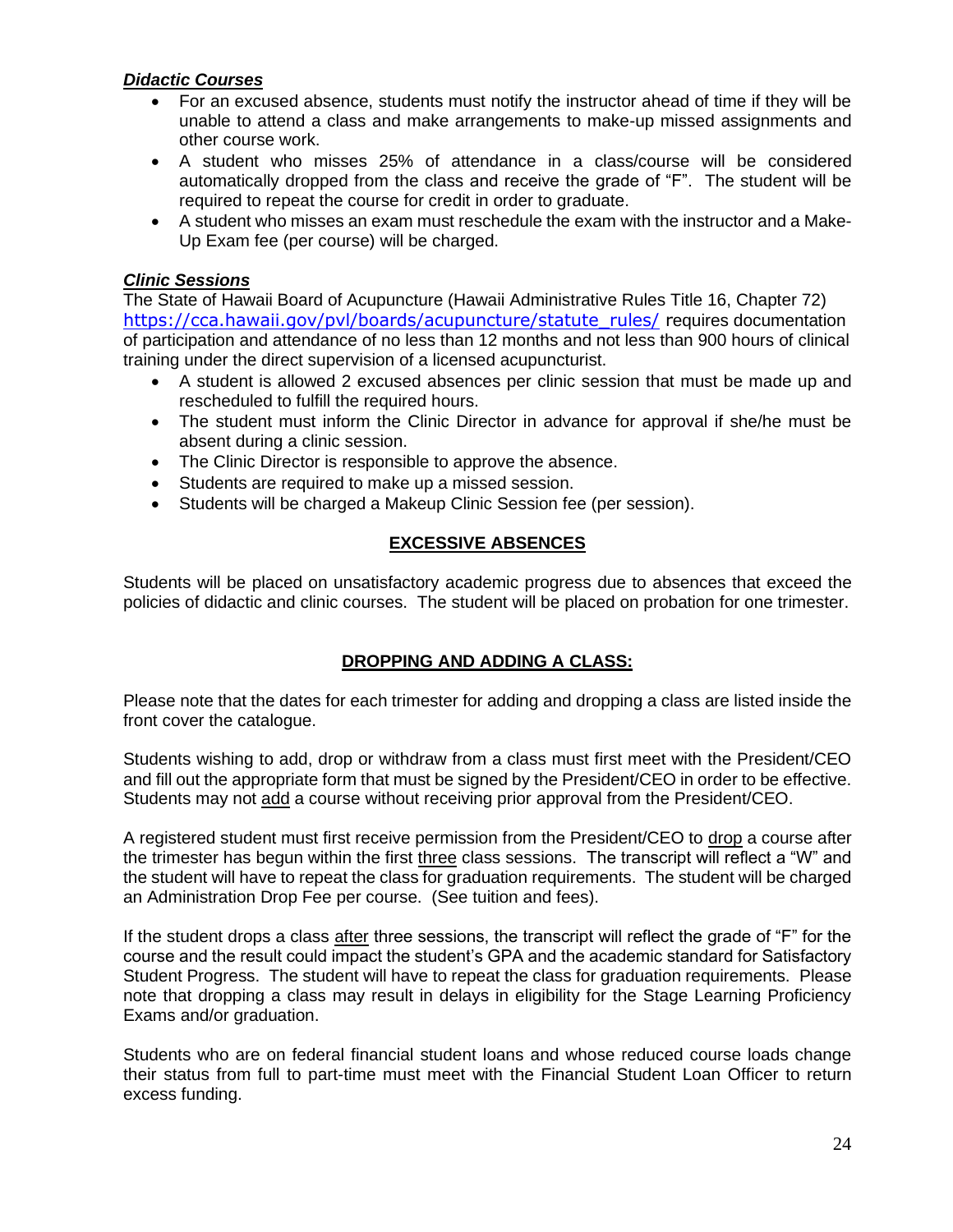## **LEAVE OF ABSENCE**

Any student in good standing (i.e., without unresolved academic, financial or disciplinary issues or commitments) may apply for a formal leave of absence for up to two (2) trimesters.

During this time the student is entitled to return to ICAOM without reapplying. If a student is on a leave of absence for longer than two (2) trimesters and wishes to return to ICAOM, the student may be asked to apply for readmission.

At the discretion of the President/CEO or the instructor, a student returning from a leave of absence may be asked to audit or review courses already completed at ICAOM.

Any tuition refunds or remaining financial obligation to ICAOM will be determined based on the date of application for the leave of absence. See Refund Policy.

Any student who fails to inform the President/CEO or who fails to register for any classes will be considered by ICAOM to have withdrawn.

## **MEDICAL LEAVE OF ABSENCE**

- The student must provide documentation from a physician for the need for a medical leave of absence to the President/CEO and in turn give to the Registrar.
- The student will be granted grades of "W" in all enrolled courses, even if the normal deadline for withdrawal with academic penalty has passed.
- If the leave of absence is in excess of three (3) trimesters, the student must seek counseling to determine their ability to continue in the program.
- If more than 3 trimesters, the student will be obligated to adhere to the readmission requirements outlined if he or she desires to return to ICAOM after the problem has been treated and resolved.
- At the time of reapplication, the student must submit a letter from the attending physician stating the student's ability to continue in ICAOM's program.
- And the student needs to submit an academic plan to the President/CEO of the student's ability and wiliness to continue in the program.
- At the discretion of the President/CEO or the instructor, a student returning from a medical leave of absence may be asked to audit or review courses already completed.
- Students who are granted a medical leave of absence must meet the same requirements for graduation that were in effect at the time of enrollment.

## **WITHDRAWAL POLICY FROM PROGRAM**

Students who wish to voluntarily withdraw from the program should notify the President/CEO in writing. The President/CEO will schedule an exit interview.

A student who withdraws from the program or is dismissed from the program with a financial obligation is still responsible to reconcile their account. Official transcripts will not be released until the obligation is fulfilled and approved by the President/CEO. ICAOM reserves the right to seek payment, by legal action, for any and all outstanding account balances due, minus the portion that is refundable. Also, any outstanding library books should be returned at this time.

Students who have withdrawn from ICAOM must reapply for admission.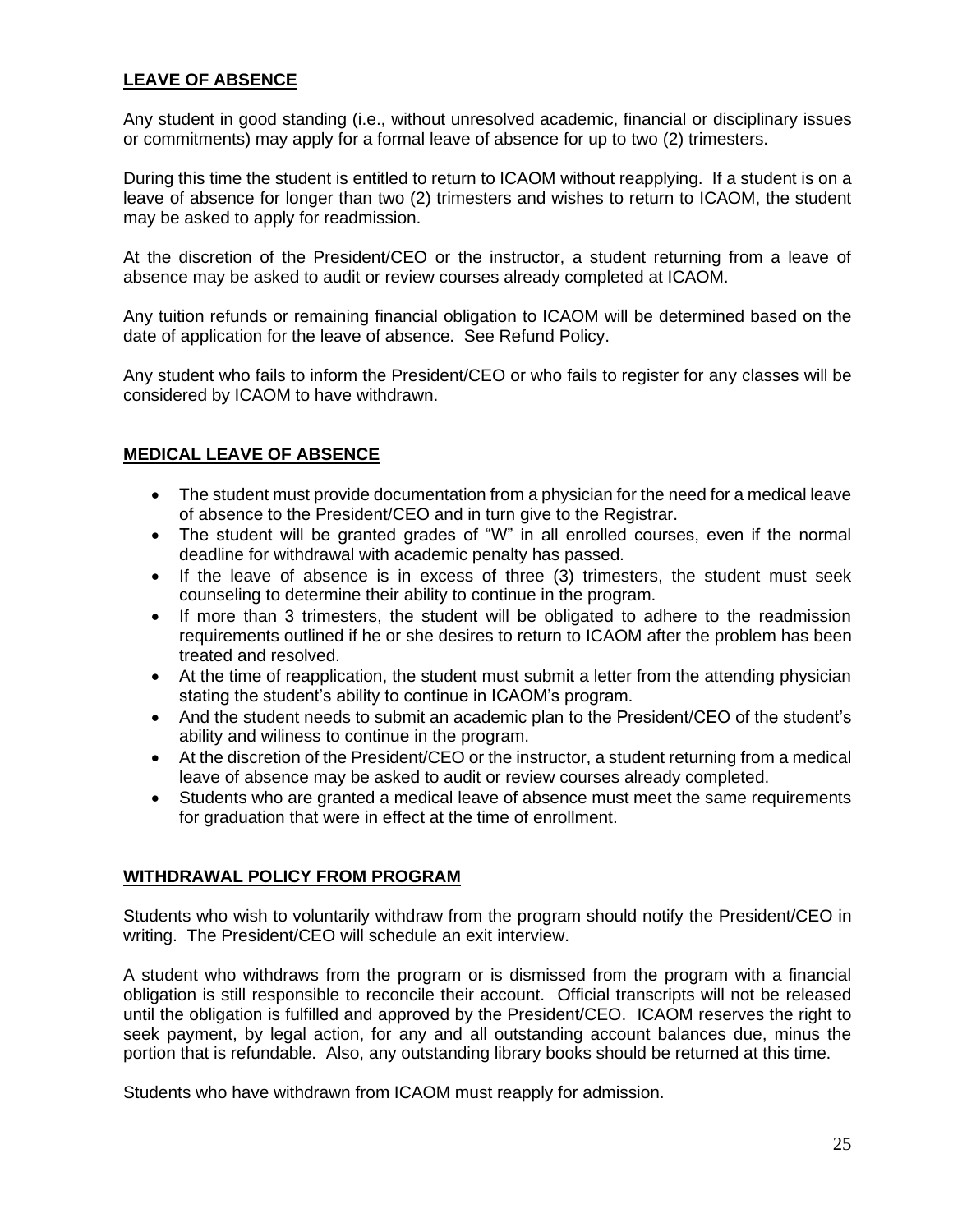#### **Return of Title IV Funds Policy**

Federal regulations require that when you officially withdraw or stop participating in classes, that the amount Federal Title IV financial aid assistance that you have "earned" up to that point must be calculated using a pro-rata formula based on the last date you participated in class (not the date notice was given). ICAOM has credit hour, term programs and the return is always calculated based on the payment period.

If you received more financial aid than earned, excess funds will be returned on your behalf by ICAOM to the program in which you received aid. Any returns will come from Unsubsidized Direct loans first and any remaining amount from Graduate PLUS loans. ICAOM will return the amount of unearned Direct Loans as soon as possible but always within 45 days after the determination date of the withdrawal.

In some instances, this will leave you owing ICAOM. If you have completed more than sixty percent (60%) of a period of enrollment, you have earned all of your Financial Aid and funds will not be returned. Anything less than earning 60% of your aid will require an adjustment and billing. If a withdrawn student has qualified for a disbursement of earned Title IV funds, the student will be notified and, upon accepting those funds, the funds will be made available within 30 days.

Upon receipt of the official withdrawal notification from the Registrar's Office, the Financial Aid Administrator will perform the return calculation. You will be notified by mail or e-mail. If there is any outstanding balance with ICAOM, you are responsible for making payment arrangements with the ICAOM bookkeeper.

Students that withdraw from some or all of the courses, stop attending classes, and/or enroll for less than half-time status will be required to repay all or a portion of the student loans received. Students must inform the Financial Aid Administrator and Registrar in writing immediately if these changes occur.

The Higher Education Amendment of 1998 required ICAOM financial aid office to implement The Return of Title IV Refund Funds policy when a Title IV funds recipient withdraws from school. A Title IV recipient is defined as a student who has received Title IV funds (excluding Federal Work Study funds but including Federal Direct PLUS Loan funds) OR has met the conditions that entitle the student to a late disbursement.

#### **The Amendment states that Title IV funds are awarded to students with the assumption that he/she will attend school for the entire enrollment/payment period.**

*If a student receiving the above-mentioned assistance completely withdraws from school or ceases to attend classes up through the 60% point of the semester (as calculated by calendar days), the Financial Aid Office is required to calculate the amount of funds the student earned prior to their withdrawal and calculate the amount that was unearned and must be returned to reimburse the appropriate Title IV programs*.

After the 60% point, the student is deemed to have earned 100% of the Title IV funds. If a student who began attendance and has not officially withdrawn fails to earn a passing grade in at least one course offered over an entire period, the institution must assume, for federal Title IV purposes, that the student has "*unofficially withdrawn"*, unless the institution can document that the student completed the period. If the student did not attend any or all classes, the institution must determine if the student was entitled to the award(s). A return to Title IV funds must be calculated to determine how much the student must repay for classes that the student did attend but failed.

The withdrawal date is used to determine the point in time that the student withdrew or ceased to attend so that the percentage of the enrollment/payment period completed can be determined. A student's withdrawal date will vary depending on the type of withdrawal. If a student officially withdraws, the date the institution would use would be the day the student started the withdrawal process or notifies their intent to withdraw whichever is earlier. However, the school may choose to use an earlier last date of attendance at an academically related activity as the student's withdrawal date. If a student does not notify the institution that he/she has withdrawn, the date that the student withdrew would be the date the institution became aware that the student ceased to attendance classes. The percentage of Title IV aid earned is equal to the percentage of the enrollment/payment period the student completed.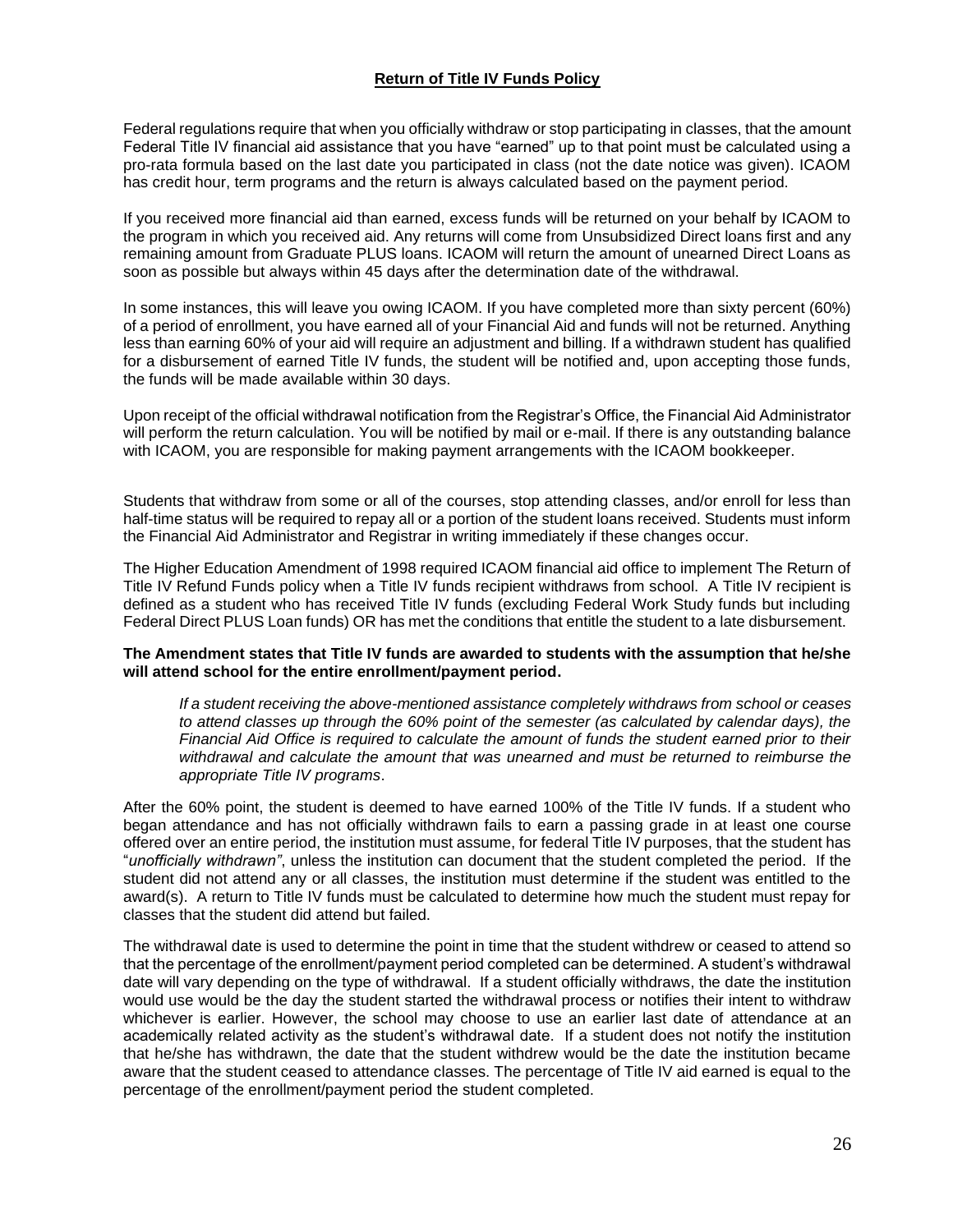In cases where funds must be returned, the school's CFO will reimburse the Title IV programs via the tuition revenue account. As a result, any tuition refunds due to the student will first be returned to reimburse the Title IV programs. Funds will be returned to the appropriate program in the following order: Federal Direct Unsubsidized loans, Federal Direct Subsidized Loans, Federal Direct PLUS loans, or other Title IV grant funds. Students will then be billed for any unpaid institutional charges that result from the return of funds to the Title IV programs. In addition, the student may be required to directly repay a portion of the Title IV funds that were received. Any repayment outstanding or unpaid will be referred to the U.S. Department of Education for collection and legal disposition. Furthermore, a financial obligation will be placed on the student's account by the institution, which will prohibit the student from registering in the future semesters, receiving academic transcripts, or receiving any additional federal aid funds.

In some cases, a student may be eligible to receive a "post-withdrawal" disbursement after the student completely withdraws from school when the amount of aid earned is less than the amount of aid disbursed. In such cases, the Financial Aid Office will notify the student of the "post-withdrawal" disbursement via an award letter email.

#### **EXIT COUNSELING**

Any student, who wishes to withdraw from the program for any reason, including leave of absence, should submit a written notice to the President/CEO, who may conduct an exit interview. Also, any outstanding library books should be returned at this time.

Any student, who has received a student loan while attending ICAOM, must complete an on-line page on Federal Loan Exit Counseling. Once the form is completed, the student must print the confirmation page and give it to the Financial Aid Administrator. Please contact the President/CEO for more information.

Online website: [https://studentaid.gov](https://studentaid.gov/)

#### **AUDIT POLICY**

An ICAOM student may audit any didactic course without charge that he/she has successfully completed. Auditors are required to comply with class attendance rules. Academic credit is not awarded for audits and classes are available for auditing on a space available basis of a maximum of 20 students per class.

#### **STAGES OF LEARNING EXAMINATION (SLE)**

Students must pass a comprehensive written examination at three different stages in the program. The minimum passing score for each exam level is a score of 75%.

- Stage 1 SLE must be passed by a score of 75% or above before registering for any 200-level Clinic Internship course.
- Stage 2 SLE must be passed by a score of 75% or above before registering for any 400-level course (Clinical & Academic).
- Stage 3 SLE must be passed by a score of 75% or above before graduation.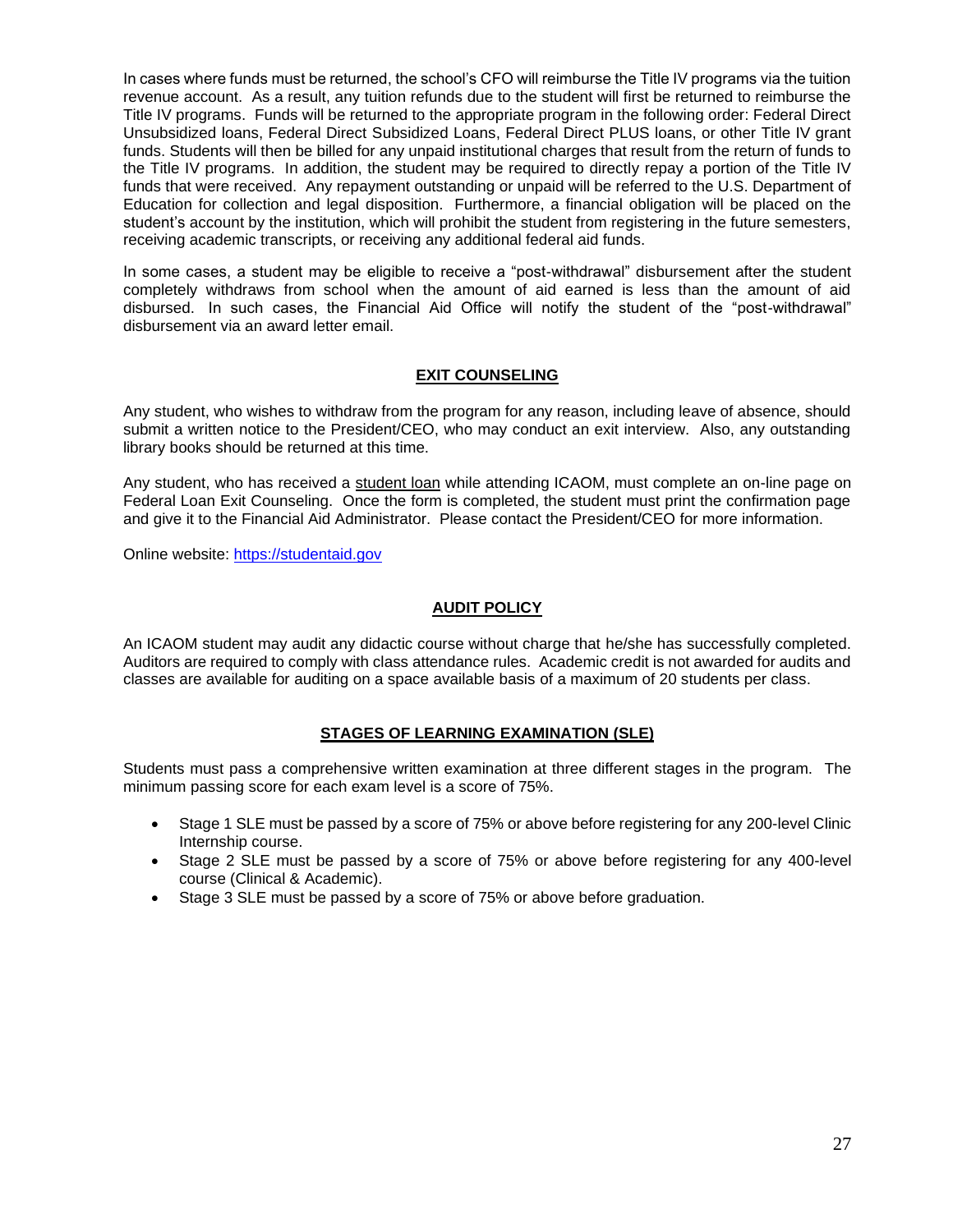#### **GRADING STANDARDS**

The standard of measurement for grades is as follows:

| A  | 95-100     | 4.0 |
|----|------------|-----|
| А- | 90-94      | 3.7 |
| B+ | 87-89      | 3.3 |
| в  | 83-86      | 3.0 |
| в- | 80-82      | 2.7 |
| C+ | 77-79      | 2.3 |
| C  | 75-76      | 2.0 |
| F  | 74 or less | 0.0 |
| Р  | 75 & above | 0.0 |
| ı  | Incomplete | 0.0 |
| w  | Withdrawn  | 0.0 |

**Pass:** Student has achieved the required 75 and above grade. Students must integrate their skills and knowledge by demonstrating to the instructor that the student has achieved the proficiency stated in the educational/learning objectives.

**Incomplete**: The grade (I) indicates that the student has not completed the required work for a course. A grade of incomplete that is not converted to a passing grade within the 30-day deadline will automatically become a grade of "F".

**Withdrawn**: A student must first receive permission from the President/CEO to withdraw from a course after the trimester has begun within the first three class sessions.

The following courses are graded on a pass/no pass basis due to the hands-on activities that provide an interactive in-depth learning experience:

T105 Clinical Ethics and Safety (needs to demonstrate ethical boundaries, interpersonal skills and clean needle safety techniques)

T203 Medical Qi Gong (demonstrate breathing, meditation, personal awareness of and sensitive to energy forces)

A203 Techniques of Acu-Moxa (demonstrate basic needle insertion and manipulations for supplement and sedation, needle withdrawal, electrical stimulation, and intradermal needling)

A302 Tui Na (Applying the essentials and techniques of practicing Chinese bodywork therapy)

B302 Physical Examination (Students will learn to perform 20 minutes initial physical exam to identify and document health problems)

B401 Survey of Clinical Practices (Students investigate the diversity of fields in clinical practice of medicine, other health professions, and make appropriate referrals when necessary)

H302 Chinese Dietary Therapy (Students will learn the properties of food presented as medicine based on knowledge of Chinese nutrition. Included in the course are field trips to Chinatown markets; students must demonstrate their culinary skills by presenting a three course Chinese meal)

A grade of "Pass" is a score of 75 and above. A grade of "Fail" is a score of 74 or less. Pass grades are not used when determining the grade point average (GPA).

The student must bring discrepancies on the grade report to the attention of the Registrar or the President/CEO within thirty (30) days of receipt of the grade report. After the thirty-day period, all grades are final. Official Transcripts will not be issued until the student has fulfilled all financial obligations to the Institute.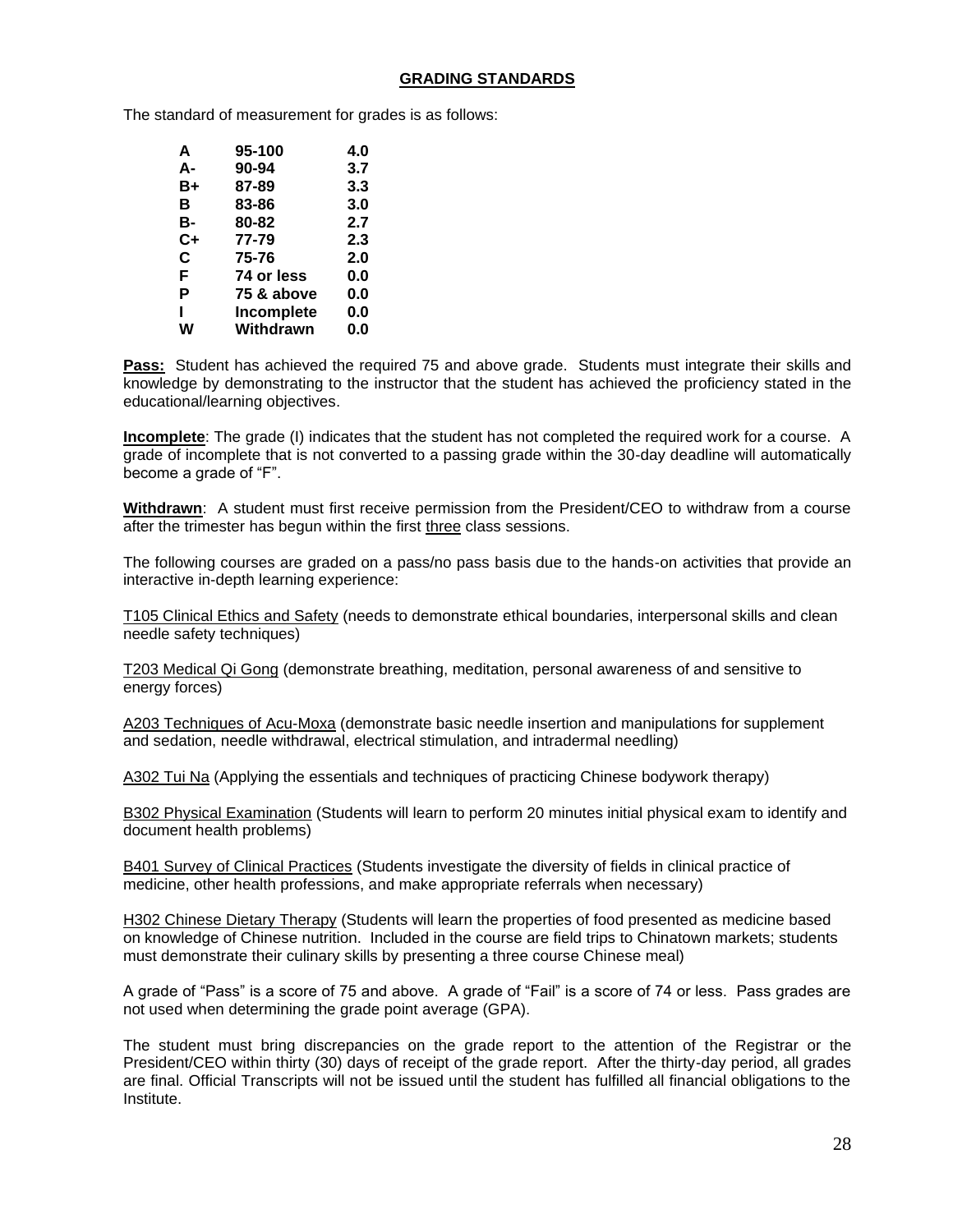#### **SATISFACTORY ACADEMIC AND STUDENT PROGRESS**

Satisfactory Academic Progress is defined as compliance with all academic policies, including conduct and attendance, maintaining a cumulative grade point average (GPA) of 2.5 or better, passing all didactic and clinical courses, passing the Stages of Learning Examinations, and maintaining a course load sufficient to complete the program within the maximum time frame of 8 years. Students who are not making satisfactory academic progress must schedule academic advising with the President/CEO.

The student will be notified in writing by the Registrar at the end of the trimester if the student is not making satisfactory academic progress. The student has 7 working days from the date they were notified that they must contact the President/CEO for academic advising. If the student does not comply, the student will not be able to register for the next trimester.

#### **GRADE OF 'I' (Incomplete)**

Incompletes require the prior approval of the faculty member and must be filed with the Registrar prior to the conclusion of the trimester during which the course was taken. An Incomplete grade (I) indicates that the student has not completed the required work for a course. Failure to complete course work does not automatically give the student an incomplete but is given by the Instructor due to extenuating circumstances.

A grade of incomplete that is not converted to a passing grade within the 30-day deadline will automatically become a grade of "F". The student will be required to retake the course (at full cost) in order to obtain credit for the failed course.

If the grade of "I" is due to an ongoing illness on the part of the student, and cannot be made up by the deadline, the student will be required to take a medical leave of absence for the trimester and a grade of "W" will be given for the class. Withdrawal will affect the student's ability to continue in certain course sequences in subsequent trimesters.

If a student feels that the grade of incomplete is not justified, the student must consult with the instructor for resolution. If that action proves unsatisfactory, the student may make an appointment to meet with the President/CEO for resolution.

It is the responsibility of the student receiving an "I" grade to complete the course requirements as specified by the instructor. The student will receive an updated transcript from the Registrar.

#### **GRADE OF 'F' (Fail)**

When a student receives a failing grade in a required course (including clinical rotation), she/he must repeat the course the next time it is offered, usually the next year. The student is prohibited from continuing in any courses for which the failed course is a prerequisite. The student will repeat the course at the current percredit rate.

#### **APPEALING A GRADE**

A student may request a review of a grade given in an exam or a final grade for a course in the following manner.

A written request by the student for a review of the grade is submitted to the faculty member. The appeal must be within 10 days of the written notification of the grade. The faculty member will advise the student in writing of her/his decision within 7 days of receiving the request.

The student may appeal the faculty member's decision in writing to the Chancellor. This appeal must be made within 7 days of the faculty member's written notice to the student of the outcome of the review. The Chancellor will forward the appeal to the President/CEO who will review it with the Chancellor for the final decision. The student will be notified in writing of the decision.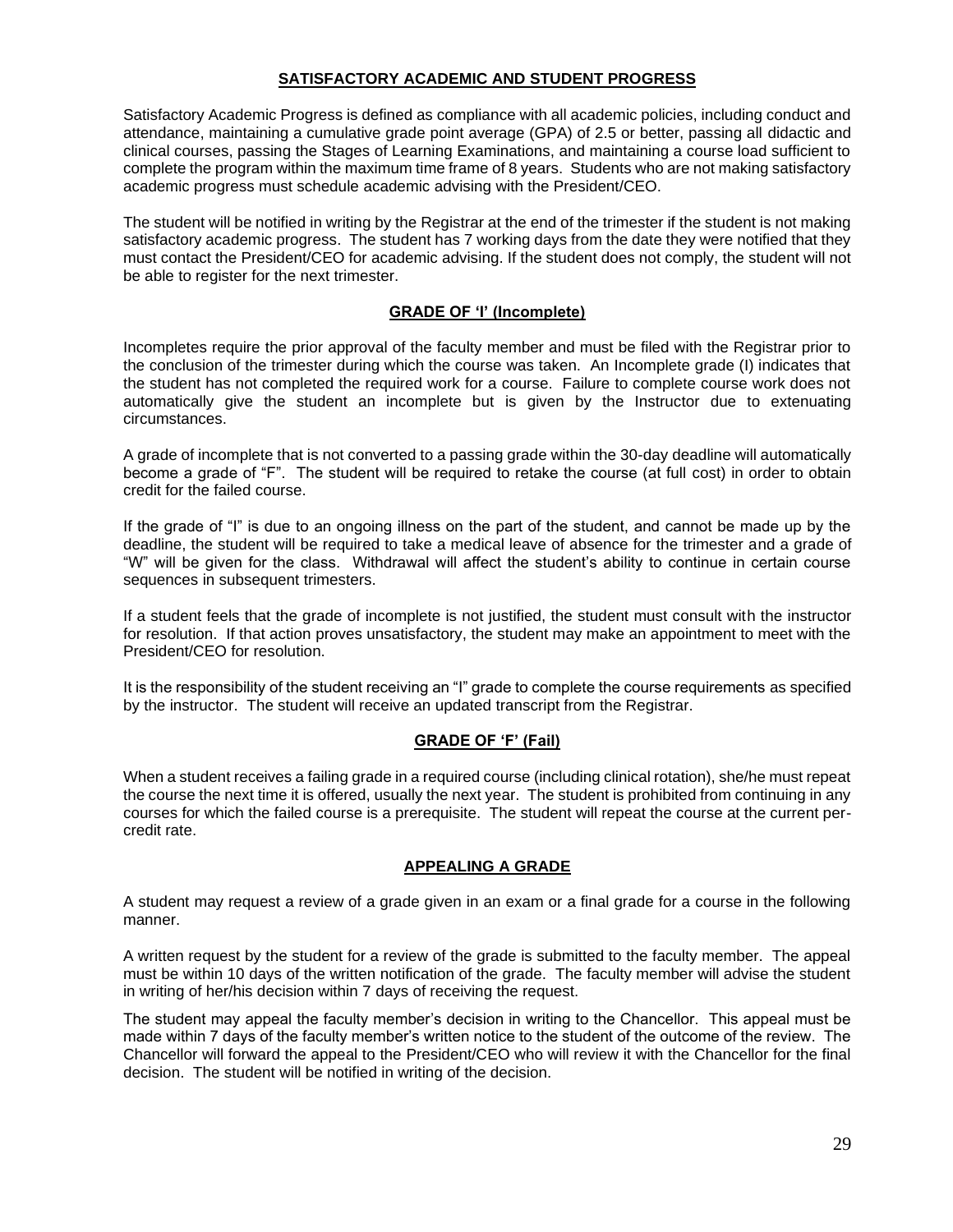#### **STANDARDS OF STUDENT DISCIPLINE AND PERFORMANCE**

#### **NOTICE**

A letter of Notice is a formal communication between the administration and the student alerting the student that they have failed a class and/or their cumulative GPA is close to the minimum standard of 2.5.

#### **WARNING**

A letter of Warning is a formal communication between the administration and a student pertaining a violation of ICAOM's rules or regulations or who's cumulative GPA has fallen below the minimum of 2.5. The time frame to remediate the issue will be the following trimester. This communication will be noted on the student's official transcript.

#### **PROBATION**

A written notice of Probation will occur

- 1. If the student fails to remediate the conditions in the Letter of Warning,
- 2. or whose cumulative grade point average (GPA) falls below a 2.5,
- 3. or who violates school policies and regulations,
- 4. or State acupuncture policies or regulations,
- 5. or received a citation for Driving Under the Influence (DUI)
- 6. or received a drug conviction,
- 7. or convicted of a crime in any jurisdiction.
- 8. or excessive absences

The student will be required to meet with the President/CEO (and if appropriate, the Clinic Director) to discuss the issue and the effect a failed course will have on the student's time frame for completion of the program, and if the student is operating competently in the body of knowledge required for graduation.

Students may only be on probation for two trimesters during the entire course of study. If the student continues to fail while under probation, does not raise their GPA to the minimum cumulative level of 2.5, or continues to violate school policies, the student shall be placed on Suspension (removed from all courses).

#### **SUSPENSION**

Suspension is the removal of a student from all courses and/or clinic for a minimum of one trimester. A student will be suspended for failing to meet the terms of their Probation. A student will also be either placed under Suspension for violation of school policies, gross misconduct, or gross negligence in clinic. The student must submit a petition to the Committee on Education Policy for consideration for reinstatement.

#### **EXPULSION**

Expulsion is removal from the program. A student may be expelled for failing academic standards, violation of school policies, gross misconduct, or gross negligence. Any violations of the State or federal government laws will also be subjected to expulsion. A student who is expelled will not be re-admitted to the program.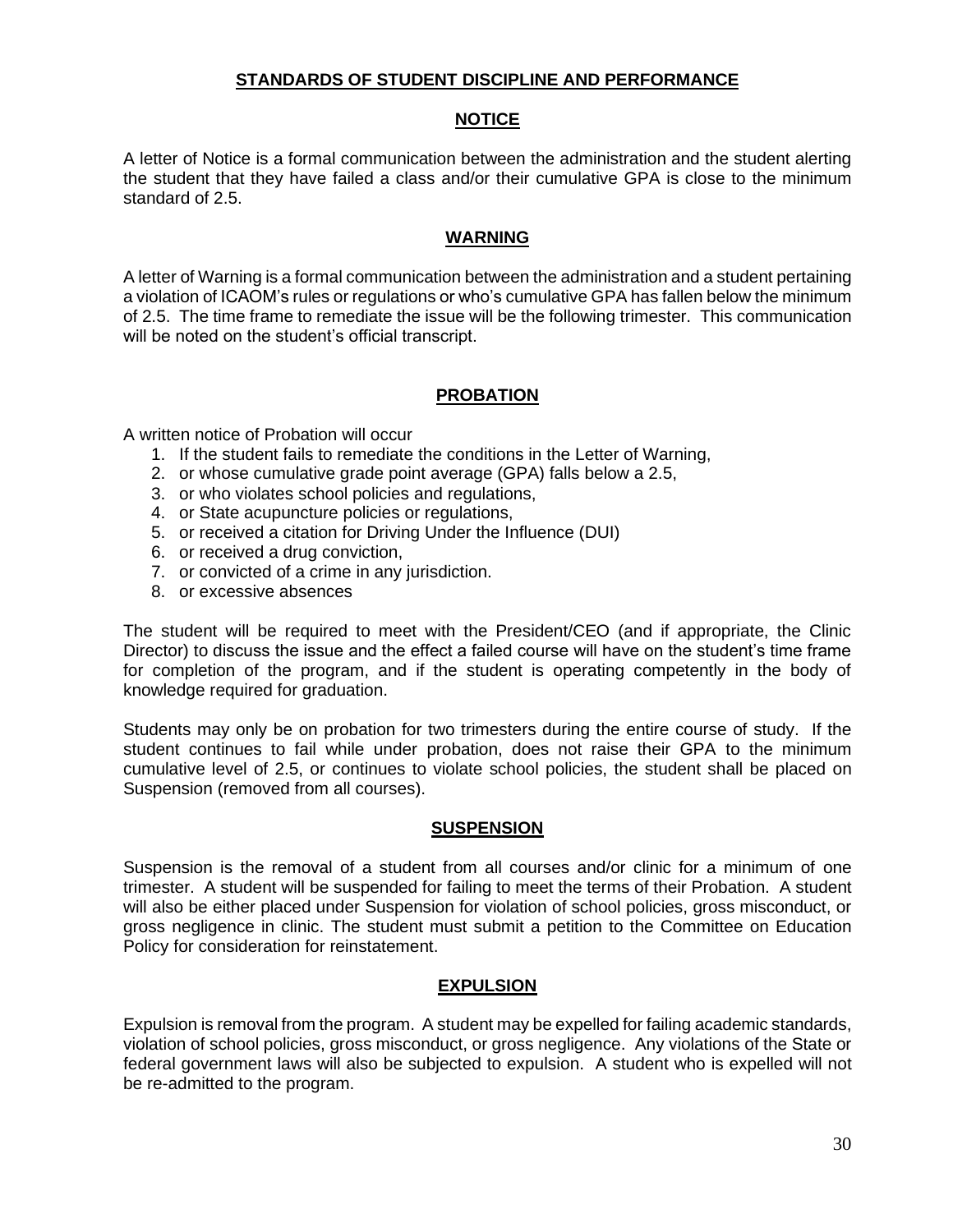# **GRADUATION**

## **GRADUATION REQUIREMENTS**

In order to graduate from ICAOM with a MAc or DAc degree, a student must have:

- Satisfactorily completed the required courses (didactic & clinical) in their respective programs as stated upon admission to the program, including the required documentation verifying the minimum number of actual treatments performed as a student intern.
- Passed the three (3) Stages of Learning Examinations (SLE).
- Returned all library materials to the Institute.
- Satisfied all financial obligations to the Institute.
- Those with student loans must complete an online student loan exit counseling.
- Completed a Student Program Exit survey.
- Students who fail to complete any of the above listed graduation requirements within the 8 year time frame policy, shall be considered as withdrawn from the program.

## **STUDENT RECORDS AND TRANSCRIPTS**

The student file is a confidential record kept by the Registrar and is the property of ICAOM. ICAOM protects student records in accordance with the Family Educational Rights and Privacy Act of 1974, as amended. Under FERPA, no part of the file can be copied or released except when required by law and with the exception of eligible students to inspect, to review, and to seek amendment to student records.

An official transcript is a copy of the student's permanent academic record and lists in chronological order all courses taken at ICAOM and the grades received, including, but not limited to: admission, grade reports and transcripts, trimester registration, tuition payments, correspondence, stage learning examination scores, tuition agreement forms, and health documents. The transcript is official only if printed on official transcript paper. Upon graduation a student will be given one (1) official transcript free of charge. The Institute will not issue official transcripts for students with outstanding financial obligations to the Institute or other encumbrances such as unreturned library books.

#### **ACUPUNCTURE LICENSURE IN HAWAII**

The Hawaii State Board of Acupuncture, Department of Commerce and Consumer Affairs regulate the practice of Acupuncture in the State of Hawaii. The Board's address is:

> Board of Acupuncture DCCA, PVL Licensing Branch PO Box 3469 Honolulu, HI 96801 (808) 586-2698 <https://cca.hawaii.gov/pvl/boards/acupuncture/>

The Board requires that students obtain an Acupuncture Intern permit after they have completed a minimum of three (3) trimesters of instruction. This permit will allow the student to engage in the practice of acupuncture under the immediate supervision of a licensed acupuncturist in the school or in another approved setting for a period of four (4) years.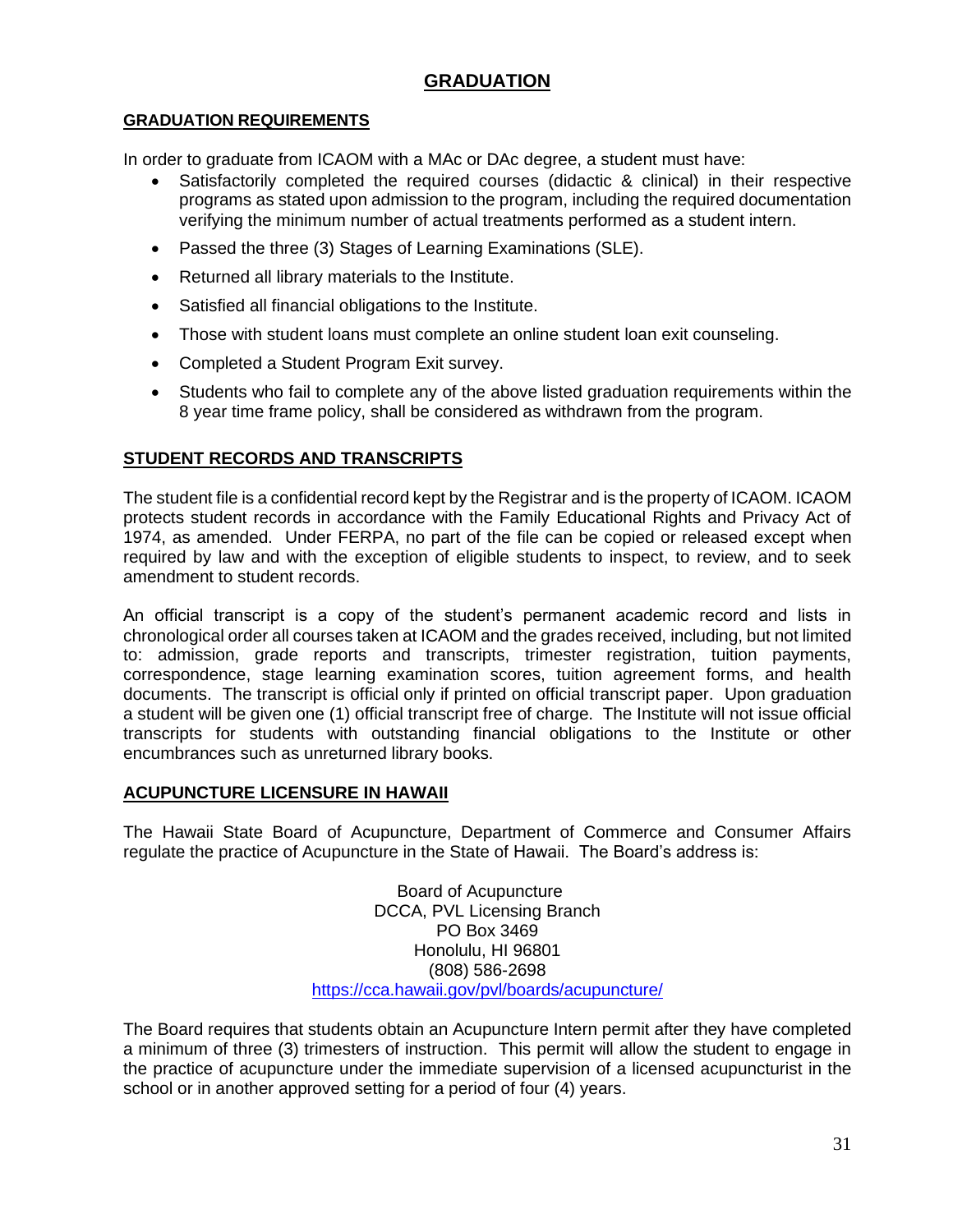Licensure as an acupuncturist in Hawaii requires proof of the completion of a program from a school accredited by a regional or national accrediting body recognized by the United States Department of Education. The Institute of Clinical Acupuncture and Oriental Medicine is accredited by the Accreditation Commission for Acupuncture and Oriental Medicine, which is recognized as a national accrediting organization by the Department of Education.

Hawaii law requires all applicants for acupuncture licensure to pass the National Certification Commission for Acupuncture and Oriental Medicine's (NCCAOM) Exams. There are specific instructions regarding the exams and submission of verification to the licensing board on the DCCA website listed previously.

Information on taking the NCCAOM examinations can be found on the Commission's website: *[www.nccaom.org](http://www.nccaom.org/)*

#### **LICENSURE IN OTHER STATES**

The requirements for licensure as an acupuncturist vary by state and may require applicants to meet more stringent standards than does Hawaii. A guide to licensure requirements in each state can be found on the NCCAOM website at the following address:

<https://www.nccaom.org/state-licensure/>

ICAOM graduates are eligible to take the NCCAOM and California exams.

ICAOM's curriculum meets the following states educational requirements for licensure: AK, AZ, AR, CA, CO, CT, DE, FL, GA, HI, ID, IL, IN, IA, KS, KY, LA, MA, MD, ME, MI, MN, MO, MS, MT, NC, ND, NE, NH, NJ, NM, NV, NY, OH, OR, PA, RI, SC, TN, TX, UT, VT, VA, WA, WV, WI, WY, DC.

ICAOM'S curriculum does not meet OR has not made a determination the following states educational requirements for licensure: SD, OK, & AL

No guarantee can be made that completion of the program at ICAOM will result in passing the California and NCCAOM exams or lead to licensure by any agency.

#### **TIME LIMITATIONS**

Incomplete grades must be resolved in order to graduate. The grade (I) indicates that the student has not completed the required work for a course. A grade of incomplete that is not converted to a passing grade within the 30-day deadline will automatically become a grade of "F".

The programs are designed for completion in four (4) calendar years, i.e., 12 trimesters, based on full-time enrollment and the satisfactory completion of all program requirements. The minimum time for completion of the program is three (3) calendar years and requires a minimum of 120 instructional weeks. The maximum time frame for completion of the program is eight (8) calendar years.

Transfer students from another oriental medicine program must complete a minimum of 50% of the total program credit requires at ICAOM. Of that 50%, no more than 25% of the program clinical training requirements may be accepted as transfer credit. The minimum time frame for a transfer student will be two (2) academic years.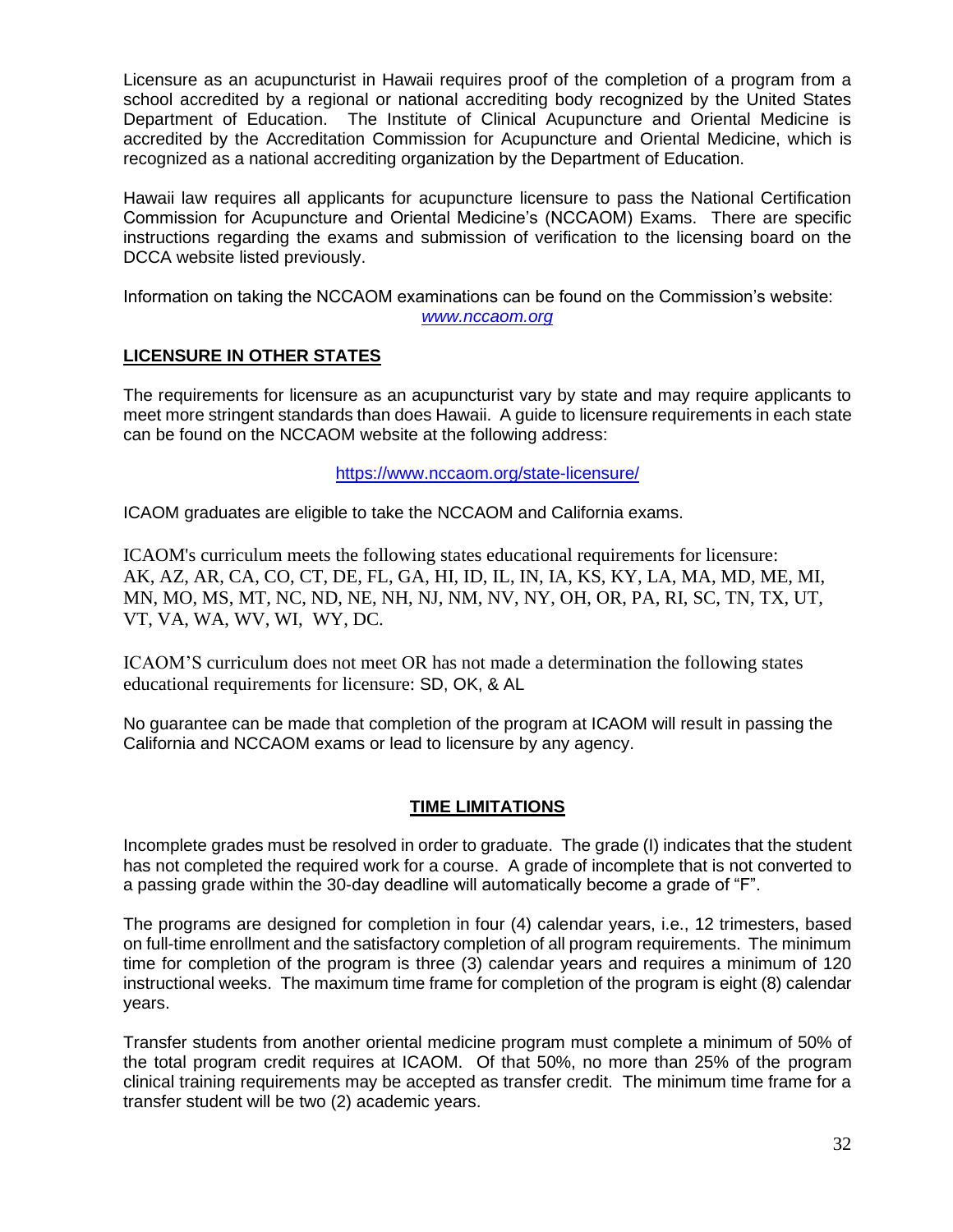# MASTERS OF ACUPUNCTURE (MAc) WITH A CHINESE HERBAL MEDICINE SPECIALIZATION PROGRAM Departmental Expected Learning Outcomes (DELO)

## **Foundations:**

1. Graduates will understand the ethical and legal requirements of the Acupuncture and Oriental Medicine (AOM) profession, including risk management, and be able to practice accordingly.

2. Graduates will be able to effectively communicate with patients, other health care providers, and the community about the safety, efficacy, and principles of AOM, including both classical theories and modern research.

3. Graduates will be able to perform an efficient and complete patient interview and physical examination, clearly record relevant findings in the patient's medical chart, and use this data to support a differential diagnosis of the patient's chief complaint(s).

4.Graduates will be able to formulate a comprehensive treatment plan based upon the differential diagnosis utilizing acupuncture, Herbology, and related adjunctive therapies, as well as assess treatment outcomes, modify treatment plans as appropriate, and provide the patient with a realistic prognosis.

#### **Acupuncture:**

1. Graduates will understand both modern standards of safety in acupuncture, including Clean Needle Technique, as well as classical standards and techniques of acupuncture, and be able to apply these in clinical practice.

2. Graduates will understand the classical categories of Acupoints, as well as know commonly used regular, new, and miscellaneous Acupoint names (Pinyin & English translation), locations, numbers, primary functions, and common indications.

3. Graduates will be able to formulate an appropriate acupuncture prescription, based upon a differential diagnosis, using both classical theories and modern research.

4. Graduates will be proficient in adjunctive acupuncture modalities, including moxibustion, tui na, cupping, gwa sha, and auricular therapy, and will be able to use these appropriately.

#### **Chinese Herbology:**

1. Graduates will understand both modern standards of safety in Herbology, including drug-herb interactions and current good manufacturing practices, as well as classical standards of Herbology, including the principles of formula construction, modification, and preparation, and be able to apply these in clinical practice.

2. Graduates will know the Pinyin, pharmaceutical names, taste, temperature, functions, indications, combinations, contraindications, and appearance of commonly used substances in the Chinese materia medica.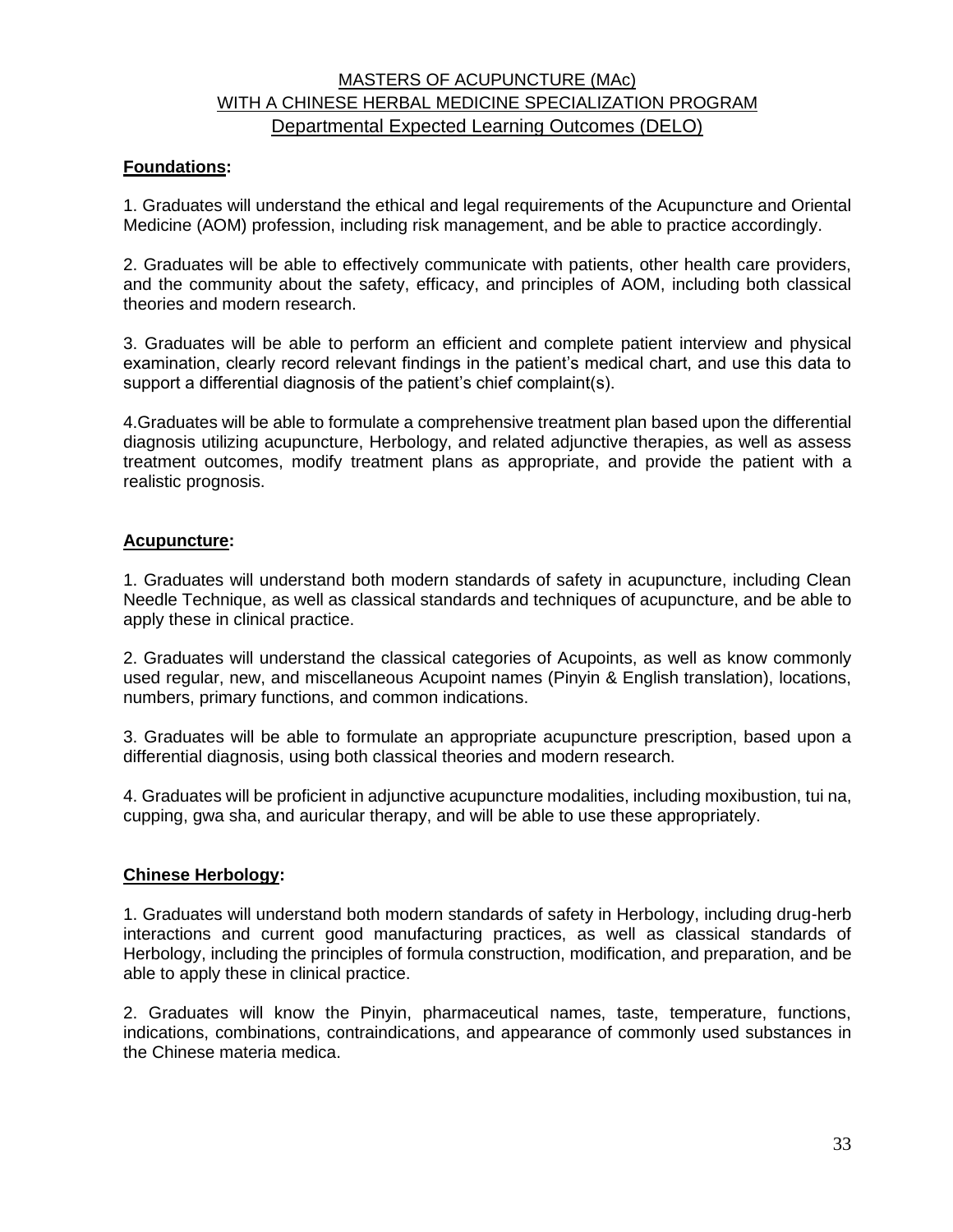3. Graduates will know the Pinyin, English translation, ingredients, dosages, functions, and indications for commonly used formulas in Chinese herbal medicine.

4. Graduates will be able to use adjunctive herbal modalities, including dietary therapy and the use of prepared medicines in various forms (pills, granules, topical liniments and plasters, etc.), in clinical practice.

### **Biomedicine:**

1. Graduates will understand the structure and function of the human body, as well as the causes and manifestations of disease, according to the principles of modern Biomedicine, and be able to apply this knowledge appropriately in clinical practice.

2. Graduates will be able to perform a basic Biomedical physical examination and understand the significance of their findings, including the significance of commonly used Biomedical tests, in order to support an informed Biomedical clinical impression of a patient's condition.

3. Graduates will be able to identify conditions requiring referral for emergency medical care, Biomedical consultation and diagnostic testing, long-term case management, or the services of other health care providers.

4. Graduates will understand both the benefits and risks of surgery for Bio medically defined diseases, as well as the actions of commonly used pharmaceutical drugs, the conditions they treat, and potential adverse reactions or interaction.

### **Clinical Medicine:**

The expected learning outcomes of all four academic departments (Foundations, Acupuncture, Herbology, Biomedicine) are aligned with the expected learning outcomes of clinical training.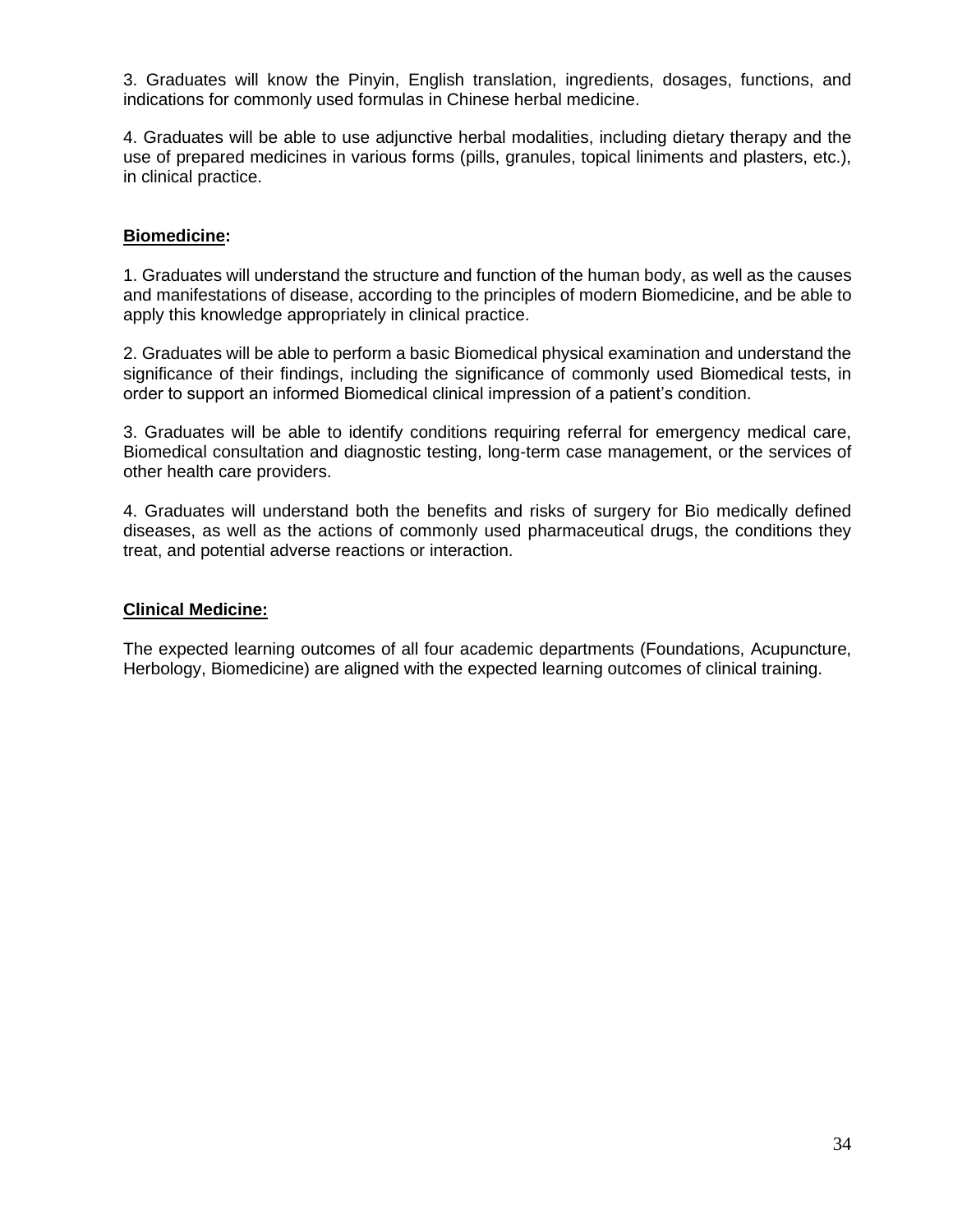# **Master of Acupuncture (MAc) with a Chinese Herbal Medicine Specialization**

|                  | <b>Department of Theoretical Foundations</b> | CR | ΗR  |
|------------------|----------------------------------------------|----|-----|
| T <sub>101</sub> | Chinese Medical Terminology                  | 2  | 30  |
| T <sub>102</sub> | Oriental Medicine I                          | 3  | 45  |
| T <sub>103</sub> | Oriental Medicine II                         | 3  | 45  |
| T <sub>104</sub> | <b>History of Chinese Medicine</b>           | 2  | 30  |
| T <sub>105</sub> | <b>Clinical Ethics and Safety</b>            | 2  | 30  |
| T <sub>201</sub> | Patterns of Disease I                        | 3  | 45  |
| T <sub>202</sub> | Patterns of Disease II                       | 3  | 45  |
| T <sub>203</sub> | Medical Qi Gong                              | 2  | 30  |
| T <sub>204</sub> | Case Management                              | 2  | 30  |
| T301             | Internal OM I                                | 3  | 45  |
| T302             | Internal OM II                               | 3  | 45  |
| T401             | Internal OM III                              | 3  | 45  |
| T402             | Internal OM IV                               | 3  | 45  |
| T403             | <b>Classics of Oriental Medicine</b>         | 3  | 45  |
| T404             | Practice Management                          | 3  | 45  |
|                  | Total                                        | 40 | 600 |

|                  | <b>Department of Acupuncture</b>             | <b>CR</b>      | ΗR  |
|------------------|----------------------------------------------|----------------|-----|
| A100             | <b>Introductory Acupuncture</b>              | 2              | 30  |
| A101             | Acu-Points I                                 | 3              | 45  |
| A102             | <b>Acu-Points II</b>                         | 3              | 45  |
| A201             | <b>Acu-Points III</b>                        | 3              | 45  |
| A202             | <b>Acu-Points IV</b>                         | 3              | 45  |
| A203             | Techniques of Acu-Moxa                       | $\overline{c}$ | 30  |
| A301             | Acupuncture Microsystems                     | 2              | 30  |
| A302             | Tui Na                                       | 3              | 45  |
| A303             | <b>Acupuncture Orthopedics</b>               | 3              | 45  |
| A401             | <b>Advanced Techniques</b>                   | $\overline{2}$ | 30  |
| A402             | <b>Advanced Point Combination</b>            | $\overline{2}$ | 30  |
|                  | Total                                        | 28             | 420 |
|                  | <b>Department of Chinese Herbal Medicine</b> | CR             | ΗR  |
| H <sub>101</sub> | Introductory Herbology                       | 3              | 45  |
| H <sub>102</sub> | Materia Medica I                             | 3              | 45  |
| H <sub>201</sub> | Materia Medica II                            | 3              | 45  |
| H <sub>202</sub> | Materia Medica III                           | 3              | 45  |
| H301             | Dui Yao                                      | 3              | 45  |
| H302             | <b>Chinese Dietary Therapy</b>               | $\overline{c}$ | 30  |
| H303             | <b>Herbal Formulas I</b>                     | 3              | 45  |
| H401             | Herbal Formulas II                           | 3              | 45  |
| H402             | <b>Herbal Formulas III</b>                   | 3              | 45  |
| H403             | Shang Han Lun                                | $\overline{c}$ | 30  |
| H404             | Wen Bing                                     | $\overline{2}$ | 30  |
| H405             | <b>Advanced Herbal Prescribing</b>           | 3              | 45  |
| H406             | Clinical Pearls (Case Studies)               | $\overline{2}$ | 30  |
|                  | Total                                        | 35             | 525 |

|                  | <b>Department of Biomedicine</b>    | СR | ΗR  |
|------------------|-------------------------------------|----|-----|
| B101             | History & Philosophy Medicine       | 1  | 15  |
| B102             | <b>Western Medical Terminology</b>  | 1  | 15  |
| B103             | Biology                             | 3  | 45  |
| B104             | Chemistry                           | 3  | 45  |
| B105             | Physics                             | 2  | 30  |
| B106             | Functional Anatomy/Kinesiology      | 3  | 45  |
| B <sub>201</sub> | Anatomy & Physiology I              | 3  | 45  |
| B202             | Anatomy & Physiology II             | 3  | 45  |
| B203             | Clinical Psychology                 | 3  | 45  |
| B302             | <b>Physical Examination</b>         | 2  | 30  |
| B303             | Pharmacology                        | 3  | 45  |
| B304             | <b>Western Nutrition</b>            | 2  | 30  |
| B401             | <b>Survey of Clinical Practices</b> | 1  | 15  |
| B402             | East-West Research                  | 2  | 30  |
| B403             | Patho physiology I                  | 3  | 45  |
| B404             | Patho physiology II                 | 3  | 45  |
| B405             | Patho physiology III                | 3  | 45  |
|                  | Total                               | 41 | 615 |

|                  | <b>Department of Clinical Medicine</b> | <b>CR</b> | ΗR   |
|------------------|----------------------------------------|-----------|------|
| C <sub>101</sub> | <b>Clinical Theater</b>                | 3         | 90   |
| C <sub>102</sub> | <b>Practitioner Observation</b>        | 1         | 30   |
| C <sub>103</sub> | Intern Observation                     | 2         | 60   |
| C <sub>201</sub> | Clinic Level I-Internship              | 9         | 270  |
| C301             | Clinic Level II-Internship             | 9         | 270  |
| C401             | Clinic Level III-Internship            | 9         | 270  |
| C405             | <b>Clinical Externship</b>             | 3         | 90   |
|                  | Total                                  | 36        | 1080 |

| <b>Elective Courses (Optional)</b>  | СR | ΗR  |
|-------------------------------------|----|-----|
| <b>Fundamentals of Bodyworks</b>    |    | 105 |
| <b>Special Populations</b>          | 2  | 30  |
| Foot Reflexology                    | 2  | 30  |
| Trigger Points & Myofascial Release | 3  | 45  |
| Hawaiian Lomi Lomi                  | 2  | 30  |
| Sports Injury and Pain              | 2  | 30  |
| <b>Clinical Bodyworks</b>           | 3  | 90  |

#### **PROGRAM TOTALS:**

**Didactic 144 credits / 2160 hours Clinical 36 credits / 1080 hours**

MAc degree program with a Chinese Herbal Medicine specialization

**GRAND TOTAL: 180 CREDITS / 3240 HOURS**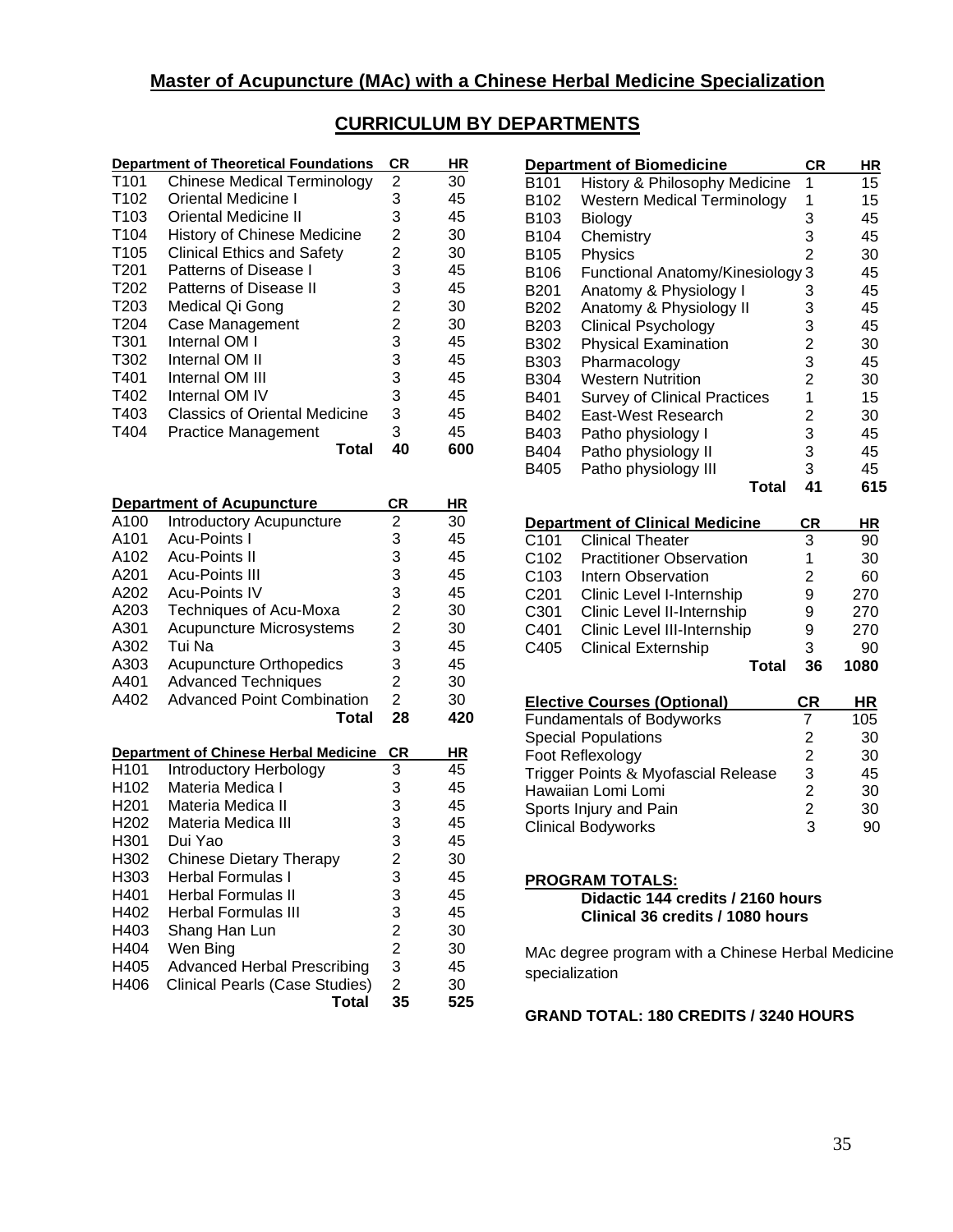# STAGE LEARNING EXAMINATIONS (SLE) for MAc Degree

Students must pass a comprehensive written examination at three different stages in the program. The Stage 1 SLE must be passed before registering for any 200-level Clinic Internship course. The Stage 2 SLE must be passed before registering for any 400-level course (Clinical & Academic). The Stage 3 SLE must be passed before graduation.

| <b>First Stage</b> | СR                                 | HR |    |
|--------------------|------------------------------------|----|----|
| T101               | Chinese Medical Terminology        | 2  | 30 |
| T102               | Oriental Medicine I                | 3  | 45 |
| T103               | Oriental Medicine II               | 3  | 45 |
| T104               | History of Chinese Medicine        | 2  | 30 |
| T105               | <b>Clinical Ethics and Safety</b>  | 2  | 30 |
| A100               | Introductory Acupuncture           | 2  | 30 |
| A101               | <b>Acu-Points I</b>                | 3  | 45 |
| A102               | <b>Acu-Points II</b>               | 3  | 45 |
| H101               | Introductory Herbology             | 3  | 45 |
| H102               | Materia Medica I                   | 3  | 45 |
| B101               | History & Philosophy Medicine      | 1  | 15 |
| B102               | <b>Western Medical Terminology</b> | 1  | 15 |
| B103               | Biology                            | 3  | 45 |
| B104               | Chemistry                          | 3  | 45 |
| B105               | Physics                            | 2  | 30 |
| B106               | Functional Anatomy/Kinesiology     | 3  | 45 |
| C <sub>101</sub>   | <b>Clinical Theater</b>            | 3  | 90 |
| C <sub>102</sub>   | <b>Practitioner Observation</b>    | 1  | 30 |
| C103               | Intern Observation                 | 2  | 60 |
|                    | Stage Learning Exam I              |    |    |

|                  | <b>Second Stage</b>             | CR             | HR  |
|------------------|---------------------------------|----------------|-----|
| T201             | Patterns of Disease I           | 3              | 45  |
| T202             | <b>Patterns of Disease II</b>   | 3              | 45  |
| T203             | Medical Qi Gong                 | $\overline{2}$ | 30  |
| T204             | Case Management                 | $\overline{c}$ | 30  |
| T301             | Internal OM I                   | 3              | 45  |
| T302             | Internal OM II                  | 3              | 45  |
| A201             | Acu-Points III                  | 3              | 45  |
| A202             | <b>Acu-Points IV</b>            | 3              | 45  |
| A203             | Techniques of Acu-Moxa          | $\overline{2}$ | 30  |
| A301             | <b>Acupuncture Microsystems</b> | $\overline{2}$ | 30  |
| A302             | Tui Na                          | 3              | 45  |
| A303             | <b>Acupuncture Orthopedics</b>  | 3              | 45  |
| H <sub>201</sub> | Materia Medica II               | 3              | 45  |
| H <sub>202</sub> | Materia Medica III              | 3              | 45  |
| H301             | Dui Yao                         | 3              | 45  |
| H303             | <b>Herbal Formulas I</b>        | 3              | 45  |
| B201             | Anatomy & Physiology I          | 3              | 45  |
| B202             | Anatomy & Physiology II         | 3              | 45  |
| B203             | <b>Clinical Psychology</b>      | 3              | 45  |
| B303             | Pharmacology                    | 3              | 45  |
| B304             | <b>Western Nutrition</b>        | $\overline{2}$ | 30  |
| B302             | <b>Physical Examination</b>     | $\overline{2}$ | 30  |
| H302             | <b>Chinese Dietary Therapy</b>  | $\overline{2}$ | 30  |
| C <sub>202</sub> | Clinic Level I-Internship       | 9              | 270 |
| C301             | Clinic Level II-Internship      | 9              | 270 |
|                  | <b>Stage Learning Exam II</b>   |                |     |

| Third Stage |                                      |                | HR  |
|-------------|--------------------------------------|----------------|-----|
| T401        | Internal OM III                      | 3              | 45  |
| T402        | Internal OM IV                       | 3              | 45  |
| T403        | <b>Classics of Oriental Medicine</b> | 3              | 45  |
| T404        | <b>Practice Management</b>           | 3              | 45  |
| A401        | <b>Advanced Techniques</b>           | 2              | 30  |
| A402        | <b>Advanced Point Combination</b>    | $\overline{2}$ | 30  |
| B401        | <b>Survey of Clinical Practices</b>  | 1              | 15  |
| B402        | East-West Research                   | 2              | 30  |
| B403        | Patho physiology I                   | 3              | 45  |
| B404        | Patho physiology II                  | 3              | 45  |
| B405        | Patho physiology III                 | 3              | 45  |
| H401        | <b>Herbal Formulas II</b>            | 3              | 45  |
| H402        | Herbal Formulas III                  | 3              | 45  |
| H403        | Shang Han Lun                        | 2              | 30  |
| H404        | Wen Bing                             | $\overline{2}$ | 30  |
| H405        | Advanced Herbal Prescribing          | 3              | 45  |
| H406        | Clinical Pearls (Case Studies)       | 2              | 30  |
| C401        | Clinic Level III-Internship          | 9              | 270 |
| C405        | Clinical Externship                  | 3              | 90  |
|             | Stage Learning Exam III              |                |     |

| <b>PROGRAM TOTALS:</b>            |
|-----------------------------------|
| Didactic 144 credits / 2160 hours |
| Clinical 36 credits / 1080 hours  |
|                                   |

MAc degree program with a Chinese Herbal Medicine specialization

### **GRAND TOTAL: 180 CREDITS / 3240 HOURS**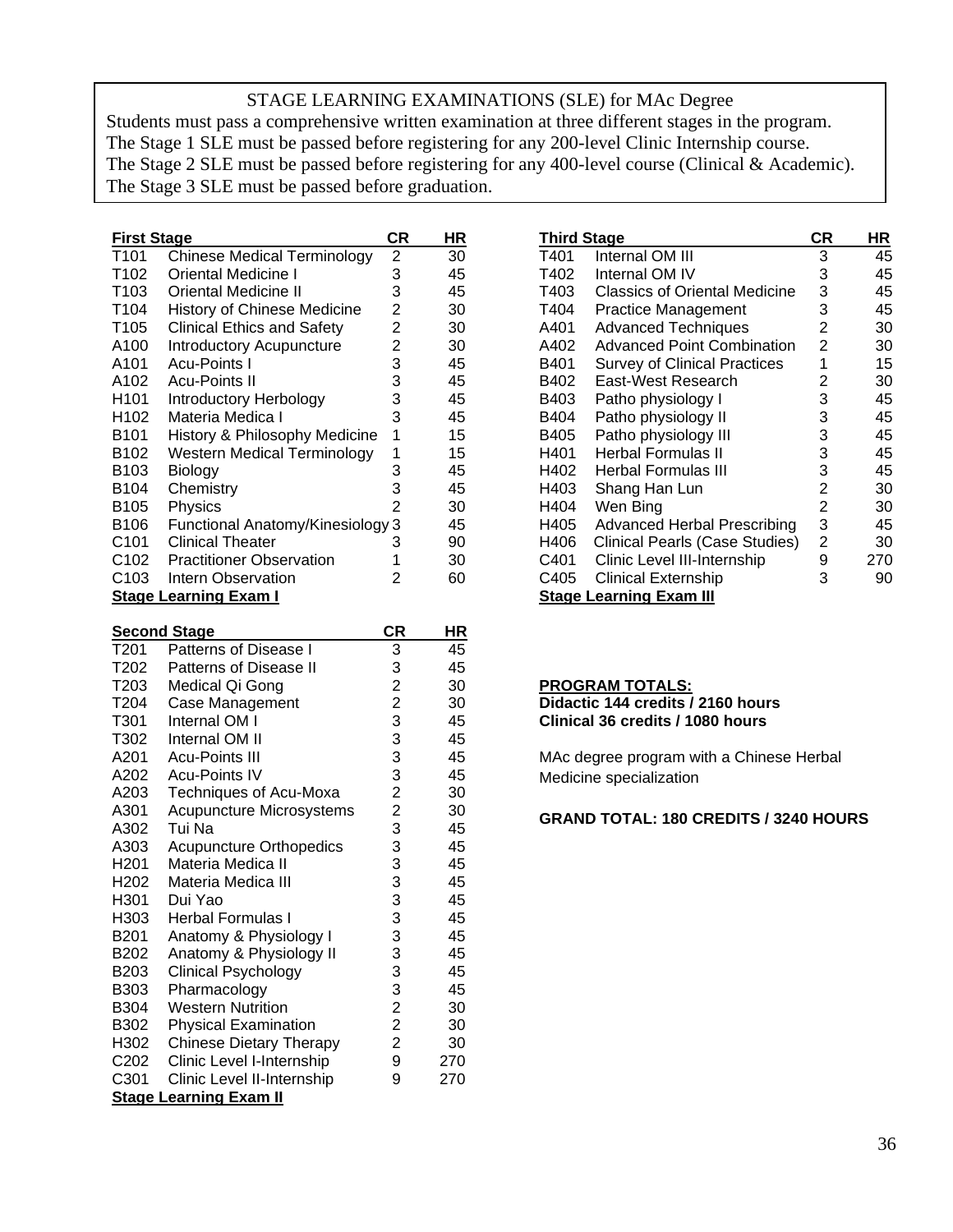# DOCTOR OF ACUPUNCTURE (DAc) WITH A CHINESE HERBAL MEDICINE SPECIALIZATION Departmental Expected Learning Outcomes (DELO)

### **Foundations:**

- 1. Graduates will understand the ethical and legal requirements of the Acupuncture and Oriental Medicine (AOM) profession, including scope of practice and risk management, and be able to practice accordingly.
- 2. Graduates will be able to effectively communicate with patients, other health care providers, and the community about the safety, efficacy, and principles of AOM, including both classical theories and modern research.
- 3. Graduates will be able to perform an efficient and complete patient interview and physical examination, clearly record relevant findings in the patient's medical chart, and use this data to support a differential diagnosis of the patient's chief complaint(s).
- 4. Graduates will be able to formulate a comprehensive treatment plan based upon the differential diagnosis utilizing acupuncture, herbology, and related adjunctive therapies, as well as assess treatment outcomes, modify treatment plans as appropriate, and provide the patient with a realistic prognosis.
- 5. Graduates will be prepared to engage in professional development, participate in state and national AOM organizations, utilize emerging information technology systems, and demonstrate a commitment to life-long learning.

### **Acupuncture:**

- 1. Graduates will understand both modern standards of safety in acupuncture, including Clean Needle Technique, as well as classical standards and techniques of acupuncture, and be able to apply these in clinical practice.
- 2. Graduates will understand classical channel theory, including internal and external pathways, functions of the primary, connecting, sinew, divergent, and extraordinary channels, as well modern biomedical theories on acupuncture's mechanisms of action.
- 3. Graduates will understand the classical categories of acu-points, as well as know commonly used regular, new, and miscellaneous acu-point names (*Pinyin* & English translation), locations, numbers, primary functions, and common indications.
- 4. Graduates will be able to formulate an appropriate acupuncture prescription, based upon a differential diagnosis, using both classical theories and modern evidence-based and evidence-informed practices.
- 5. Graduates will be proficient in adjunctive acupuncture modalities, including moxibustion, tui na, cupping, gwa sha, and auricular therapy, and will be able to use these appropriately.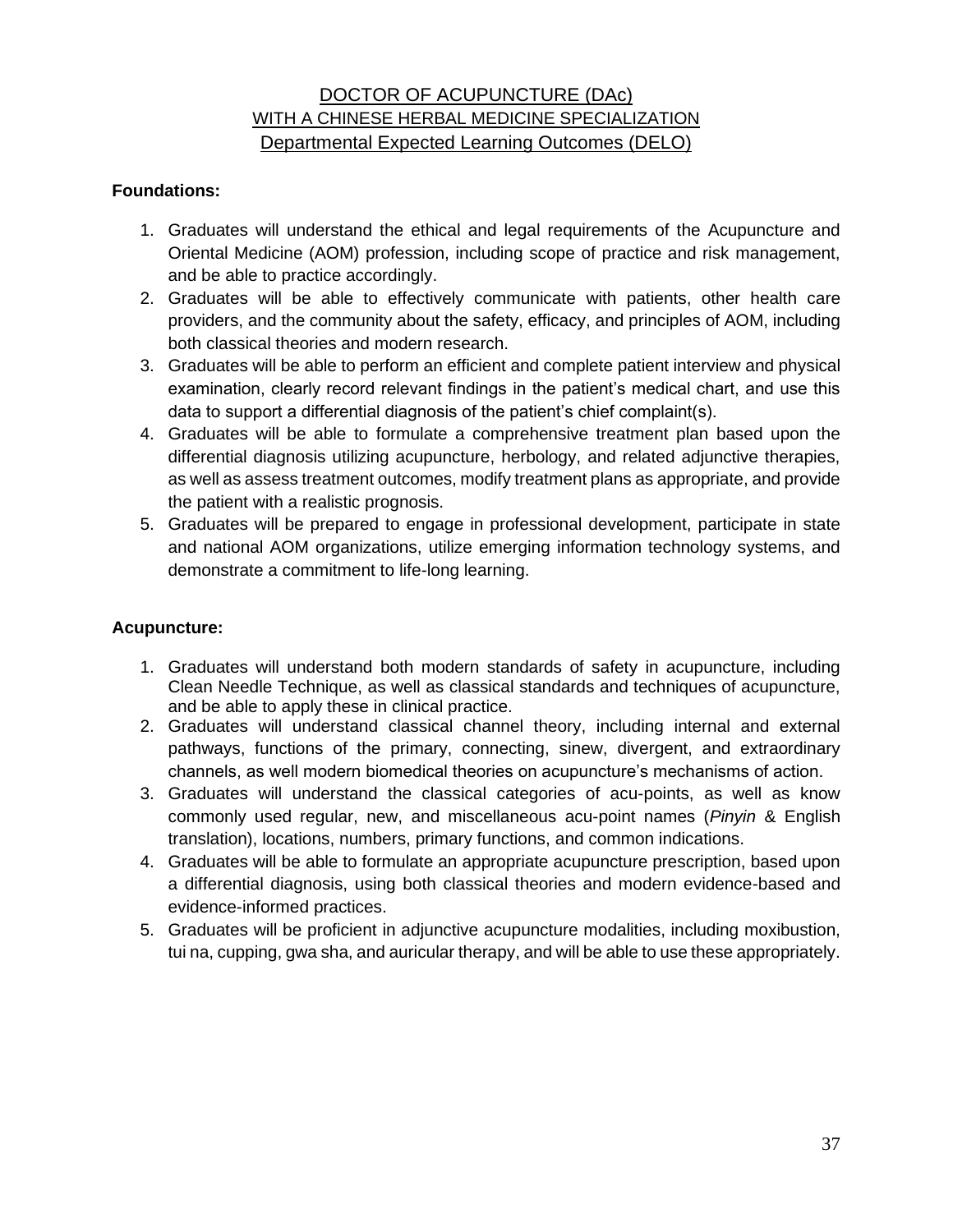# **Herbology:**

- 1. Graduates will understand both modern standards of safety in herbology, including drugherb interactions and current good manufacturing practices, as well as classical standards of herbology, including the principles of formula construction, modification, and preparation, and be able to apply these in clinical practice.
- 2. Graduates will know the *Pinyin*, pharmaceutical names, taste, temperature, functions, indications, combinations, contraindications, and appearance of commonly used substances in the Chinese materia medica.
- 3. Graduates will know the *Pinyin*, English translation, ingredients, dosages, functions, and indications for commonly used formulas in Chinese herbal medicine.
- 4. Graduates will be able to formulate an appropriate herbal prescription, based upon a differential diagnosis, using both classical theories and modern evidence-based and evidence-informed practices.
- 5. Graduates will be able to use adjunctive herbal modalities, including dietary therapy and the use of prepared medicines in various forms (pills, granules, topical liniments, and plasters, etc.), in clinical practice.

## **Biomedicine:**

- 1. Graduates will understand the structure and function of the human body, as well as the causes and manifestations of disease, according to the principles of modern Biomedicine, and be able to critically assess the methodology and conclusions of quantitative and qualitative research.
- 2. Graduates will be able to perform a basic Biomedical physical examination and understand the significance of their findings, including the significance of commonly used Biomedical tests, in order to support an informed Biomedical clinical impression of a patient's condition.
- 3. Graduates will be able to identify conditions requiring referral for emergency medical care, Biomedical consultation and diagnostic testing, long-term case management, or the services of other health care providers in order to work collaboratively within established medical systems.
- 4. Graduates will be able to explain the indications, risks, benefits, and procedures of biomedical diagnostic imaging and laboratory tests, assess the findings from diagnostic reports, and effectively communicate with the patient and other healthcare providers regarding the results.
- 5. Graduates will understand both the benefits and risks of surgery for Biomedically defined diseases, as well as the actions of commonly used pharmaceutical drugs, the conditions they treat, and potential adverse reactions or interactions.

## **Clinical Medicine:**

The expected learning outcomes of all four academic departments (Foundations, Acupuncture, Herbology, Biomedicine) are aligned with the expected learning outcomes of clinical training.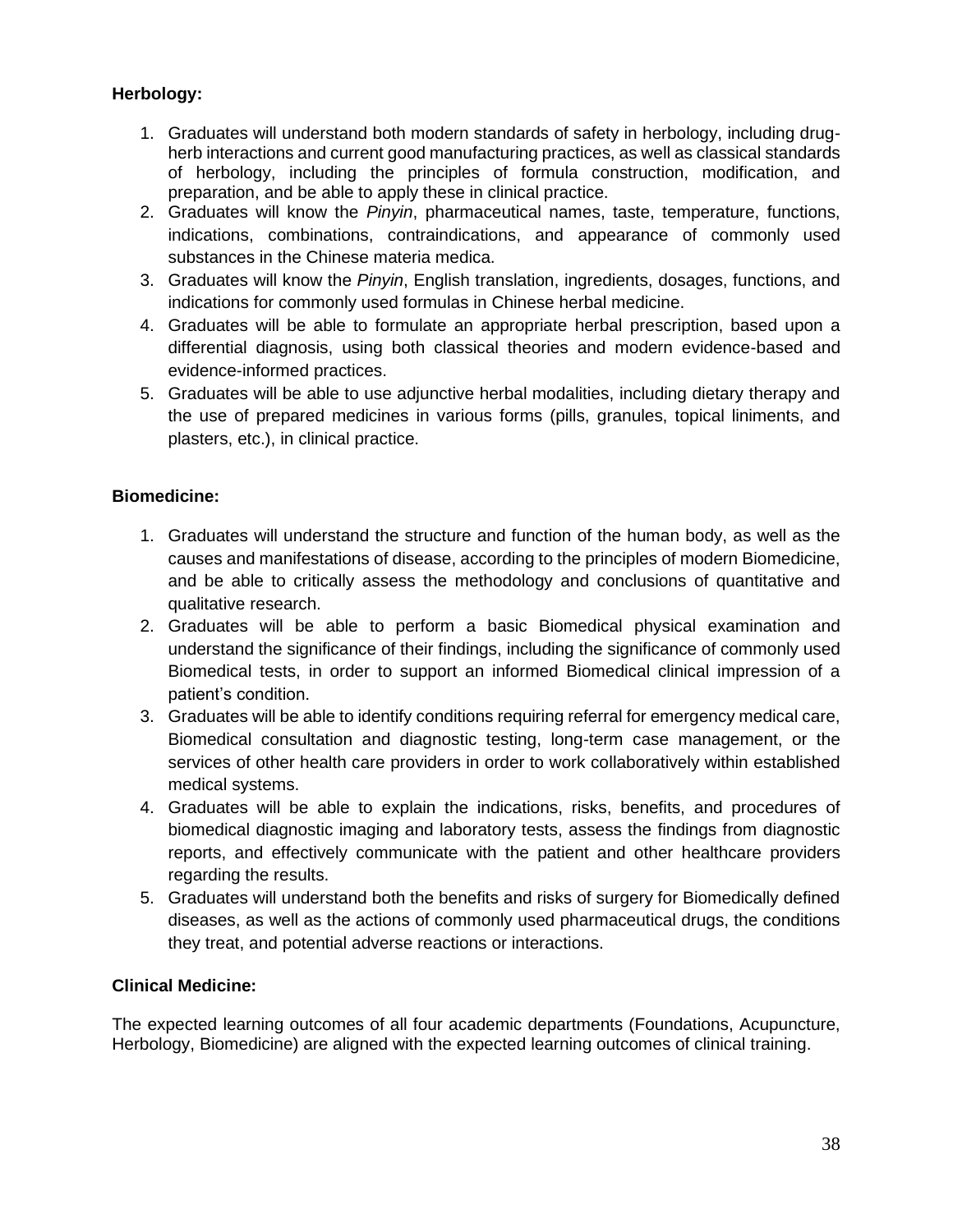### **Doctor of Acupuncture (DAc) with a Chinese Herbal Medicine Specialization Curriculum by Departments**

|                  | <b>Department of Theoretical Foundations</b> | <b>CR</b>                                  | HR  |
|------------------|----------------------------------------------|--------------------------------------------|-----|
| T101             | <b>Chinese Medical Terminology</b>           | 2                                          | 30  |
| T102             | <b>Oriental Medicine I</b>                   | 3                                          | 45  |
| T103             | <b>Oriental Medicine II</b>                  | 3                                          | 45  |
| T104             | <b>History of Chinese Medicine</b>           |                                            | 30  |
| T105             | <b>Clinical Ethics and Safety</b>            | $\frac{2}{2}$                              | 30  |
| T201             | Patterns of Disease I                        | 3                                          | 45  |
| T202             | <b>Patterns of Disease II</b>                | 3                                          | 45  |
| T203             | Medical Qi Gong                              |                                            | 30  |
| T204             | Case Management                              | $\frac{2}{2}$                              | 30  |
| T301             | Internal OM I                                | 3                                          | 45  |
| T302             | Internal OM II                               | 3                                          | 45  |
| T401             | Internal OM III                              | 3                                          | 45  |
| T402             | Internal OM IV                               | 3                                          | 45  |
| T403             | <b>Classics of Oriental Medicine</b>         | 3                                          | 45  |
|                  |                                              | 3                                          | 45  |
| T404             | <b>Practice Management</b>                   | $\overline{2}$                             |     |
| T500             | <b>Oriental Medicine Research</b>            |                                            | 30  |
| T510             | Thesis Research<br><b>Total</b>              | 1<br>43                                    | 15  |
|                  |                                              |                                            | 645 |
|                  |                                              |                                            |     |
|                  | <b>Department of Acupuncture</b>             | CR                                         | ΗR  |
| A100             | <b>Introductory Acupuncture</b>              | $\overline{c}$                             | 30  |
| A101             | <b>Acu-Points I</b>                          | 3                                          | 45  |
| A102             | <b>Acu-Points II</b>                         | 3<br>3                                     | 45  |
| A201             | <b>Acu-Points III</b>                        |                                            | 45  |
| A202             | <b>Acu-Points IV</b>                         | 3                                          | 45  |
| A203             | <b>Techniques of Acu-Moxa</b>                | $\begin{array}{c} 2 \\ 2 \\ 3 \end{array}$ | 30  |
| A301             | Acupuncture Microsystems                     |                                            | 30  |
| A302             | Tui Na                                       |                                            | 45  |
| A303             | <b>Acupuncture Orthopedics</b>               | 3                                          | 45  |
| A401             | <b>Advanced Techniques</b>                   | $\overline{2}$                             | 30  |
| A402             | <b>Advanced Point Combination</b>            | $\overline{2}$                             | 30  |
|                  | Total                                        | 28                                         | 420 |
|                  |                                              |                                            |     |
|                  | <b>Department of Biomedicine</b>             | <b>CR</b>                                  | HR  |
| B101             | History & Philosophy Medicine                | 1                                          | 15  |
| B102             | <b>Western Medical Terminology</b>           | 1                                          | 15  |
| B105             | Physics                                      | $\overline{2}$                             | 30  |
| <b>B106</b>      | Functional Anatomy/Kinesiology 3             |                                            | 45  |
| B110             | Research Literacy                            | 1                                          | 15  |
| B <sub>201</sub> | Anatomy & Physiology I                       | 3                                          | 45  |
| B202             | Anatomy & Physiology II                      | 3<br>3                                     | 45  |
| B203             | <b>Clinical Psychology</b>                   |                                            | 45  |
| B302             | <b>Physical Examination</b>                  | $\overline{c}$                             | 30  |
| B303             | Pharmacology                                 | 3                                          | 45  |
| B304             | <b>Western Nutrition</b>                     | $\overline{c}$                             | 30  |
| B401             | <b>Survey of Clinical Practices</b>          | $\overline{1}$                             | 15  |
| B402             | East-West Research                           | $\overline{\mathbf{c}}$                    | 30  |
| B403             | Patho physiology I                           | 3                                          | 45  |
| B404             | Patho physiology II                          | 3                                          | 45  |
| B405             | Patho physiology III                         | 3                                          | 45  |
| <b>B500</b>      | Diagnostic Testing                           | 3                                          | 45  |
|                  | <b>Total</b>                                 | 39                                         | 585 |

|                                                   | <b>Department of Chinese Herbal Medicine</b>                | <u>CR</u>                                         | <u>HR</u> |  |  |
|---------------------------------------------------|-------------------------------------------------------------|---------------------------------------------------|-----------|--|--|
| H101                                              | Introductory Herbology                                      | 3                                                 | 45        |  |  |
| H102                                              | Materia Medica I                                            | 3                                                 | 45        |  |  |
| H <sub>201</sub>                                  | Materia Medica II                                           | 3                                                 | 45        |  |  |
| H202                                              | Materia Medica III                                          |                                                   | 45        |  |  |
| H301                                              | Dui Yao                                                     | $\frac{3}{3}$                                     | 45        |  |  |
| H302                                              | <b>Chinese Dietary Therapy</b>                              |                                                   | 30        |  |  |
| H303                                              | <b>Herbal Formulas I</b>                                    | $\frac{2}{3}$                                     | 45        |  |  |
|                                                   |                                                             |                                                   |           |  |  |
| H401                                              | <b>Herbal Formulas II</b>                                   | 3                                                 | 45        |  |  |
| H402                                              | <b>Herbal Formulas III</b>                                  | 3                                                 | 45        |  |  |
| H403                                              | Shang Han Lun                                               | $\frac{2}{2}$                                     | 30        |  |  |
| H404                                              | Wen Bing                                                    |                                                   | 30        |  |  |
| H405                                              | <b>Advanced Herbal Prescribing</b>                          | 3                                                 | 45        |  |  |
| H406                                              | Clinical Pearls (Case Studies)                              | $\overline{2}$                                    | 30        |  |  |
|                                                   | <b>Total</b>                                                | 35                                                | 525       |  |  |
|                                                   | <b>Department of Clinical Medicine</b>                      | <b>CR</b>                                         | HR        |  |  |
| C101                                              | <b>Clinical Theater</b>                                     | 3                                                 | 90        |  |  |
| C102                                              | <b>Practitioner Observation</b>                             | 1                                                 | 30        |  |  |
| C <sub>103</sub>                                  | <b>Intern Observation</b>                                   | $\overline{2}$                                    | 60        |  |  |
| C201                                              | Clinic Level I-Internship                                   | 9                                                 | 270       |  |  |
| C301                                              | Clinic Level II-Internship                                  | 9                                                 | 270       |  |  |
| C401                                              | Clinic Level III-Internship                                 | 9                                                 | 270       |  |  |
| C405                                              | <b>Clinical Externship</b>                                  | 3                                                 | 90        |  |  |
| C500                                              | <b>Collaborative Care</b>                                   | $\overline{2}$                                    | 60        |  |  |
|                                                   | Total                                                       | 38                                                | 1140      |  |  |
|                                                   |                                                             |                                                   |           |  |  |
|                                                   | <b>Pre-requisites/Co-requisites</b>                         | <u>CR</u>                                         | ΗR        |  |  |
| B103                                              | Biology                                                     | $\overline{3}$                                    | 45        |  |  |
| B104                                              | Chemistry                                                   | $\frac{3}{3}$                                     | 45        |  |  |
| B107                                              | General Psychology                                          |                                                   | 45        |  |  |
|                                                   | <b>Elective Courses (Optional)</b>                          | <u>CR</u>                                         | ΗR        |  |  |
|                                                   | <b>Fundamentals of Bodyworks</b>                            | 7                                                 | 105       |  |  |
|                                                   | <b>Special Populations</b>                                  |                                                   | 30        |  |  |
|                                                   | Foot Reflexology                                            |                                                   | 30        |  |  |
|                                                   | Trigger Points & Myofascial Release                         | $\begin{array}{c}\n2 \\ 2 \\ 3 \\ 2\n\end{array}$ | 45        |  |  |
|                                                   | Hawaiian Lomi Lomi                                          |                                                   | 30        |  |  |
|                                                   | Sports Injury and Pain                                      | $\overline{2}$                                    | 30        |  |  |
|                                                   | <b>Clinical Bodyworks</b>                                   | 3                                                 | 90        |  |  |
|                                                   |                                                             |                                                   |           |  |  |
|                                                   | <b>PROGRAM TOTALS:</b><br>Didactic 154 credits / 2310 hours |                                                   |           |  |  |
| Clinical 38 credits / 1140 hours                  |                                                             |                                                   |           |  |  |
|                                                   |                                                             |                                                   |           |  |  |
| DAc degree program with a Chinese Herbal Medicine |                                                             |                                                   |           |  |  |

**GRAND TOTAL: 192 CREDITS / 3450 HOURS**

specialization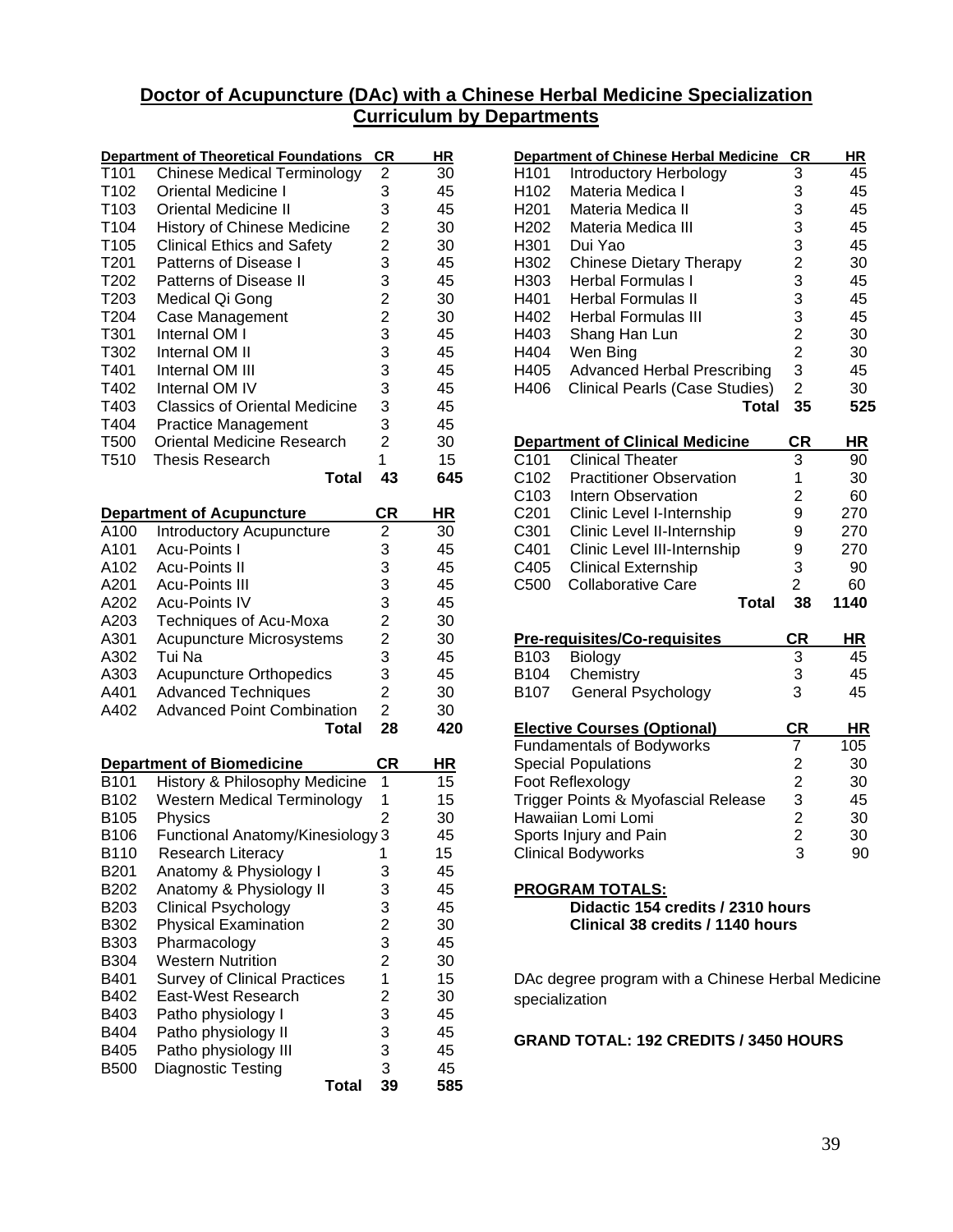## STAGE LEARNING EXAMINATIONS (SLE) for DAc Degree

Students must pass a comprehensive written examination at three different stages in the program. The Stage 1 SLE must be passed before registering for any 200-level Clinic Internship course. The Stage 2 SLE must be passed before registering for any 400-level course (Clinical & Academic). The Stage 3 SLE must be passed before graduation.

| <u>Stage I</u>   |                                    | CR | HR | <b>Sta</b>       |
|------------------|------------------------------------|----|----|------------------|
| T <sub>101</sub> | <b>Chinese Medical Terminology</b> | 2  | 30 | T40              |
| T <sub>102</sub> | Oriental Medicine I                | 3  | 45 | T40              |
| T <sub>103</sub> | Oriental Medicine II               | 3  | 45 | T40              |
| T <sub>104</sub> | <b>History of Chinese Medicine</b> | 2  | 30 | T40              |
| T <sub>105</sub> | <b>Clinical Ethics and Safety</b>  | 2  | 30 | T <sub>5</sub> C |
| A100             | Introductory Acupuncture           | 2  | 30 | <b>T51</b>       |
| A101             | <b>Acu-Points I</b>                | 3  | 45 | A40              |
| A102             | Acu-Points II                      | 3  | 45 | A40              |
| H <sub>101</sub> | Introductory Herbology             | 3  | 45 | B40              |
| H <sub>102</sub> | Materia Medica I                   | 3  | 45 | B40              |
| B <sub>101</sub> | History & Philosophy Medicine      | 1  | 15 | B40              |
| B102             | Western Medical Terminology        | 1  | 15 | B40              |
| B103             | Biology                            | 3  | 45 | B40              |
| B104             | Chemistry                          | 3  | 45 | B50              |
| B105             | Physics                            | 2  | 30 | H4(              |
| B106             | Functional Anatomy/Kinesiology 3   |    | 45 | H40              |
| B110             | Research Literacy                  | 1  | 15 | H4(              |
| C <sub>101</sub> | <b>Clinical Theater</b>            | 3  | 90 | H4(              |
| C102             | <b>Practitioner Observation</b>    | 1  | 30 | H4(              |
| C103             | Intern Observation                 | 2  | 60 | H40              |
|                  | <b>Stage Learning Exam I</b>       |    |    | C40              |

| <b>Stage II</b>  |                                 | CR                      | ΗR  |
|------------------|---------------------------------|-------------------------|-----|
| T201             | Patterns of Disease I           | 3                       | 45  |
| T202             | <b>Patterns of Disease II</b>   | 3                       | 45  |
| T203             | Medical Qi Gong                 | $\overline{\mathbf{c}}$ | 30  |
| T <sub>204</sub> | Case Management                 | $\overline{c}$          | 30  |
| T301             | Internal OM I                   | 3                       | 45  |
| T302             | Internal OM II                  | 3                       | 45  |
| A201             | <b>Acu-Points III</b>           | 3                       | 45  |
| A202             | <b>Acu-Points IV</b>            | 3                       | 45  |
| A203             | Techniques of Acu-Moxa          | 2                       | 30  |
| A301             | <b>Acupuncture Microsystems</b> | $\overline{c}$          | 30  |
| A302             | Tui Na                          | 3                       | 45  |
| A303             | <b>Acupuncture Orthopedics</b>  | 3                       | 45  |
| H <sub>201</sub> | Materia Medica II               | 3                       | 45  |
| H <sub>202</sub> | Materia Medica III              | 3                       | 45  |
| H301             | Dui Yao                         | 3                       | 45  |
| H303             | <b>Herbal Formulas I</b>        | 3                       | 45  |
| B201             | Anatomy & Physiology I          | 3                       | 45  |
| B <sub>202</sub> | Anatomy & Physiology II         | 3                       | 45  |
| B203             | <b>Clinical Psychology</b>      | 3                       | 45  |
| B302             | <b>Physical Examination</b>     | $\overline{c}$          | 30  |
| B303             | Pharmacology                    | 3                       | 45  |
| B304             | <b>Western Nutrition</b>        | $\overline{2}$          | 30  |
| H302             | <b>Chinese Dietary Therapy</b>  | $\overline{2}$          | 30  |
| C <sub>202</sub> | Clinic Level I-Internship       | 9                       | 270 |
| C301             | Clinic Level II-Internship      | 9                       | 270 |
|                  | <b>Stage Learning Exam II</b>   |                         |     |

| <b>Stage III</b> |                                      | СR                      | ΗR  |
|------------------|--------------------------------------|-------------------------|-----|
| T401             | Internal OM III                      | 3                       | 45  |
| T402             | Internal OM IV                       | 3                       | 45  |
| T403             | <b>Classics of Oriental Medicine</b> | 3                       | 45  |
| T404             | <b>Practice Management</b>           | 3                       | 45  |
| T500             | <b>Oriental Medicine Research</b>    | 2                       | 30  |
| T510             | <b>Thesis Research</b>               | 1                       | 15  |
| A401             | <b>Advanced Techniques</b>           | 2                       | 30  |
| A402             | <b>Advanced Point Combination</b>    | $\overline{2}$          | 30  |
| B401             | <b>Survey of Clinical Practices</b>  | 1                       | 15  |
| B402             | East-West Research                   | 2                       | 30  |
| B403             | Patho physiology I                   | 3                       | 45  |
| B404             | Patho physiology II                  | 3                       | 45  |
| B405             | Patho physiology III                 | 3                       | 45  |
| B500             | Diagnostic Testing                   | 3                       | 45  |
| H401             | <b>Herbal Formulas II</b>            | 3                       | 45  |
| H402             | Herbal Formulas III                  | 3                       | 45  |
| H403             | Shang Han Lun                        | $\overline{\mathbf{c}}$ | 30  |
| H404             | Wen Bing                             | $\overline{2}$          | 30  |
| H405             | <b>Advanced Herbal Prescribing</b>   | 3                       | 45  |
| H406             | Clinical Pearls (Case Studies)       | 2                       | 30  |
| C401             | Clinic Level III-Internship          | 9                       | 270 |
| C405             | <b>Clinical Externship</b>           | 3                       | 90  |
| C500             | <b>Collaborative Care</b>            | 2                       | 60  |
|                  | <b>Stage Learning Exam III</b>       |                         |     |

#### **PROGRAM TOTALS:**

#### **Didactic 154 credits / 2310 hours Clinical 38 credits / 1140 hours**

DAc degree program with a specialization in Chinese Herbal Medicine

### **GRAND TOTAL: 192 CREDITS / 3450 HOURS**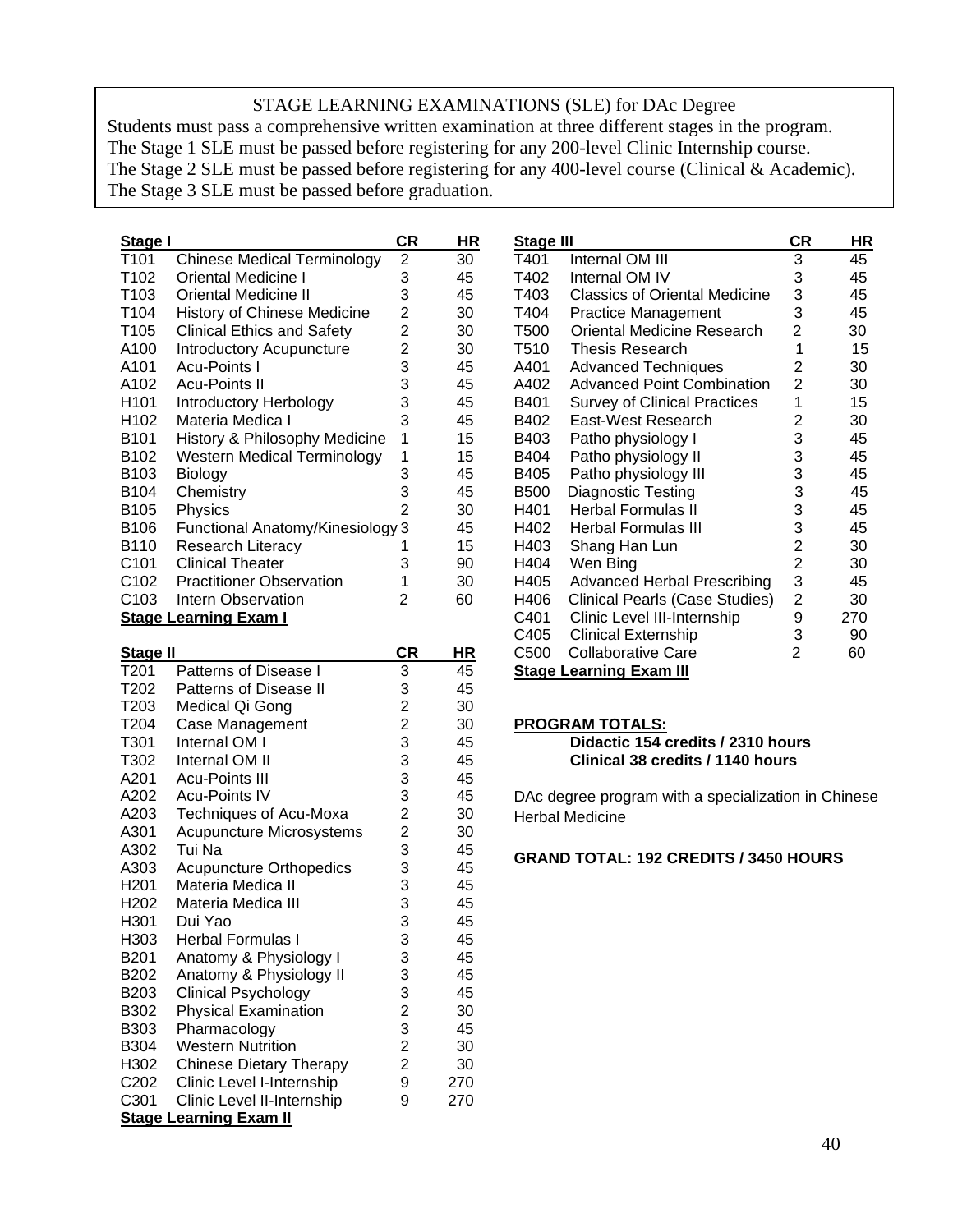# **COURSE DESCRIPTIONS**

# **(100 to 400 level courses are Master requirements)**

# **(100 to 500 level courses are Doctoral requirements)**

# *Department of Theoretical Foundations*

### **T101 Chinese Medical Terminology**

Students will be introduced to the Chinese language through a study of the 100 most common characters relevant to the study of Oriental Medicine, including the *pinyin* Romanization system and common English language translations of the terms found in the diversity of modern texts. Prerequisite: None. Credits/Hours: 2/30.

### **T102 Oriental Medicine I**

A foundation in the basic theories of Oriental Medicine will be provided. The goal of this course is to familiarize students with the basic concepts of Oriental Medicine, including the theories of Yin and Yang, Qi and Blood, the Five Elements, the Zang Fu, the causes of disease, and the overall Oriental model of health and disease. Prerequisite: None. Credits/Hours: 3/45.

### **T103 Oriental Medicine II**

Both the lecture and practical experience will teach students the basics of Eight-Principle and Qi & Blood diagnosis, and the methods of observation, auscultation, olfaction, palpation, and inquiry. Emphasis is placed upon preparing the students for their clinical internship as they learn to take a complete Oriental medical exam, record the information in a chart, and to formulate a diagnosis based upon the information gathered. Prerequisite: T102. Credits/Hours: 3/45.

### **T104 History of Chinese Medicine**

This course is a systematic study of the historical development of Chinese Medicine, from its ancient roots, the classical texts and their relevance to specific dynastic periods, the evolution of the medicine into the modern world, and its spread to countries around the globe. Prerequisite: None. Credits/Hours: 2/30.

### **T105 Clinical Ethics and Safety**

To introduce students to the ethical and legal requirements of the Acupuncture and Oriental Medicine (AOM) profession, modern standards of safety, and strategies for effective communication with patients, other health care providers, and the community. Prerequisite: None Credits/Hours: 2/30.

**T201 Patterns of Disease I**

An in-depth study of the disease pattern discrimination, with an emphasis on the Zang-Fu diagnostic model. The course emphasizes practical, clinical diagnostic skills, and introduces both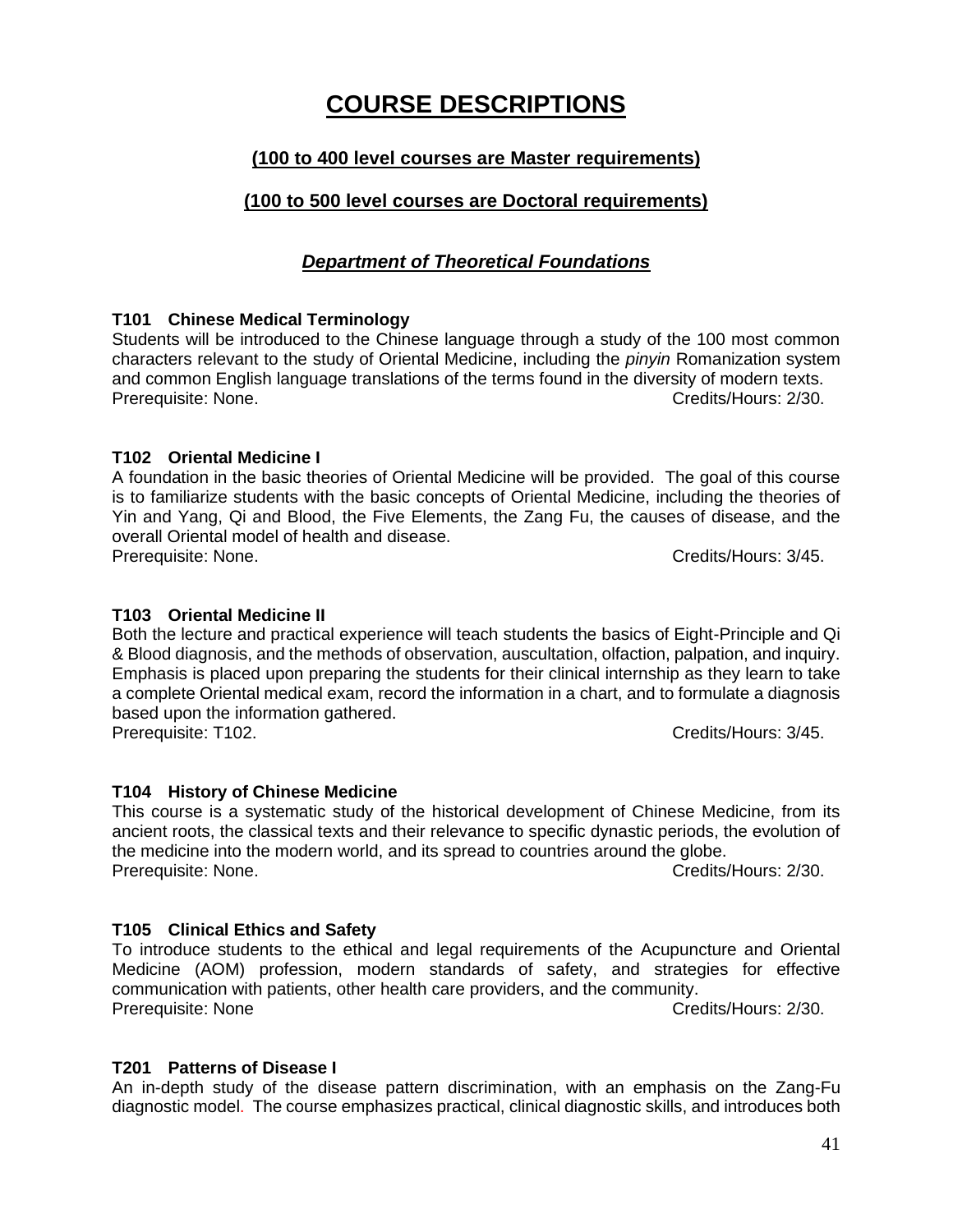acupuncture and herbal treatment strategies. The first level covers the patterns of the Zang Organs: Heart, Liver, Lung, Spleen, Kidney, and combined patterns. Prerequisite: T102 and T103 Credits/Hours: 3/45.

### **T202 Patterns of Disease II**

An in-depth study of the disease pattern discrimination, with an emphasis on the Zang-Fu diagnostic model and emphasizes practical, clinical diagnostic skills, and introduces both acupuncture and herbal treatment strategies. The second level of the course covers the patterns of the Fu Organs: Stomach, Small Intestine, Large Intestine, Gall Bladder, Urinary Bladder, as well as patterns of the Six Stages and Four Levels.

Prerequisite: T102 and T103. Credits/Hours: 3/45.

### **T203 Medical Qi Gong**

Students are introduced to the practice of Qi Gong by personal experience, awareness of, and sensitivity to Qi that is imperative to preventative health care and person health maintenance and the successful practice of classical Chinese Medicine. Emphasis is on breathing, meditation, the practice of the Eight Pieces of Treasure Qi Gong series and is supplemented with a study of various Qi Gong postures and movements, as well as a discussion of Tai Ji Quan. Prerequisite: None. Credits/Hours: 2/30.

### **T204 Case Management**

To develop student's understanding of the ethical and legal requirements of the Acupuncture and Oriental Medicine (AOM) profession, modern standards of safety, and strategies of effective communication with patients, other health care providers and the community. Prerequisite: T105 Clinical Ethics and Safety. Credits/Hours: 2/30

#### **T301 Internal OM I**

The Internal OM series provides a detailed study of diseases, integrating Eastern and Western assessments to provide a thorough understanding of the etiology, pathophysiology, and differential diagnosis of these conditions. Treatment protocols in both acupuncture and herbal medicine will be presented. Internal OM I covers respiratory, urogenital, hepatic, neurological disorders and emergentology.

Prerequisite: T201, T202 or concurrent enrollment. Credits/Hours: 3/45

#### **T302 Internal OM II**

The Internal OM series provides a detailed study of diseases, integrating Eastern and Western assessments to provide a thorough understanding of the etiology, pathophysiology, and differential diagnosis of these conditions. Treatment protocols in both acupuncture and herbal medicine will be presented. Internal OM II covers circulatory and digestive disorders. Prerequisite: T201, T202 or concurrent enrollment. The Credits/Hours: 3/45.

#### **T401 Internal OM III**

The Internal OM series provides a detailed study of diseases, integrating Eastern and Western assessments to provide a thorough understanding of the etiology, pathophysiology, and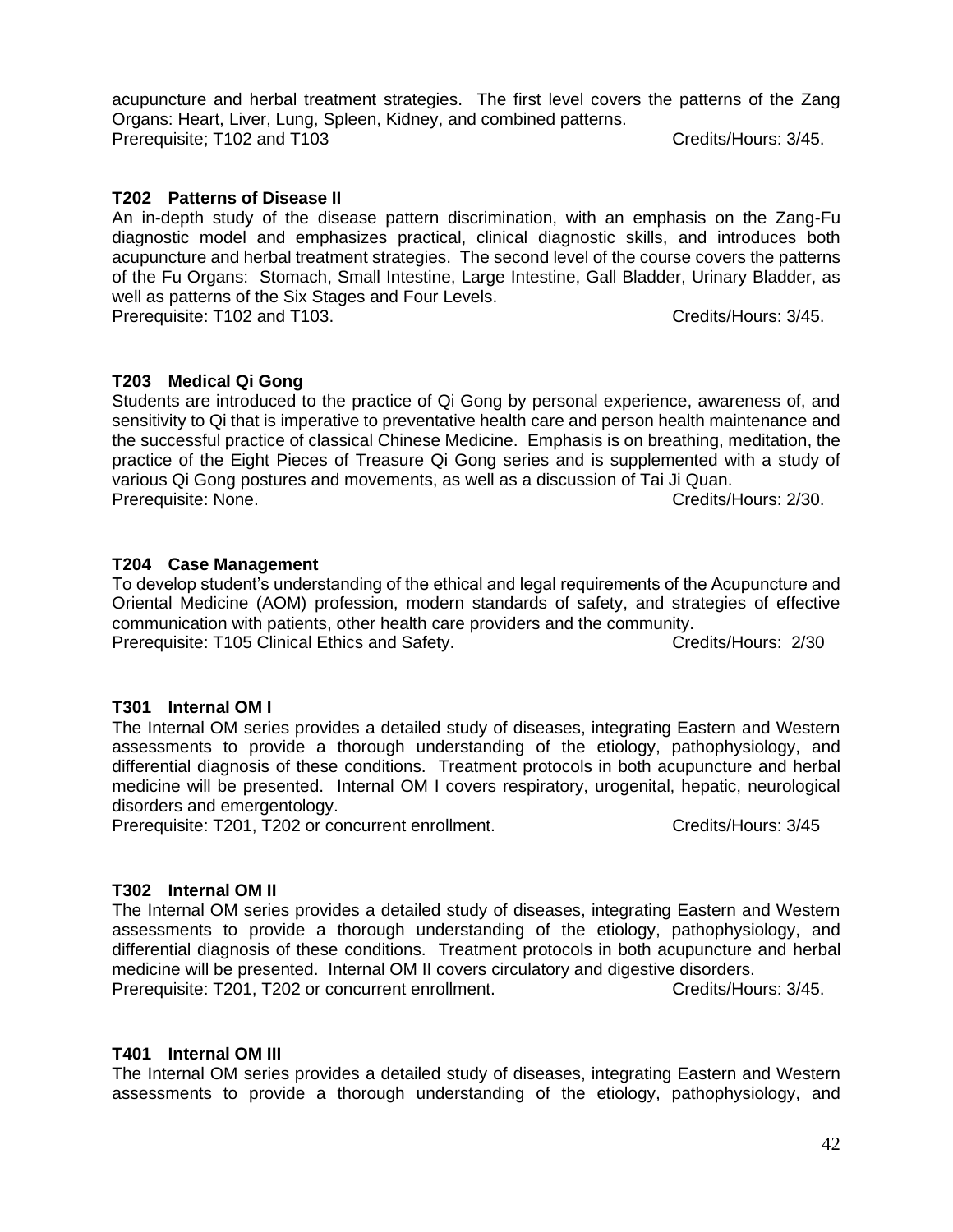differential diagnosis of these conditions. Treatment protocols in both acupuncture and herbal medicine will be presented. Internal OM III covers family medicine, gynecology, pediatrics, and geriatrics.

Prerequisite: T201, T202 or concurrent enrollment. Credits/Hours: 3/45.

# **T402 Internal OM IV**

The Internal OM series provides a detailed study of diseases, integrating Eastern and Western assessments to provide a thorough understanding of the etiology, pathophysiology, and differential diagnosis of these conditions. Treatment protocols in both acupuncture and herbal medicine will be presented. Internal OM IV covers ophthalmology, dermatology and modern medical disease categories, and a review of modern Oriental Medicine literature on the nature of disease.

Prerequisite: T201, T202 or concurrent enrollment. The Credits/Hours: 3/45.

# **T403 Classics of Oriental Medicine**

Students will be provided with a solid foundation in the theoretical roots of many of the modern principles of clinical practice through the study of the more important classical texts in the field of Oriental Medicine. Texts covered include the Jing Gui, Wen Bing/Shang Han, Huang Di Nei Jing Su Wen & Ling Shu, Shen Nong Ben Cao, Mai Jing, and Pi Wei Lun. Prerequisite: T202. Credits/Hours: 3/45.

# **T404 Practice Management**

To encourage high levels of professional development, students will learn the basics of running their own practice in a healthcare environment and building healthy business relationships. The course will cover developing a business plan, business ethics and professional standards, practice growth and development, operations, regulatory compliance and jurisprudence, business written communication, financial management, risk management and insurance issues, medicallegal report writing, expert medical testimony, independent medical review, collaborating with other CAM professionals, and ability to practice in interdisciplinary medical settings, and other aspects of practice management. Prerequisite: T204. Credits/Hours: 3/45.

# **T500 Oriental Medicine Research**

This course critically examines the current state of published, peer-reviewed, research on Oriental Medicine, including diagnostics, acupuncture, and herbology, that can support evidence-based and evidence-informed practices. Students will be knowledgeable of the various approaches to research relevant to Oriental Medicine and be able to critically analyze the methodology and findings of published studies to support evidence-based and evidence-informed clinical practice. Student will also demonstrate the ability to work collaboratively. Prerequisite: B403. Credits/Hours: 2/30.

# **T510 Thesis Research**

This course requires students engage in independent qualitative and/or quantitative research into a topic of Oriental Medicine at the direction of a faculty advisor. Student will provide a thesis that must be approved by a faculty committee. Students will demonstrate comprehensive knowledge of a subject area in Oriental Medicine, and the ability to apply this in clinical practice. Prerequisite: T500. Credits/Hours: 1/15.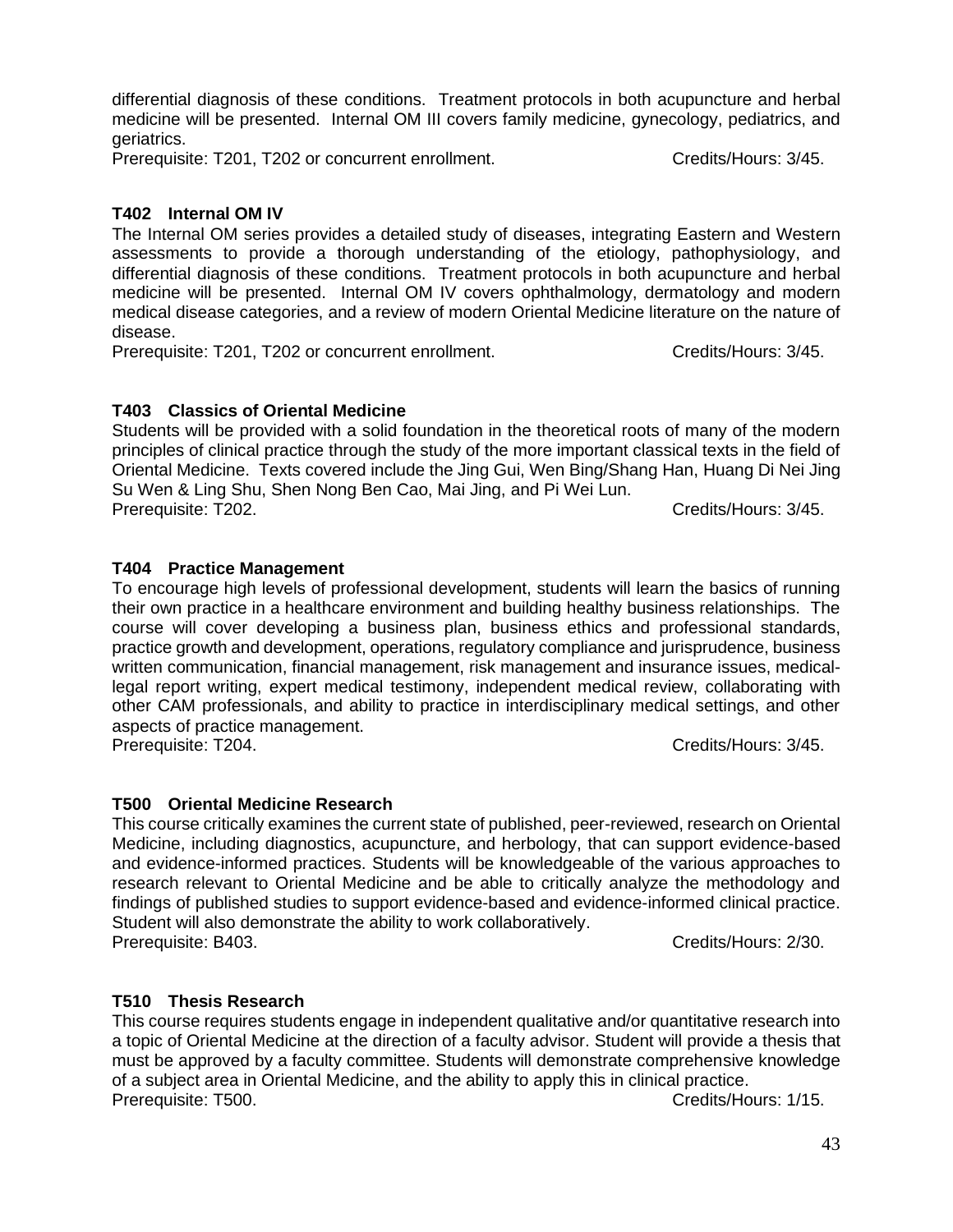# *Department of Acupuncture*

#### **A100 Introductory Acupuncture**

To introduce students to the modern and classical standards of safety, needling, techniques, categories of channels and acu-points, principles of prescription formulation based on a differential diagnosis, and adjunctive modalities within the field of acupuncture. Prerequisite: None. Credits/Hours: 2/30.

### **A101 Acu-Points I**

#### **A102 Acu-Points II**

The first two levels of this four course series provides students an introductory study of Acupuncture, including surface anatomy, the system of proportional measurement, the complete channel system, Acu-Point classifications, and the location, name, number, functions, and indications of both regular channel points and extra points. Acu-Points I covers the channels of the Ren, Du, Lung, Large Intestine, Stomach, Spleen, and Heart. Acu-Points II covers the channels of the Small Intestine, Urinary Bladder, Kidney, Pericardium, San Jiao, Gall Bladder, and Liver.

Prerequisite: None. **Communisty Credits** Credits/Hours: 3/45 each.

# **A201 Acu-Points III**

#### **A202 Acu-Points IV**

The last two levels of this four course series provide students an in-depth study of Acupuncture, emphasizing the clinical usage of the Acu-Points. Included is a review of the location, classifications, functions, and indications of regular channel points, and the additional study of many extra points. Acu-Points III covers the channels of the Ren, Du, Lung, Large Intestine, Stomach, Spleen, Heart, Small Intestine, and Urinary Bladder. Acu-Points IV covers the channels of the Kidney, Pericardium, San Jiao, Gall Bladder, Liver, as well as the Eight Extraordinary Channels and many extra points.

Prerequisite: A101 for A102. Credits/Hours: 3/45 each.

### **A203 Techniques of Acu-Moxa**

Students learn how to apply various treatment modalities, from basic needle insertion (including a study of needle types, lengths, and gauges), manipulations for tonification and sedation, needle withdrawal, electrical stimulation, and intradermal needling. Also covered will be cold and heat therapy, including direct/indirect moxibustion and ultrasound, as well as adjunctive therapies such as bleeding, cupping, gua sha, magnets, beads, and dermal tacks. Finally, students will learn the contraindications for acupuncture treatment, and the management of accidents and emergencies that might occur during an acupuncture treatment. The goal of this course is for students to gain proficiency in the skills they will need as they begin their clinical internship. Prerequisite: A100. Credits/Hours: 2/30.

### **A301 Acupuncture Microsystems**

This course introduces students to some of the various Microsystems of acupuncture (ear, scalp, hand, laser, zone therapy, etc.), and ways of integrating these systems into their treatment strategies. Knowledge of these systems will enhance the student's overall education and offer them greater possibilities in the clinical setting. Prerequisite: None. Credits/Hours: 2/30.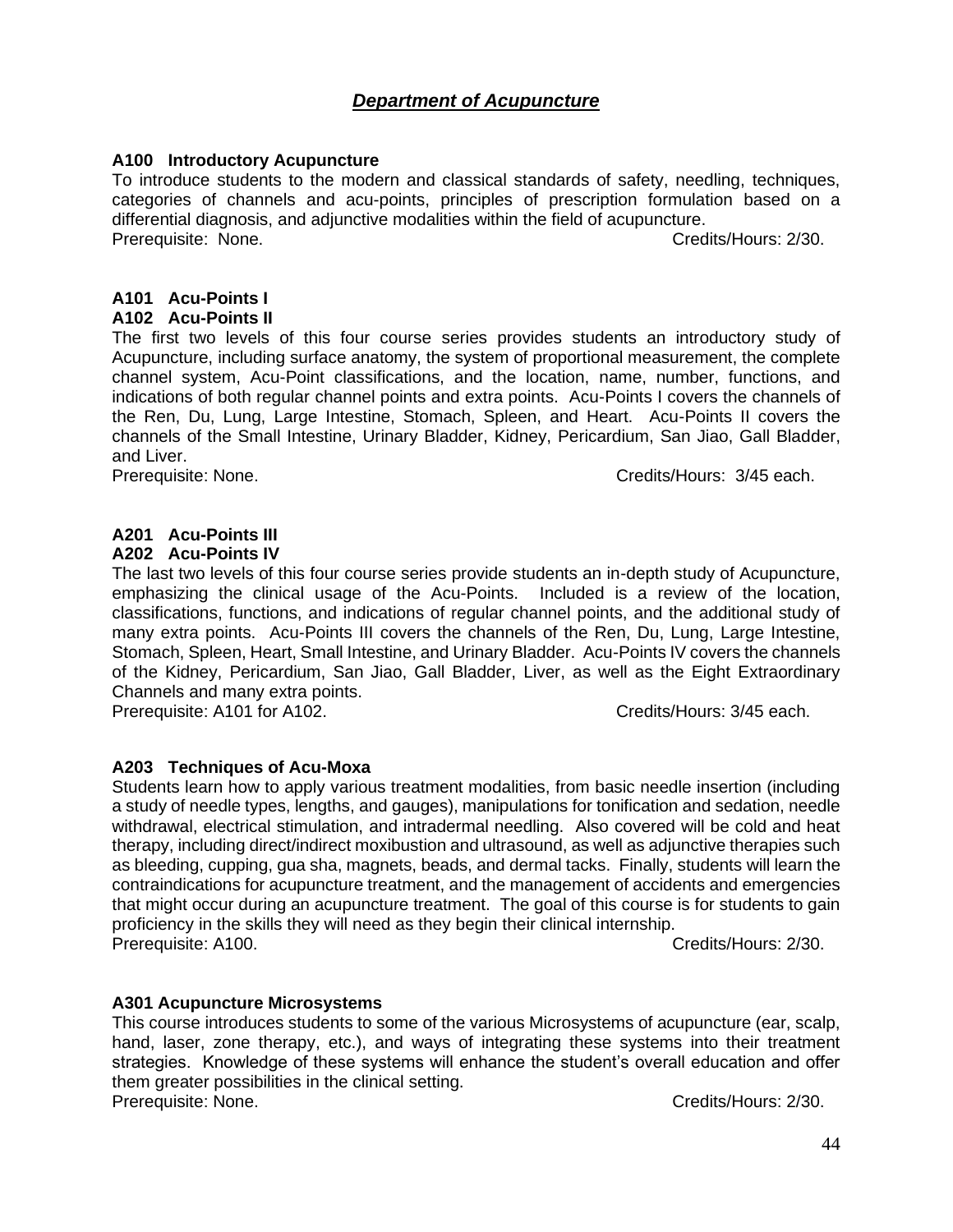# **A302 Tui Na**

Students will learn the essentials and techniques of practicing Chinese bodywork therapy, called Tui Na. This unique system will assist students in developing their abilities to apply what they learn in the clinic. Proper body mechanics will be emphasized to reduce the strain on the practitioner, while maximizing the effect for the patient. Prerequisite: None. Credits/Hours: 3/45.

# **A303 Acupuncture Orthopedics**

The course provides a study of the application of Acupuncture and related modalities in the treatment of musculo-skeletal disorders. The course covers orthopedic assessment from both an Eastern and a Western approach, accurate charting of conditions, functional outcome measurements, and the development of a comprehensive treatment plan. Prerequisite: A202 or concurrent enrollment. Credits/Hours: 3/45.

# **A401 Advanced Techniques**

Students are to achieve mastery in the modern and classical standards of safety, needling techniques, categories of channels and acu-points, principles of prescription formulation based on a differential diagnosis, and adjunctive modalities within the field of acupuncture. Prerequisite: A203. Credits/Hours: 2/30.

# **A402 Advanced Point Combination**

Based on acupuncture principles and theory, this course is to improve the students critical thinking skills and ability to create a comprehensive acupuncture point prescription based upon a differential Oriental medical diagnosis, including the integration of groupings of acu-points that are known to be clinically effective, the use of local and distal points, and many other combinations.

Prerequisite: A202. Credits/Hours 2/30.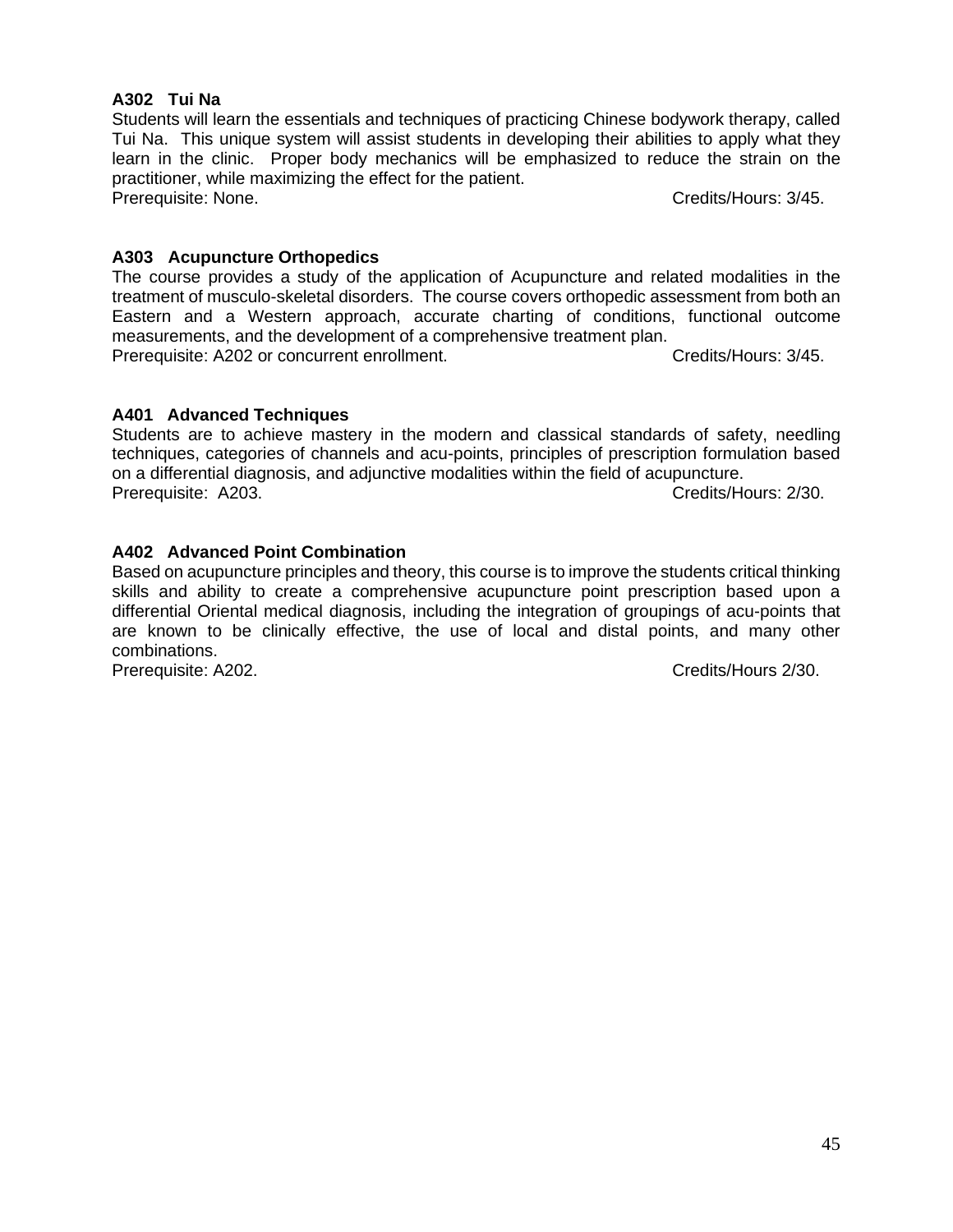# *Department of Chinese Herbal Medicine*

### **H101 Introductory Herbology**

This course combines the study of botany, as a western science, and an introduction into the study of Chinese herbal medicine. Students will learn the structure of plants and their biochemical components, the scientific terminology, and the botanical families and taxonomy, as well as the principles and theory of Chinese herbal medicine, traditional Oriental categories and properties of herbs (taste, temperature, channels entered), and principles regarding dosages, toxicity, contraindications, and methods of preparation and delivery. Prerequisite: None. Credits/Hours: 3/45.

#### **H102 Materia Medica I H201 Materia Medica II H202 Materia Medica III**

This three-trimester course is a comprehensive study of over 300 medicinal substances that traditionally comprise the Oriental Materia Medica. These substances are presented according to their Chinese and Latin scientific name, the categories (such as Release the Exterior or Tonify Qi), taste, temperature, channels entered, toxicity, functions and indications, cautions and contraindications, and dosage. Also covered will be recent research and developments in the field of Chinese herbal medicine, as well as endangered species and appropriate substitutions.<br>Prerequisite: H101 or concurrent enrollment. Credits/Hours: 3/45 for each. 9/135 total. Prerequisite: H101 or concurrent enrollment.

### **H301 Dui Yao**

Students will be taught Dui Yao, the practice of combining medicinals to increase their therapeutic actions. The course is a bridge between the study of individual substances in the Materia Medica, and the more complex combinations used in the construction of herbal formulas. Prerequisite: H101. Credits/Hours: 3/45.

### **H302 Chinese Dietary Therapy**

Traditional Chinese dietary therapy, which is the application of food, as medicine, will be introduced. The properties of foods are presented, including their taste, temperature, and function as well as dietary approaches to therapy for specific conditions or disease patterns. Students will learn how to counsel patients with Chinese medical nutritional advice based on presenting conditions and symptoms, as well as give appropriate lifestyles and self-care recommendations based on knowledge of Chinese nutrition.

Prerequisite: H101. Credits/Hours: 2/30.

## **H303 Herbal Formulas I**

**H401 Herbal Formulas II**

### **H402 Herbal Formulas III**

A three-trimester course teaches students the highest expression of herbal medicine: the creation of an herbal formula. Covered are many of the classic formulas, the meaning of their names, the herbal composition, functions and indications, cautions and contraindications, a detailed analysis of the formula, and ways to modify it to suit the needs of the individual patient.

Prerequisite: H102, or concurrent enrollment; Credits/Hours: 3/45 for each. 9/135 total.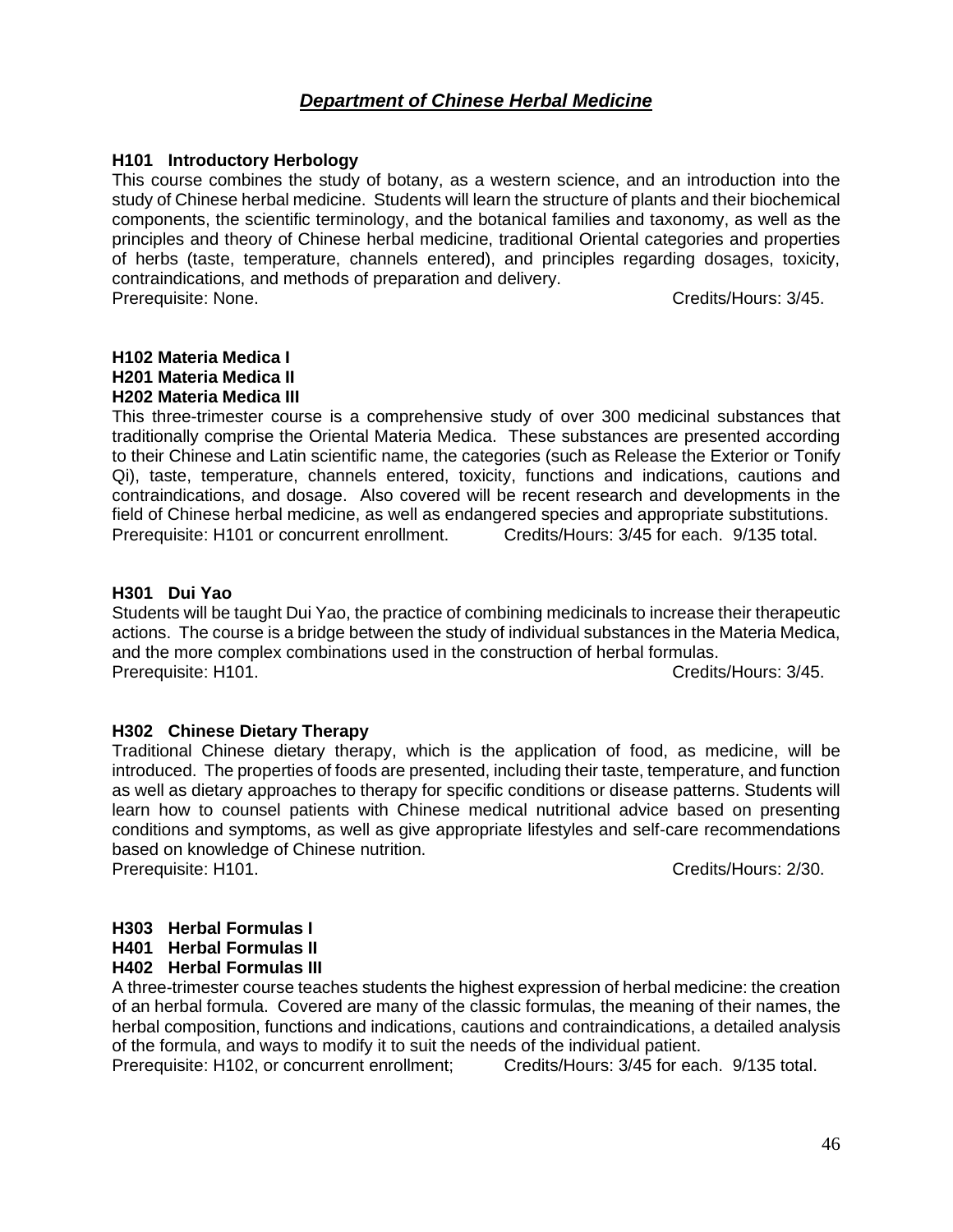### **H403 Shang Han Lun**

This course provides an advanced study of Chinese herbal medicine through an examination of Zhang Zhong Jing's classic work, the Shang Han Lun (Treatise on Cold Induced Disorders). Covered are many of the classic formulas, the meaning of their names, the herbal composition, function and indications, cautions and contraindications, a detailed analysis of the formulas, and ways to modify to suit the needs of the individual patient.

Prerequisite: H303, or concurrent enrollment; Credits/Hours: 2/30.

# **H404 Wen Bing**

This course provides an advanced study of Chinese herbal medicine through an examination of Wen Bing (Warm Febrile Disease). Covered are many of the classic formulas, the meaning of their names, the herbal composition, function and indications, cautions and contraindications, a detailed analysis of the formulas, and ways to modify to suit the needs of the individual patient. Prerequisite: H303, or concurrent enrollment; Credits/Hours: 2/30.

### **H405 Advanced Herbal Prescribing**

Students are to achieve mastery in all aspects of herbal prescribing, including modern standards of safety, classical principles of formula construction, modification, and preparation, knowledge of individual medicinal functions and indications, commonly used formulas, and commercially prepared prescriptions.

Prerequisite: H303, H401, H402. Credits/Hours: 3/45.

## **H406 Clinical Pearls (Case Studies)**

Students are to achieve mastery in all aspects of herbal prescribing through a study of the successful practices of experienced practitioners.

Prerequisite: H303 – H402 Herbal Formulas I-III. Credits/Hours: 2/30.

# *Department of Biomedicine*

### **B101 History & Philosophy of Medicine**

An historical and philosophical perspective of traditional and Western medicines, how they diverged, and how to assess their relationship between science, Western allopathic medicine and other medical systems.

Prerequisite: None. Credits/Hours: 1/15.

## **B102 Western Medical Terminology**

A basic study of the language of science and medicine, including word roots, suffixes, prefixes, and combining forms. The course provides students with the foundation of a working medical vocabulary.

## **B103 Biology**

This course is designed to provide our students with a basic understanding of the foundation science of biology. This course will cover principles of general and cellular biology, taxonomy, scientific method, genetics, evolution and natural selection, and energy flow in the ecosystem. Prerequisite: None. Credits/Hours: 3/45.

Prerequisite: None. Credits/Hours: 1/15.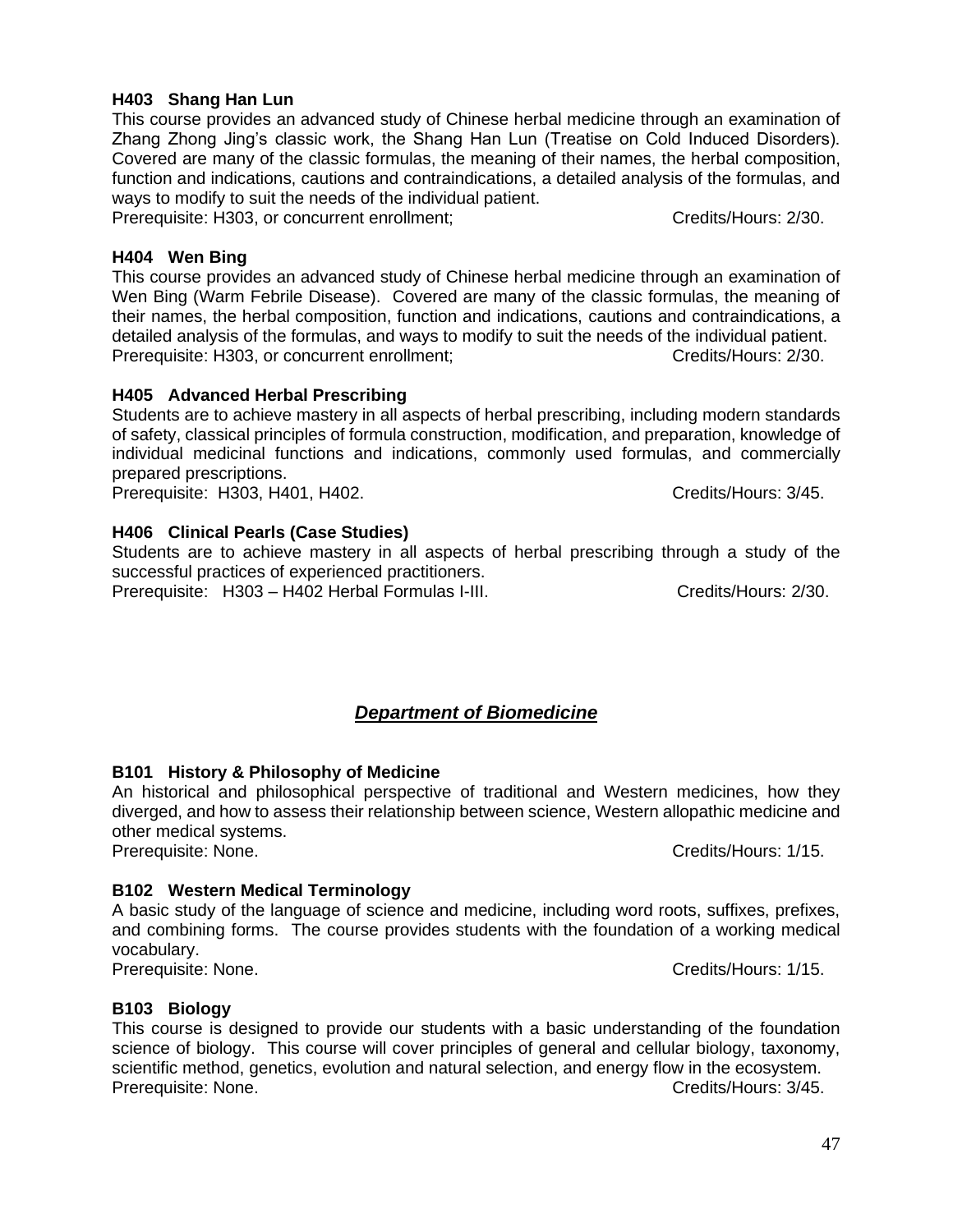### **B104 Chemistry**

This course is designed to provide our students with a basic understanding of the foundation science of chemistry. This course will cover principles of general chemistry, organic chemistry. and biochemistry, the elements, atoms, molecules, and chemical reactions. Prerequisite: None. Credits/Hours: 3/45.

### **B105 Physics**

A general survey of physics, including biophysics, that covers the basic principles of energy, motion, heat, states of matter, electricity, magnetism, light, and theories of general and special relativity and quantum mechanics. Prerequisite: None. Credits/Hours: 2/30.

# **B106 Functional Anatomy and Kinesiology**

This class is designed for students to understand the body's structures, regions, and layers, from bones to ligaments, to superficial and deep muscles. Muscle profiles indicate origin, insertion, and innervations points while step-by-step instructions teach effective bone and muscle palpation. Students will also learn how structures help the body move through joint motion, and passive and resisted range of motion techniques. Prerequisite: None. Credits/Hours: 3/45.

## **B107 General Psychology**

This course provides comprehensive knowledge on general psychology from introductory psychology, experimental psychology, social psychology, developmental psychology, personality theory, humanistic psychology to biopsychology. Students will be exposed to the foundations of psychology, which is aimed to foster practical knowledge to understand human behavior and mental processes. This course is designed to provide foundations for clinical psychology. The course is designed for entry-level health care practitioners who utilize their communication skills and observation skills to treat patients effectively. Prerequisite: None. Credits/Hours: 3/45.

## **B110 Research Literacy**

This course introduces students to standard types of published, peer-reviewed, original research in science and medicine for the purpose of informing clinical practice based on a critical analysis of the validity and applicability of the evidence. Students will be familiar with various approaches to research relevant to Oriental Medicine and be able to critically analyze the methodology and findings of published studies to support evidence-based and evidenceinformed clinical practice.

Prerequisite: None. Credits/Hours: 1/15.

# **B201 Anatomy and Physiology I**

A survey of human anatomy and physiology, including study of microscopic and gross anatomy of the integumentary system, musculoskeletal system, and neuroanatomy, and basic physiology of the above – including neurophysiology and a discussion of neurochemistry. The goal of this course is to provide the student with the basic knowledge of human anatomy and physiology needed for entering an academic program in health care fields and its practical application in the health care professions.

Prerequisite: B103. Credits/Hours: 3/45.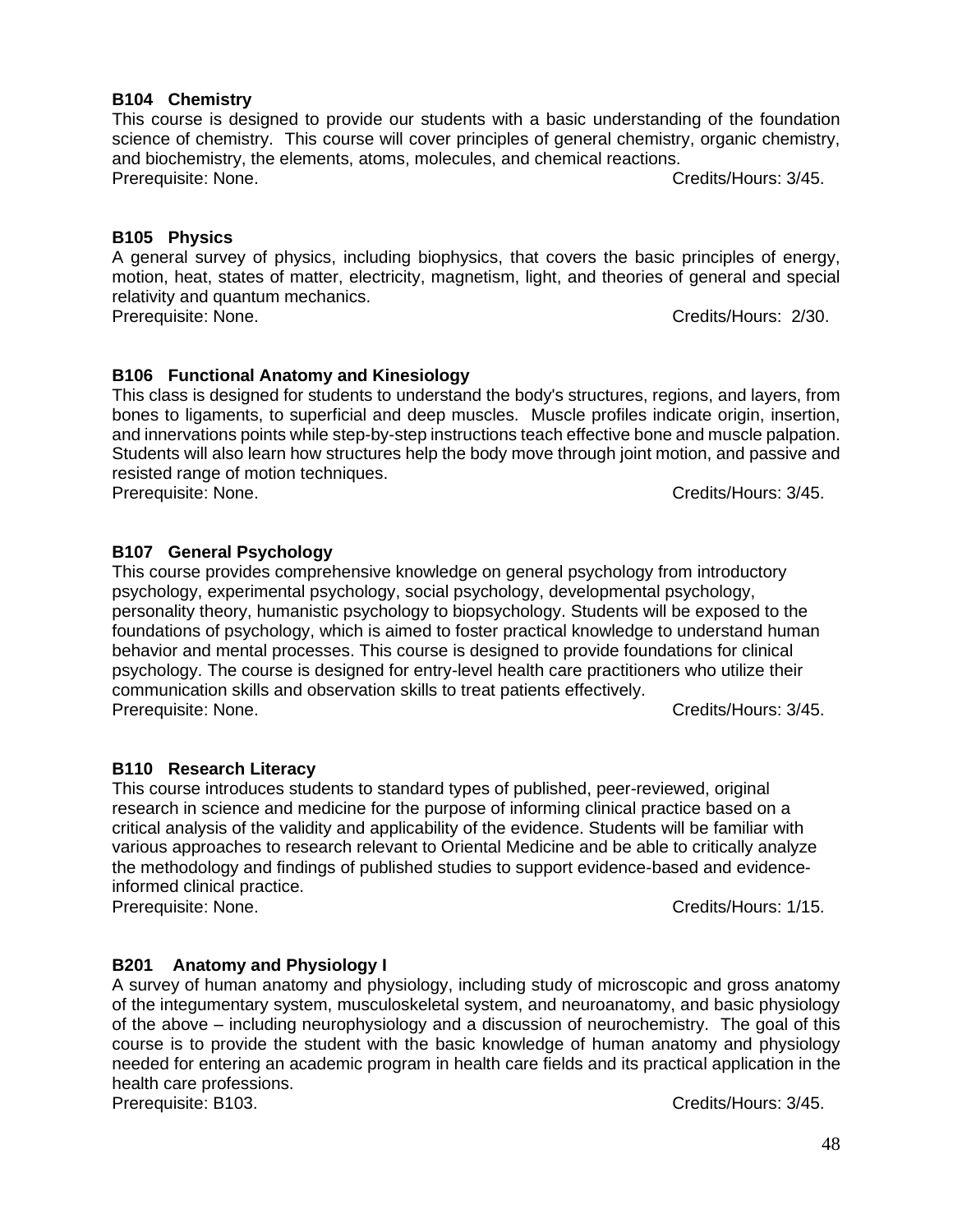#### 49

### **B202 Anatomy and Physiology II**

A detailed study of the anatomy and physiology of the endocrine, cardiovascular, lymphatic, respiratory, digestive, metabolic, urinary, and reproductive systems. The goal of this course is to provide the student with the basic knowledge of human anatomy and physiology needed for entering an academic program in health care fields and its practical application in the health care professions.

Prerequisite: B103. Credits/Hours: 3/45

### **B203 Clinical Psychology**

This course provides the student with an understanding of psychopathology, as well as practical instruction regarding communication skills such as good listening, nutritional and lifestyle counseling, explaining health care issues, and general patient education, as well as managing psychological reactions that may arise during treatment, and when it is appropriate to make referrals. This course is designed for entry level health care practitioners to learn and practice communication skills, interview skills, motivational interviewing and general counseling techniques which can further enhance their life style and nutritional counseling techniques. Prerequisite: None. Credits/Hours: 3/45.

### **B302 Physical Examination**

This course will familiarize students with the biomedical methods of assessment, clinical reasoning and problem solving. Students will learn how to perform general 20-minute initial physical exam to identify and document health problems, including neuromusculoskeletal, orthopedic, neurological, abdominal, and ear, nose, throat examinations, and functional assessment exams. Students will also learn how to measure and record vital signs, understand the results of many diagnostic tests, conduct a comprehensive health history interview, and understand how functional measurement outcomes are used in case management, thus building confidence in their abilities of clinical reasoning and becoming a skilled health practitioner. Prerequisite: B106. Credits/Hours: 2/30.

### **B303 Pharmacology**

Students will learn a basic understanding of the use of pharmaceuticals in Biomedicine, with an emphasis on the classification, actions, and side effects of the more commonly prescribed medications. Also covered will be the potential for negative interactions between pharmaceuticals and herbs or nutritional supplements.

Prerequisite: B104. Credits/Hours: 3/45.

### **B304 Western Nutrition**

Basic Western nutrition, including the role of specific vitamins and minerals in health, as well as common dietary programs and practices, mainstream supplements and supplement companies, and how to assess and conduct a clinical nutritional history taking in order to assess for possible nutritional risk factors and deficiencies. Prerequisite: None. Credits/Hours: 2/30.

# **B401 Survey of Clinical Practices**

This course is a survey of the diversity of fields in clinical practice of medicine, including homeopathy, naturopathy, osteopathy, podiatry, dentistry, psychology, nursing, chiropractic, and midwifery, to familiarize students with the practices of other health professionals. Prerequisite: None. Credits/Hours: 1/15.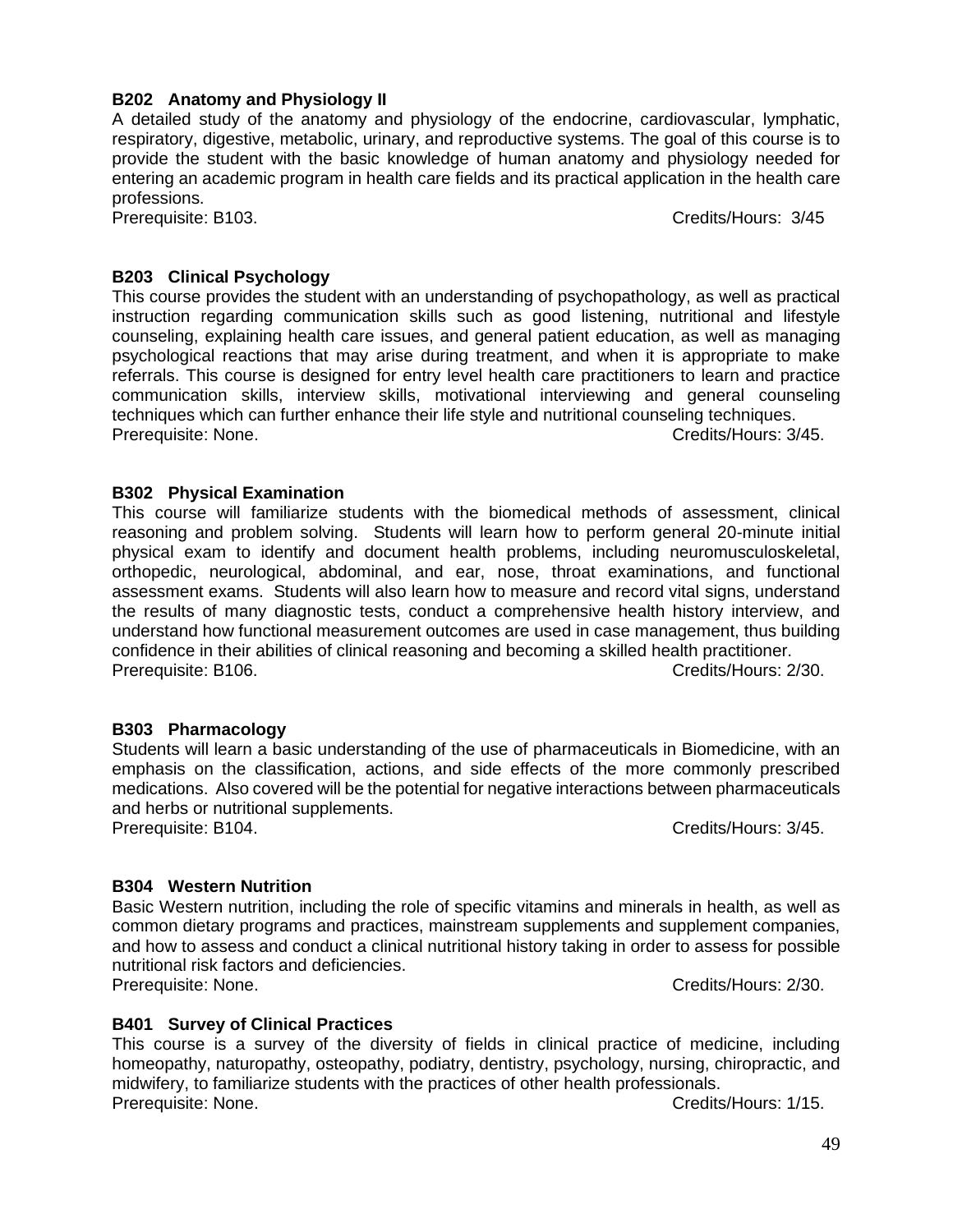# **B402 East-West Research Methodology**

The course is designed for graduating seniors and provides an understanding of both eastern and western clinical research in Evidenced and Traditional Based Medicine. Students will learn about various components of a research proposal, research designs such as the double-blind placebo controlled trials, controls and how they are utilized, methods of critical analysis of published research, and how to apply this information into their future practice. This course will also cover the ethics of research, critique of research methods, and provide an overview of the academic peer review process.

Prerequisite: None. Credits/Hours: 2/30.

# **B403 Pathophysiology I**

This is part two of Biomedical Pathology and Diagnosis courses describing the pathological process and essentials of diagnosis of many common diseases, from the paradigm of Biomedicine. Students will learn the etiology, pathophysiology, signs, symptoms, diagnosis and prognosis of common infectious diseases and disorders of the blood, gastrointestinal, liver, gallbladder, pancreas, and lungs. In addition, this course will include of evolutions of the study of disease in the 21<sup>st</sup> century, including psychosomatic illness, the relationship of stress and disease, and psychoneuroimmunology, substance abuse and addiction. Prerequisite: B201, B202. Credits/Hours: 3/45.

# **B404 Pathophysiology II**

This is part two of Biomedical Pathology and Diagnosis courses describing the pathological process and essentials of diagnosis of many common diseases, from the paradigm of Biomedicine. Students will learn the etiology, pathophysiology, signs, symptoms, diagnosis and prognosis of common diseases of the heart, geriatric disorders, diseases affecting women's health, and men's health. In addition, this course will cover an overview of the use of radiology and provide a discussion of surgery in biomedicine. Prerequisite: B201, B202. Credits/Hours: 3/45.

# **B405 Pathophysiology III**

This is part three of Biomedical Pathology and Diagnosis courses describing the pathological process and essentials of diagnosis of many common diseases from the paradigm of Biomedicine. Students will learn about the etiology, pathophysiology, signs, symptoms, diagnosis and prognosis of the diseases discussed in Immunology, Dermatology, Endocrinology, Neurology, Cardiology, and Epidemiology. Students will also learn about red flag conditions and what warrants emergency referrals. An emphasis will be placed on the clinically relevant information that graduates will find useful in their practice, and that may be essential for knowing when to refer their patients.

Prerequisite: B201, B202. Credits/Hours: 3/45.

# **B500 Diagnostic Testing**

This course provides students with a comprehensive study of currently available Biomedical diagnostic tests, the necessary equipment to perform the various tests, the normal and abnormal ranges of potential findings, their clinical significance, and the benefits and risks to the patient. Upon completion of the course, students will be able to communicate effectively with patients and other healthcare providers about the findings of diagnostic tests. Prerequisite: B403-B405. Credits/Hours: 3/45.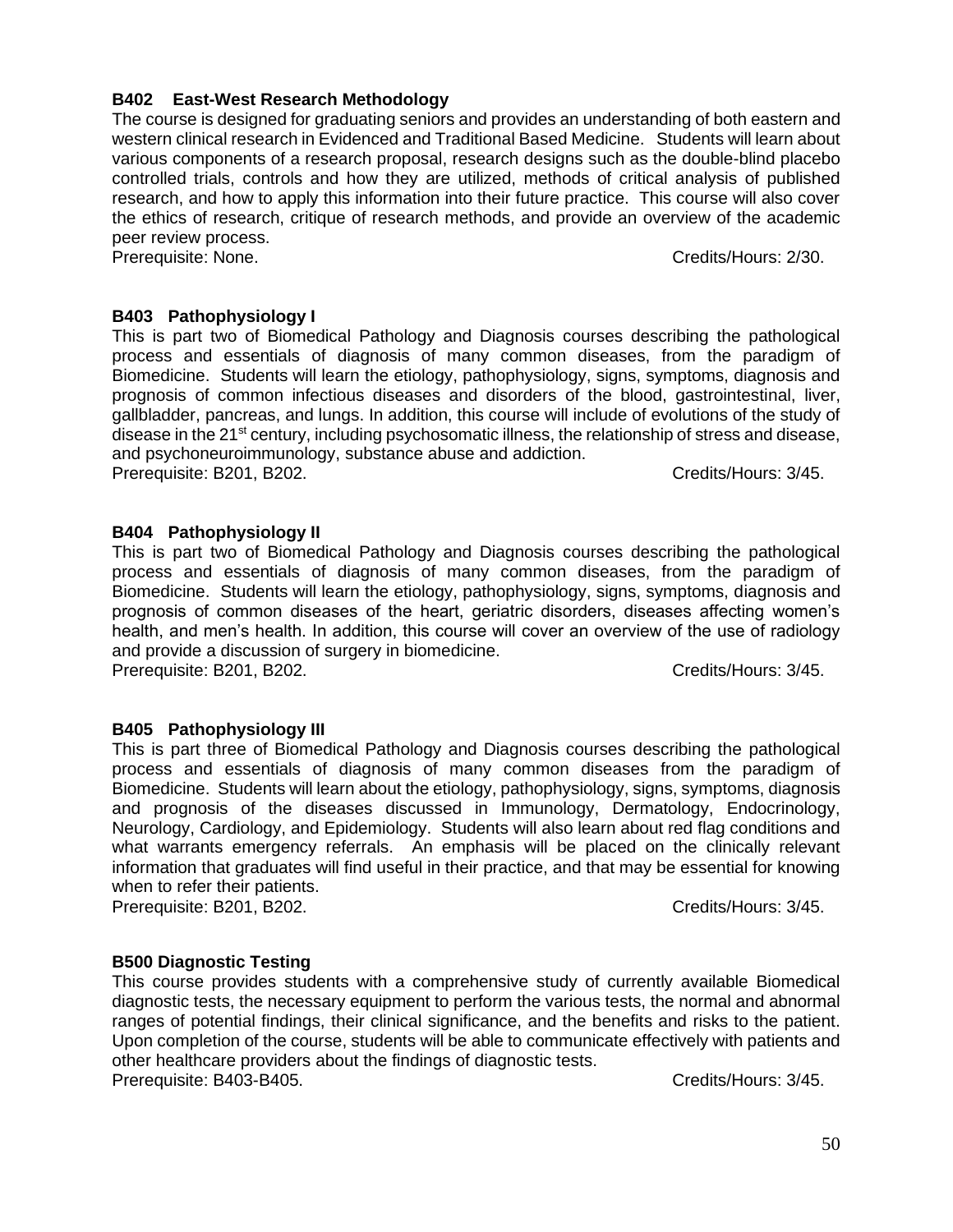# *Department of Clinical Medicine*

### **C101 Clinic Theater**

This course prepares the observer to become interns at our teaching clinic. Observers are exposed to clinical risk management, including HIPAA and OSHA regulations, clean needle technique, herb formulation, CPR and First Aid techniques and provided resources to prepare for pre-clinical exams. A didactic review of theoretical foundations, acupuncture theory, and herbal medicine will be conducted in order for students to be prepared for a basic level of application. Students will be provided with opportunities to experience a mock treatment and witness treatments given by licensed practitioners in a theater-style clinic. In this setting, students will be able to gain experience developing their own clinical skills. Students will be required to complete a clean needle technique portion of the course and demonstrate hygienic standards.

Prerequisite: Clinic Orientation, HBV Acknowledgment Form. Credits/Hours: 3/90.

### **C102 Practitioner Observation**

Students observe senior licensed practitioners treat patients in our teaching clinic, with opportunities for observation and limited participation, to learn the procedures essential for effective clinical practice. Students will also be given an opportunity to visit and observe senior practitioners in their professional clinical settings in the community. Prerequisite: C101. Credits/Hours: 1/30.

### **C103 Intern Observation**

This course introduces the new intern to the basic operations of the student clinic. Students will be given the experience of observing our interns in our teaching clinic, with the attending supervisor. Students will learn how the clinic operates, HIPAA compliance regarding confidentiality of clinic records, observing the entire clinical process, from appointment and scheduling, to patient intake, assessment and treatment and other essential information to prepare them for the next step of internship. Prerequisite: C101. Credits/Hours: 2/60.

### **C201 Clinic Level I - Internship**

This first level of Clinical Internship introduces the new intern to clinical practice. Interns will learn to perform a complete intake and accurately record the information in the patient's chart, as well as develop their needling techniques, point location skills, and herbal knowledge. Prerequisite: C101, C102, C103. Credits/Hours: 9/270.

#### **C301 Clinic Level II - Internship**

As students enter the next level of clinic internship, they gradually progress towards assuming more of the responsibilities of the diagnosis and treatment of their patients, with assistance and guidance from the Clinical Supervisor. Able to accurately describe the tongue shape, coat, moisture, and color, be able to describe the pulse rate, strength, and organ positions, and be able to accurately make a Channel (Jing Luo Diagnosis) Prerequisite: C202.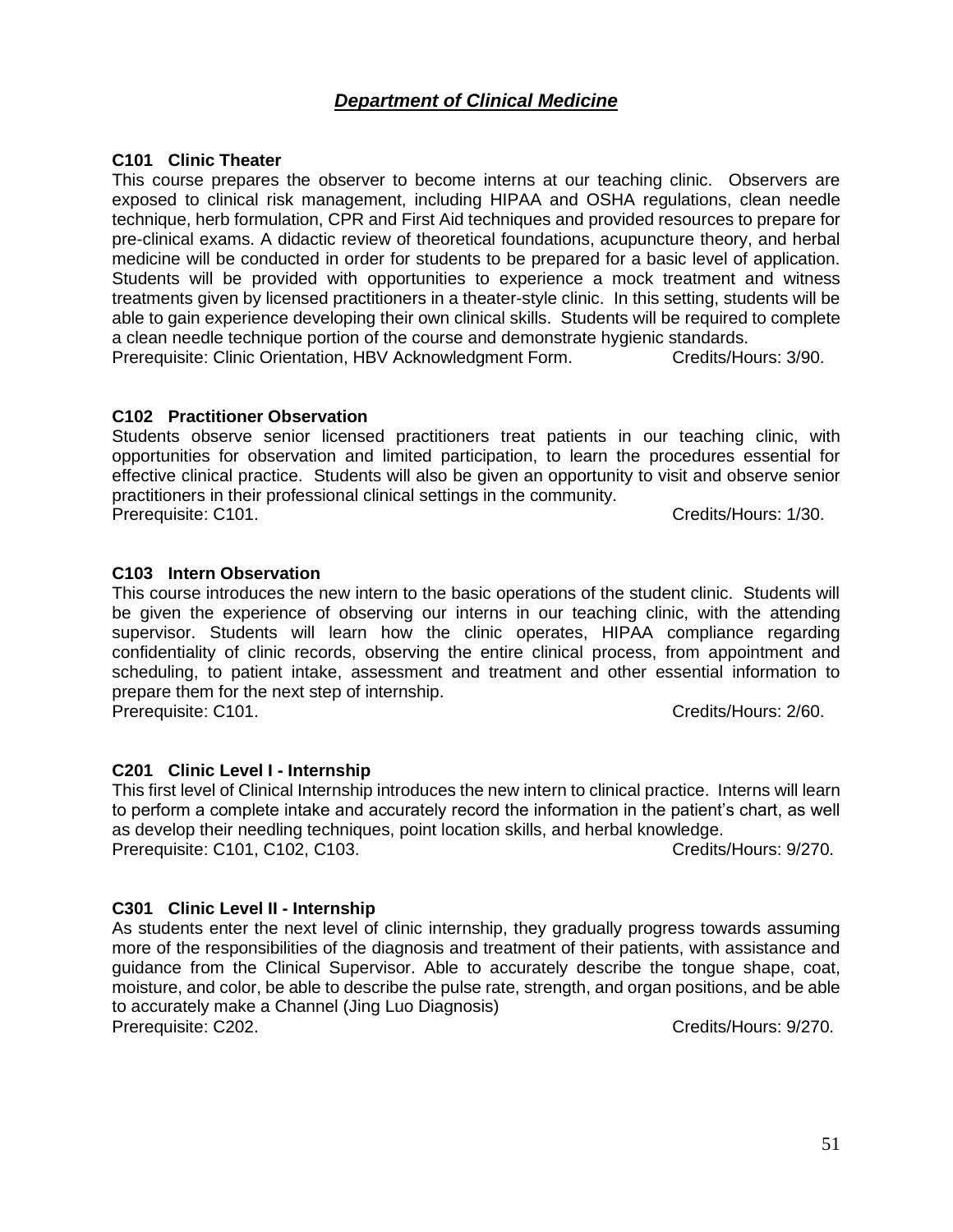### **C401 Clinic Level III - Internship**

As students' progress through the third level, they continue assuming more of the responsibilities of the diagnosis and treatment of their patients. Interns will build on their clinical and academic experience and develop their diagnostic skills, needling techniques, as well as Acu-point and herbal prescribing ability.

Prerequisite: C301. Credits/Hours: 9/270.

# **C405 Clinic Level IV – Externship**

Clinical Specialty Externship: Students spend up to 90-hours in externship rotations, working with senior AOM and/or CAM practitioner/mentors of their choice in any location. The ICAOM President/CEO must approve the mentors and learning goals prior to beginning the externship. Students are responsible for identifying and contacting potential mentors and working out the logistical details of the externship and develop a set of learning goals. Mentors must generally have a minimum of 10 years of clinical experience to be approved. Mentors not associated with ICAOM must sign a contract of agreement with ICAOM that outlines expectations and requirements prior to approval and must also agree to evaluate student progress using standard ICAOM evaluation forms. ICAOM will provide the mentor with an honorarium. Students must cover any additional fees, expenses or costs of the externship directly. Prerequisite: C401. Cases and Contract the Credits/Hours: 3/90.

# **C500 Collaborative Care**

During this clinic rotation, students must engage in collaborative care of patients in an integrative healthcare facility, demonstrating their ability to communicate effectively with other healthcare providers and guide patients into other healthcare systems as needed. Interns will demonstrate their ability to work collaboratively with other healthcare providers in an integrative healthcare facility. Interns will demonstrate their knowledge about the results of diagnostic tests and their ability to communicate its significance to their patients and other healthcare providers, making referrals as appropriate.

Prerequisite: C401. Credits/Hours: 2/60.

# **OTHER CLINICAL EXTERNSHIP OPTIONS:** (subject to location change based on availability.)

China Externship: - Students may spend up to three consecutive weeks in externship rotations at Chengdu or Guangzhou University of Chinese Medicine. The student will pay tuition directly to ICAOM. This will cover both externship and lectures. Additional expenses and costs, including flights, accommodations, and meals, are to be covered by students directly.

Credits/Hours: 3/90.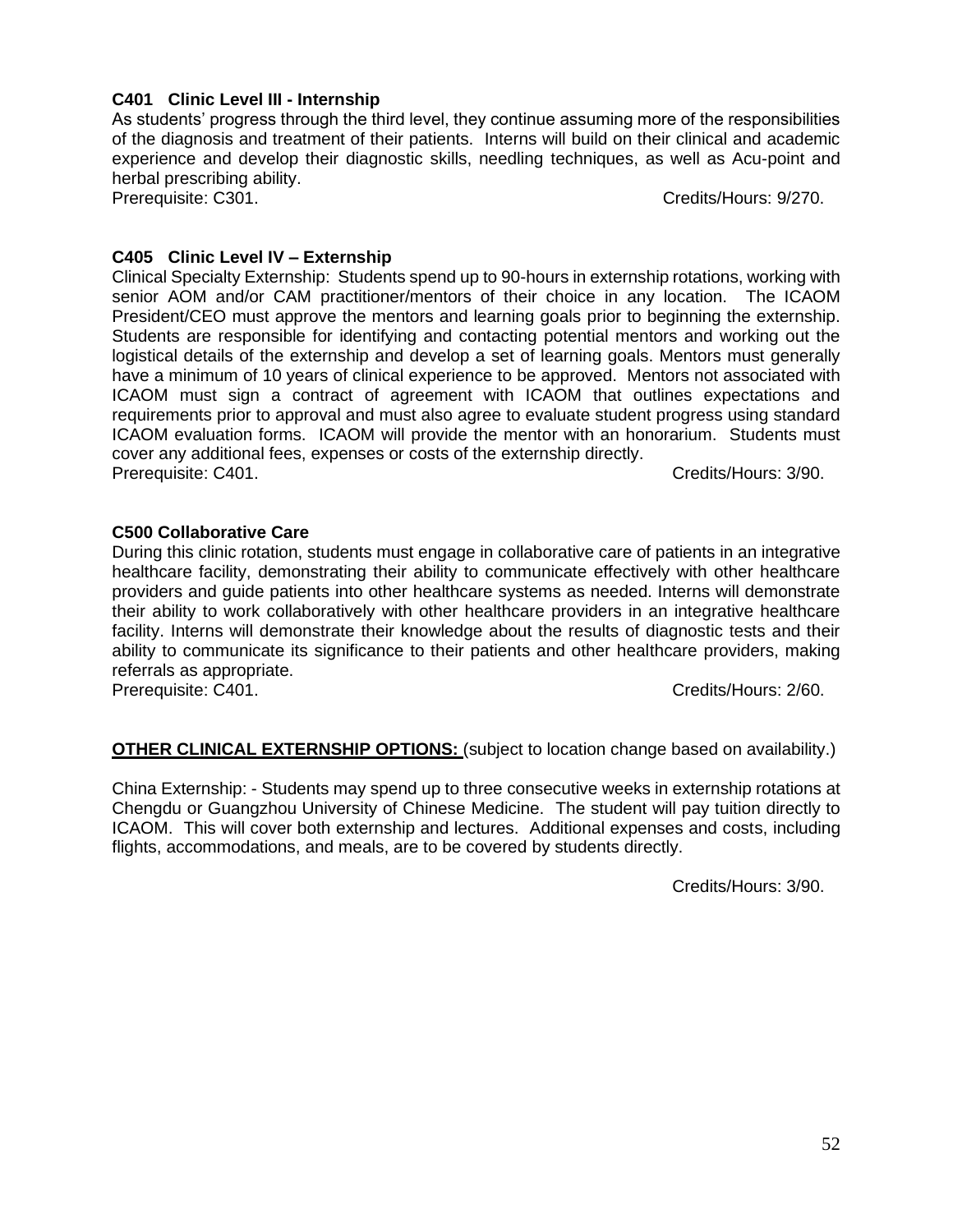# **REGULATIONS, POLICIES AND INFORMATION**

Students, faculty, and staff are responsible for knowing and complying with the policies and procedures of ICAOM. By enrolling as a student or accepting employment with ICAOM, an individual acknowledges that they have an obligation to uphold lawful and ethical standards of behavior in the school and the community at large. Conduct deemed improper may result in discipline such as academic suspension for a minimum of one trimester (removal from all courses), expulsion from the program, or termination of employment. The President/CEO and/or the Governing Board will determine the sanctions based upon the severity of the misconduct.

All members of the Institute community are expected to create and maintain an environment that will ensure that students, faculty, and staff have the opportunity to achieve their educational objectives without unnecessary inconvenience, and assist in protecting the physical and emotional safety, welfare, and property of the Institute and its members.

Professional and collegial interaction between students, faculty, and staff is encouraged so as to maintain communication and promote respect. However, close personal relationships (including romantic or sexual relationships) between students and faculty, staff, or patients is strongly discouraged as they may reduce objectivity or present an actual or potential conflict of interest. Such relationships may also create the potential for breaches of privacy, discrimination, favoritism, or violation of professional ethical standards. In addition, behavior or circumstances that create an uncomfortable working environment may make individuals subject to the Policy Prohibiting Sexual and Other Forms of Harassment.

The following policies also apply:

- Students will not provide acupuncture treatment whether compensation is received or not – outside of regular school activities and when not directly supervised by a licensed acupuncturist.
- The possession of firearms, explosives (including illegal fireworks), knives, and other articles usable as weapons is forbidden on the premises or at school activities.
- Students may not commercialize or reproduce for profit course material without the specific written consent of the instructor.
- No person shall engage in any commercial activity on the ICAOM campus without approval of the President/CEO.

### **ACADEMIC INTEGRITY AND ACADEMIC HONESTY**

Academic honesty is an essential aspect of all academic activities and endeavors. Wikipedia, the Internet free encyclopedia, defines academic misconduct as "any type of cheating that occurs in relation to a formal academic exercise." Academic dishonesty or cheating also includes Plagiarism in any form.

Plagiarism is defined by Wikipedia as "the adoption or reproduction of ideas or words or statements of another person without due acknowledgment." Plagiarism is a serious offense and is against the copyright law and represents fraud. Academic misconduct and Plagiarism may constitute disciplinary sanctions and can lead to dismissal from ICAOM.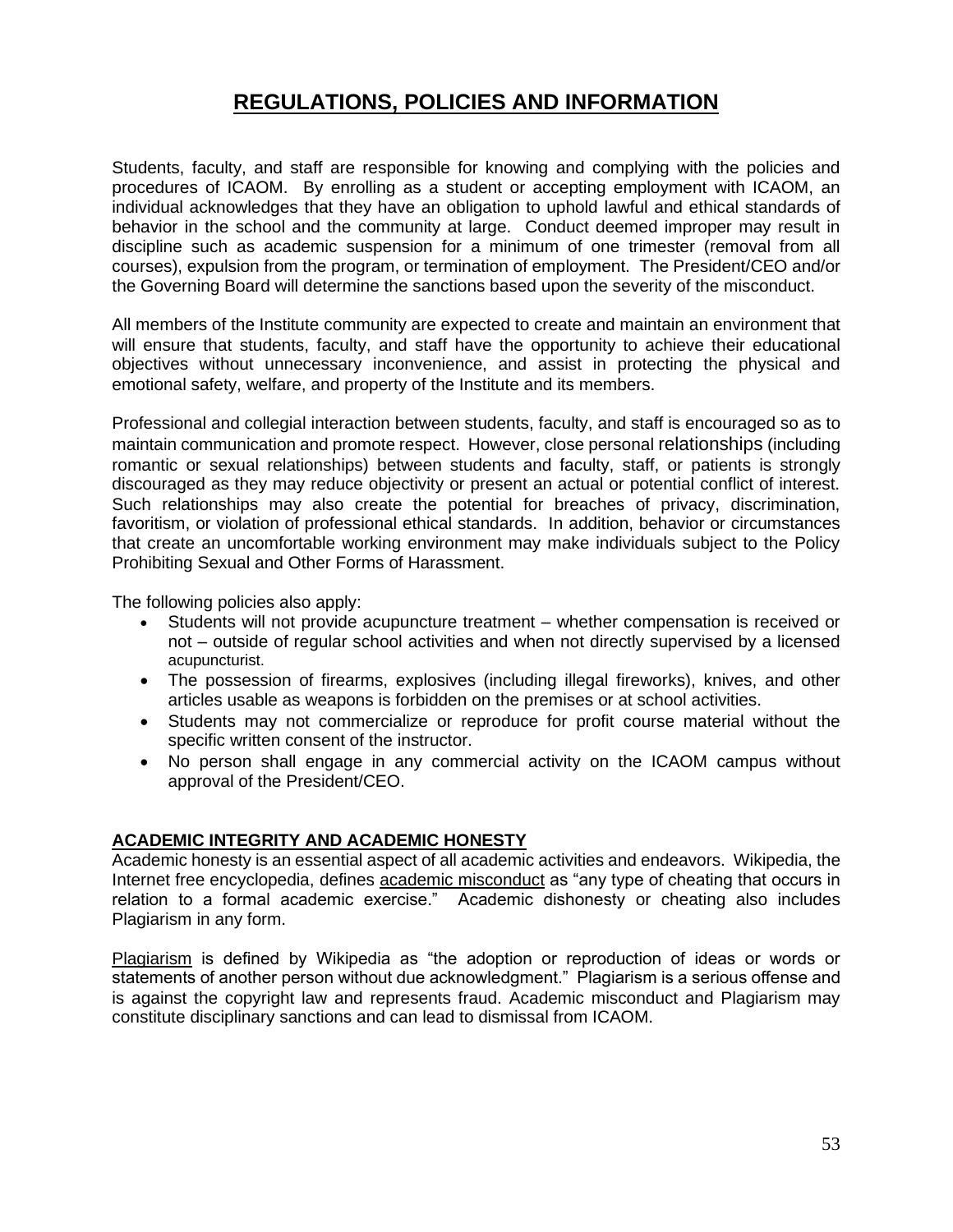For your reference, our Library resources include a book called "Doing Honest Work in College" by Charles Lipson. In citing references for paper writing, ICAOM generally recommends the APA format style. However, your instructor will provide you with specific written guidelines for each topic or focus of assigned papers or reports.

### **INTELLECTUAL PROPERTY AND COPYRIGHT**

All materials presented in ICAOM classes are the intellectual property of the instructor. This includes all materials that the instructor creates (power points, slides, handouts). Therefore, these materials cannot be reproduced or duplicated without the written permission of the instructor. Additionally, students and teaching assistants cannot sell class notes and class notes can be shared only with ICAOM students and teaching assistants.

## **APPEARANCE AND DRESS STANDARDS**

Professional attire is required in all ICAOM campus situations. Especially, in the Teaching Clinic, the specific dress code described in the Clinic Manual must be followed. ICAOM recognizes that student practice of Oriental medicine techniques on peers may require various stages of undress; Oriental medicine must be done in approved, scheduled clinic areas with appropriate draping.

ICAOM requests that students, staff, and faculty be sensitive to others when using scented products when attending ICAOM as some individuals may have an allergic reaction. In balance, appropriate personal hygiene is important especially when working in close contact with others. Also refer to the Student Resource Manual for more information,

## **DRUG, ALCOHOL, AND TOBACCO-FREE CAMPUS POLICY**

In accordance with the Drug Free Workplace Act of 1988 and the Drug Free Schools and Communities Amendments of 1989, ICAOM is committed to the prevention of drug and alcohol use. Therefore, the illegal possession, use, sale, or distribution of controlled drugs, narcotics, stimulants, depressants, hallucinogens, or drug paraphernalia, or the misuse of prescription drugs or alcohol is strictly prohibited. Violation of this policy is considered unprofessional conduct and is subject to disciplinary action up to and including suspension, expulsion from the program, or termination of employment.

Substance abuse in a medical setting can pose a threat to the safety of patients and others. Any student or employee, administration or instructional staff member who you believe to being under the influence of illegal drugs or alcohol may be requested to leave. Failure to immediately leave upon request will require notification of law enforcement for assistance. Refusal to cooperate may result in suspension, expulsion, or termination of employment.

The use of tobacco (smoking or smokeless-products) is a documented health risk and is prohibited at the school or at any ICAOM function. Smoking is also prohibited within the Chinese Cultural Center under their rules.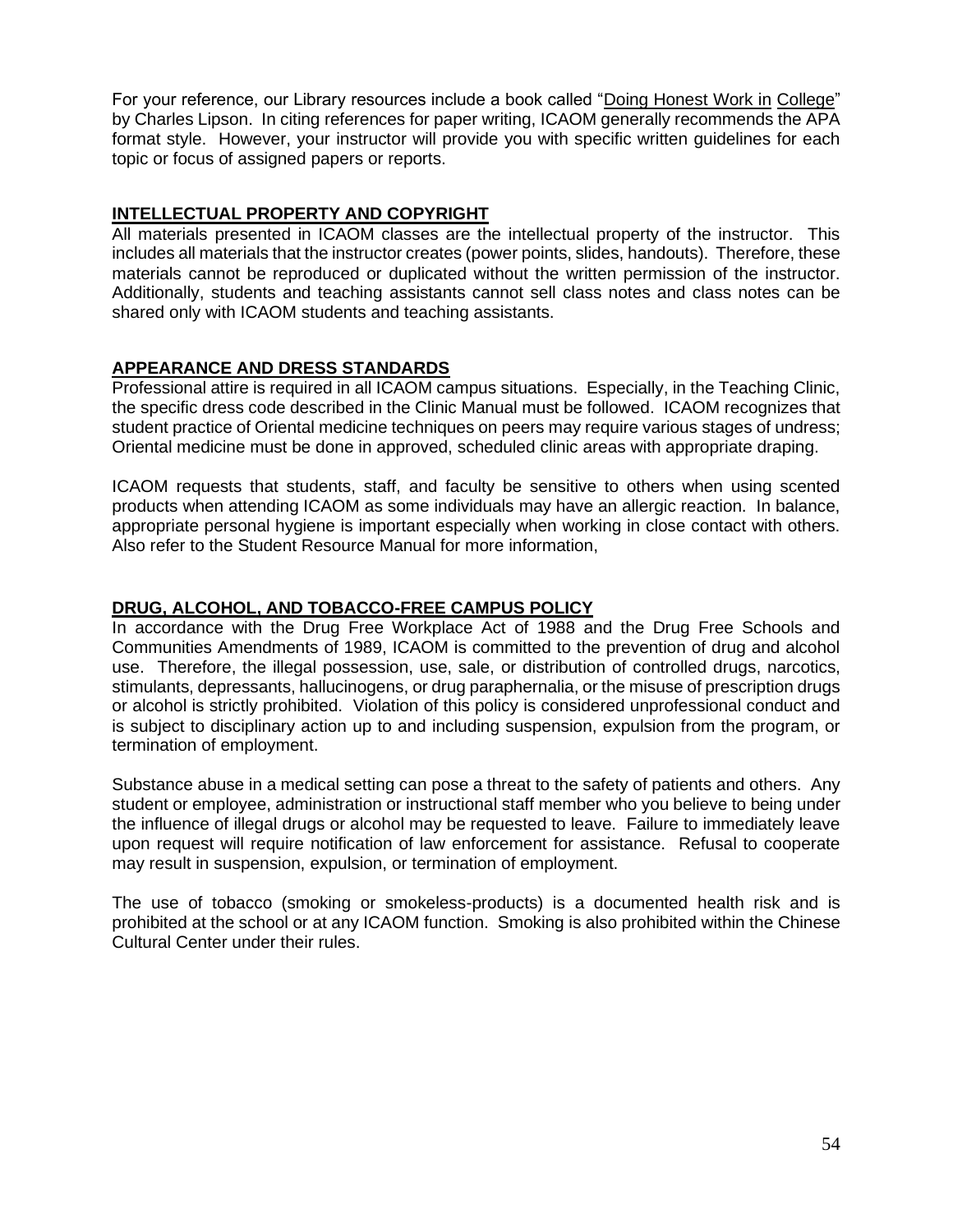# **Students Rights and Responsibilities**

As members of the ICAOM community, students shall have certain rights. These include freedom of expression and inquiry, the right to receive the transmission and application of knowledge, the freedom to pursue education goals, the right to privacy and confidentiality of records and the right to due process as established in the ICAOM Code of Student Conduct.

### **STUDENT CODE OF CONDUCT**

ICAOM strives to be a community of shared values, based on justice and personal responsibility inherent in the lnstitute's mission statement and principles of community. ICAOM expects the highest standards of honesty and integrity from all members of the community. ICAOM seeks students who are knowledgeable, forthright, and honest, and to that end, this policy and these procedures are addressed. At the discretion of the Institute, a student may be sanctioned including expelled for behavior disruptive of the mission, for dishonesty, and for acts or omissions that violate professional ethics in patient care.

The following is partial list of the potential grounds for sanctions:

- 1. Cheating or plagiarism in connection with an academic program.
- 2. Needling any person without being under the direct supervision of a licensed acupuncturist in a class or clinic (HRS 436-e),
- 3. Forgery, alteration or misuse of Institute documents, records or identification, or knowingly furnishing false information to the Institute.
- 4. Misrepresentation of oneself [or an organization] of being an agent of ICAOM.
- 5. Obstruction or disruption, on or off campus property, of the campus educational process, administrative process, or other campus function.
- 6. Threatened or actual physical abuse, on or off campus, of the person or property of any member of the campus community, or of members of his/her family.
- 7. Theft of, or intended damage to, ICAOM's Property or property in the possession of or owned by a member of the ICAOM community.
- 8. Unauthorized entry into, unauthorized use of, or misuse of ICAOM's property.
- 9. The unlawful possession use or sale of alcohol, sale or knowing possession of dangerous drugs, restricted dangerous drugs, or narcotics, as those terms are used in Hawaii statutes, except when lawfully prescribed pursuant to medical or dental care, or when lawfully permitted for the purpose of research, instruction or analysis.
- 10. Being under the influence of alcohol or drugs that impair judgment, performance or behavior.
- 11. Engaged in lewd, indecent, abusive, or obscene behavior.
- 12. Violation of any order of ICAOM's President/CEO, notice of which has been given prior to such violation and during the academic term in which the violation occurs. Notice may be given either by publication or by posting on an official bulletin board designed for this purpose.
- 13. Soliciting or assisting another to do any act which would subject a student to expulsion, suspension, or probation pursuant to this section.
- 14. Any behavior that results in a misdemeanor or felony.

The Committee on Educational Policy or President's designated committee may place on probation, suspend or expel a student for one or more of the causes enumerated above. No fees or tuition paid by or for such student for the term in which he or she is suspended or expelled shall be refunded, if the student is readmitted before the close of the term in which he or she is suspended. No additional tuition or fees shall be required of the student on account of the suspension.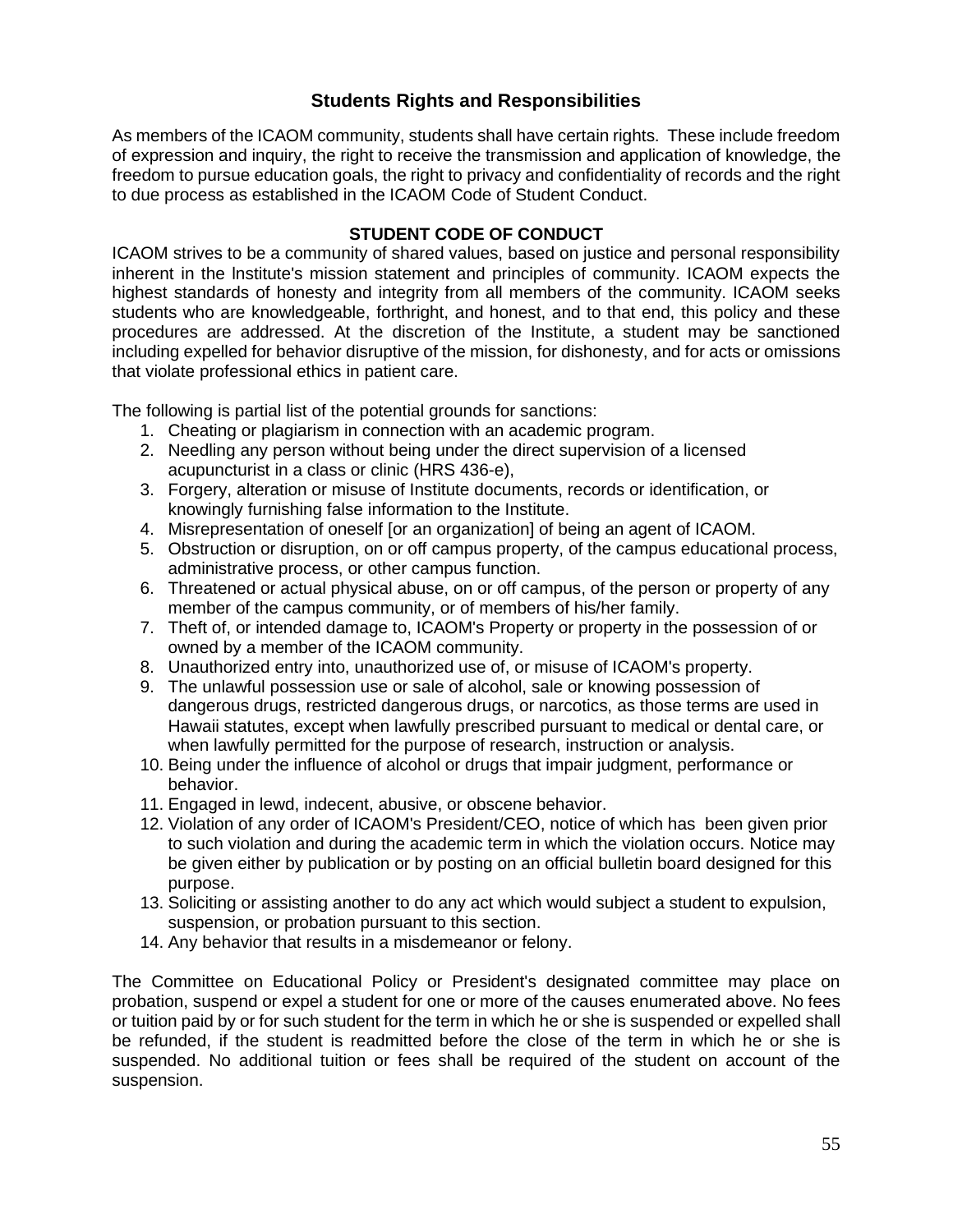The President/CEO, or his or her designated representative, may immediately impose an interim suspension in all cases in which there is reasonable cause to believe that such an immediate suspension is required to protect lives or property and to ensure the maintenance of order. A student placed on interim suspension shall be given prompt notice or charges and the opportunity for a hearing within ten days of the imposition of interim suspension. During the period of interim suspension, the student shall not, without prior written permission of the President or a designated representative, enter the campus, other than to attend the hearing. Violation of any condition of interim, suspension shall be grounds for expulsion. Admission or readmission may be qualified or denied to any person, who, while a student, commits acts, which are subject to disciplinary action pursuant to the above.

# **STUDENT GRIEVANCE POLICY**

- **1)** Students with a grievance about a specific staff or faculty member or any other concern are asked first to attempt to resolve the situation with the individual directly.
- **2)** The grievance must be presented within 30 calendar days of the incident.
- **3)** The student may wish to seek mediation to resolve the matter, after/he/she has discussed the grievance with the Chair of the Faculty, and the President/CEO.
- **4)** Ifthestudent feels thatthegrievance wasnotresolved satisfactorily,thestudent thenmust submit his or her grievance in writing by using the Student Grievance form to the Director of Student Affairs to include:
	- The statement of facts as the grievant perceives them, citing specific violations where possible;
	- The respondent's statement of actions, if any, during or after the consultation, and
	- The remedy sought by the grievant.
- **5)** must acknowledge the complaint to the grievant and inform the individual grieved upon.
- **6)** The Director will then meet with the student, gather any additional information needed, complete any consultation, and notify in writing the grievant of the determination and decision, with a copy of the findings to the individual grieved upon, within 10 days.
- **7)** If additional time is needed, the time may be extended by agreement of both parties or extenuating circumstances, as determined by the administrator to whom the grievance is presented.
- **8)** If the student believes that the grievance has not been satisfactorily resolved, the student can request the grievance be brought to the Chancellor, who in consultation with the CEO/President, will meet separately with the student and with the individual grieved upon, and will make a final determination as to how the grievance will beresolved.
- **9)** If the student believes that the grievance has not been satisfactorily resolved, the student can request the grievance be brought to the Chancellor, who will meet separately with the student and with the individual grieved upon, and in consultation with the CEO/President, will make a final determination as to how the grievance will be resolved.
- **10)** If the grievant does not meet the stated time limitations, the process will be terminated, and the grievance cannot be resubmitted.
- **11)** If the student is still not satisfied that ICAOM has adhered to this policy or been fair in its handling of the grievance, the student may contact the following agencies:

Hawai'i Post-Secondary Education Authorization Program (HPEAP) 335 Merchant Street, Rm. 310, Honolulu, HI 96813 (808) 586-7327 [hpeap@dcca.hawaii.gov](mailto:hpeap@dcca.hawaii.gov) cca.hawaii.gov/hpeap

Accreditation Commission for Acupuncture and Herbal Medicine (ACAHM) 8941 Aztec Drive Eden Prairie, MN 55347 Phone (952) 212-2434 Fax: (301) 313-0912 [www.acaom.org](http://www.acaom.org/)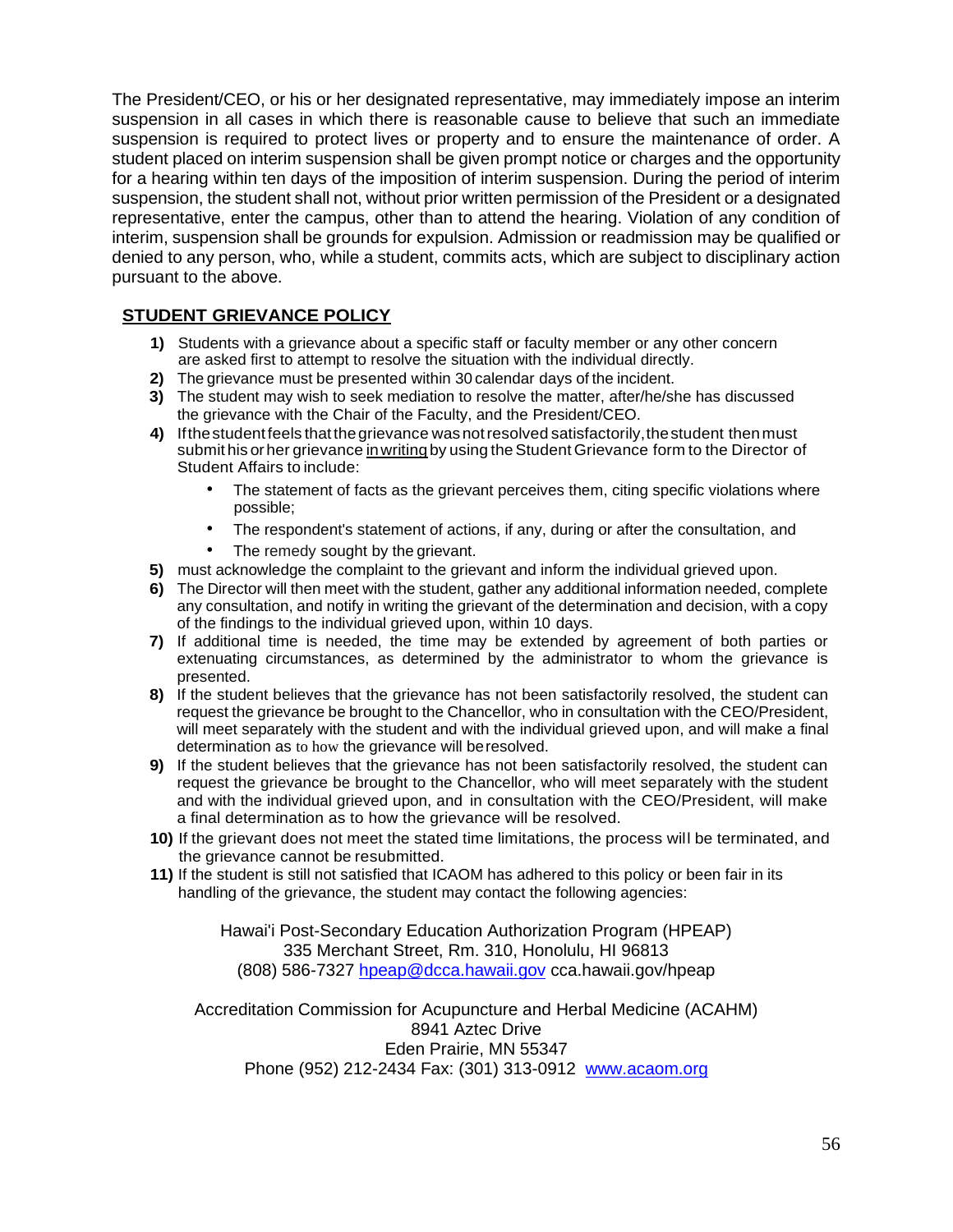### **POLICY PROHIBITING SEXUAL AND OTHER FORMS OF HARASSMENT**

Sexual harassment is defined by law as unwelcome sexual advances, requests for sexual favors, and other verbal, visual or physical conduct of a sexual nature when:

(1) Submission to such conduct is made an explicitly or implicitly a term or condition of instruction, employment or participation in other activities at ICAOM,

(2) Submission to or rejection of such conduct by an individual is used as a basis for academic or employment decisions affecting such individual, or

(3) The conduct has the purpose or effect of unreasonably interfering with an individual's

performance or creating an intimidating, hostile, or offensive work/study environment.

Examples of conduct that is deemed to be unwelcome are unwanted sexual advances, offering employment benefits in exchange for sexual favors, threatening reprisal after a sexual advance is declined, leering, displaying suggestive pictures, making sexual comments or jokes, and sending sexual letters or e-mails. Words and actions can be perceived differently from how they were intended. It is important to note that it is the **impact** of the behavior on others, not the **intent**, which is used to determine whether the behavior constitutes sexual harassment.

Behavior that discriminates against, or creates a hostile or intimidating environment for individuals, who are not the direct target of the behavior, may also be sexual harassment. Sexual harassment may even occur in relationships that seem to be voluntary or consensual. Even if there are no conflicts of interest and both parties appear to have consented to the relationship, it may result in a perception of favoritism that can adversely affect the learning or working environment.

The Institute of Clinical Acupuncture and Oriental Medicine (ICAOM) is committed to creating and maintaining a community in which all persons who participate in the Institute's programs and activities can work together in an atmosphere free of all forms of harassment (including sexual), exploitation or intimidation.

### **COMPLAINT PROCEDURES FOR SEXUAL HARASSMENT**

Any student, faculty, employee, applicant for employment, customer, patient, or member of the general public who feels that he or she has been subjected to conduct that is prohibited by this Policy should immediately report the matter to the Title IX Officer/Registrar or any member of the administration. Such report does not have to be in writing.

### **TIME LIMITS for Sexual Harassment Grievances:**

A grievance must be filed within 30 days from when the grievant knew or should have known of the event being reported.

Upon receipt of a complaint regarding prohibited conduct, the person receiving the complaint shall, within 7 calendar days, prepare a written report of the matter and deliver it to the President/CEO, who should then conduct or delegate an investigation that is accomplished in a prompt, unbiased, effective, and appropriately confidential manner.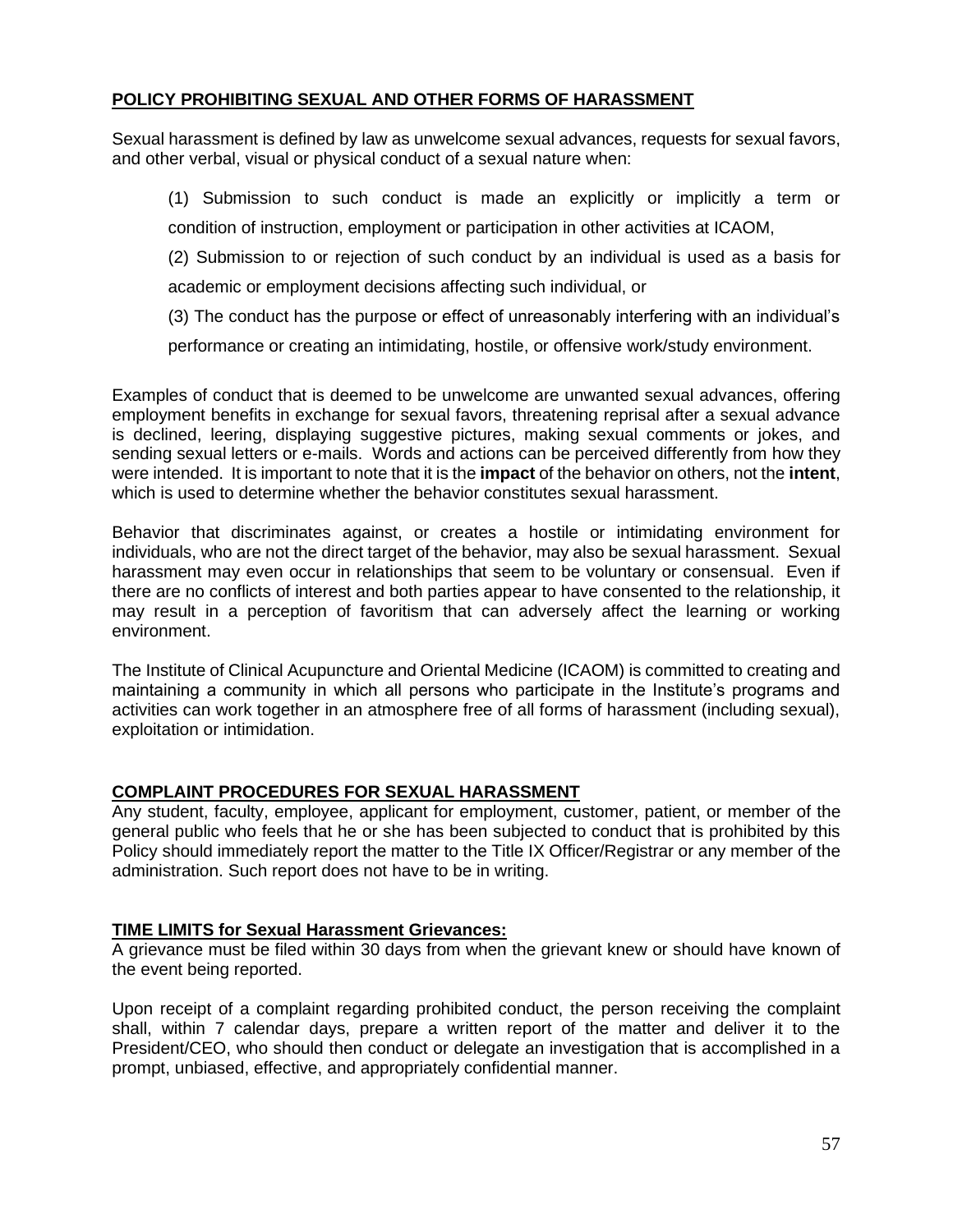### **CORRECTIVE ACTION/DISCIPLINE**

ICAOM shall take necessary corrective actions to prevent future occurrences of prohibited conduct under this section concerning sexual harassment. After an investigation and findings of fact, if the person who is determined to have engaged in conduct prohibited by this Policy is a student or employee, he or she shall be subject to appropriate disciplinary action as determined by the CEO/President and/or the Board of Directors, which may include immediate dismissal from the program and/or termination of employment.

### **POLICY AGAINST RETALIATION**

The Federal Law and ICAOM expressly prohibit retaliation against any individual that has brought a complaint of sexual harassment or taken part in an investigation or hearing. Retaliation can consist of threats, reprimands, negative evaluations, harassment in or out of the workplace, hazing, and other types of adverse treatments, such as surveillance and exclusion from businessrelated activities that are reasonably likely to deter protected activity by that individual or other students or employees. Any students or employee who engages in retaliation prohibited by this Policy shall be subjected to appropriate disciplinary action, up to and including immediate dismissal from the program or termination of employment.

### **EDUCATION AND TRAINING**

Each student or employee shall receive a copy of this Policy and acknowledge his or her receipt. New students or employees shall receive a copy of this Policy during orientation. A copy of this Policy shall be available on the premises. Also, to ensure that students and employees understand their rights and obligations and managers and supervisors understand their duties and responsibilities, ICAOM shall provide regular training about this Policy.

### **AMERICANS WITH DISABILITIES ACT:**

An equal opportunity institution of higher education, ICAOM is committed to providing equal employment opportunity and full participation for persons with disabilities. In compliance with Section 504 of the Rehabilitation Act, and Titles I and III of the Americans with Disabilities Act of 1990, it is ICAOM's policy that no qualified individuals shall, on the basis of disability, be excluded from participation in, or be denied the benefits of, any ICAOM sponsored program or activity. ICAOM reasonably accommodates qualified individuals with disabilities upon request. A professional assessment of a student or employee disability is required before the services can be engaged.

## **FAMILY EDUCATIONAL RIGHTS AND PRIVACY ACT**

ICAOM makes every effort to comply with the Family Educational Rights and Privacy Act (FERPA). The following briefly presents information about FERPA. The complete set of FERPA regulations is posted on the United States Department of Education website: <http://www.ed.gov/offices/OM/fpco/ferpa>

FERPA grants specific rights to adult students:

- The right to request amendment to their records based on errors or omissions;
- The right to have a formal hearing if the request for amendment is denied;
- The right to prevent unauthorized disclosure of any or all of the information in their education record, subject to specific exceptions identified in FERPA;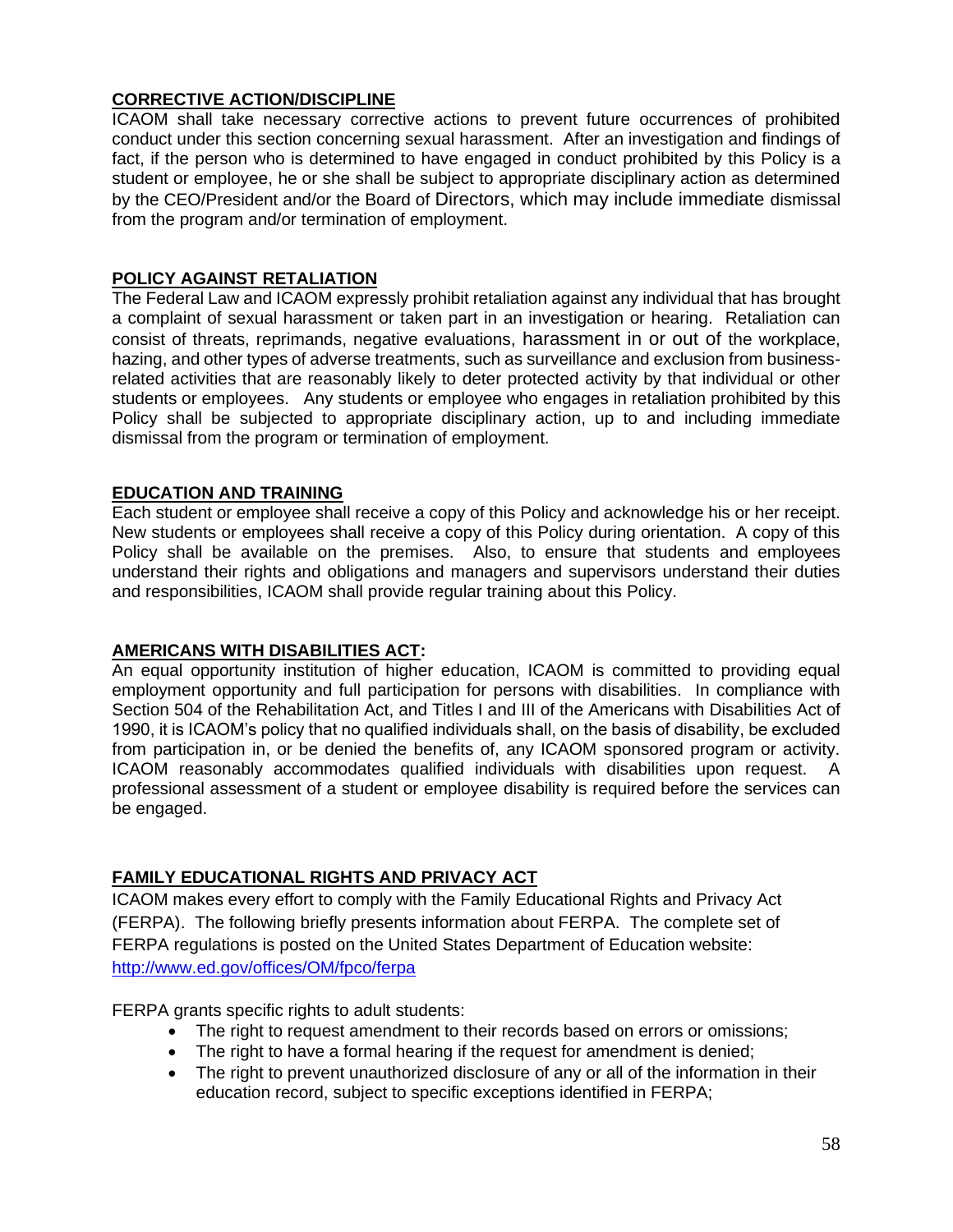- The right to file a complaint with the FERPA Office in Washington; and
- The right to waive these rights in writing.

FERPA permits the release of "directory information" on a student unless a student requests in writing that directory information be withheld. ICAOM has designated the following as directory information: the student's name, address, e-mail address, telephone number, gender, date of birth, enrollment status, major field of study, dates of attendance, degrees, awards received, most recent previous educational institutions attended, past and present academic activities, and academic status.

If you do not wish to authorize the release of directory information, you must inform the Registrar. You should be aware that restricting the release of your directory information has significant consequences. For instance, a FERPA restriction makes it difficult or impossible for the school to verify your attendance or degree issued in response to inquiry by potential employers, application for national board (NCCAOM) examinations, or state license applications.

Under FERPA, certain types of records are excluded by law from inspection:

- Financial records of the student's parents or guardians;
- Confidential letters of recommendation which were placed in the educational records of a student prior to January 1, 1975;
- Records of instructional, administrative and educational personnel which are kept in the sole possession of the maker, and are not accessible or revealed to any other individual except a temporary substitute for the maker;
- Records of law enforcement units;

## **MANDATORY REPORTING FOR CHILD WELFARE AND ELDER ABUSE:**

If you become informed and/or concerned that a child or elderly person may have been treated in an abusive manner, it is your responsibility to report this to your supervisor or professor. It is recommended that the student not intervene but allow the administration from ICAOM to proceed in the appropriate manner. The links for information and policies are listed for both child welfare and elder abuse. It is your responsibility to familiarize yourself with these legal requirements.

Policy and information regarding Mandatory Reporting for Child Welfare: http://rainn.org/public-policy/legal-resources/hawaii/mandatory-reporting-children

Policy and information regarding Mandatory Reporting of Elder Abuse: [http://rainn.org/public-policy/legal-resource](http://rainn.org/public-policy/legal-resourc)s/hawaii/mandatory-reporting-elderly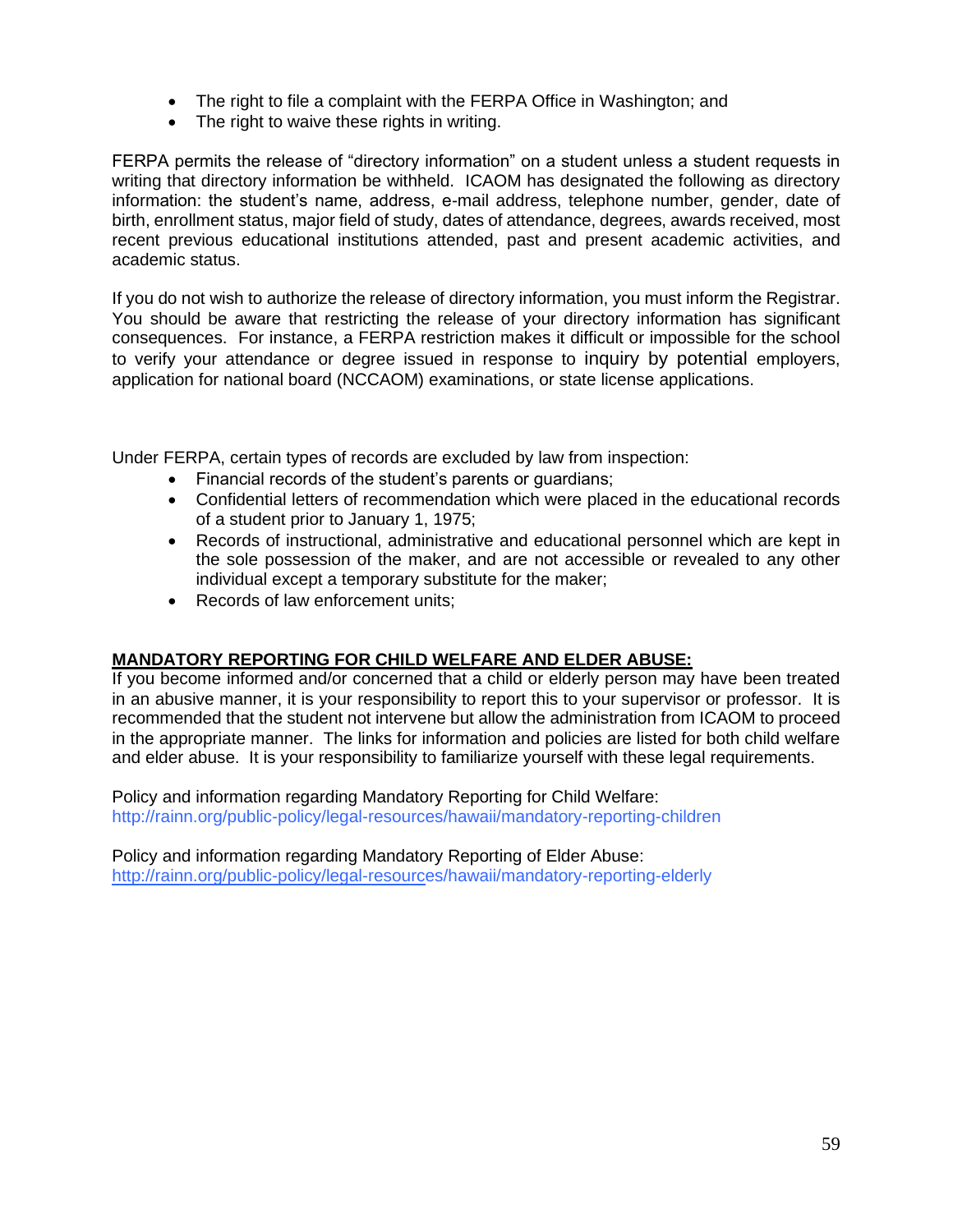### **CAMPUS SECURITY AND THE CLERY ACT**

The Federal Campus Security Act of 1990 requires that all colleges and universities receiving federal funds provide annual statistics on several specific categories of crime to the government and to the members of the college community. Any crime committed in a building under the control of an educational institution within the same contiguous geographic area on campus or on the streets and sidewalks directly adjacent to the campus must be reported to the President/CEO (808-521-2288). Even if you do not witness a crime but become AWARE of a crime covered by the Clery Act, you are required by law to report the crime to the President/CEO who will then contact the Police.

ICAOM's Annual Security Report can be found on U. S. Department of Education website: <http://ed.gov/admins/lead/safety/campus.html#data>

According to published data for the past year, no violent crimes were reported at the Chinese Cultural Center building where ICAOM is located. Within a surrounding one-mile radius, there were several reports of thefts from vehicles and vandalism. Honolulu has been ranked the 2<sup>nd</sup> safest city in the United States and tends to have a lower violent crime rate than other large cities, and a somewhat higher rate of thefts from vehicles – particularly cars parked I tourist areas.

The area surrounding ICAOM has the characteristics of the downtown in any large city: During the daytime there are hundreds of people involved in business and shopping; late at night there are fewer people around. The Honolulu Police Chinatown Substation is less than three blocks from ICAOM and provides a greater police presence than many other parts of the city. Specific data on reported crimes can be found on www.honolulupd.org/.

It is the policy of ICAOM to fully cooperate with law enforcement agencies in providing a safe environment for students, faculty, patients, employees, and guests. This includes the prompt and accurate reporting of all crimes and possible criminal events to appropriate agencies whether the victim elects or is unable to make such a report, or where reporting of an event or circumstance is required by law.

### **CRIME AWARENESS AND PREVENTION**

*Reporting Emergencies:* Emergencies include crimes that are in progress or about to happen, and ones that have resulted in serious personal injury, property damage, or property loss. They also include situation in which the suspect may still be at the scene and some suspicious activities. By calling 9-1-1 you will be linked to the appropriate police as well as fire-fighting, medical, and ambulance services.

*Reporting Non-Emergencies***:** To report some non-emergency crimes you can file a police report online or call:

> Honolulu Chinatown Police substation on 79 North Hotel Street 808-529-3932.

Crimes and suspicious activities that fall into this category are:

- those that don't involve serious personal injury, property damage or property loss,
- ones in which there is no possibility that the suspect is still at the scene or is likely to return to the scene,
- and ones for which an immediate response is not needed.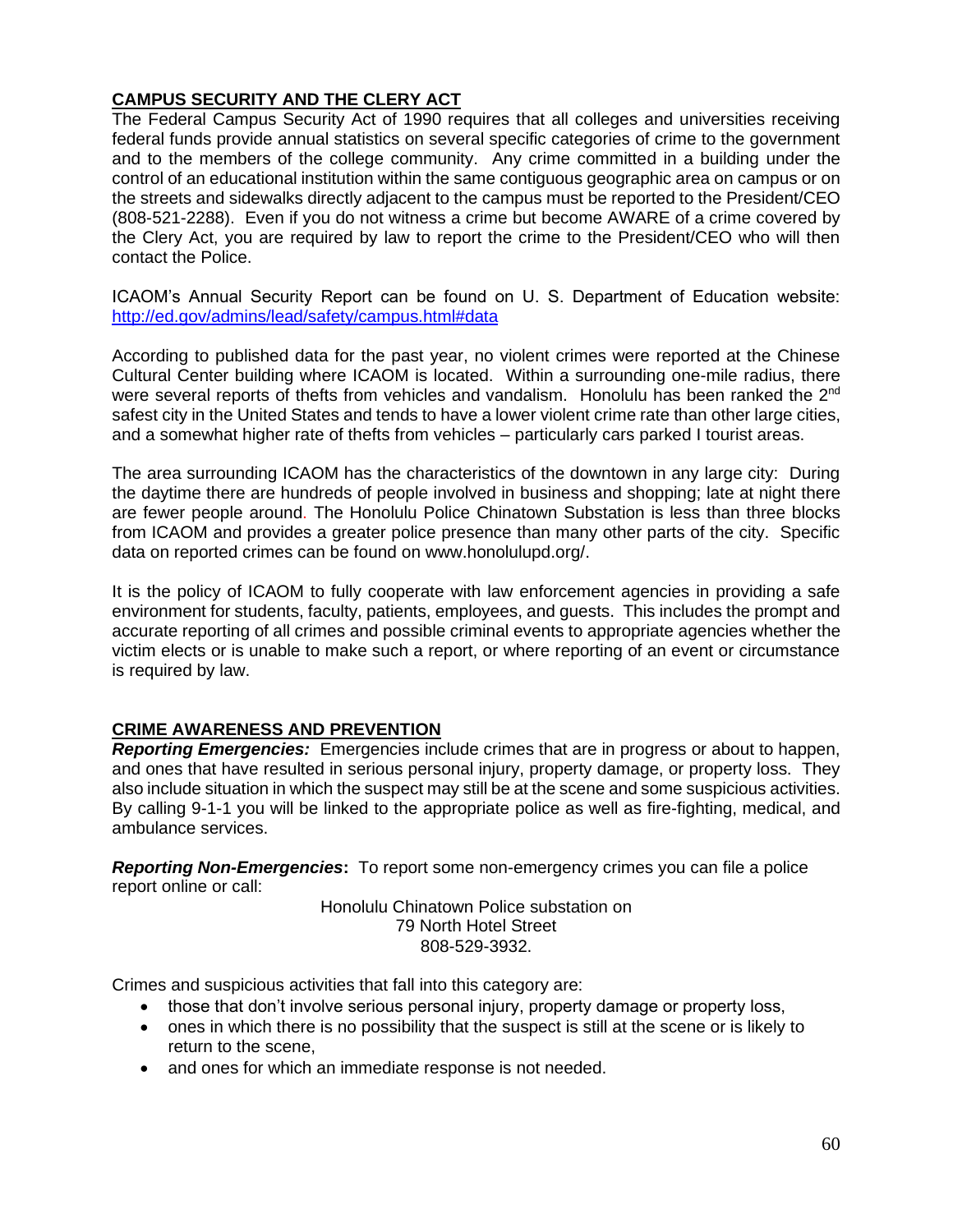If there is any doubt as to whether the situation is an emergency, it is better to be on the safe side and call 9-1-1.

| 24-hour security       | 989-5990 |
|------------------------|----------|
| <b>Garage Security</b> | 940-9206 |
| Securitas Dispatch     | 531-3911 |

The names below provide the contact information for all reports related to actual or potential criminal activity on campus.

Cultural Plaza Security Contacts: 808-521-4934 ICAOM: 808-521-2288

### **IMMEDIATE EMERGENCY RESPONSE AND EVACUATION PROCEDURES:**

While a crisis incident at the school is highly unlikely, we should be prepared.

In the event of an earthquake, hurricane, fire or another incident at the school of a threatening nature, students should leave the facility if it is safe to do so. Faculty and employees should ensure that patients and guests are notified and evacuated safely. Call 911 once evacuation is underway. At the Chinatown facility the designated emergency assembly point is the corner of Beretania and Maunakea Streets. If this area seems unsafe, continue evacuating on Maunakea towards the police substation. If it does not seem safe to leave the school, then use the faculty office or library as a locking place of refuge; also, each location has an emergency exit.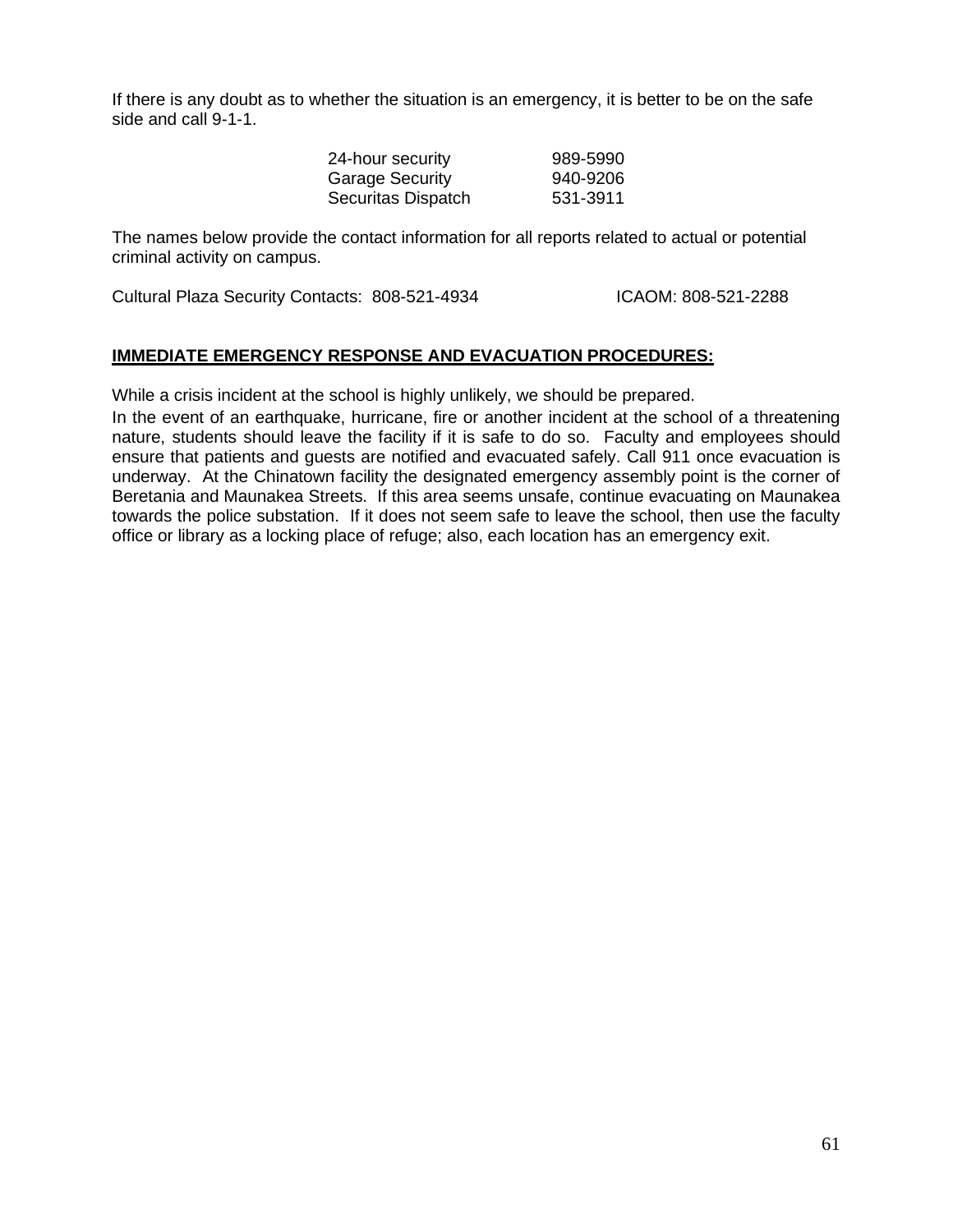### *MEMBERS OF THE CORE FACULTY*

#### **Lauren Anderson, N.D.**

Dr. Lauren Anderson earned her bachelor's degree in Nutritional Science with honors from Michigan State University in East Lansing, Michigan and went on to complete her dietetic internship at Henry Ford Hospital in Detroit. After working as a Registered Dietitian for over 10 years, she returned to school to complete her medical degree at Southwest College of Naturopathic Medicine in Tempe, Arizona. She is currently licensed in the State of Hawaii as a Naturopathic Doctor with special privileges in Minor Surgery and Parenteral Therapy. In addition to teaching at ICAOM, she maintains a private practice where she specializes in Integrative Family Medicine, Pediatrics, Massage and IV Therapy. She also works as part of the Sacred Healing Arts medical team and is a Certified Yoga Instructor.

### **Yasuko Akiyama-Bevett, M.H.C., M.S.O.M., L.Ac.**

Yasuko Akiyama-Bevett completed her B.A. in Psychology at the Kansai University in Japan in 1994. She also completed an M.S. degree in Counseling Psychology at the State University of New York at Albany in 1995 and completed an externship at Ackerman Institute for the Family in New York specializing in marital and family therapy training from 1997–1999. She received an award for research excellence in 2004 while attending the Japan Women's University. In 2011, Ms. Akiyama-Bevett was awarded an M.S.O.M. degree from ICAOM in Honolulu, Hawaii. She is a Certified Clinical Psychologist and has served as an onsite counselor and clinical manager providing training for staff counselors and nurses and assisting patients at the Mind and Body Health Plaza, Tokyo, Japan. She has published numerous articles in established journals in Japan.

### **Ray DeLa Cruz, D.Ac (Hawaii), L.Ac., LMT**

Dr. DeLa Cruz completed a 3 year Master level program in acupuncture with the Oriental Medical Institute of Hawaii in 1993. He received his doctorate training at the University of Health Sciences, Hawaii, in the year 2000. His specialty is in acupuncture sports therapy and he has operated his own practice since 1993 in Honolulu. He also practices Hawaiian Lomi Lomi massage therapy. Currently, he teaches Functional Anatomy and Kinesiology, and Acupuncture Orthopedics classes at ICAOM.

#### **Catherine Yu-Ling Low, B.A. (Taiwan), DAc. (Hawaii) Dipl. Ac., Dipl. C.H., L.Ac.**

Dr. Cathy Low graduated from the Soo Chow University in Taipei, Taiwan with a B.A. in Japanese Language in (1981). She graduated from the Oriental Medical Institute of Hawaii in 1992. Dr. Low is a Diplomat in Acupuncture and Chinese Herbs of the National Commission for the Certification of Acupuncture and Oriental Medicine (NCCAOM). She holds a professional staff certificate issued by the Hawaii Department of Education in 1998.

### **Wai Hoa Low, DAOM, MBA, Dipl. Ac., L.Ac.**

Dr. Low graduated from the Oregon College of Oriental Medicine with a Doctoral of Acupuncture and Oriental Medicine (2008). Dr. Low graduated from Chaminade University with a Master in Business Administration (2008). Dr. Low completed a 3-year master level program in Acupuncture with the Oriental Medical Institute of Hawaii in 1996. He is a Diplomat in Acupuncture of the National Commission for the Certification of Acupuncture and Oriental Medicine (NCCAOM). He is a certified Acupuncture Detoxification Specialist from NADA (2005) and is a national certified Clean Needle Technique Instructor from CCAOM (2004). Dr. Low studied advanced Acupuncture under the supervision of Senior Professor Li Shan Gao at Guanmen Hospital in Beijing, China, in 1997.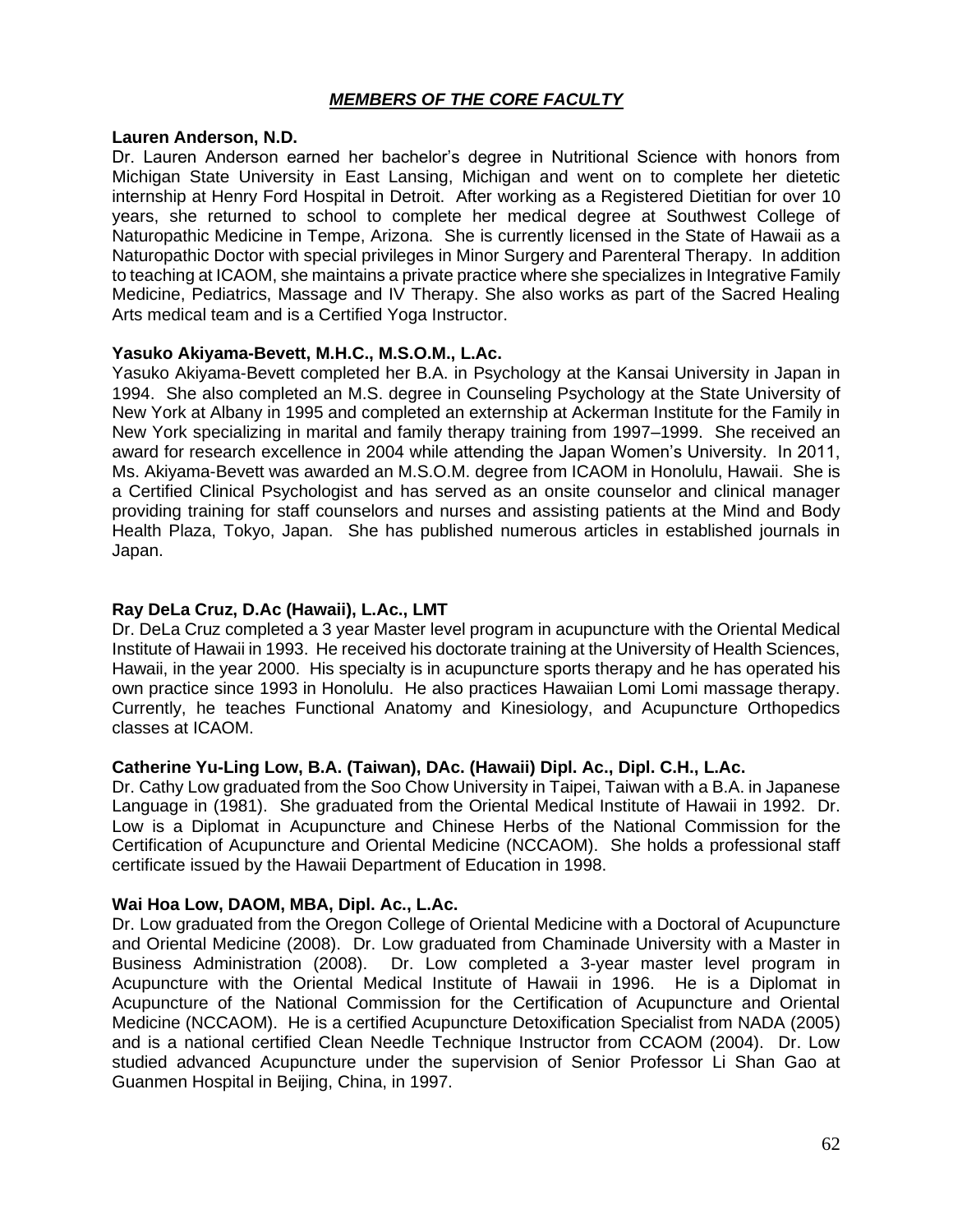### **Vanessa King, MSTCM, L.Ac.**

Ms. King attended the University of California at Berkeley and received a B.S. in Environmental Sciences and minored in Chinese Language in 1998. After that she received a Master of Science in Traditional Chinese Medicine from the Five Branches Institute in Santa Cruz, CA, in 2003. From 2004 to 2011, Ms. King was employed as an acupuncture instructor at the Traditional Chinese Medicine College of Hawaii (later to be named The Hawaii College of Oriental Medicine) in Waimea on the Big Island. In 2003, Ms. King also began a private practice in Acupuncture and Chinese Herbs in Kailua-Kona and is still continuing her practice.

### **Timothy Nguyen, MSTCM, L.Ac., Dipl. OM**

Mr. Nguyen is a practitioner and owner of Acupuncture & Wellness Center in Honolulu. Mr. Nguyen received a Bachelor of Science in 1994 from University of Southern California (USC), and earned his Masters in TCM in San Francisco at the American College of Traditional Chinese Medicine in 2006. Before moving to Hawaii, he was practicing for 10 years in Palo Alto, CA at the Energy Wellness Center. Mr. Nguyen did a postgraduate externship at the Zhejiang Chinese Medical University in China and is a Licensed Acupuncturist in both California and Hawaii. He is also certified by NCCAOM as a Diplomate of Oriental Medicine since 2006.

### **Liberata J. Orallo, D.A.C.M., Dipl. Ac. (NCCAOM), D.Ac., L.M.T.**

Dr. Orallo earned her Doctorate in Acupuncture and Chinese Medicine (DACM) from the renowned Pacific College of Health and Sciences in San Diego, California, her MSOM from The Institute of Clinical Acupuncture and Oriental Medicine (ICAOM) in 2003, and her Bachelor of Science from Mills College in Oakland, California. Dr. Orallo is NCCAOM Board certified and Hawaii licensed. Currently, she is in Private Practice and the Clinic Supervisor for the Acupuncture students at the Rehabilitation Hospital of the Pacific. Presently, she is one of the few in the State to have a Neuro Acupuncture Specialist Certificate from the Neuro-Acupuncture Institute in New Mexico. She received training from Jerry Tennant, M.D., founder of the Tennant Institute in Texas, in which he utilizes the knowledge of Eastern and Western medicine. Her practice encompasses a compilation of various forms of acupuncture, biomedicine, herbal therapy, and nutraceuticals to provide an effective customized treatment for each patient. Dr. Orallo was also trained by Aunty Margaret Machado – Hawaii's Living Treasure – in the art of Hawaiian Lomilomi. Dr. Orallo believes that competency and integrity stand at the forefront of her practice. Listening and understanding the unique needs of each patient bring the value of empathy to her delivery of TCM. In addition, Dr. Orallo brings a diverse background of legislative experience having worked for the State of Hawaii in the State House and Senate. She loves to travel and has a second residence in Rome, Italy.

## **Randy Otaka, B.A., M.T.O.M., L.Ac.**

Mr. Otaka earned his Bachelor of Arts Degree in Religion from William's College, where he also completed the Pre-Medical program, graduating Cum Laude in 1994. He earned his master's Degree in Traditional Oriental Medicine from Emperor's College of Traditional Oriental Medicine, graduating Summa Cum Laude in 1999. Mr. Otaka is in private practice in Honolulu, where he integrates Shiatsu and Thai bodywork into his Oriental Medicine practice and is also a Tai Chi instructor in the community.

### **Mai Wang, B.S., M.S.O.M., D.A.O.M., Dipl. O.M., L.Ac.**

Dr. Mai Wang is an instructor and a clinic supervisor at ICAOM. Prior to practicing Chinese Medicine, Dr. Wang worked as a Software Engineer and Product Marketing Manager in the Silicon Valley for 13 years, after receiving her Bachelor of Engineering from Monash University in Australia in 1992. She majored in Electrical and Computer System Engineering and graduated with Honors. Fascinated by the great wisdom of Chinese Medicine, Dr. Wang decided to re-enter school and study TCM in 2003. She received her M.S. in Traditional Chinese Medicine from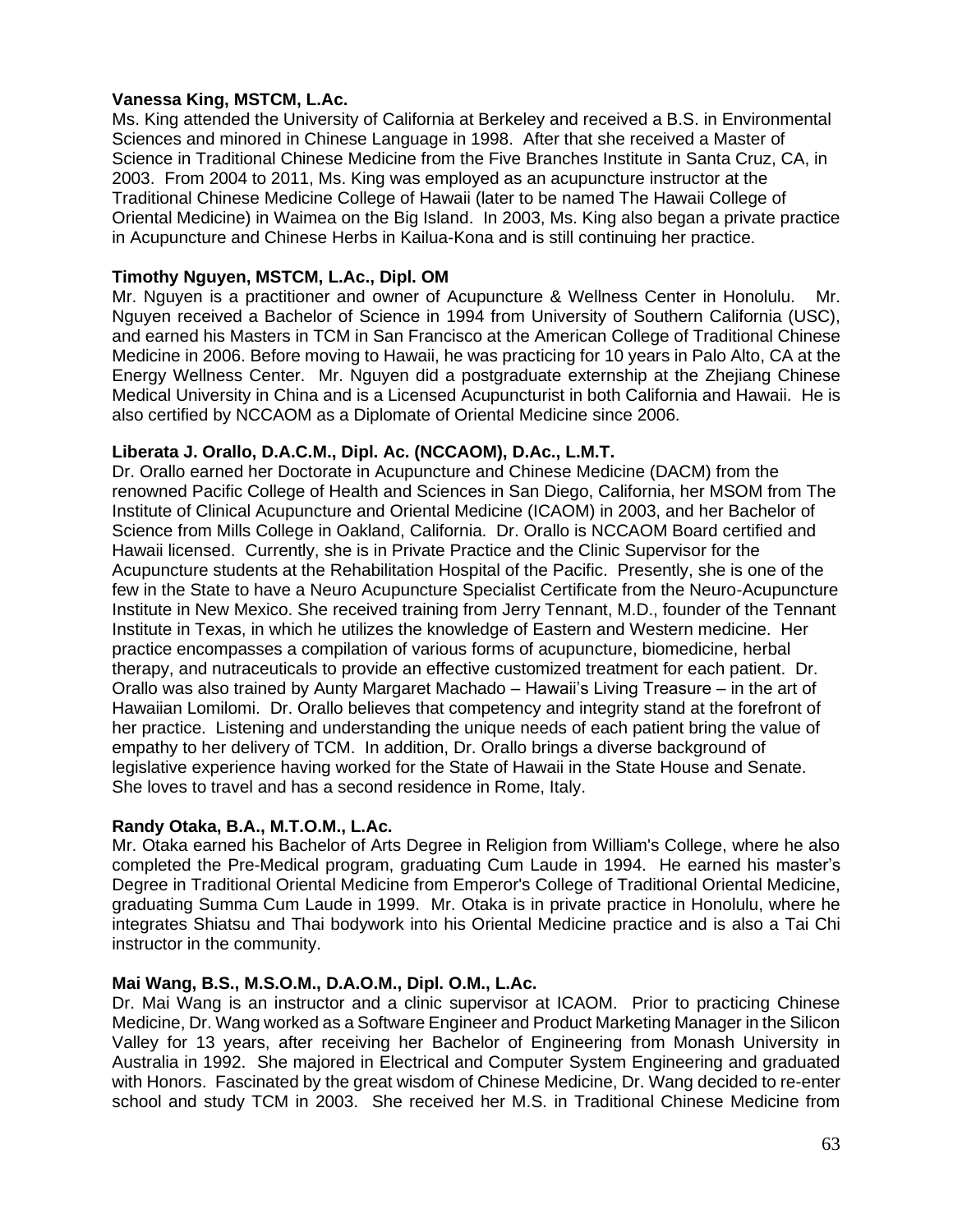University of East West Medicine in 2006 and eventually earned her Doctorate of Acupuncture and Oriental Medicine from Five Branches University in 2009. Dr. Wang is a Licensed Acupuncturist in both California and Hawaii. She is also certified by NCCAOM as a Diplomate of Oriental Medicine.

### **John Welden, PhD, MSOM, Dipl. Ac., L.Ac.**

Growing up in Hawaii, Dr. Welden was immersed in Asian culture and philosophy from an early age. After completing his undergraduate studies at the University of Hawai'i at Mānoa (UHM), he earned his M.S.O.M. from Southwest Acupuncture College (1997) in Santa Fe, NM. He is a Diplomat in Acupuncture of National Commission for the Certification of Acupuncture and Oriental Medicine and a Licensed Acupuncturist (HI) since 1997. He has been an active member of the ICAOM faculty since 1999, where he also served as the Academic Dean for 8 years (1999-2007). Dr. Welden then earned his M.A. (2011) and Ph.D. (2015) in History at University of Hawaii, Manoa, researching Chinese medical history.

### **Andre R. West, D.C.**

Dr. R. Andre West earned his Bachelor of Arts degree in biology from Temple University in Philadelphia, Pennsylvania in 1994. While at Temple, Dr. West worked as a student research assistant in the endocrinology section of the Temple University General Clinical Research Center. Dr. West graduated from Life Chiropractic College West with a Doctor of Chiropractic in 1997. He is certified as a Corrective Exercise Specialist with the National Academy of Sports Medicine and as a Level 1 Certified Nutrition Coach with Precision Nutrition. Dr. West served in the active and reserve US Navy as a general duty Hospital Corpsman and as a Field Medical Service Technician from 1987-2001. Dr. West has taught clinical and science courses at postsecondary institutions since 2004. Dr. West is in private practice in Kailua, Hawaii.

## **Shi Zhong Xiao, DTCM (China), Dipl. Ac., L.Ac.**

Dr. Xiao was awarded Doctor of Traditional Chinese Medicine by Suzhou Hospital of Traditional Chinese Medicine in 1967. He completed the Third Traditional Chinese Medicine certification course approved by the Suzhou Public Health Bureau in 1966. Dr. Xiao is a Diplomat in Acupuncture of the National Commission for the Certification of Acupuncture and Oriental Medicine (NCCAOM) and a Licensed Acupuncturist in the State of Hawaii. Dr. Xiao has been in private practice since 1994.

## *MEMBERS OF THE ADJUNCT FACULTY*

### **Joe Bright, MSTCM, L.Ac.**

Joe Bright is the owner-founder of Kama'aina Acupuncture in Kapahulu. Joe Bright received a Bachelor of Fine Arts degree in 1993 from the Cooper Union for the Advancement of Arts and Science in New York. He started his TCM training under his tai chi teacher in New York, Dr. Mou Chuan Jing, and eventually went on to his Masters in TCM in San Francisco at the American College of Traditional Chinese Medicine in 2005. After school, he remained in San Francisco and mentored under various doctors with specialties in skin diseases, Tui Na and pain management, and mental-emotional disorders. Besides clinical work, and prior to returning home to Hawaii, Joe Bright worked for several years in the Chinese herb industry, including running his own small company that focused on organic herb sourcing. Currently, he balances his time in the clinic with teaching as well as his pursuits in the arts of painting and calligraphy.

### **Christine Cannon, DAOM, L.Ac., Dipl.OM**

Dr. Cannon received her education at the Colorado School of Traditional Chinese Medicine, and has been in clinical practice since 1992, providing Chinese herbal medicine, acupuncture, and dietary and lifestyle counseling in both the private practice and teaching clinic setting. She has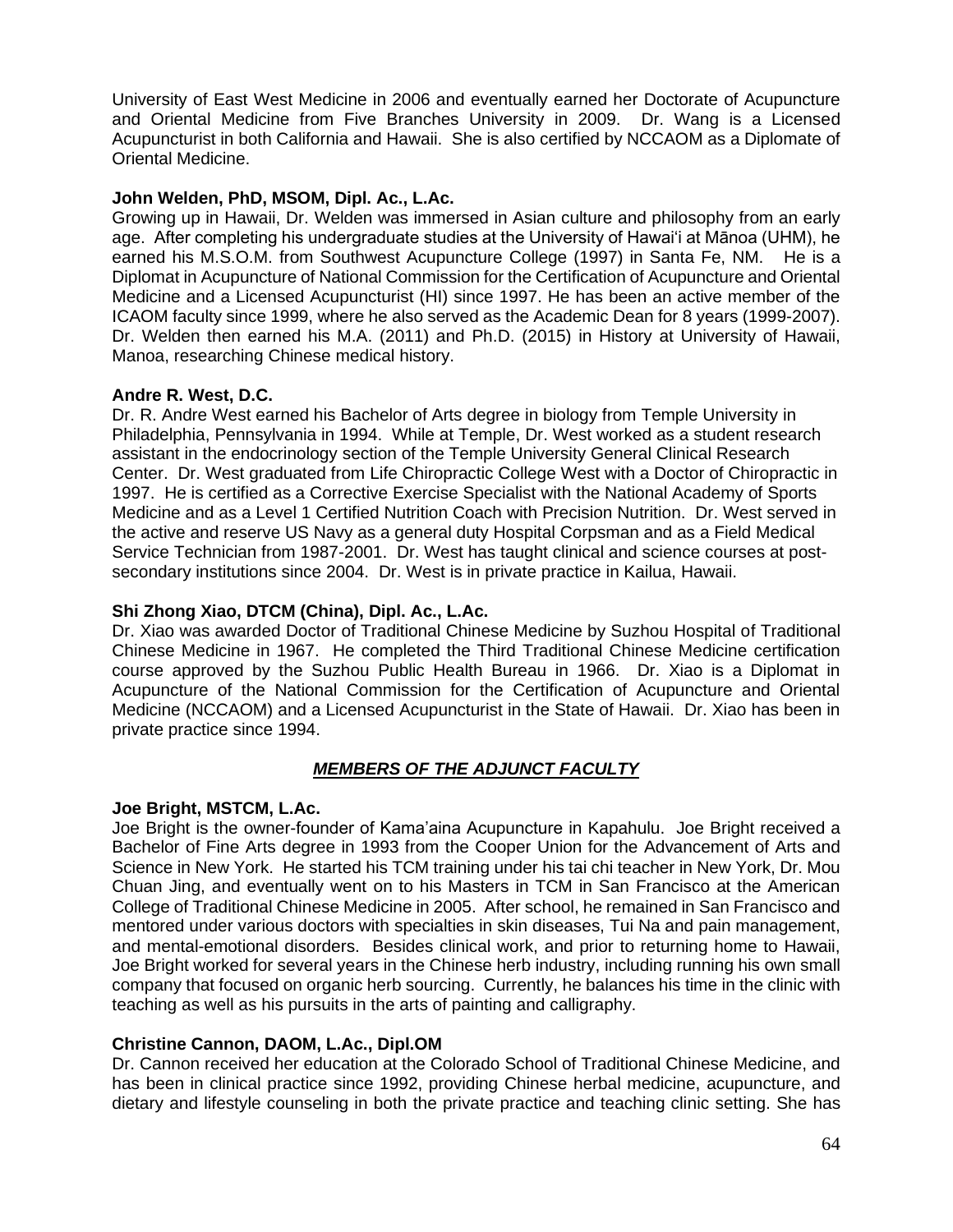completed two clinical internships in China, both with an emphasis on Chinese herbal medicine and received her clinical doctorate in acupuncture and oriental medicine (DAOM) from the American College of Traditional Chinese Medicine in 2014. Dr. Cannon has been teaching acupuncture and Chinese herbal medicine since 1995. Courses she specializes in are TCM Diagnosis, TCM Internal Medicine, Chinese herbal materia medica and formulas, TCM Gynecology and advanced clinical supervision

### **Ruthie Moss, M.S.O.M., L.Ac.**

Ms. Moss currently maintains a private acupuncture practice in which she focuses on women's health and chronic pain conditions. In the past, she founded Mama Group Acupuncture Clinic, a community women's clinic in Portland centered around conditions affecting conception, pregnancy, labor and postpartum. Ms. Moss studied Traditional Chinese Medicine in Portland at the Oregon College of Oriental Medicine, graduated with a Master of Acupuncture and Oriental Medicine degree in 2009, and is a Licensed Acupuncturist in the State of Hawaii. She also holds a Bachelor of Science degree in biology and physics from Tel-Aviv University.

### **ACADEMIC LEADERSHIP**

### **COMMITTEE ON EDUCATIONAL POLICY**

It is the Mission of ICAOM's Committee on Educational Policy to provide a process for effective curriculum development and ongoing program assessment for the Institute. The CEP will formulate all educational policies and will review all curricula, evaluation procedures, and any other academic or clinical issues that relate to the effective education of ICAOM's students. Those issues will include but not be limited to the following:

The CEP is responsible for all curricula, including the expansion of ICAOM's curriculum to meet the requirements for California certification and, longer-term, the development of a doctoral program.

The CEP is responsible for the evaluation of all elements of ICAOM's educational programs, including but not limited to:

- Courses, including syllabi, peer review, comprehensive examinations
- Issues with the Clinic, Library, Faculty
- Students, including programs, retention, financial aid
- Professional development of faculty and staff
- Overall program assessment

The CEP is responsible for the development of policies affecting the quality and effectiveness of ICAOM's educational program. The CEP provides a forum for the discussion of all academic and clinical issues related to ICAOM's educational program. The Committee on Educational Policy reports to ICAOM's CEO and to its Governing Board.

The CEP is composed of the CEO, the Faculty Chair, the Clinic Director, the Registrar, the Library Coordinator, Director of Student Affairs, the Financial Aid Administrator, and a Student Representative. The CEP will meet monthly or as called by the CEO. The CEO shall provide an agenda for those meetings, and the Registrar shall keep minutes of its proceedings.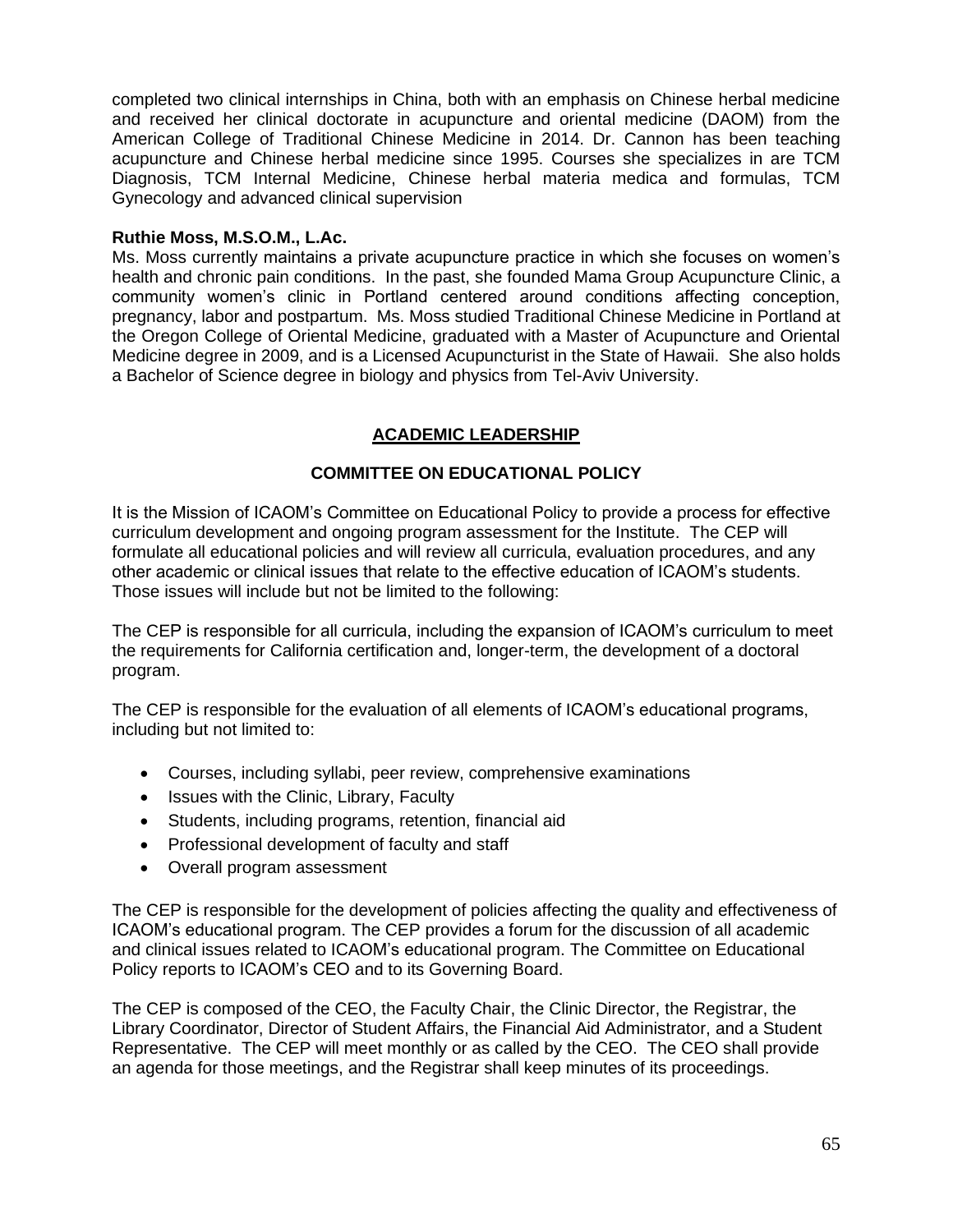### *MEMBERS OF THE ADMINSTRATION*

### **President/CEO**

#### **Wai Hoa Low, DAOM, MBA, Dipl. Ac., L.Ac.**

Dr. Low graduated from the Oregon College of Oriental Medicine with a Doctoral of Acupuncture and Oriental Medicine (2008). Dr. Low graduated from Chaminade University with a Master in Business Administration (2008). Dr. Low completed a 3-year master level program in acupuncture with the Oriental Medical Institute of Hawaii in 1996. He is a Diplomat in Acupuncture of the National Commission for the Certification of Acupuncture and Oriental Medicine (NCCAOM). He is a certified Acupuncture Detoxification Specialist from NADA (2005) and is a national certified Clean Needle Technique Instructor from CCAOM (2004). Dr. Low studied advanced acupuncture under the supervision of senior professor Li Shan Gao at Guanmen Hospital in Beijing, China, in 1997.

### **Faculty Chair**

### **John Welden, PhD, MSOM, Dipl. Ac., L.Ac.**

Growing up in Hawaii, Dr. Welden was immersed in Asian culture and philosophy from an early age. After completing his undergraduate studies at the University of Hawai'i at Mānoa (UHM), he earned his M.S.O.M. from Southwest Acupuncture College (1997) in Santa Fe, NM. He is a Diplomat in Acupuncture of National Commission for the Certification of Acupuncture and Oriental Medicine and a Licensed Acupuncturist (HI) since 1997. He has been an active member of the ICAOM faculty since 1999, where he also served as the Academic Dean for 8 years (1999-2007). Dr. Welden then earned his M.A. (2011) and Ph.D. (2015) in History at University of Hawaii, Manoa, researching Chinese medical history.

### **Director of Student Affairs**

#### **Craig Twentyman, Ph.D., M.S.O.M., L.Ac.**

Dr. Twentyman received a Ph.D. from the University of Wisconsin in Clinical Psychology (1978) and a Master of Science degree in Oriental Medicine from the Institute of Clinical Acupuncture and Oriental Medicine (2006). He has been on the faculty of several universities and founded a child abuse treatment center at the University of Rochester. While at the University of Hawaii, he received a five-year research award examining psychosocial variables and coronary heart disease. He is a licensed clinical psychologist and acupuncturist, certified substance abuse counselor, and certified detoxification specialist.

#### **Clinic Director**

#### **Liberata J. Orallo, D.A.C.M., Dipl. Ac. (NCCAOM), D.Ac., L.M.T.**

Dr. Orallo earned her Doctorate in Acupuncture and Chinese Medicine (DACM) from the renowned Pacific College of Health and Sciences in San Diego, California, her MSOM from The Institute of Clinical Acupuncture and Oriental Medicine (ICAOM) in 2003, and her Bachelor of Science from Mills College in Oakland, California. Dr. Orallo is NCCAOM Board certified and Hawaii licensed. Currently, she is in Private Practice and the Clinic Supervisor for the Acupuncture students at the Rehabilitation Hospital of the Pacific. Presently, she is one of the few in the State to have a Neuro Acupuncture Specialist Certificate from the Neuro-Acupuncture Institute in New Mexico. She received training from Jerry Tennant, M.D., founder of the Tennant Institute in Texas, in which he utilizes the knowledge of Eastern and Western medicine. Her practice encompasses a compilation of various forms of acupuncture, biomedicine, herbal therapy, and nutraceuticals to provide an effective customized treatment for each patient. Dr.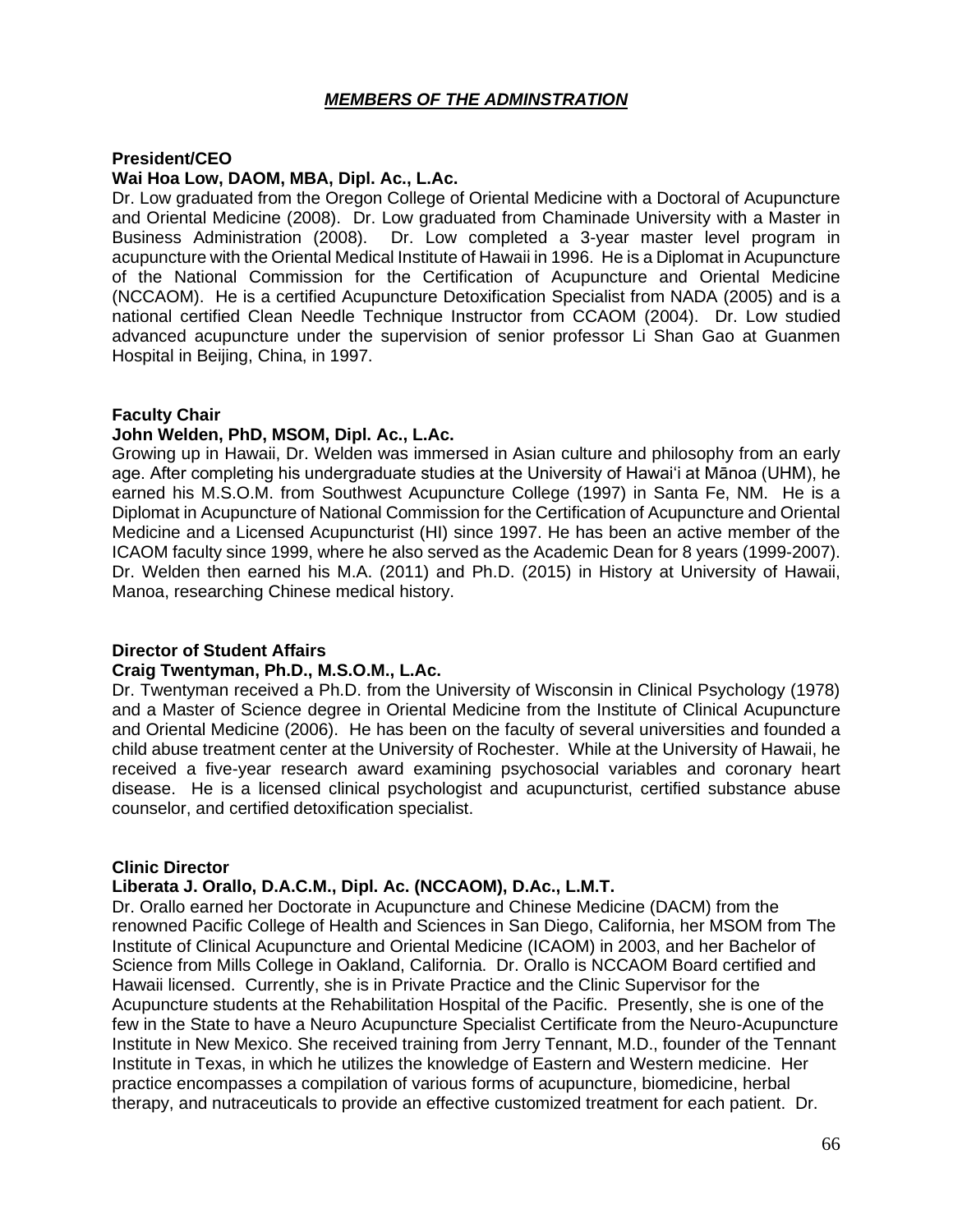Orallo was also trained by Aunty Margaret Machado – Hawaii's Living Treasure – in the art of Hawaiian Lomilomi. Dr. Orallo believes that competency and integrity stand at the forefront of her practice. Listening and understanding the unique needs of each patient bring the value of empathy to her delivery of TCM. In addition, Dr. Orallo brings a diverse background of legislative experience having worked for the State of Hawaii in the State House and Senate. She loves to travel and has a second residence in Rome, Italy.

### **Chief Financial Officer**

### **Catherine Yu-Ling Low, B.A. (Taiwan), M.Ac., Dipl. Ac., Dipl. C.H., L.Ac.**

Ms. Yu-Ling (Catherine) Low graduated from the Soo Chow University in Taipei, Taiwan with a B.A. in Japanese Language in (1981). She graduated from the Oriental Medical Institute of Hawaii in 1992. She is a Diplomat in Acupuncture and Chinese Herbs of the National Commission for the Certification of Acupuncture and Oriental Medicine (NCCAOM). She holds a professional staff certificate issued by the Hawaii Department of Education in 1998.

# **Registrar / Title IX Coordinator**

### **Jeanne E. Bernauer**

Ms. Bernauer served as the Assistant Dean of Academic and Staff Personnel, College of Letters and Science, at the University of California, at Davis (UCD) from 1996-2001. Prior to this, she was the Manager for the Dean's Office, College of Letters and Science, UCD, from 1989-1996. She has further experience as a manager for the both the Department of Geology (1985-89) and the Department of Art (1964-85), also at UCD. In addition, she served as Interim Director for the Sexual Harassment Education Program representing the Davis Campus.

### **Financial Aid Coordinator**

#### **Devon Izumigawa, B.F.A., L.Ac.**

Mr. Izumigawa graduated with a B.F.A. from University of Hawaii at Manoa (2014) and received a Masters of Science in Oriental Medicine at the Institute of Clinical Acupuncture and Oriental Medicine in 2018. He is currently licensed in Hawaii.

### **Clinic Coordinator**

#### **Jacqueline Marie Jung, MSOM, L.Ac.**

Jacqueline is originally from Southern Germany where she attended Ruprecht Karl University in Heidelberg (East Asian Studies), FDH Heilpraktiker college in Baden-Baden and got licensed as Heilpraktiker (Naturopathic profession in Germany) in 2011. She also completed a TCM externship at Zhejiang Chinese Medical University in China. Jacqueline graduated with a Master of Science in Oriental Medicine from the Institute of Clinical Acupuncture and Oriental Medicine in 2015 and is currently holding acupuncture licenses in Germany and Hawai'i.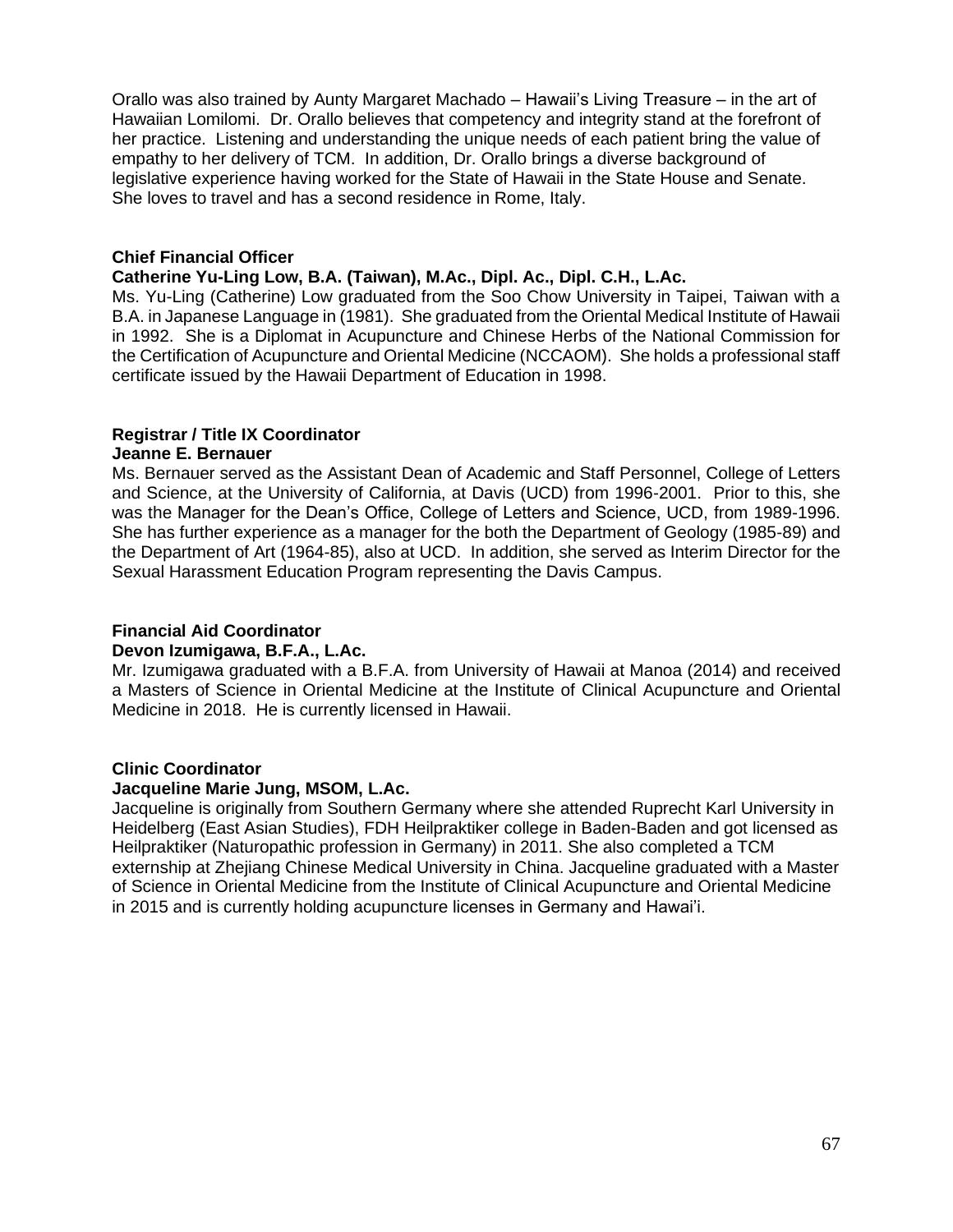### *MEMBERS OF THE GOVERNING BOARD*

#### **Chair**

#### **Eugene M.C. Lee, M.D.**

Dr. Lee completed both his undergraduate degree in Psychology in 1978 and his Master's in Physiological Psychology in 1982 from the University of Hawaii. He completed his Medical Degree in 1994 from the University of Washington School of Medicine. He completed his residency in Internal Medicine and Pediatrics at the University of Hawaii Residency Program from 1994 through 1998. He has been in private practice at Kuakini Medical Plaza since 1999 as well as worked at several hospitals on Oahu since 1998.

#### **Vice Chair**

#### **Leanne Chee, Dipl. C.H., L.Ac.**

Ms. Chee came from a family of Chinese physicians. She followed her father in the study of Chinese Herbology and received her education from the Chinese Medical Institute in Hong Kong, graduating in 1978. Ms. Chee has a very successful acupuncture and Chinese herbal medicine practice in Honolulu, and specializes in women's health, pediatrics, and internal medicine. She holds a professional staff certificate issued by the Hawaii Department of Education in 1998.

#### **Treasurer**

#### **Catherine Yu-Ling Low, B.A. (Taiwan), M.Ac., Dipl. Ac., Dipl. C.H., L.Ac.**

Ms.Yu-Ling (Catherine) Low graduated from the Soo Chow University in Taipei, Taiwan with a B.A. in Japanese Language in (1981). She graduated from the Oriental Medical Institute of Hawaii in 1992. She is a Diplomat in Acupuncture and Chinese Herbs of the National Commission for the Certification of Acupuncture and Oriental Medicine (NCCAOM). She holds a professional staff certificate issued by the Hawaii Department of Education in 1998.

#### **Secretary**

#### **Liberata J. Orallo, D.A.C.M., Dipl. Ac. (NCCAOM), D.Ac., L.M.T.**

Dr. Orallo earned her Doctorate in Acupuncture and Chinese Medicine (DACM) from the renowned Pacific College of Health and Sciences in San Diego, California, her MSOM from The Institute of Clinical Acupuncture and Oriental Medicine (ICAOM) in 2003, and her Bachelor of Science from Mills College in Oakland, California. Dr. Orallo is NCCAOM Board certified and Hawaii licensed. Currently, she is in Private Practice and the Clinic Supervisor for the Acupuncture students at the Rehabilitation Hospital of the Pacific. Presently, she is one of the few in the State to have a Neuro Acupuncture Specialist Certificate from the Neuro-Acupuncture Institute in New Mexico. She received training from Jerry Tennant, M.D., founder of the Tennant Institute in Texas, in which he utilizes the knowledge of Eastern and Western medicine. Her practice encompasses a compilation of various forms of acupuncture, biomedicine, herbal therapy, and nutraceuticals to provide an effective customized treatment for each patient. Dr. Orallo was also trained by Aunty Margaret Machado – Hawaii's Living Treasure – in the art of Hawaiian Lomilomi. Dr. Orallo believes that competency and integrity stand at the forefront of her practice. Listening and understanding the unique needs of each patient bring the value of empathy to her delivery of TCM. In addition, Dr. Orallo brings a diverse background of legislative experience having worked for the State of Hawaii in the State House and Senate. She loves to travel and has a second residence in Rome, Italy.

#### **Director**

#### **Wai Hoa Low, D.A.O.M., M.B.A., Dipl. Ac., L.Ac.**

Dr. Low graduated from the Oregon College of Oriental Medicine with a Doctoral of Acupuncture and Oriental Medicine (2008). Dr. Low graduated from Chaminade University with a Master in Business Administration (2008). Dr. Low completed a 3-year master level program in acupuncture with the Oriental Medical Institute of Hawaii in 1996. He is a Diplomat in Acupuncture of the National Commission for the Certification of Acupuncture and Oriental Medicine (NCCAOM). He is a certified Acupuncture Detoxification Specialist from NADA (2005), is a national certified Clean Needle Technique Instructor from CCAOM (2004). Dr. Low studied advanced acupuncture under the supervision of senior professor Li Shan Gao at Guanmen Hospital in Beijing, China, in 1997.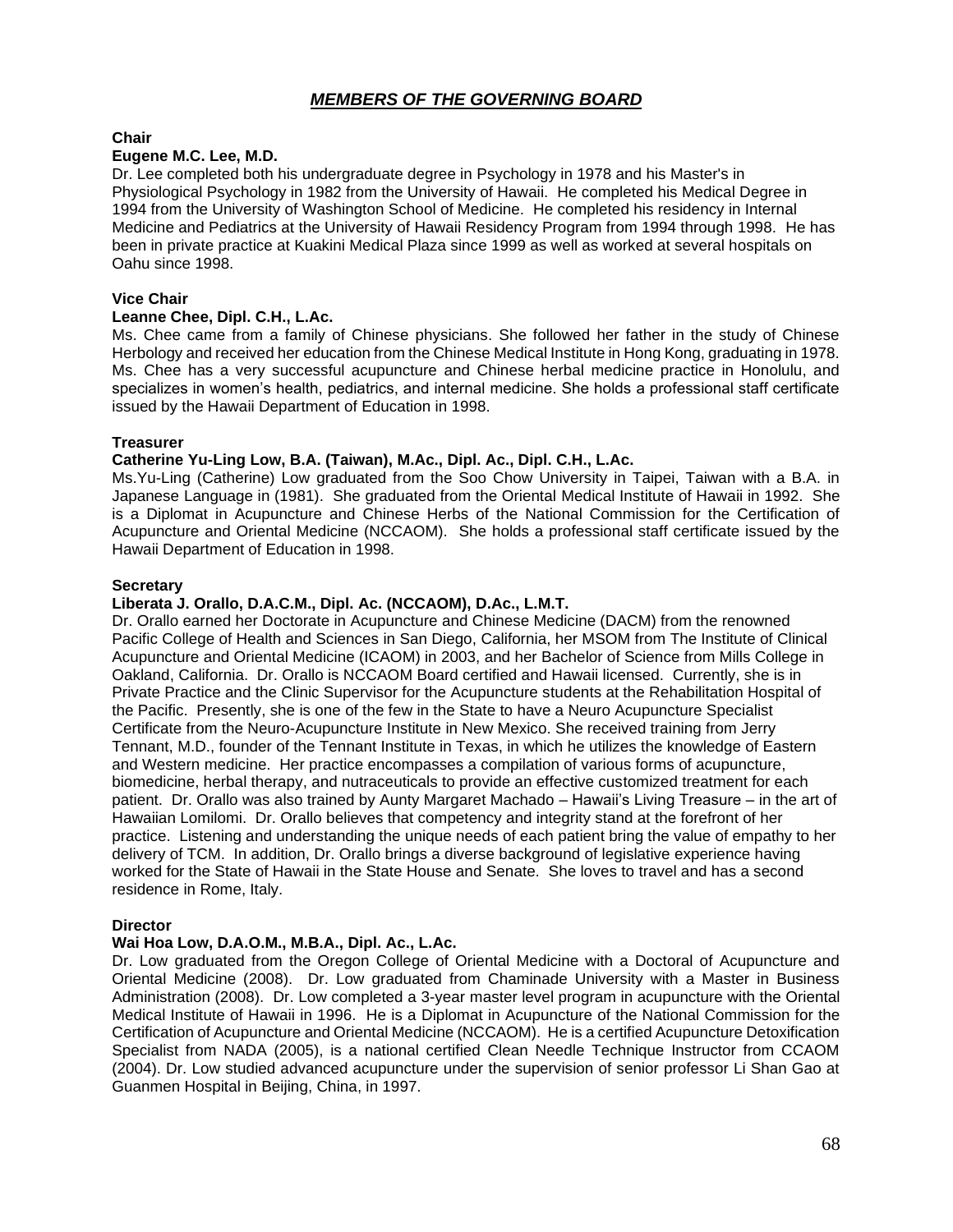### *MEMBERS OF THE ADVISORY BOARD*

#### **Regina Taylor, Esq. (Chair)**

Regina Taylor received her B.A. in English from Creighton University, Nebraska, in 1974, and her Juris Doctor degree from the Richardson School of Law at the University of Hawaii in 1983. Her areas of legal practice include Family Law, Small Businesses, Estate Planning, and Real Estate. Other interests are Martial Arts, tennis, reading, alternative medicine, and creative writing.

#### **Romella O. Javillo-Doble, B.A., M.B.A., C.P.A.**

Romella O. Javillo-Doble received her Bachelor of Business Administration with Distinction in Accounting with in December 1999 from the University of Hawaii at Manoa. She earned her Master's in Business Administration at Chaminade University of Honolulu (2007). She is a member of Phi Theta Kappa Honor Society and the All-American Scholar Association. She worked as a Certified Public Accountant from 2000 to 2005 and then became an Internal Auditor in 2005 to the present. She is a member of the American Institute of Certified Accountants and a member of Toastmasters International.

#### **Elizabeth Fujiwara, M.S.W., Esq.**

Elizabeth Fujiwara received a B.A. in Sociology from Loyola University in New Orleans, LA, in 1967, a Master of Social Work from the University of Hawaii in 1971, and a Juris Doctor Degree from the University of Hawaii School of Law in 1983. Her professional associations include: Founder of the National Employment Lawyers Association, Hawaii Chapter, where she served as President from 1993-1996; American Trial Lawyers Association; Association of Plaintiff Lawyers of Hawaii, Board of Governors; Hawaii Trial Lawyers Association; Hawaii Women Lawyers; Hawaii Bar Association, Labor and Employment Law Committee; and Civil Rights Consortium.

#### **Patricia Lai, B.A., M.L.I.S.**

Ms. Lai graduated with a Master's in Library Information Science from the University of Hawaii at Mania in 1985. She also has a Bachelor of Arts in Hawaiian Studies from UH, Manoa, in 1983. She also has published two articles entitled "Na Mea Imi I Ka Wa Kahiko; An Annotated Bibliography of Hawaiian Archaeology", from the University of Hawaii, Manoa Presses (Social Science Research Institute), and an "Index to the Pacific Island Articles in the Deutsche Kolonialzeitung, 1886-1915," from the Bishop Museum Press. Her background experience includes serving as Archivist for the State of Hawaii, and a Librarian at the Bishop Museum.

#### **Tate Rolfs, D.C.**

Dr. Rolfs earned his Bachelor of Science Degree in Chemical Engineering from Tulane University in 1970 and earned his Doctor of Chiropractic from Palmer College graduating Magna Cum Laude in 1980. Dr. Rolf also served as a Fighter Pilot for the U.S. Air Force from 1970 to 1976. He is also licensed in Iowa and Kentucky and specializes in musculoskeletal, low back and disc disorders. He has been in private practice in Hawaii since 1980.

#### **Andre R. West, D.C.**

Dr. R. Andre West earned his Bachelor of Arts degree in biology from Temple University in Philadelphia, Pennsylvania in 1994. While at Temple, Dr. West worked as a student research assistant in the endocrinology section of the Temple University General Clinical Research Center. Dr. West graduated from Life Chiropractic College West with a Doctor of Chiropractic in 1997. He is certified as a Corrective Exercise Specialist with the National Academy of Sports Medicine and as a Level 1 Certified Nutrition Coach with Precision Nutrition. Dr. West served in the active and reserve US Navy as a general duty Hospital Corpsman and as a Field Medical Service Technician from 1987-2001. Dr. West has taught clinical and science courses at post-secondary institutions since 2004. Dr. West is in private practice in Kailua, Hawaii.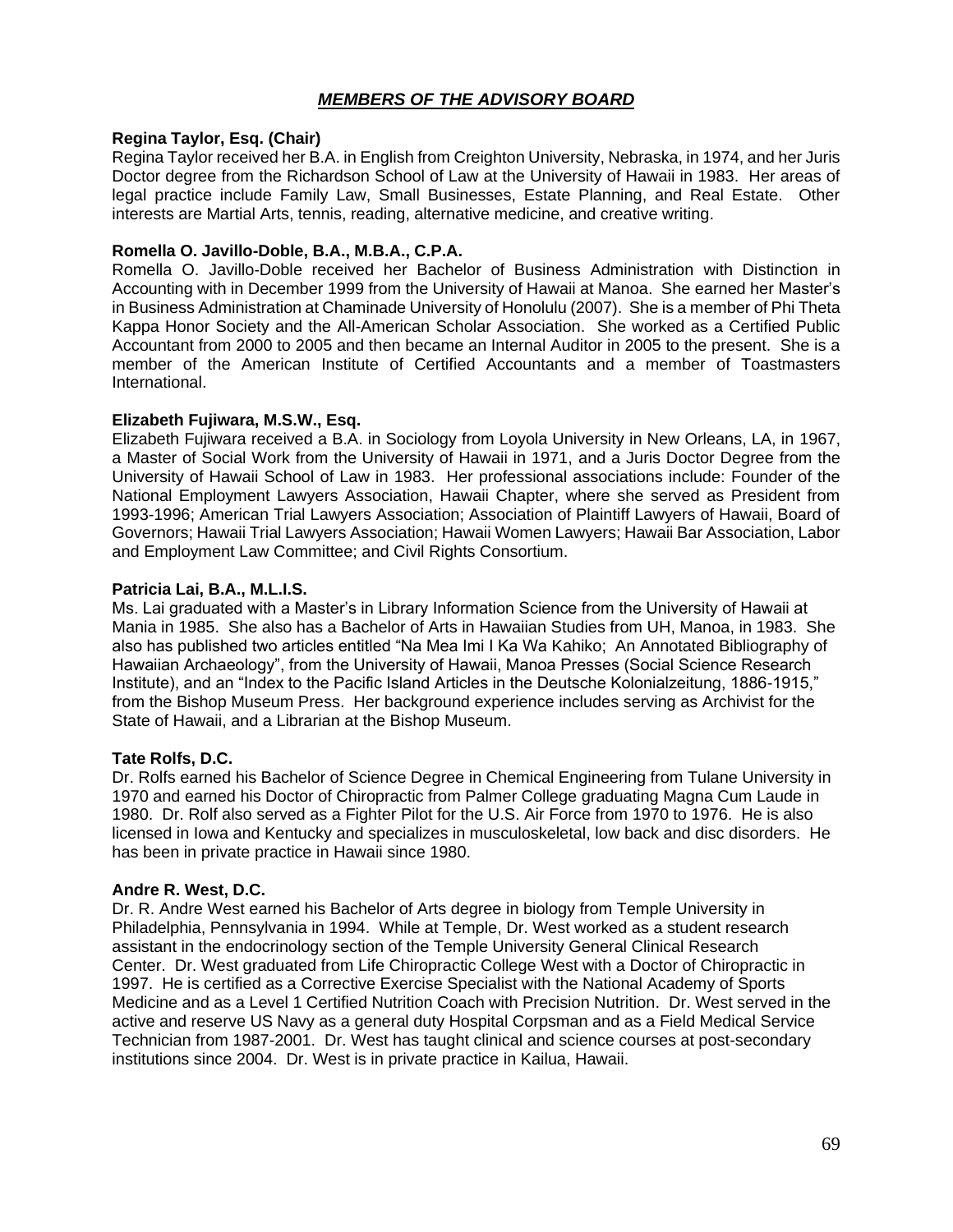#### **HELPFUL INFORMATION**

Accreditation Commission for Acupuncture and Herbal Medicine (ACAHM) 8941 Aztec Drive, Eden Prairie, MN 55347 Phone: (952) 212-2434 Fax: (301) 313-0912 www.ACAHM.org

> California Acupuncture Board 1747 N. Market Blvd, Suite 180, Sacramento, CA 95834 Phone: 916-515-5200 Fax: 916-928-2204 www.acupuncture.ca.gov/

Council of Colleges of Acupuncture and Herbal Medicine 3909 National Drive, Suite 125, Burtonsville, MD 20866 Phone: (301) 476-7790 www.ccaom.org

> Federal Student Aid Information Center P.O. Box 84, Washington, D.C. 20044-0084 Phone: 1-800-433-3242 (1-800-4-FED-AID) www.studentaid.ed.gov

Hawaii State Board of Acupuncture DCCA, PVL Licensing Branch, P.O. Box 3469, Honolulu, HI 96801 Phone: (808) 586-2698 www.hawaii.gov/dcca

> Hawaii Acupuncture Association (HAA) P.O. Box 372011, Honolulu, HI 96817 [http://homma.org](http://homma.org/)

> > Hawaii State Library 478 South King Street Honolulu, Hawaii 96813-2901 www.librarieshawaii.org

Hawai`i Post-Secondary Education Authorization Program (HPEAP) Department of Commerce & Consumer Affairs 335 Merchant Street, Rm. 310, Honolulu, HI 96813 cca.hawaii.gov/hpeap

Institute of Clinical Acupuncture and Oriental Medicine 100 North Beretania Street, Suite 203 B, Honolulu, HI 96817 Phone: (808) 521-2288 Fax: (808) 521-2271 www.orientalmedicine.edu

National Certification Commission for Acupuncture and Oriental Medicine (NCCAOM) 2025 M Street NW, Suite 800 Washington, D.C. 20036 www.nccaom.org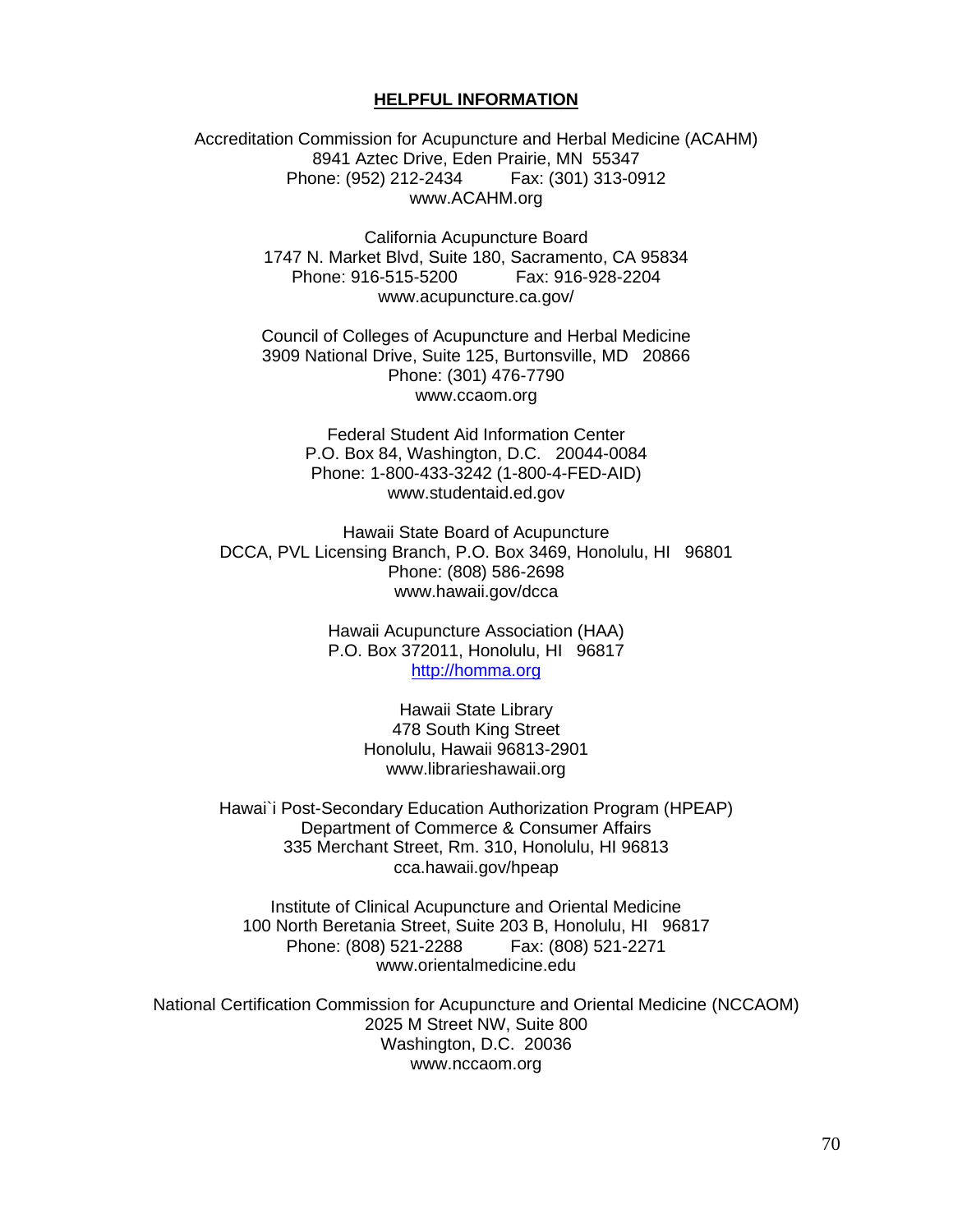### SCHEDULE OF COURSE OFFERINGS BY ACADEMIC TERM

### FIRST YEAR

|                  | <b>FALL</b>                        |                  | <b>SPRING</b>                      |                  | <b>SUMMER</b>                      |
|------------------|------------------------------------|------------------|------------------------------------|------------------|------------------------------------|
| T <sub>101</sub> | <b>Chinese Medical Terminology</b> | A102             | <b>Acu-Points II</b>               | T105             | <b>Clinical Ethics and Safety</b>  |
| T102             | Oriental Medicine I                | T103             | <b>Oriental Medicine II</b>        | B <sub>101</sub> | History & Philosophy Medicine      |
| A100             | <b>Introductory Acupuncture</b>    | T104             | <b>History of Chinese Medicine</b> | B <sub>102</sub> | <b>Western Medical Terminology</b> |
| A101             | Acu-Points I                       | B <sub>103</sub> | <b>Biology</b>                     | B104             | Chemistry                          |
| H <sub>101</sub> | <b>Introductory Herbology</b>      | B <sub>105</sub> | Physics                            | H <sub>102</sub> | Materia Medica I                   |
| <b>B110</b>      | <b>Research Literacy</b>           | B106             | Functional Anatomy/Kinesiology     | B <sub>107</sub> | <b>General Psychology</b>          |
| C <sub>103</sub> | Intern Observation                 | C <sub>102</sub> | <b>Practitioner Observation</b>    | C <sub>101</sub> | <b>Clinical Theater</b>            |
|                  |                                    |                  |                                    |                  |                                    |

#### SECOND YEAR

| <b>FALL</b>      |                           | <b>SPRING</b>    |                            | <b>SUMMER</b>    |                                 |
|------------------|---------------------------|------------------|----------------------------|------------------|---------------------------------|
| T201             | Patterns of Disease I     | T202             | Patterns of Disease II     | T203             | Medical Qi Gong                 |
| A201             | Acu-Points III            | A202             | <b>Acu-Points IV</b>       | T204             | Case Management                 |
| A203             | Techniques of Acu-Moxa    | B <sub>202</sub> | Anatomy & Physiology II    | A301             | <b>Acupuncture Microsystems</b> |
| <b>B201</b>      | Anatomy & Physiology I    | B <sub>203</sub> | <b>Clinical Psychology</b> | <b>B302</b>      | <b>Physical Examination</b>     |
| H <sub>201</sub> | Materia Medica II         | H <sub>202</sub> | Materia Medica III         | H <sub>303</sub> | <b>Herbal Formulas I</b>        |
| C <sub>202</sub> | Clinic Level I-Internship | C <sub>202</sub> | Clinic Level I-Internship  | C <sub>202</sub> | Clinic Level I-Internship       |
|                  |                           |                  |                            |                  |                                 |

#### THIRD YEAR

| FALL             |                                | <b>SPRING</b>    |                            | <b>SUMMER</b>    |                                   |
|------------------|--------------------------------|------------------|----------------------------|------------------|-----------------------------------|
| A302             | Tui Na                         | T301             | Internal OM I              | H <sub>301</sub> | Dui Yao                           |
| A303             | <b>Acupuncture Orthopedics</b> | <b>B</b> 304     | <b>Western Nutrition</b>   | T <sub>302</sub> | Internal OM II                    |
| H302             | <b>Chinese Dietary Therapy</b> | B403             | Patho physiology I         | B404             | Patho physiology II               |
| H401             | Herbal Formulas II             | H402             | <b>Herbal Formulas III</b> | H404             | Wen Bing                          |
| B303             | Pharmacology                   | H403             | Shang Han Lun              | T403             | <b>Classics Oriental Medicine</b> |
| C <sub>301</sub> | Clinic Level II-Internship     | C <sub>301</sub> | Clinic Level II-Internship | C <sub>301</sub> | Clinic Level II-Internship        |
|                  |                                |                  |                            |                  |                                   |

#### FOURTH YEAR

| <b>FALL</b> |                                     | <b>SPRING</b>    |                                       | <b>SUMMER</b>    |                                   |
|-------------|-------------------------------------|------------------|---------------------------------------|------------------|-----------------------------------|
| T401        | Internal OM III                     | T402             | Internal OM IV                        | B500             | <b>Diagnostic Testing</b>         |
| T404        | <b>Practice Management</b>          | A401             | <b>Advanced Techniques</b>            | T500             | <b>Oriental Medicine Research</b> |
| B405        | Patho physiology III                | A402             | <b>Advanced Point Combination</b>     | T510             | <b>Thesis Research</b>            |
| B401        | <b>Survey of Clinical Practices</b> | H406             | <b>Clinical Pearls (Case Studies)</b> | C <sub>500</sub> | Collaborative Care                |
| B402        | East-West Research                  | H405             | <b>Advanced Herbal Prescribing</b>    | C405             | <b>Clinical Externship</b>        |
| C401        | Clinic Level III-Internship         | C <sub>401</sub> | Clinic Level III-Internship           | C401             | Clinic Level III-Internship       |
|             |                                     |                  |                                       |                  |                                   |

\*500 series courses are doctoral level classes.